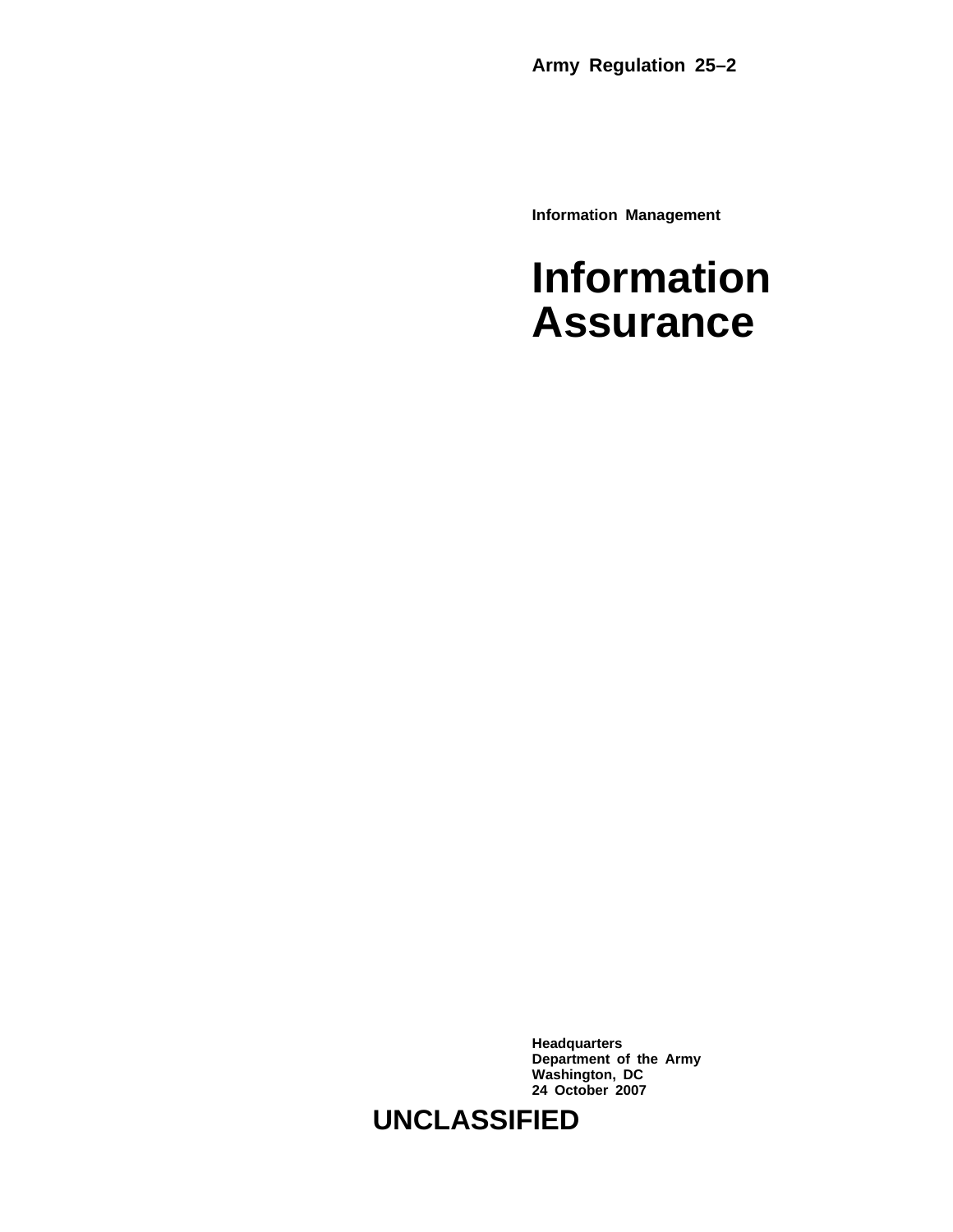# *SUMMARY of CHANGE*

AR 25–2 Information Assurance

This administrative revision, dated 24 October 2007--

- o Updates required warning notification and consent banners used with Department of Defense telecommunications systems and devices (para 4-5*m*).
- o Corrects administrative and typographical errors (throughout).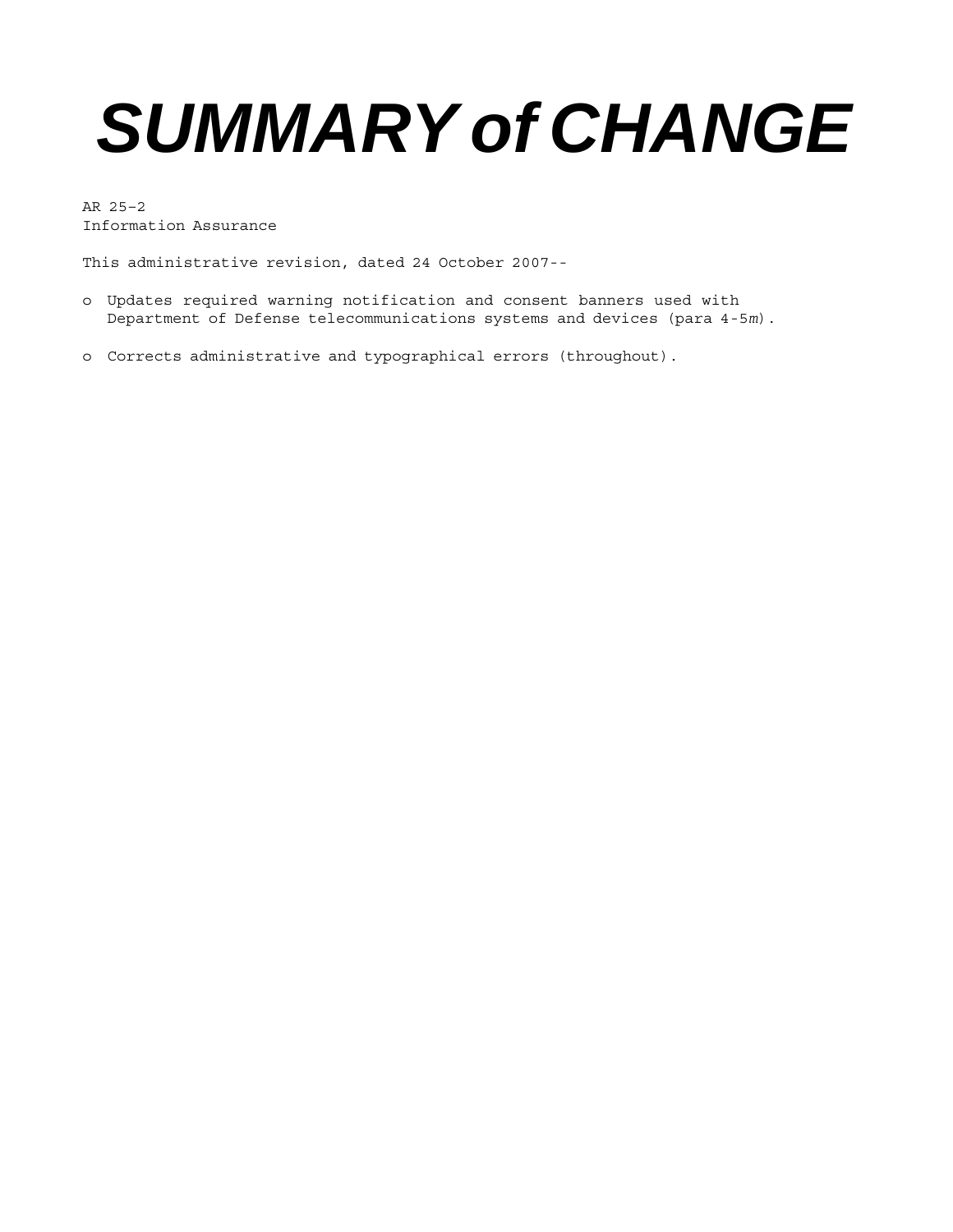**Headquarters Department of the Army Washington, DC 24 October 2007**

# **\*Army Regulation 25–2**

**Effective 13 November 2007**

# **Information Management**

# **Information Assurance**

By Order of the Secretary of the Army:

GEORGE W. CASEY, JR. General, United States Army **Chief of Staff** 

Official:

Joyce E. JOYCE E. MORROW Administrative Assistant to the Secretary of the Army

**History.** This publication is an administrative revision. The portions affected by this administrative revision are listed in the summary of change.

**Summary.** This regulation provides Information Assurance policy, mandates, roles, responsibilities, and procedures for implementing the Army Information Assurance Program, consistent with today's technological advancements for achieving acceptable levels of security in engineering, implementation, operation, and maintenance for information systems connecting to or crossing any U.S. Army managed network.

**Applicability.** This regulation applies to the Active Army, the Army National Guard/Army National Guard of the United States, and the U.S. Army Reserve, unless otherwise stated. Also, it applies to all users, information systems, and networks at all information classification levels;

program executive officers; direct reporting program managers; strategic, tactical, and non-tactical environments or installations; internal or external organizations, services, tenants, or agencies (for example, DOD, sister Services, U.S. Army Corps of Engineers (USACE); contractors working on Army information systems pursuant to Army contracts; Army and Air Force Exchange Service (AAFES); morale, welfare, and recreation activities; educational institutions or departments (for example, DOD schools, the U.S. Military Academy at West Point); and Army affiliated or sponsored agencies (for example, Western Hemisphere Institute for Security Cooperation). During mobilization, the proponent may modify chapters and policies contained in this regulation.

**Proponent and exception authority.** The proponent of this regulation is the Chief Information Officer/G–6. The proponent has the authority to approve exceptions or waivers to this regulation that are consistent with controlling law and regulations. The proponent may delegate this approval authority, in writing, to a division chief within the proponent agency or its direct reporting unit or field operating agency, in the grade of colonel or the civilian equivalent. Activities may request a waiver to this regulation by providing justification that includes a full analysis of the expected benefits and must include a formal review by the activity's senior legal officer. All waiver requests will be endorsed by the commander or senior leader of the requesting activity

and forwarded through their higher headquarters to the policy proponent. Refer to AR 25–30 for specific guidance.

**Army management control process.** This regulation contains management con-

trol provisions and identifies key management controls that must be evaluated (see appendix C).

**Supplementation.** Supplementation of this regulation and establishment of command and local forms are prohibited without prior approval from the Chief Information Officer, G–6 (SAIS–ZA), 107 Army Pentagon, Washington DC 20310–0107.

**Suggested improvements.** Users are invited to send comments and suggested improvements on DA Form 2028 (Recommended Changes to Publications and Blank Forms) directly to HODA, CIO/ G-6, 107 Army Pentagon, Washington DC 20310–0107.

**Distribution.** Distribution of this publication is available in electronic media only and is intended for command levels B, C, D, and E for the Active Army, the Army National Guard/Army National Guard of the United States, and the U.S. Army Reserve.

**Contents** (Listed by paragraph and page number)

**Chapter 1 Introduction,** *page 1* Purpose • 1–1, *page 1* References • 1–2, *page 1* Explanation of abbreviations and terms • 1–3, *page 1* Army Information Assurance Program • 1–4, *page 1*

<sup>\*</sup>This publication supersedes AR 25–2, dated 3 August 2007.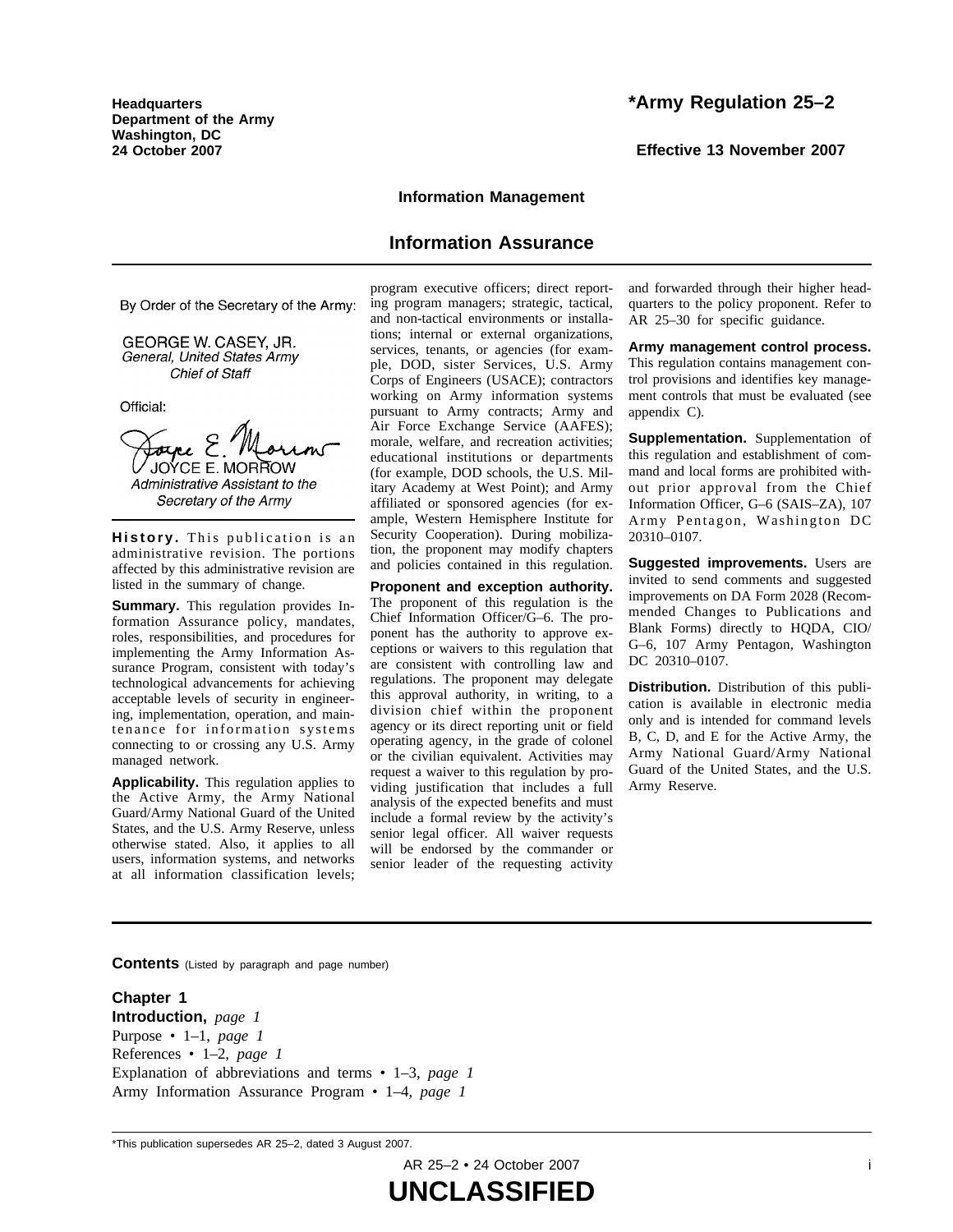# **Contents—Continued**

Overview • 1–5, *page 1*

# **Chapter 2**

**Responsibilities,** *page 3*

Chief Information Officer/G–6 • 2–1, *page 3*

Principal Headquarters, Department of the Army officials and staff • 2–2, *page 4*

Administrative Assistant to the Secretary of the Army • 2–3, *page 4*

Assistant Secretary of the Army for Acquisition, Logistics, and Technology • 2–4, *page 4*

The Deputy Chief of Staff, G–2 • 2–5, *page 5*

The Deputy Chief of Staff, G–3/5/7 • 2–6, *page 5*

The Deputy Chief of Staff, G–4 • 2–7, *page 5*

Commanders of Army Commands; Army Service Component Commands; Direct Reporting Units; U.S. Army Reserve; Army National Guard; program executive officers; direct reporting program managers; Regional Chief Information Officers; Functional Chief Information Officers; and the Administrative Assistant to the Secretary of the Army • 2–8, *page 6*

Commander, 1st Information Operations Command • 2–9, *page 6*

Commanding General, Network Enterprise Technology Command/9th Signal Command (Army) • 2–10, *page 7*

Commanding General, U.S. Army Training and Doctrine Command • 2–11, *page 7*

Commanding General, U.S. Army Materiel Command • 2–12, *page 7*

Commanding General, U.S. Army Intelligence and Security Command • 2–13, *page 8*

Commanding General, U.S. Army Criminal Investigation Command • 2–14, *page 8*

Chief, Army National Guard • 2–15, *page 8*

Chief, Army Reserve • 2–16, *page 8*

U.S. Army Reserve Command Chief of Staff • 2–17, *page 8*

U.S. Army Corps of Engineers Chief of Engineers • 2–18, *page 9*

U.S. Army Corps of Engineers Chief Information Officer • 2–19, *page 9*

Commanding General, Eighth Army • 2–20, *page 9*

Commanding General, U.S. Army Europe • 2–21, *page 9*

Commanding General, U.S. Army Medical Command • 2–22, *page 9*

Program executive officers and direct reporting program/project managers • 2–23, *page 9*

Commanders, directors, and managers • 2–24, *page 10*

Garrison commanders • 2–25, *page 10*

U.S. Army Reserve major subordinate command • 2–26, *page 11*

Army National Guard state DOIM/J6/CIO • 2–27, *page 11*

Regional Chief Information Officer • 2–28, *page 11*

Army Reserve command/unit/activity G–6 • 2–29, *page 11*

Director of Information Management • 2–30, *page 11*

# **Chapter 3**

# **Army Information Assurance Program Personnel Structure,** *page 12*

Personnel structure overview • 3–1, *page 12* Information assurance personnel structure • 3–2, *page 12* Information assurance support personnel • 3–3, *page 15*

# **Chapter 4**

**Information Assurance Policy,** *page 18*

*Section I General Policy, page 18* Policy overview • 4–1, *page 18* Funding • 4–2, *page 19* Information assurance training • 4–3, *page 20* Mission assurance category, levels of confidentiality, and levels of robustness • 4–4, *page 21* Minimum information assurance requirements • 4–5, *page 22*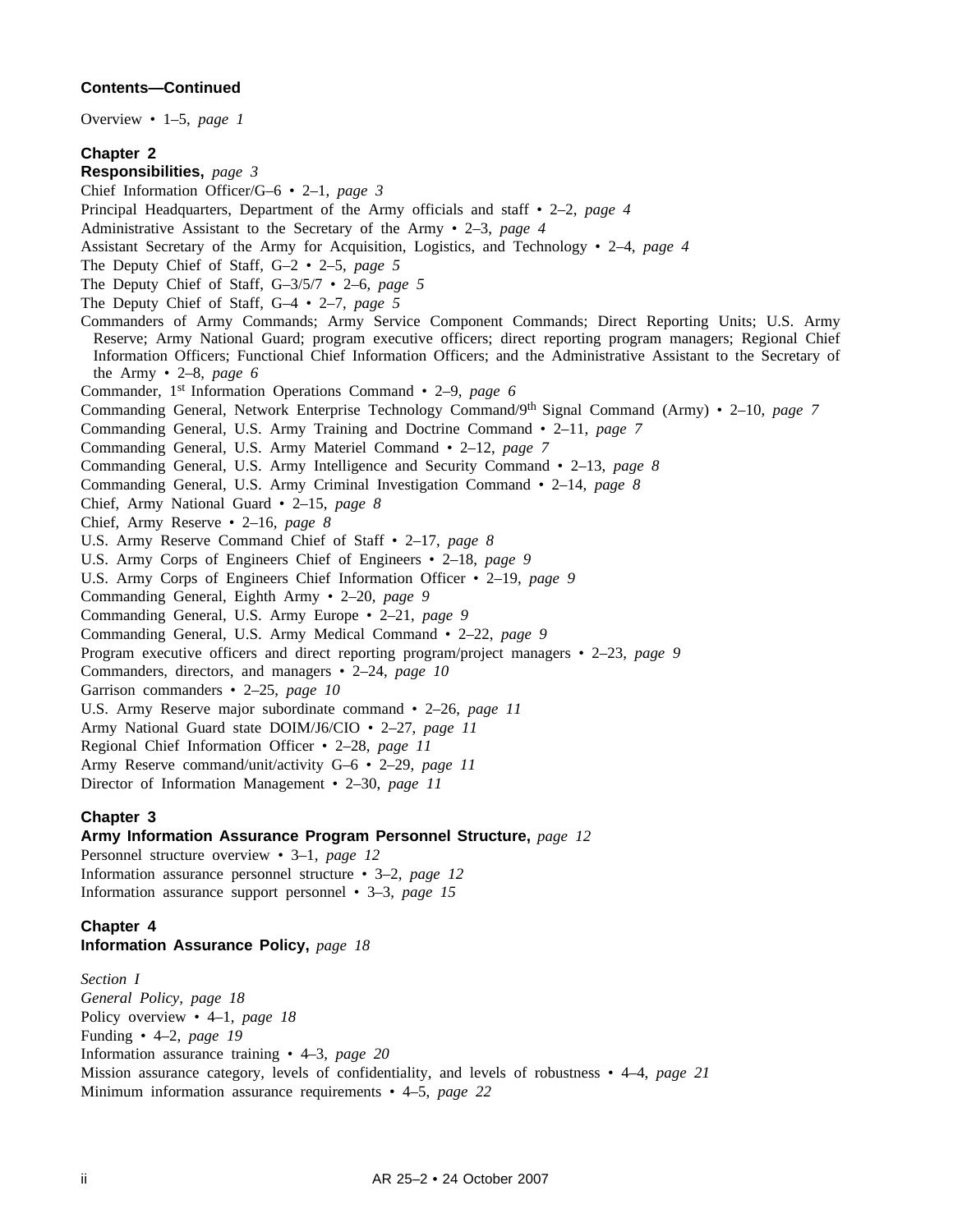# **Contents—Continued**

*Section II Software Security, page 29* Controls • 4–6, *page 29* Database management • 4–7, *page 29* Design and test • 4–8, *page 30 Section III Hardware, Firmware, and Physical Security, page 30* Hardware–based security controls • 4–9, *page 30* Maintenance personnel • 4–10, *page 30* Security objectives and safeguards • 4–11, *page 31 Section IV Procedural Security, page 31* Password control • 4–12, *page 31* Release of information regarding information system infrastructure architecture • 4–13, *page 32 Section V Personnel Security, page 32* Personnel security standards • 4–14, *page 32* Foreign access to information systems • 4–15, *page 35 Section VI Information Systems Media, page 37* Protection requirements • 4–16, *page 37* Labeling, marking, and controlling media • 4–17, *page 37* Clearing, purging (sanitizing), destroying, or disposing of media • 4–18, *page 38 Section VII Network Security, page 38* Cross-domain security interoperability • 4–19, *page 38* Network security • 4–20, *page 38 Section VIII Incident and Intrusion Reporting, page 43* Information system incident and intrusion reporting • 4–21, *page 43* Reporting responsibilities • 4–22, *page 43* Compromised information systems guidance • 4–23, *page 43 Section IX Information Assurance Vulnerability Management, page 44* Information assurance vulnerability management reporting process • 4–24, *page 44* Compliance reporting • 4–25, *page 44* Compliance verification • 4–26, *page 45* Operating noncompliant information system • 4–27, *page 45 Section X Miscellaneous Provisions, page 45* Vulnerability and asset assessment programs • 4–28, *page 45* Portable electronic devices • 4–29, *page 46* Wireless local area networks • 4–30, *page 47* Employee–owned information systems • 4–31, *page 47* Miscellaneous processing equipment • 4–32, *page 47*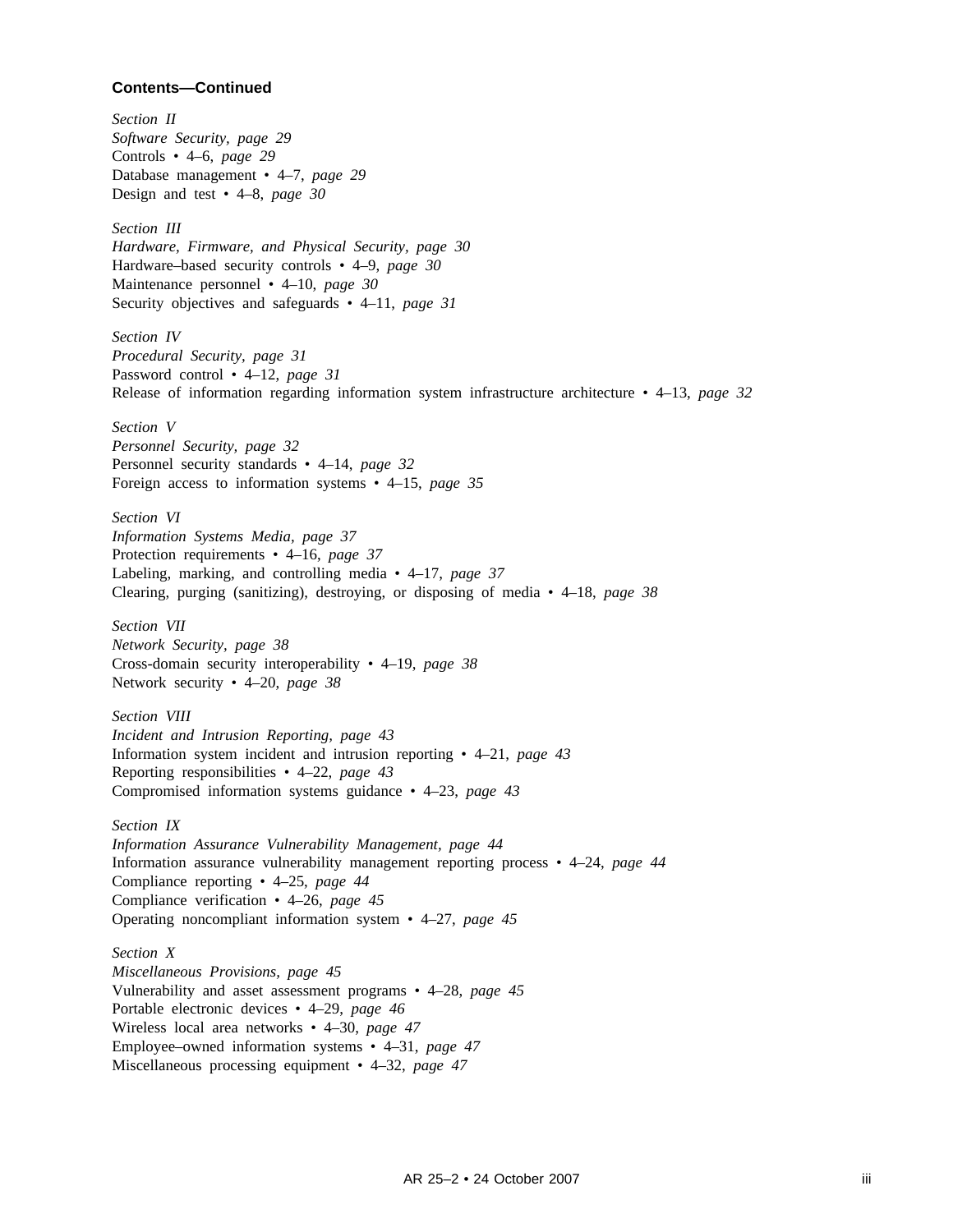# **Contents—Continued**

# **Chapter 5**

**Certification and Accreditation,** *page 48* Certification and accreditation overview • 5–1, *page 48* Certification • 5–2, *page 48* Tailoring • 5–3, *page 49* Accreditation • 5–4, *page 49* Recertification and re–accreditation • 5–5, *page 49* Accreditation documentation • 5–6, *page 50* Connection approval process • 5–7, *page 50* Designated approving authority • 5–8, *page 50* Lead agent of the certification authority • 5–9, *page 51* System owner • 5–10, *page 52*

# **Chapter 6**

**Communications Security,** *page 52* Communications security overview • 6–1, *page 52* Protected distribution systems • 6–2, *page 53* Approval of protected distribution systems • 6–3, *page 53* Radio systems • 6–4, *page 54* Telecommunication devices • 6–5, *page 54*

# **Chapter 7**

**Risk Management,** *page 54* Risk management process • 7–1, *page 54* Information operations condition • 7–2, *page 55*

# **Appendixes**

- **A.** References, *page 56*
- **B.** Sample Acceptable Use Policy, *page 61*
- **C.** Management Control Evaluation Checklist, *page 65*

# **Table List**

Table 4–1: MDEP MS4X, Information Assurance Phased Funding Utilization Plan/Actual Execution Report (RCS: CSIM–62)

For period ending 092009 (MMYYYY), *page 19*

Table 4–2: Investigative levels for users with privileged access (IT–I) to ISs, *page 34*

Table 4–3: Investigative levels for users with limited privileged access (IT–II) to ISs, *page 34*

# **Figure List**

Figure B–1: Acceptable use policy, *page 62*

- Figure B–1: Acceptable use policy—Continued, *page 63*
- Figure B–1: Acceptable use policy—Continued, *page 64*

# **Glossary**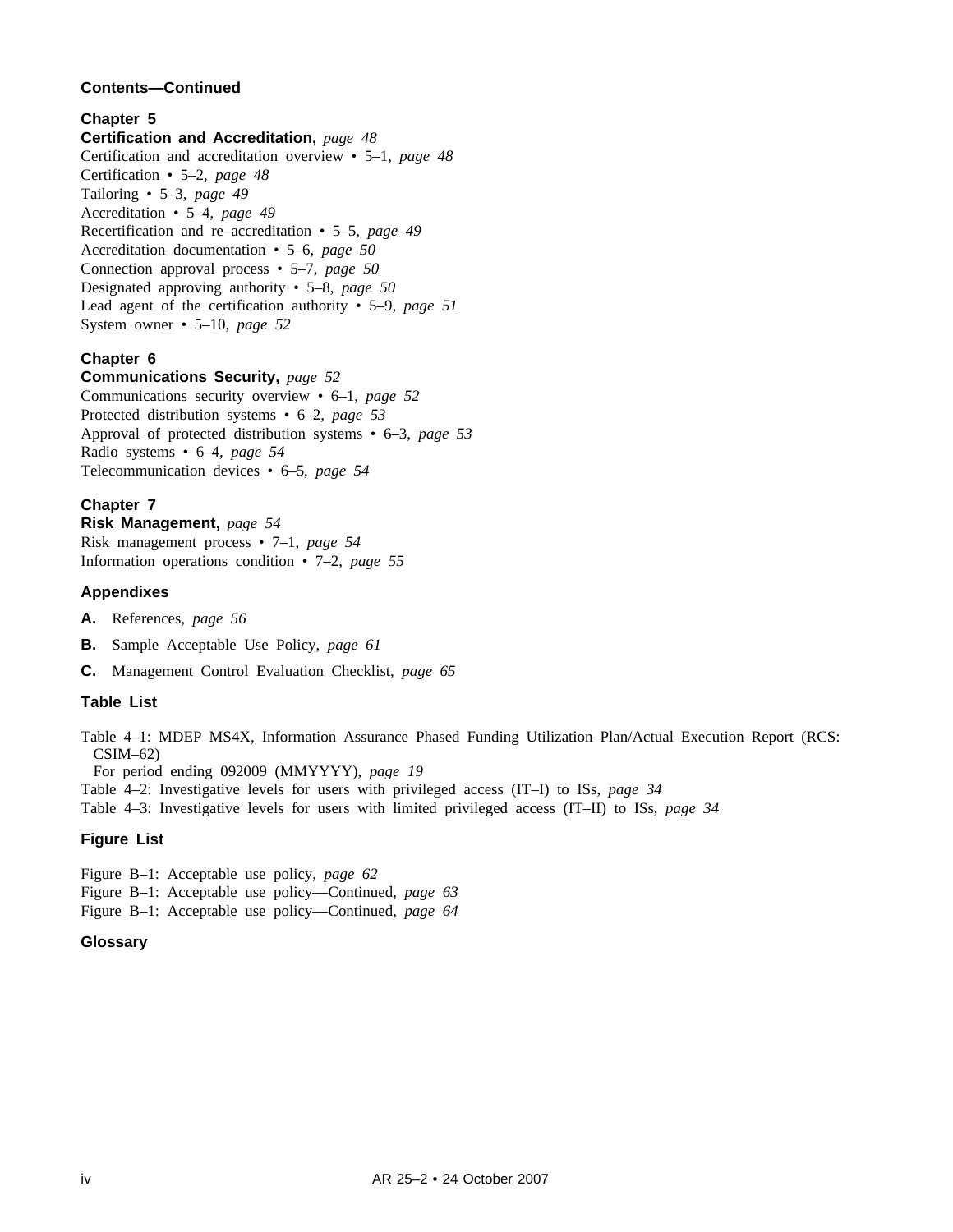# **Chapter 1 Introduction**

# **1–1. Purpose**

This regulation establishes information assurance (IA) policy, roles, and responsibilities. It assigns responsibilities for all Headquarters, Department of the Army (HQDA) staff, commanders, directors, IA personnel, users, and developers for achieving acceptable levels of IA in the engineering, implementation, operation, and maintenance (EIO&M) for all information systems (ISs) across the U.S. Army Enterprise Infostructure (AEI).

# **1–2. References**

Required and related publications and prescribed and referenced forms are listed in appendix A.

#### **1–3. Explanation of abbreviations and terms**

Abbreviations and special terms used in this regulation are explained in the glossary.

#### **1–4. Army Information Assurance Program**

*a.* The Army Information Assurance Program (AIAP) is a unified approach to protect unclassified, sensitive, or classified information stored, processed, accessed, or transmitted by ISs, and is established to consolidate and focus Army efforts in securing that information, including its associated systems and resources, to increase the level of trust of this information and the originating source. The AIAP will secure ISs through IA requirements, and does not extend access privileges to special access programs (SAPs), classified, or compartmentalized data; neither does it circumvent need-to-know requirements of the data or information transmitted.

*b.* The AIAP is designed to achieve the most effective and economical policy possible for all ISs using the risk management approach for implementing security safeguards. To attain an acceptable level of risk, a combination of staff and field actions is necessary to develop local policy and guidance, identify threats, problems and requirements, and adequately plan for the required resources.

*c.* Information systems exhibit inherent security vulnerabilities. Cost-effective, timely, and proactive IA measures and corrective actions will be established and implemented to mitigate risks before exploitation and to protect against vulnerabilities and threats once they have been identified.

(1) Measures taken to attain IA objectives will be commensurate with the importance of the operations to mission accomplishment, the sensitivity or criticality of the information being processed, and the relative risks (the combination of threats, vulnerabilities, countermeasures, and mission impact) to the system. Implementation of an IA operational baseline will be an incremental process of protecting critical assets or data first, and then building upon those levels of protection and trust across the enclave.

(2) Statements of security requirements will be included in the earliest phases (for example, mission needs statements, operational requirements document, capstone requirement document) of the system acquisition, contracting, and development life cycles.

*d.* An operationally focused IA program requires the implementation of innovative approaches. Through the use of IA best business practices (BBPs) the best ideas, concepts, and methodologies acquired from industry and Army resources will be used to define specific standards, measures, practices, or procedures necessary to meet rapidly changing technology or IA requirements in support of Army policy requirements. IA BBPs allow rapid transitional implementation of IA initiatives to integrate, use, improve, or modify technological or procedural changes as required by policy. BBPs are located at https://informationassurance.us.army.mil.

*e.* The elements of the Defense in Depth (DiD) strategy focus on three areas: people, operations, and defense of the environment (the latter of which encompasses the computing environment, the networks, the enclave boundaries, and the supporting infrastructure).

*f.* The AIAP is not a stand-alone program, but incorporates related functions from other standards or policies such as; operations security (OPSEC), communications security (COMSEC), transmission security (TRANSEC), information security (INFOSEC), personnel security, and physical security to achieve IA requirements.

*g.* Failure to implement proactive or corrective IA security measures, guidance, policy, or procedures may prevent system or enclave accreditation, installation, or operation and may increase system vulnerability to foreign and domestic computer network operation (CNO) activities designed to deny service, compromise information, or permit unauthorized access to sensitive information. IA or network personnel may block access to ISs that reflect poor IA security practices or fail to implement corrective measures.

#### **1–5. Overview**

*a.* The AIAP applies to ISs including, but not limited to, computers, processors, devices, or environments (operating in a prototype, test bed, stand-alone, integrated, embedded, or networked configuration) that store, process, access, or transmit data, including unclassified, sensitive (formerly known as sensitive but unclassified (SBU)), and classified data, with or without handling codes and caveats. ISs used for teleworking, telecommuting, or similar initiatives; contractor owned or operated ISs; ISs obtained with non-appropriated funds; automated tactical systems (ATSs);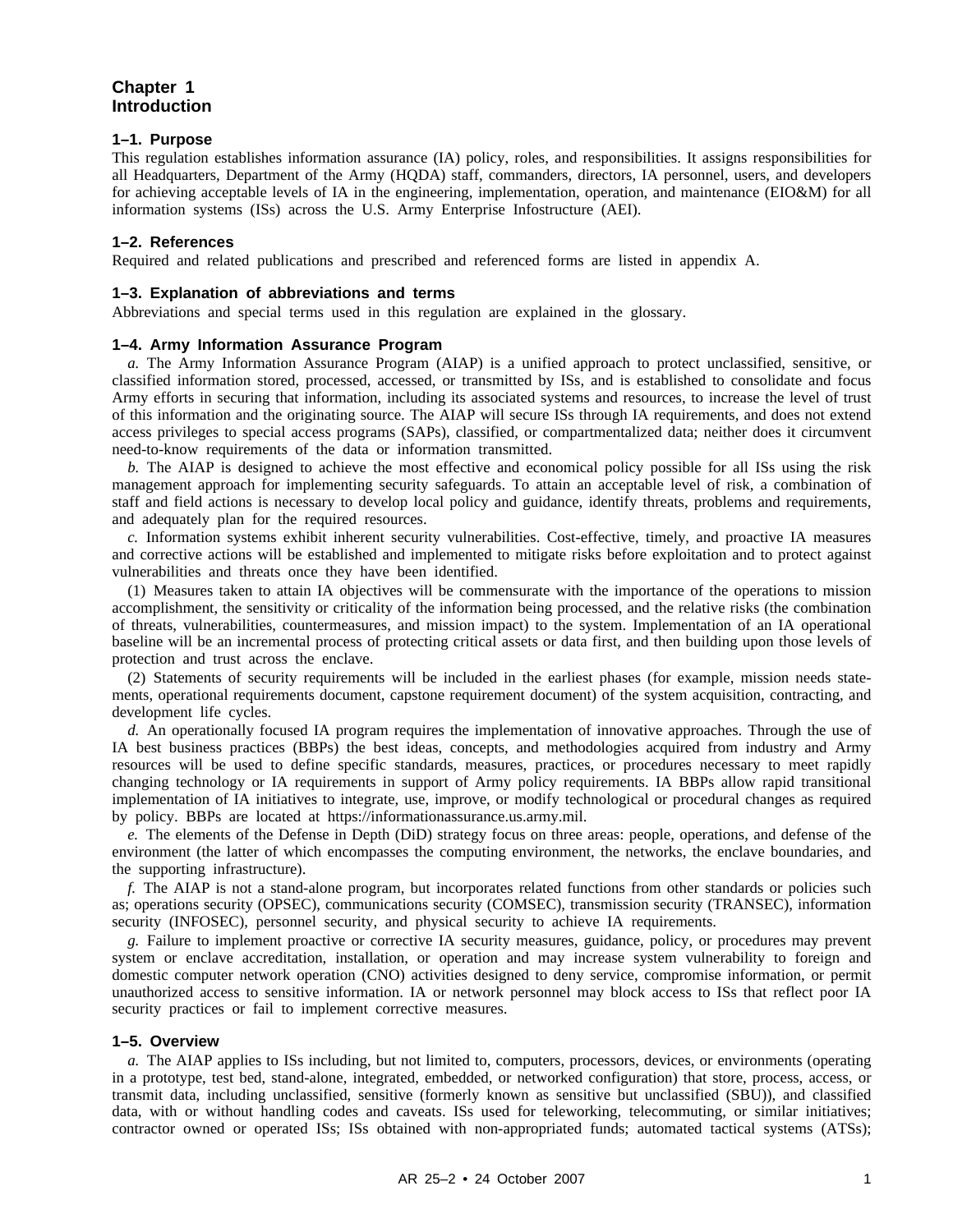automated weapons systems (AWSs); distributed computing environments (DCEs); and systems processing intelligence information are required to adhere to the provisions of this regulation.

*b.* Commanders of activities requiring limited access by any local foreign national (FN) officials or personnel (including information technology (IT) positions) will follow the provisions of this regulation.

*c.* This regulation applies equally to the operation, safeguarding, and integrity of the infrastructures (for example, power, water, air conditioning), including the environment in which the IS operates.

*d.* While no regulation or policy on security measures can ever provide a 100 percent solution, implementation of the concepts, procedures, and recommendations in this regulation will drastically reduce the manageability requirements of assets, and minimize the effects of unauthorized access or loss. The cornerstone philosophy of IA is to design, implement, and secure access, data, ISs, and data repositories; increase trust and trusted relationships; employ technical and operational security mechanisms; deny all unauthorized accesses; and permit necessary exceptions to support Army, DOD, and Joint interagency and multinational (JIM) tactical and sustaining-base operations.

*e.* Army information constitutes an asset vital to the effective performance of our national security roles. While all communication systems are vulnerable to some degree, the ready availability of low-cost IT, freely distributed attack tools, increased system connectivity and asset distribution, and attack-standoff capabilities make computer network attacks (CNAs) an attractive option to our adversaries. Information Assurance capabilities and actions protect and defend network availability, protect data integrity, and provide the ability to implement effective computer network defense (CND). Management of Army information is imperative so that its confidentiality, integrity, availability, and non-repudiation can be ensured, and that users of that data can be properly identified and authenticated.

*f.* The AEI architecture requires the establishment, verification, and maintenance of trusted enclaves, trusted connectivity, and trusted information and information sources along with the capability to access and distribute that information by leveraging technology and capabilities to amplify that trust.

*g.* To accomplish these foundational objectives, this regulation establishes requirements as follows:

(1) Provides administrative and systems security requirements, including those for interconnected systems.

(2) Defines and mandates the use of risk assessments.

(3) Defines and mandates the DiD strategy.

(4) Promotes the use of efficient procedures and cost-effective, computer-based security features and assurances.

(5) Describes the roles and responsibilities of the individuals who constitute the IA security community and its system users, and outlines training and certification requirements.

(6) Requires a life cycle management approach to implementing IA requirements.

(7) Introduces the concepts of mission assurance category, levels of confidentiality, and levels of robustness of information.

(8) Implements DODD 8500.1, DODI 8500.2, and Chairman of the Joint Chiefs of Staff Manual (CJCSM) 6510.01 to align IA goals and requirements to support the DOD Information Management Strategic Plan.

(9) Mandates procedures to document the status of accreditations for all ISs fielded by DOD organizations, Army chartered program managers (PMs), and HQDA staff proponents.

(10) Mandates that DOD and Army-level designated approving authorities (DAAs) meet the system accreditation requirements of this regulation before fielding or testing any system that requires connection to an Army network. (11) Requires the implementation of a configuration management (CM) process.

(12) Describes the Continuity of Operations Plan (COOP).

(13) Provides the foundation for the Networthiness Certification Program in AR 25–1.

*h.* Other policies, procedures, or directives also govern certain systems. In the event of conflicts among these policies, procedures, or directives, the more stringent requirement will take precedence. When the most stringent policy cannot be determined, the affected Army component will submit a request for a policy decision through their supporting regional chief information officers/functional chief information officers (RCIOs/FCIOs) to the Chief Information Officer/G–6 (CIO/G–6).

*i.* The mention of commercial products in this regulation does not imply endorsement by either DOD or the Army.

*j.* Military and civilian personnel may be subject to administrative and/or judicial sanctions if they knowingly, willfully, or negligently compromise, damage, or place Army information systems at risk by not ensuring implementation of DOD and Army policies and procedures. Violations are identified in bolded text included in the following paragraphs 3–3, 4–5, 4–6, 4–12, 4–13, 4–16, 4–20, and 6–5.

*k.* These provisions may be punished as violations as follows:

(1) Sanctions for civilian personnel may include, but are not limited to, some or all of the following administrative actions: oral or written warning or reprimand; adverse performance evaluation; suspension with or without pay; loss or suspension of access to IS or networks, and classified material and programs; any other administrative sanctions authorized by contract or agreement; and/or dismissal from employment. Sanctions for civilians may also include prosecution in U.S. District Court or other courts and any sentences awarded pursuant to such prosecution. Sanctions may be awarded only by civilian managers or military officials who have authority to impose the specific sanction(s) proposed.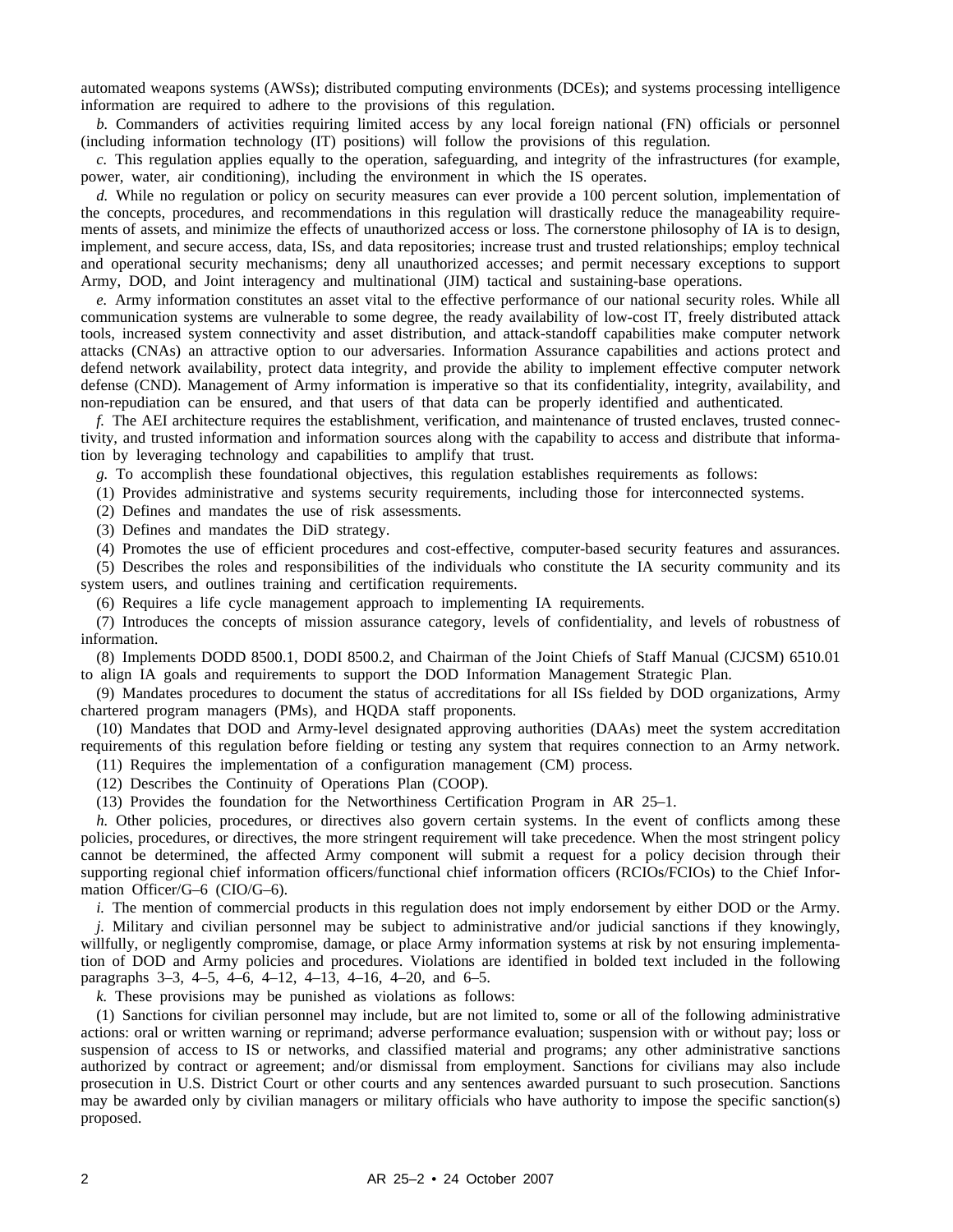(2) Sanctions for military personnel may include, but are not limited to, some of the following administrative actions: oral or written warning or reprimand; adverse performance evaluation; and loss or suspension of access to IS or networks and classified material and programs. Sanctions for military personnel may also include any administrative measures authorized by service directives and any administrative measures or non-judicial or judicial punishments authorized by the Uniform Code of Military Justice (UCMJ).

(3) Defense contractors are responsible for ensuring employees perform under the terms of the contract and applicable directives, laws, and regulations and must maintain employee discipline. The contracting officer, or designee, is the liaison with the defense contractor for directing or controlling contractor performance. Outside the assertion of criminal jurisdiction for misconduct, the contractor is responsible for disciplining contractor personnel. Only the Department of Justice may prosecute misconduct under applicable Federal laws, absent a formal declaration of war by Congress (which would subject civilians accompanying the force to UCMJ jurisdiction). For additional information on contractor personnel authorized to accompany U.S. Armed Forces, see DODI 3020.41.

# **Chapter 2 Responsibilities**

#### **2–1. Chief Information Officer/G–6**

The CIO/G–6 will—

*a.* Establish and issue IA policy and procedures and serve as the focal point for IA programs and funding.

*b.* Develop, review, and coordinate DA input into DOD IA policy documents.

*c.* Establish and maintain Army standardized evaluations and test methodology certification procedures and security requirements as part of the accreditation process.

*d.* Document, develop, coordinate, present, prioritize, and defend IA resource requirements in the planning, programming, and budgeting process.

*e.* Coordinate with the Deputy Chief of Staff, G–2 (DCS, G–2) for the policy, development, dissemination, support, tactics, techniques, and procedures for the design, implementation, and operation of the key management infrastructure (KMI) and systems to support Army encryption requirements.

*f.* Provide program oversight for Army implementation of the KMI and funding aspects of the Electronic Key Management System (EKMS).

*g.* Prepare the annual IA readiness report.

*h.* Provide technical and operational assistance and support to the U.S. Army Audit Agency (USAAA) in its audits and reviews of ISs.

*i.* Evaluate technological trends in IA and establish a methodology to integrate advancements.

*j.* Provide IA guidance to Army elements in identifying and incorporating requirements consistent with the KMI requirements in project development.

*k.* Act as the certification and accreditation (C&A) designated approving authority (DAA) for ISs with the exceptions found in paragraph 5–8*m*.

*l.* Provide a point of contact (POC) with the Defense Information Systems Agency/Center for Information Systems Security (DISA/CISS) for advice and assistance and implementation of certification tests and programs for Army operated ISs.

*m.* Serve as the Army member of the Committee on National Security Systems (CNSS) and the Subcommittees for Telecommunications Security (STS) and Information Systems Security (SISS).

*n.* Provide an Army voting member to the Key Management Executive Committee (KMEC) and Joint Key Management Infrastructure Working Group (JKMIWG).

*o.* Provide policy, guidance, and oversight on the employment of National Institute of Standards and Technology (NIST) approved cryptography for the protection of unclassified and sensitive information.

*p.* Appoint the chairperson and alternate chairperson for the Tier 1 System Management Board (TSMB), which has operations management responsibilities for the Tri-Service EKMS Common Tier 1 System (CT1S).

*q.* Participate with the DCS, G–2; U.S. Army Intelligence and Security Command (INSCOM); Network Enterprise Technology Command/9th Signal Command (Army) (NETCOM/9<sup>th</sup> SC (A); 1<sup>st</sup> Information Operations (LAND) Command (1<sup>st</sup> IO CMD (LAND)); and the U.S. Army Criminal Investigation Command (CID) in analyses and studies concerning foreign intelligence threats, criminal intelligence, or operational vulnerabilities against which IA countermeasures will be directed.

*r.* Appoint, formally, by name and organization the DAA for ISs that process Army data, upon request, through formal signed memo or digitally signed e-mail. This appointment will be consistent with paragraph 5–8*g* through *k*.

*s.* Ensure the concepts of, and strategies within, this regulation are utilized as the basis for networthiness certification per AR 25–1.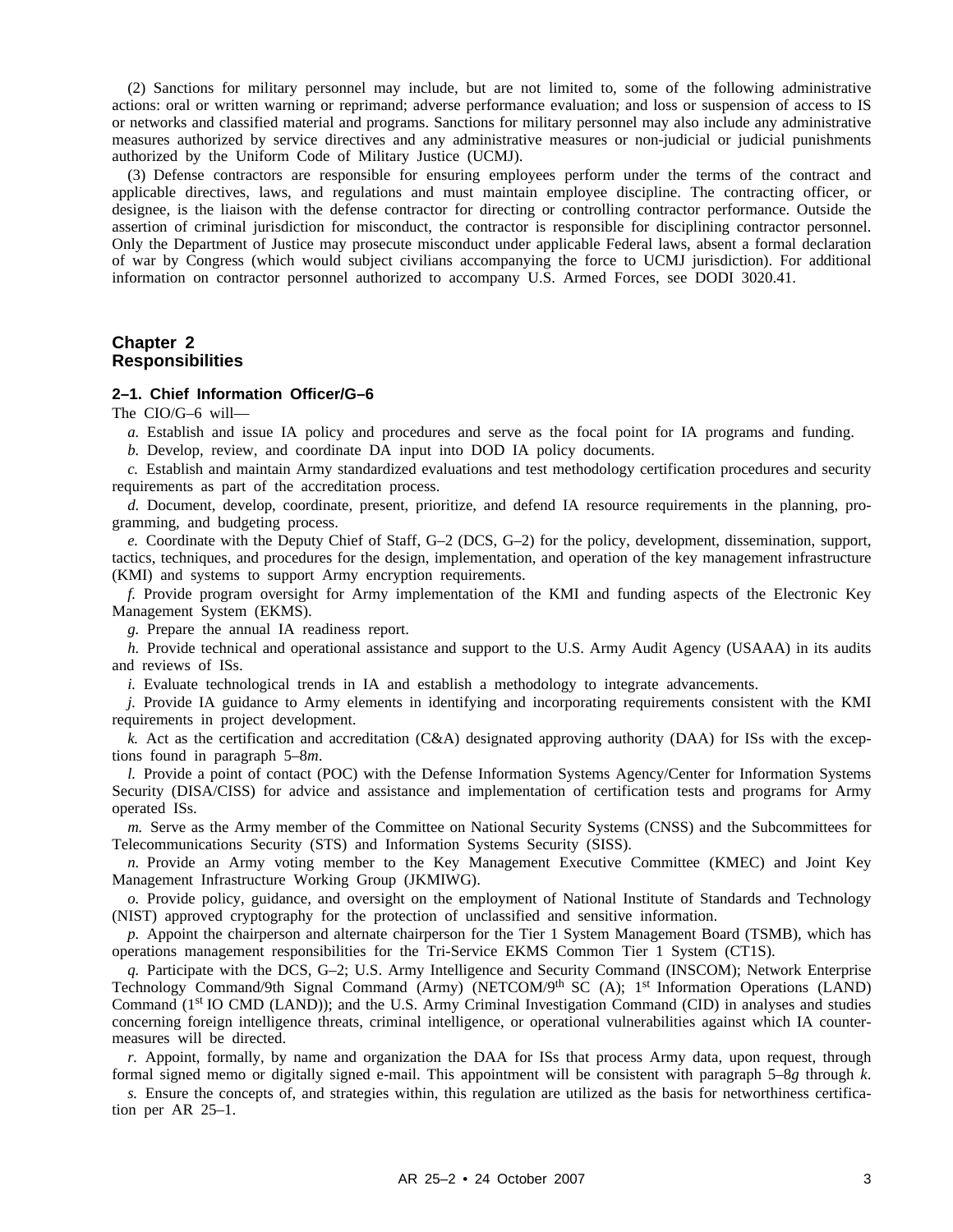*t.* Provide technical and operational assistance and support to the Army Web Risk Assessment Cell (AWRAC).

*u.* Provide program oversight of Communications Security Logistics Activity (CSLA) for an Army cryptographic applications certification process (when developed).

*v.* Appoint the Director, Office of Information Assurance and Compliance (OIA&C), NETCOM/9<sup>th</sup> SC (A), as the Army senior information security officer under the provisions of the Federal Information Systems Management Act (FISMA).

*w.* Coordinate with the DCS, G–2 on C&A issues of sensitive compartmented information (SCI) systems and INSCOM/G–6 for SIGINT systems, as applicable.

*x.* See additional responsibilities at paragraph 2–2, below.

#### **2–2. Principal Headquarters, Department of the Army officials and staff**

Principal HQDA officials and staff will—

*a.* Implement IA requirements within their respective functional areas.

*b.* Develop, coordinate, supervise, execute, and allocate the research, development, test, and evaluation (RDT&E) procurement resources in support of IA program requirements as required in their functional area.

*c.* Participate collectively with other IA stakeholders in the enterprise planning, acquisition, and operation of IA strategies.

*d.* Integrate approved IA tools, doctrine, procedures, and techniques into all ISs under their purview.

*e.* Establish internal procedures for reporting security incidents or violations and report incidents and events to the servicing regional computer emergency response teams (RCERTs) in accordance with Section VIII, Incident and Intrusion Reporting, consistent with paragraphs 4–21 and 4–22, below.

*f.* Support the Army's Information Assurance Vulnerability Management (IAVM) Program notification and correction processes. IAVM notification and correction are DOD and Army operational requirements.

*g.* Develop and implement local acceptable use policy (AUP) for all users authorized access to HQDA ISs (app B presents a sample AUP).

*h.* Ensure all systems, for which the principal HQDA Army office is the system owner (SO) are accredited, annually revalidated, and re–accredited in accordance with the interim DOD Information Assurance Certification and Accreditation Process (DIACAP).

*i.* Ensure the C&A package is submitted to the Army certification authority (CA) in sufficient time for a review and operational IA risk recommendation in support of DAA authorization decision prior to operations or tests on a live network or with live Army data.

*j.* Request appointment as the DAA for information systems, as appropriate, from the CIO/G–6 through the OIA&C consistent with paragraph 5–8.

*k.* Appoint appropriate IA personnel per chapter 3 of this regulation and provide CIO/G–6 a copy of the appointment orders.

*l.* Identify personnel and procedures at all organizational and subordinate levels, as required, to implement a Configuration Management Board (CMB) or Configuration Control Board (CCB) to effect control and management mechanisms on all ISs, devices, configurations, and IA implementations. Include IA personnel as members of the board.

*m.* Incorporate related OPSEC, COMSEC, and INFOSEC policies and requirements into a comprehensive IA management program.

# **2–3. Administrative Assistant to the Secretary of the Army**

The AASA will—

*a.* Serve as the commander for Pentagon Information Technology Services (ITS).

*b.* Request appointment, from the CIO/G–6 through the OIA&C, as the DAA for the Pentagon ITS and IS connected to the Pentagon Common Information Technology (CIT) Enterprise, associated swing space, and alternate COOP sites through the national capital region (NCR).

*c.* Appoint, once authorized, General Officer (GO), Senior Executive Service (SES) or equivalent within AASA purview as DAAs, when they are the SOs or have life cycle responsibility for the IS, as appropriate. Provide a copy of the appointments to the OIA&C through iacora@us.army.mil.

*d.* Coordinate connectivity requirements to the Department of Defense Intelligence Information System (DODIIS) IT SCI enterprise backbone within the Pentagon CIT enterprise.

*e.* See additional responsibilities at paragraph 2–2 and paragraph 2–8.

### **2–4. Assistant Secretary of the Army for Acquisition, Logistics, and Technology** The ASA (ALT) will—

*a.* Forward to National Security Agency (NSA) and HQDA approved materiel requirements for IA tools and equipment (including cryptographic equipment), along with requests for RDT&E efforts to fulfill those needs.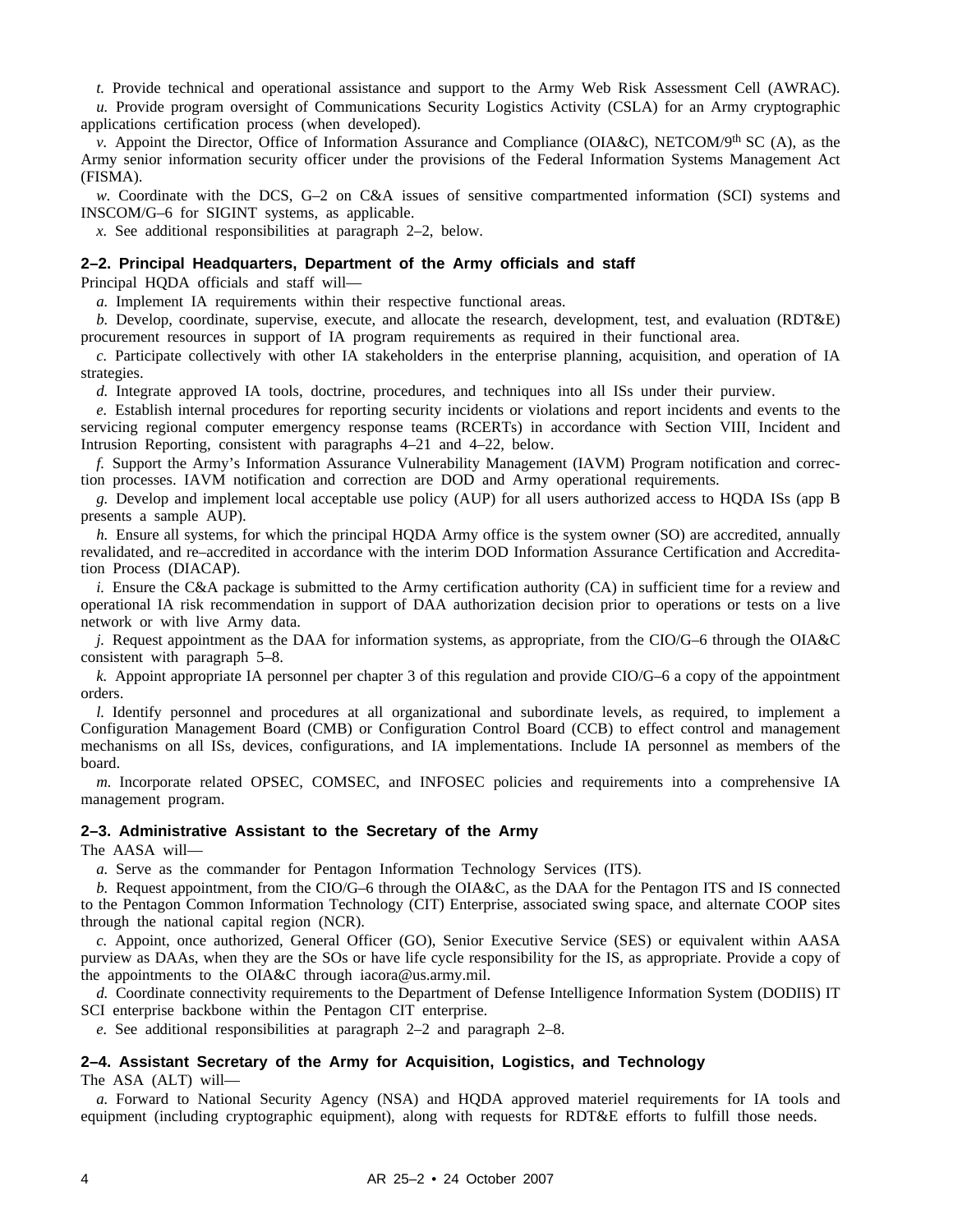*b.* Designate an Army materiel developer to conduct and update threat analyses as outlined by AR 381–11.

*c.* Monitor NSA, other Service COMSEC, and IA RDT&E projects that are of interest to the Army. Designate Army program managers as defined in AR 70–1 for each project having potential application for Army use. Require the designated manages to maintain a liaison between the developing agency and interested Army agencies of the progress of such projects.

*d.* Establish coordination with NSA concurrent life cycle management milestones for development of cryptographic equipment in support of IA initiatives.

*e.* Conduct research and acquire basic knowledge of the techniques and the circuitry required to provide an effective CND capability in appropriate types of Army equipment.

*f.* Ensure application of capabilities to perform IS risk analysis, reduction, and management.

*g.* Ensure that Army program executive officers (PEOs) and direct reporting PMs include IA in all systems development activities.

*h.* Ensure Army PEOs and direct-reporting PMs obtain C&A approval to operate prior to system operations on the Army network or with Army data.

*i.* See additional responsibilities at paragraph 2–2.

# **2–5. The Deputy Chief of Staff, G–2**

The DCS, G–2 will—

*a.* Coordinate the development and dissemination of DOD, national, theater, and DA-level IA threat information to the Army.

*b.* Coordinate with the CIO/G–6 for the policy, development, dissemination, support, tactics, techniques, and procedures for the design, implementation, and operation of the KMI and systems to support Army encryption requirements.

*c.* Develop policy and approve procedures for safeguarding and controlling COMSEC and controlled cryptographic item (CCI) material.

*d.* Ensure all intelligence systems, for which the DCS, G–2 is the Army proponent or sponsor, are accredited or reaccredited in accordance with Director, Central Intelligence Agency Directive (DCID) 6/3.

*e.* Ensure that the DODIIS Program is implemented and guidance is published.

*f.* Serve as the approval authority for external IS penetration and exploitation testing of operational networks.

*g.* Participate with the CIO/G–6, INSCOM, NETCOM/9th SC (A), 1stIO CMD (LAND), and CID in analyses and studies concerning foreign intelligence threats, criminal intelligence, or operational vulnerabilities against which IA countermeasures will be directed.

*h.* Act as the Service Certifying Organization and DAA for DODIIS processing SCI on the Joint World Wide Intelligence System (JWWICS).

*i.* Act as the CA for SCI systems processing information at Protection Level (PL) 4.

*j.* Act as the DAA for SCI systems processing information up to PL 3.

*k.* See additional responsibilities at paragraph 2–2.

# **2–6. The Deputy Chief of Staff, G–3/5/7**

The DCS, G–3/5/7 will—

*a.* Support the CIO/G–6 in the accomplishment of IA responsibilities.

*b.* Ensure IA training is integrated and conducted throughout the Army.

*c.* Support audits and reviews of ISs and networks through operational and technical assistance, as required.

*d.* Provide guidance, requirements, and oversight for information operations condition (INFOCON) alerting and implementation measures.

*e.* Provide guidance, requirements, and oversight for OPSEC measures to support an IA management policy.

*f.* See additional responsibilities at paragraph 2–2.

#### **2–7. The Deputy Chief of Staff, G–4**

The DCS, G–4 will—

*a.* Develop, as the Army independent logistician, logistics policies (including integrated logistics support policy), concepts, procedures, and guidance for logistics support of IA equipment used in support of all Army missions.

*b.* Prescribe execution of NSA or DOD logistics management directives that apply to classified COMSEC and CCI materiel.

*c.* Prescribe and supervise the implementation of procedures for property control and the accounting of CCI materiel during distribution, storage, maintenance, use, and disposal. All guidance will conform to the security standards developed by the DCS, G–2 for safeguarding COMSEC and CCI materiel.

*d.* Supervise logistics support planning to ensure the availability of materials and publications needed for repair, test measurement, and diagnosis of IA equipment and systems.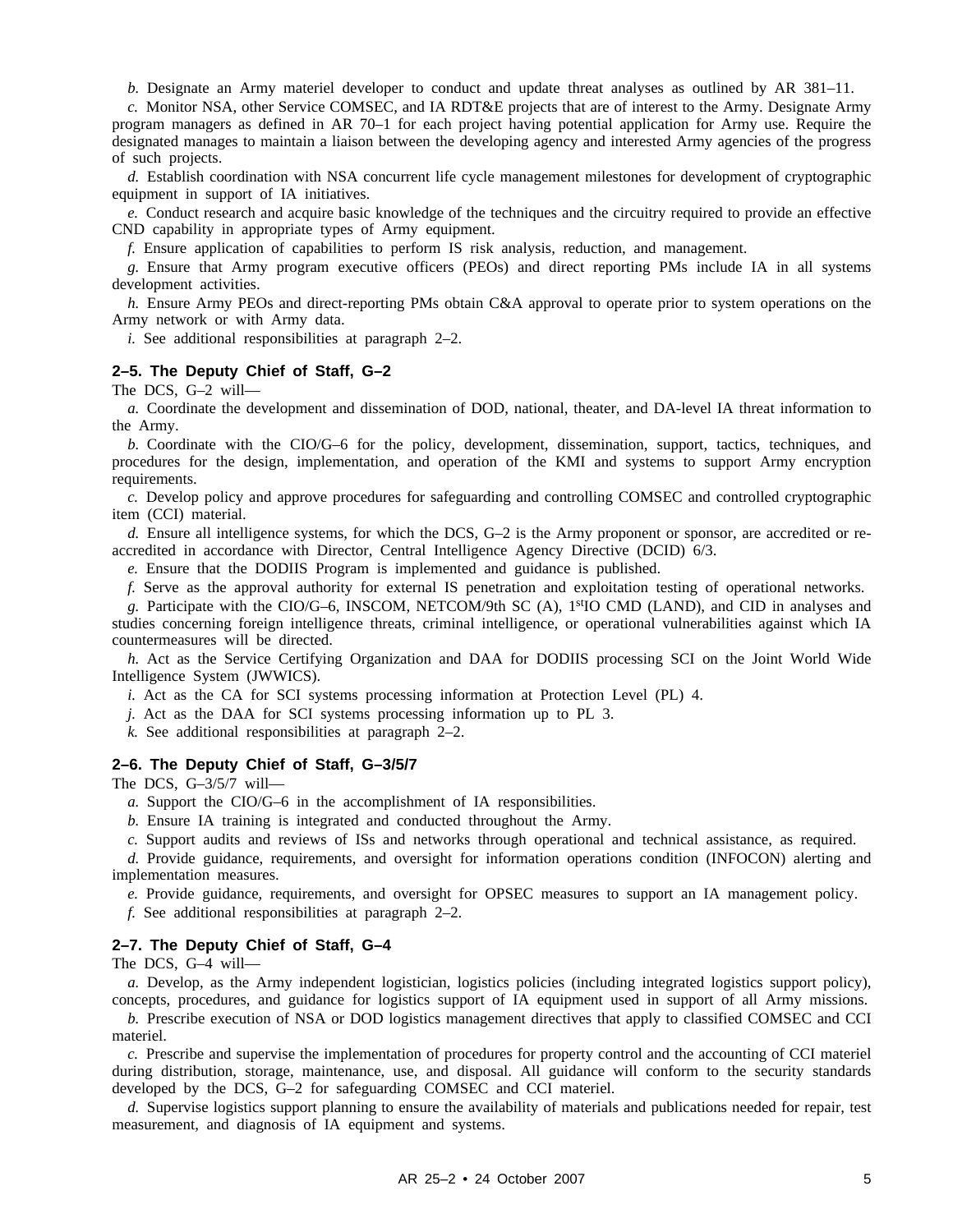*e.* Provide continuous logistical support for fielded IA material and test equipment.

*f.* See additional responsibilities at paragraph 2–2.

### **2–8. Commanders of Army Commands; Army Service Component Commands; Direct Reporting Units; U.S. Army Reserve; Army National Guard; program executive officers; direct reporting program managers; Regional Chief Information Officers; Functional Chief Information Officers; and the Administrative Assistant to the Secretary of the Army**

Commanders of ACOMs; ASCCs; DRUs; U.S. Army Reserve; ARNG; Chief, CAR ; PEOs; direct reporting PMs; RCIOs/FCIOs; and the AASA are responsible for ensuring that their units, activities, or installations will—

*a.* Develop and implement an IA program with the hardware, software, tools, personnel, and infrastructure necessary to fill the IA positions and execute the duties and responsibilities outlined in this regulation.

*b.* Oversee the maintenance, documentation, and updating of the C&A requirements required for the operation of all ISs as directed in this regulation.

*c.* Implement and manage IT system configurations, including performing IAVM processes as directed by this regulation.

*d.* Appoint IA and other personnel (for example, alternates) to perform the duties in chapter 3 of this regulation and provide information assurance program manager (IAPM) and/or POC information to the RCIOs, supporting RCERTs/ Theater Network Operations and Security Centers (TNOSCs), and the Army Computer Emergency Response Team (ACERT). The ACOMs/ASCCs IAPMs will also provide reports to the RCIO of the region in which the headquarters is physically located.

*e.* Appoint DAAs only as authorized in section II and paragraph 5–8.

*f.* Establish an oversight mechanism to validate the consistent implementation of IA security policy across their areas of responsibility.

*g.* Ensure annual security education, training, and awareness programs are developed and conducted that addresses, at a minimum, physical security, acceptable use policies, malicious content and logic, and non-standard threats such as social engineering.

*h.* Oversee the implementation of IA capabilities.

*i.* Incorporate IA and security as an element of the system life cycle process.

*j.* Develop and implement an acceptable use policy for privately owned equipment (for example, cell phones, personal digital assistants (PDAs), wireless devices, and removable media) and ISs prohibited during training exercises, deployments, and tactical operations. Incorporate, as a minimum, the prohibition of utilizing such devices or the limitations of acceptable use, as well as the threat of operational exposure represented by these devices in garrison, predeployment staging, tactical, and operational areas.

*k.* Develop procedures for immediate notification and recall of IA personnel as assigned.

*l.* Adhere to and implement the procedures of the networthiness certification process per AR 25–1.

*m.* Program, execute, and report management decision packages (MDEPs) MS4X and MX5T resource requirements. *n.* See additional responsibilities at paragraph 2–2.

# **2–9. Commander, 1st Information Operations Command**

The Commander, 1<sup>st</sup> IO CMD (LAND) will-

*a.* Exercise command and control of the ACERT and all of its components (including RCERTs).

*b.* Establish tactics, techniques, and procedures (TTPs) for the ACERT, RCERTs, and Local Computer Emergency Response Teams (LCERTs) (if established) as required.

*c.* Integrate, in conjunction with NETCOM/9th SC (A), computer emergency response, IA, and CND service provider activities into network operations (NETOPS), network management, and information dissemination.

*d.* Integrate, in coordination with the DCS, G–3/5/7, CND, OPSEC, and INFOCON activities into information operations (IO).

*e.* Support the Army CND service provider as the focal point for security incidents and violations.

*f.* Develop and publish incident response guidelines, checklists, and procedures in coordination with law enforcement (LE) and counterintelligence (CI) agencies.

*g.* Provide status reports per directives on unusual activities occurring on Army networks worldwide.

*h.* Support the IA security tool repository and provide recommendations for including new tools.

*i.* Provide tools, methodologies, procedures, and oversight for the vulnerability assessment program and perform vulnerability assessments through approved programs.

*j.* Develop and maintain an Army CND vulnerability database for trend analysis.

*k.* Support and maintain Army IAVM message staffing, notification, distribution, and resolution.

*l.* Develop TTPs for a threat warning and notification process.

*m.* Develop procedures to issue CND lessons learned identified from incidents, intrusions, analyses, or other technical processes.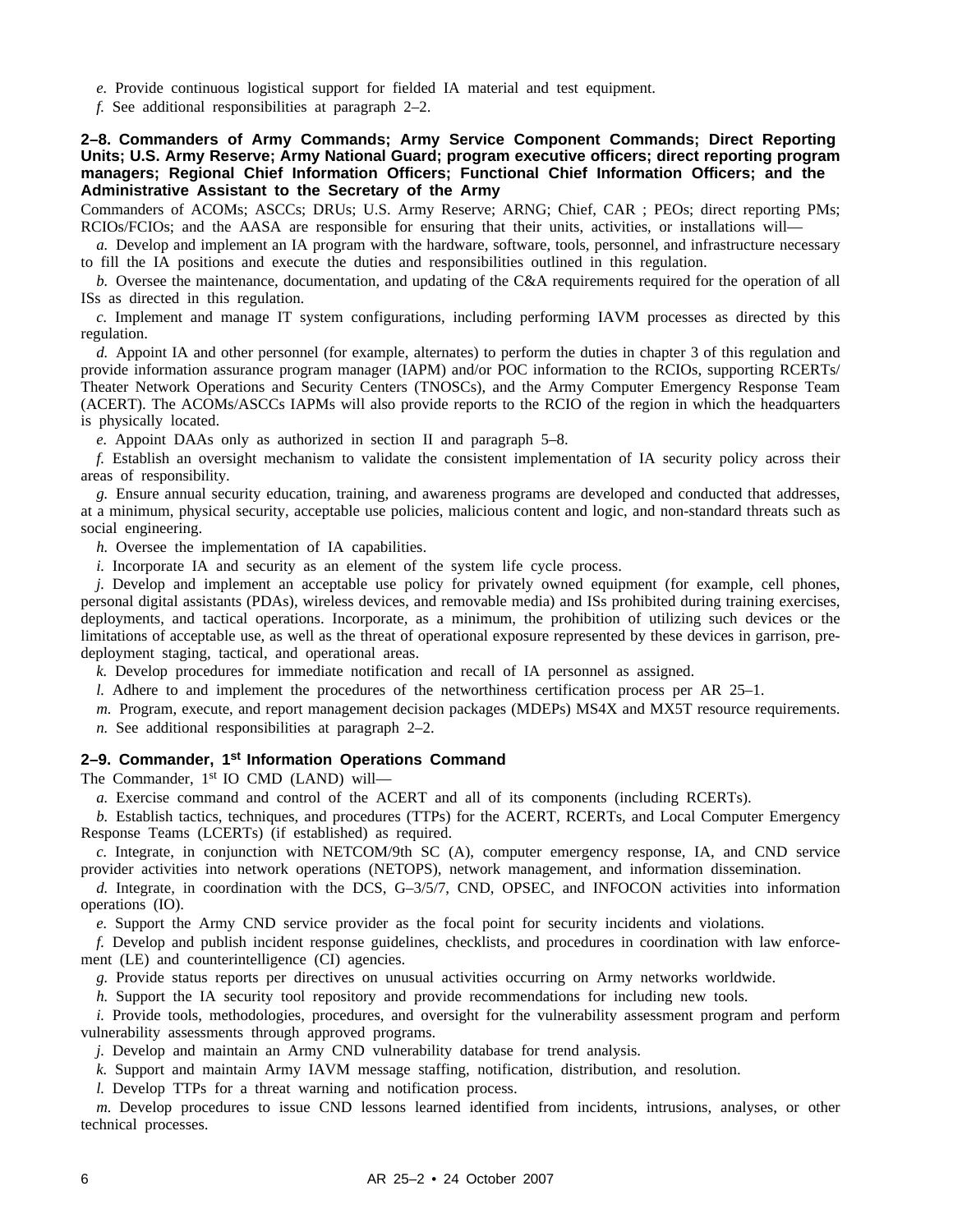*n.* Maintain Army computer network situational intelligence awareness, including network threat analysis and Internet network intelligence.

*o.* Participate with the CIO/G–6, DCS, G–2, INSCOM, NETCOM/9th SC (A), and CID in analyses and studies concerning foreign intelligence threats, criminal intelligence, or operational vulnerabilities against which IA countermeasures will be directed.

*p.* See additional responsibilities at paragraph 2–2 and paragraph 2–8.

# **2–10. Commanding General, Network Enterprise Technology Command/9th Signal Command (Army)** The CG, NETCOM/9th SC (A) will—

*a.* Request appointment from the CIO/G–6 as the DAA for the Army enterprise.

*b.* Appoint, once authorized, the Director, Enterprise Systems Technology Activity (ESTA) as the DAA for the Army enterprise.

*c.* Operate, manage, monitor, administer, and defend the Army portion of the global information grid.

*d.* Perform configuration and patch management for all Army network components and systems.

*e.* Execute Computer Network Defense Service Provider (CNDSP) and NETOPS missions and functions.

*f.* Review, coordinate, evaluate, and approve proposed policies, procedures, directives, standards, doctrinal publications, plans, materiel requirement documents, life cycle management documents, basis-of-issue plans, and system certification and accreditation documents for all systems fielded, or planned to be fielded, to Army installations as well as similar documents that have implications for adherence to policy.

*g.* Establish TTPs to integrate IA/CND service provider activities with system and network management and information dissemination.

*h.* Provide timely flows of NETOPS data to maintain an analysis view at all levels.

*i.* Ensure an operational assessment of IA products is conducted before incorporation into systems under NETCOM/ 9th SC (A) management.

*j.* Maintain a repository of the status and availability of Army critical systems and networks.

*k*. Manage the DiD security architecture environment, strategies, connections, and configurations against unauthorized access, manipulation, or destruction.

*l.* Manage the AEI Technical CCB responsible for the Army security architecture. Establish baseline configuration management guidelines and technical and operational TTPs; and review, approve, prioritize, and manage change to the AEI.

*m.* Conduct quarterly vulnerability assessments of top level architecture (TLA) critical assets, devices, servers, and IA implemented devices.

*n.* Participate with the CIO/G–6, DCS, G–2, INSCOM, 1st IO CMD (LAND), and CID in analyses and studies concerning foreign intelligence threats, criminal intelligence, or operational vulnerabilities against which IA countermeasures will be directed.

*o.* See additional responsibilities at paragraph 2–2 and paragraph 2–8.

#### **2–11. Commanding General, U.S. Army Training and Doctrine Command**

The CG, TRADOC will—

*a.* Integrate approved IA tools, doctrine, procedures, legalities, and techniques into applicable programs of instruction for TRADOC schools.

*b.* Develop timely Armywide IA training literature and training aids, leveraging secure electronic distribution and remote access capabilities.

*c.* Develop, test, and recommend operational and organizational concepts and doctrine to achieve IA goals.

*d.* Develop and provide IA requirements to the materiel developers and ensure compliance with AR 381–11 and this regulation.

*e.* Conduct or participate in operational tests of IA implementations as part of system-wide operational tests, as directed.

*f.* Integrate IA practices into pre-milestone A activities and events as required.

*g.* See additional responsibilities at paragraph 2–2 and paragraph 2–8.

#### **2–12. Commanding General, U.S. Army Materiel Command**

The Commanding General, U.S. Army Materiel Command will—

*a.* Provide Armywide materiel developer IA support for RDT&E and production.

*b.* Assist IS functional proponents in identifying security requirements for proposed and existing sustaining base, tactical, and weapons systems.

*c.* Maintain a repository of tactical IA tools, and distribute tools to fielded tactical systems, as needed. Coordinate with 1st IO CMD to integrate tactical and sustaining-base toolboxes into a seamless repository for Army users.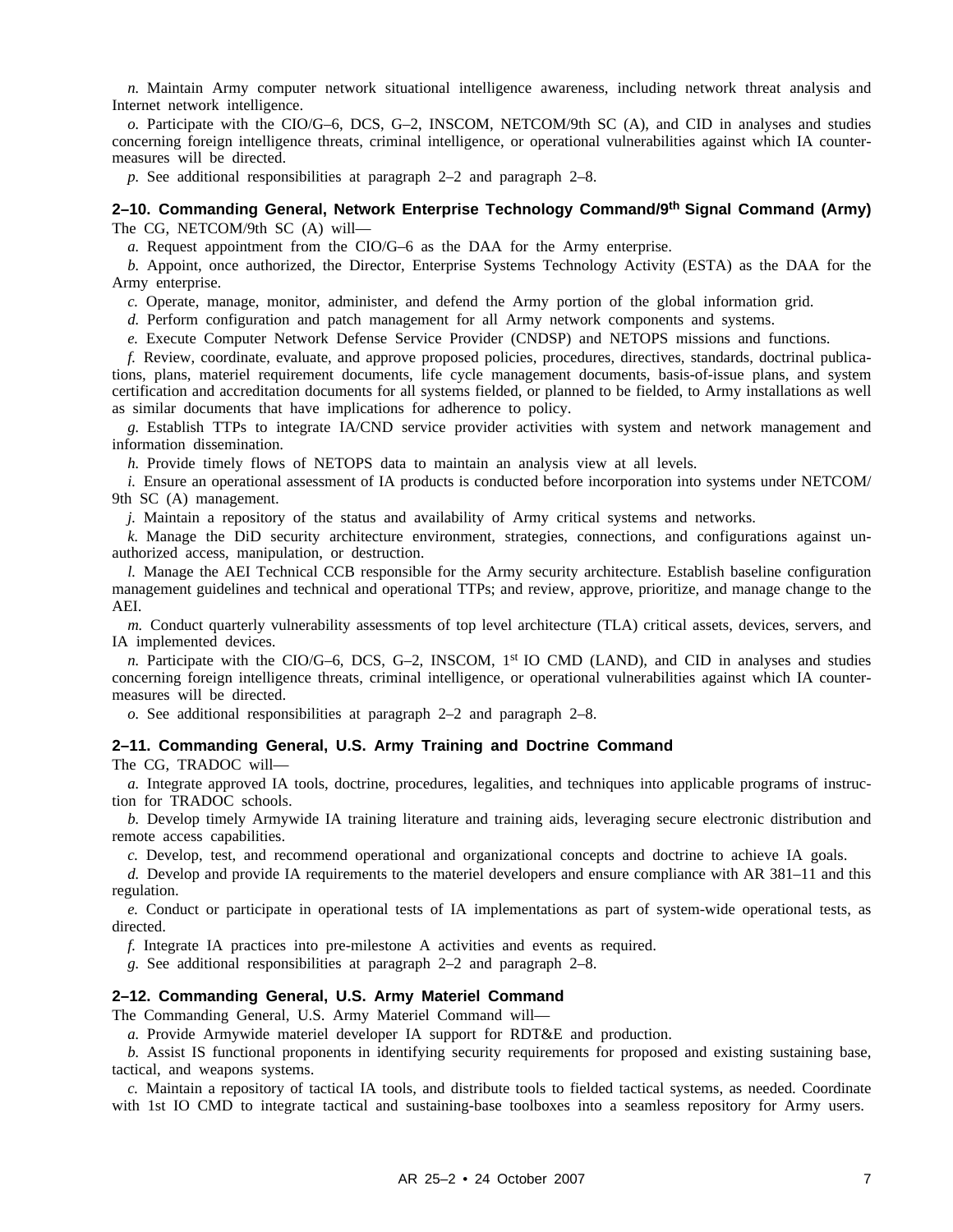*d.* Provide a DA authorized (that is, CSLA) cryptographic advisor to the certification authority (CA) throughout the DIACAP process.

*e.* See additional responsibilities at paragraph 2–2 and paragraph 2–8.

# **2–13. Commanding General, U.S. Army Intelligence and Security Command**

The Commanding General, INSCOM will—

*a.* Serve as the Army Service Cryptologic Element (SCE) and point of contact for ISs under the purview of the NSA.

*b.* Provide CI support to Army elements on IA matters and advise accreditation authorities on the foreign intelligence threat.

*c.* Coordinate the C&A for all cryptographic systems and conduct C&A for all Army cryptographic systems at PL 2 (DCID 6/3) and below.

*d.* Participate with the CIO/G–6, DCS, G–2, 1<sup>st</sup> IO CMD (LAND), NETCOM/9th SC (A), and CID in analyses and studies concerning foreign intelligence threats, criminal intelligence, or operational vulnerabilities against which IA countermeasures will be directed.

*e.* See additional responsibilities at paragraph 2–2 and paragraph 2–8.

#### **2–14. Commanding General, U.S. Army Criminal Investigation Command**

The Commanding General, CID will—

*a.* Operate the Computer Crime Investigative Unit (CCIU).

*b.* Conduct criminal investigations involving intrusions into Army networks and computers.

*c.* Provide criminal and technical intelligence analyses of vulnerabilities, methodology, tools, techniques, or practices obtained from computer crimes or forensic intrusion analyses to support CND, C&A, and program developers or managers.

*d.* Participate in IAVA Compliance Verification Team (CVT) inspections.

*e.* Conduct crime prevention surveys to identify crime-conducive conditions involving Army networks and systems.

*f.* Serve as chief enforcer of Federal laws governing the investigation of criminal offenses involving networks and systems, serve as the sole entity for LE investigation determinations, and serve as the sole Army interface with Federal and civilian LE agencies.

*g.* Participate with the CIO/G–6, DCS, G–2, INSCOM, NETCOM/9th SC (A), and 1st IO CMD (LAND) in analyses and studies concerning foreign intelligence threats, criminal intelligence, or operational vulnerabilities against which IA countermeasures will be directed.

*h.* See additional responsibilities at paragraph 2–2 and paragraph 2–8.

#### **2–15. Chief, Army National Guard**

The Chief, ARNG will—

*a.* Request appointment as the DAA for the ARNG and GuardNet XXI from the CIO/G–6.

*b.* Appoint, once authorized, the ARNG state Director of Information Management (DOIM)/J6/CIO for individual states in accordance with paragraph 5–8. General officers within the ARNG are state employees not Title 10 or Title 32 Soldiers, therefore, the state DOIM/J6/CIO will be appointed as DAAs. Provide a copy of these appointments to the CIO/G–6 through the OIA&C.

*c.* Set the ARNG IA priorities, provide oversight, and ensure the coordination and compliance of the ARNG IA program is accomplished with the CG, NETCOM to leverage Army technical authority standards and ensure compliance with this regulation.

*d.* See additional responsibilities at paragraph 2–2 and paragraph 2–8.

# **2–16. Chief, Army Reserve**

The CAR will—

*a.* Request appointment as the DAA for the U.S. Army Reserve (USAR) from the CIO/G–6.

*b.* Appoint, once authorized, the Army Reserve Command (USARC) Chief of Staff (COS) as the Army Reserve Network (ARNET) DAA when the COS meets the requirements of paragraph 5–8. Provide a copy of this appointment to the CIO/G–6 through the OIA&C.

*c.* Set the USAR IA priorities, provide oversight, and ensure the coordination and compliance of the USAR IA program with the CG, NETCOM to leverage Army technical authority standards and ensure compliance with this regulation.

*d.* See additional responsibilities at paragraph 2–2 and paragraph 2–8.

# **2–17. U.S. Army Reserve Command Chief of Staff**

The USARC COS will—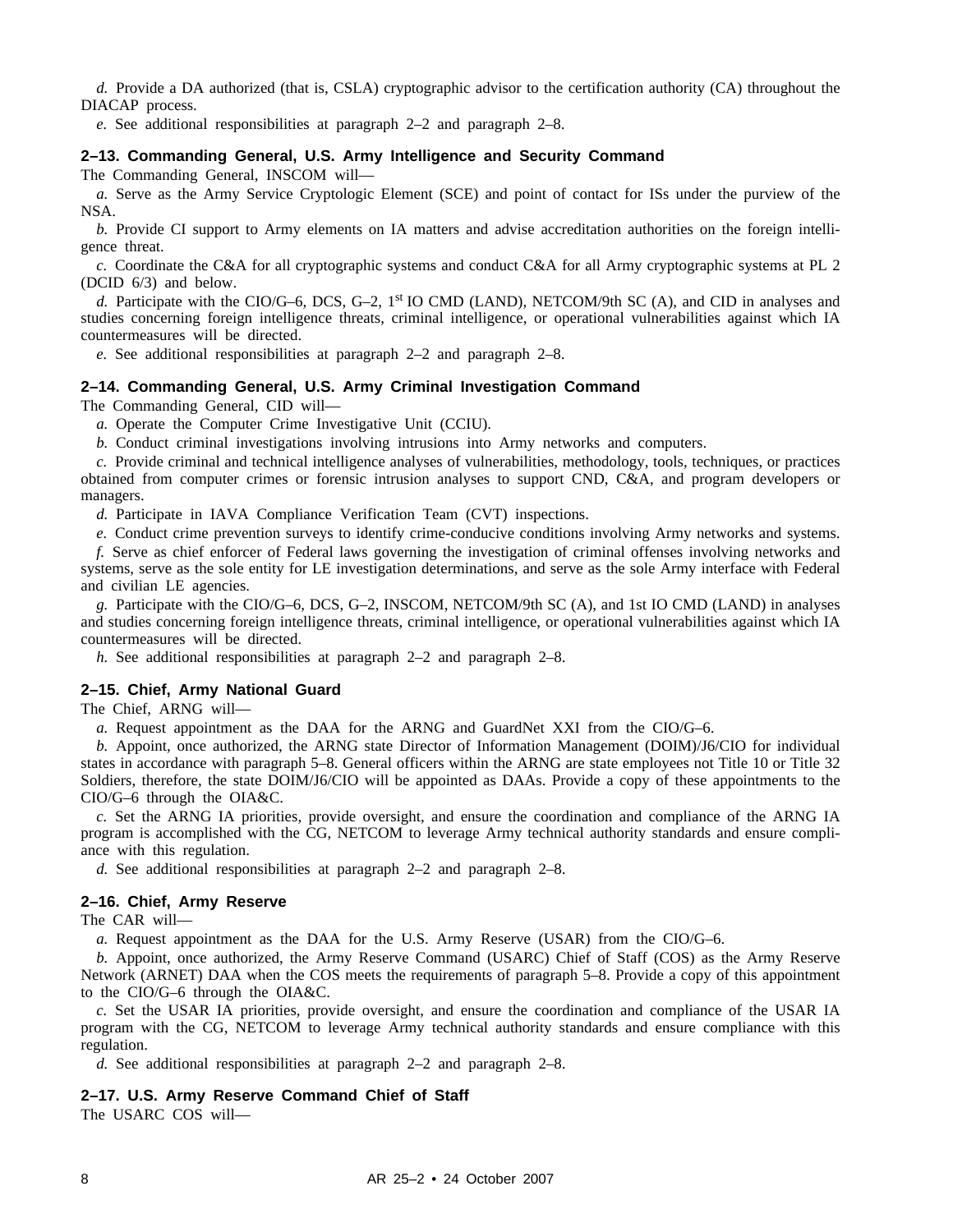*a.* Request appointment as the ARNET DAA, as applicable, from the CAR.

*b.* Appoint, once authorized, the major subordinate command (MSC) Commander as DAA for command/unit/ activities non-ARNET system/network implementations when the MSC meets the requirements of paragraph 5–8. Provide a copy of this appointment to the CIO/G–6 through the OIA&C.

*c.* Ensure all AR commands/units/activities, to include but not limited to, all off installation Government and non-Government satellites, facilities, and buildings, meet the requirements for connecting physically, logically, and/or virtually to the ARNET backbone.

*d.* Ensure MSC Commanders implement the AR IA program in accordance with CAR priorities and the CG, NETCOM via the applicable Army technical authority standards and ensure compliance with this regulation.

*e.* See additional responsibilities at paragraph 2–2 and paragraph 2–8.

# **2–18. U.S. Army Corps of Engineers Chief of Engineers**

The USACE Chief of Engineers (COE) will—

*a.* Set IA priorities, provide oversight, and ensure the coordination and compliance of the IA program throughout USACE.

*b.* Ensure the USACE CIO implements the USACE IA program in accordance with USACE priorities and the CG, NETCOM via the applicable Army technical authority standards and ensure compliance with this regulation.

*c.* See additional responsibilities at paragraph 2–2 and paragraph 2–8.

# **2–19. U.S. Army Corps of Engineers Chief Information Officer**

The USACE Chief Information Officer (CIO) will—

*a.* Request appointment as the DAA for the USACE Wide Area Network (WAN) and all corporate IS.

*b.* Appoint, once authorized, the USACE Division Commanders as DAA for USACE IS as applicable, when the Division Commander meets the requirements of paragraph 5–8. Provide a copy of this appointment to the CIO/G–6 through the OIA&C.

*c.* See additional responsibilities at paragraph 2–2 and paragraph 2–8.

# **2–20. Commanding General, Eighth Army**

The CG, Eighth Army will—

*a.* Request appointment as the DAA for Eighth Army from the HQDA CIO/G–6.

*b.* Appoint, once authorized, the Eighth Army CIO/G–6 as the DAA when the Eighth Army CIO/G–6 meets the requirements of paragraph 5–8. Provide a copy of this appointment to the CIO/G–6 through the OIA&C.

*c.* Ensure MSC commanders implement the Eighth IA program in accordance with Eighth Army priorities and the CG, NETCOM via the applicable Army technical authority standards and ensure compliance with this regulation.

*d.* See additional responsibilities at paragraph 2–2 and paragraph 2–8.

#### **2–21. Commanding General, U.S. Army Europe**

The CG, USAREUR will—

*a.* Request appointment as the DAA for Army Europe from the CIO/G–6.

*b.* Appoint, once authorized, the DAAs for USAREUR backbone, tenant and MSC in accordance with the requirements of paragraph 5–8. Provide a copy of this appointment to the CIO/G–6 through the OIA&C.

*c.* Ensure tenant and MSC Commanders implement the USAREUR IA program in accordance with USAREUR priorities and the CG, NETCOM via the applicable Army technical authority standards and ensure compliance with this regulation.

*d.* See additional responsibilities at paragraph 2–2 and paragraph 2–8.

#### **2–22. Commanding General, U.S. Army Medical Command**

The CG, MEDCOM will—

*a.* Request appointment as the DAA for MEDCOM from the CIO/G–6.

*b.* Appoint, once authorized, the DAA for individual Regional Medical Commands (RMC) Commander and MSCs in accordance with paragraph 5–8. Provide a copy of this appointment to the CIO/G–6 through the OIA&C.

*c.* Ensure RMC and MSC Commanders implement the MEDCOM IA program in accordance with MEDCOM priorities and the CG, NETCOM via the applicable Army technical authority standards and ensure compliance with this regulation.

*d.* See additional responsibilities at paragraph 2–2 and paragraph 2–8.

# **2–23. Program executive officers and direct reporting program/project managers**

Program executive officers (PEOs) and program/project managers (including PMs outside the PEO structure responsible for fielding systems to multiple Army organizations) will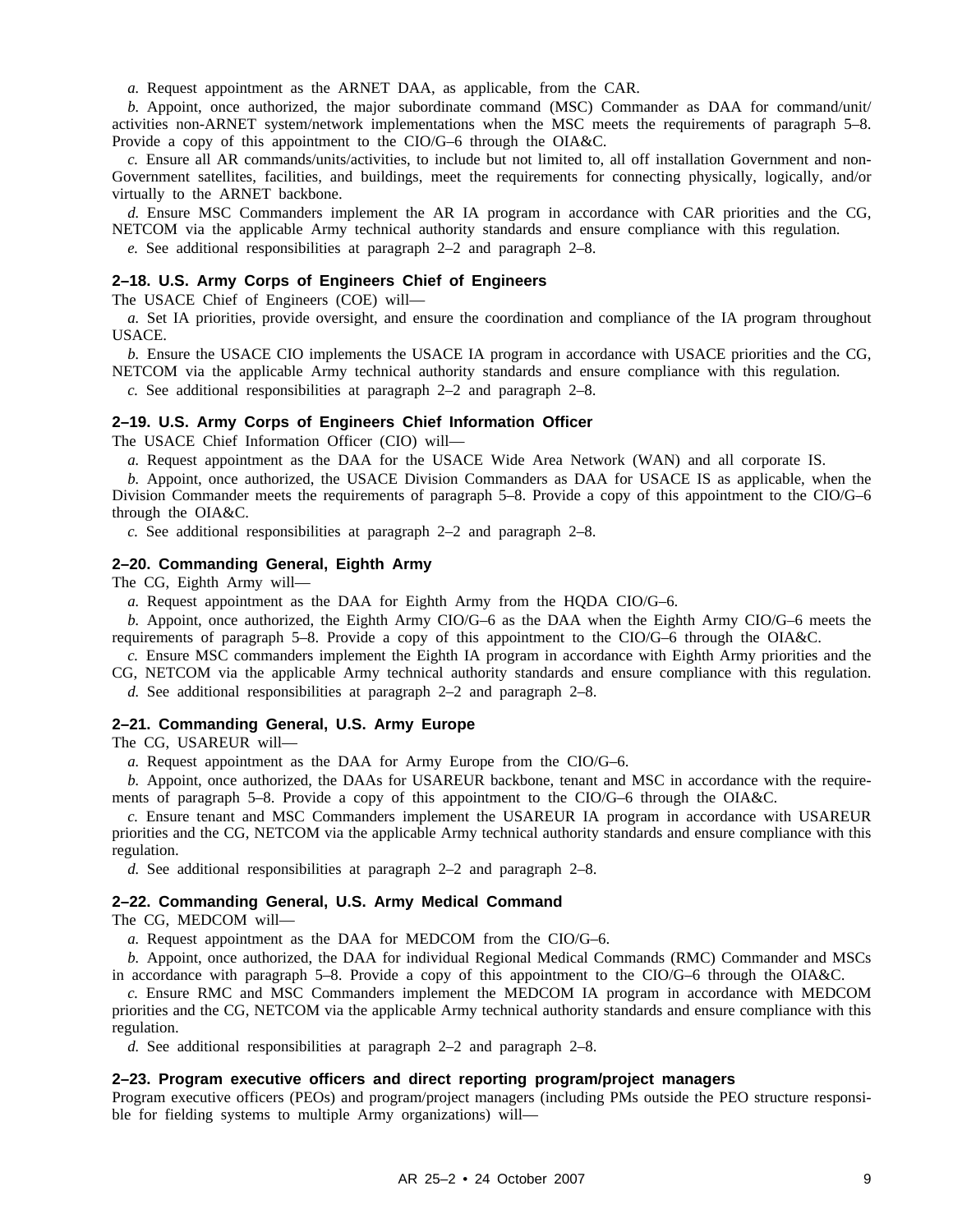*a.* Acquire, operate, and support systems within their command or activity per this regulation.

*b.* Embed IA engineering and capabilities in all system RDT&E activities.

*c.* Appoint an IAPM to perform those duties listed in paragraph 3–2*b*.

*d.* Ensure that designated pre-deployment information assurance security officers (IASOs) effect continuous coordination with the organizational IA personnel for which the systems are demonstrated, tested, or fielded.

*e.* Request appointment as the DAA for named acquisition systems developed under their charter from the CIO/G–6 through the OIA&C.

*f.* Provide the C&A package to the CA for an operational IA risk recommendation supporting the DAA approval to operate decision prior to operational use or testing on a live network or with live Army data.

*g.* Ensure that the SO makes the C&A package available to the ACOM/ASCC, RCIO IAPM, and NETCOM, 30 days before initial operational test and evaluation (IOT&E) and before deployment of the system.

*h.* Integrate IA, COMSEC, and TEMPEST into entire system life cycle design, development, and deployment.

*i.* Address and include the addition of any IT/IA personnel (such as system administrator (SA) or network security managers needed to operate the new or expanded system or network) or access requirements and responsibilities for patch management and system administration as part of the development cost of stated system or network.

*j.* Integrate IA practices into pre-milestone A activities and events.

*k.* Perform acquisition and life cycle management of materiel in support of the IA strategy.

*l.* Report to HQDA CIO/G–6 the percentage of PEO/PM-programmed funding allocated to the AIAP. The report will include current and planned IA investments.

*m.* Accomplish all intelligence and threat support requirements outlined in AR 381–11 and this regulation.

*n*. Enforce IA standards and maintain/report an inventory of IS products, equipment, locations, and contact information.

*o.* Enforce IAVM compliance measures (for example, notifications, patch management) and incorporate them into life cycle management procedures.

*p.* Coordinate with CSLA to ensure cryptographic life cycle equipment management is a consideration during system design phase.

*q.* See additional responsibilities at paragraph 2–2 and paragraph 2–8.

# **2–24. Commanders, directors, and managers**

Commanders, directors, and managers will—

*a.* Be responsible for implementing the AIAP in their command or activity.

*b.* Acquire, operate, and maintain systems within their command or activity per this regulation.

*c.* Incorporate and define requests for new systems or changes to existing systems, including security requirements necessary for the system's concept of operation. Once validated, include these security requirements into the system design as defined in procurement contracts. Address the addition of IT/IA personnel (such as SAs or network security managers needed to operate the new or expanded system or network) as part of the development cost of stated system or network.

*d.* Include IO and IA requirements in submissions of commander's critical information requirements (CCIR) or priority intelligence requirements (PIR).

*e.* Ensure uses of market-driven/industry-developed (MDID), commercial-off-the-shelf (COTS), or other products are consistent with IA requirements and do not introduce an unacceptable risk.

*f.* Appoint appropriate IA personnel per chapter 3 of this regulation.

*g.* Ensure that designated pre-deployment IASOs effect continuous coordination with the organizational IA personnel for which the systems are demonstrated, tested, or fielded.

*h.* Ensure IA, COMSEC, and TEMPEST requirements are incorporated into life cycle planning.

*i.* Ensure implementation of this regulation is accomplished in compliance with all statutory and contractual labor relations obligations.

*j.* See additional responsibilities at paragraph 2–2 and paragraph 2–8.

# **2–25. Garrison commanders**

Garrison commanders will—

*a.* Implement the installation level IA program in accordance with the installation commander priorities and the CG, NETCOM via the applicable continental United States (CONUS) RCIO Army technical authority standards and to ensure compliance with this regulation.

*b.* Obtain approval to operate the garrison information systems from the first general officer or SES in the chain of command that has obtained the appropriate DAA appointment from the CIO/G–6.

*c.* Ensure the installation DOIM develops the installation C&A package, and obtains and maintains approval to operate the installation campus area network (ICAN) and any DOIM controlled or managed consolidated service locations (server farms).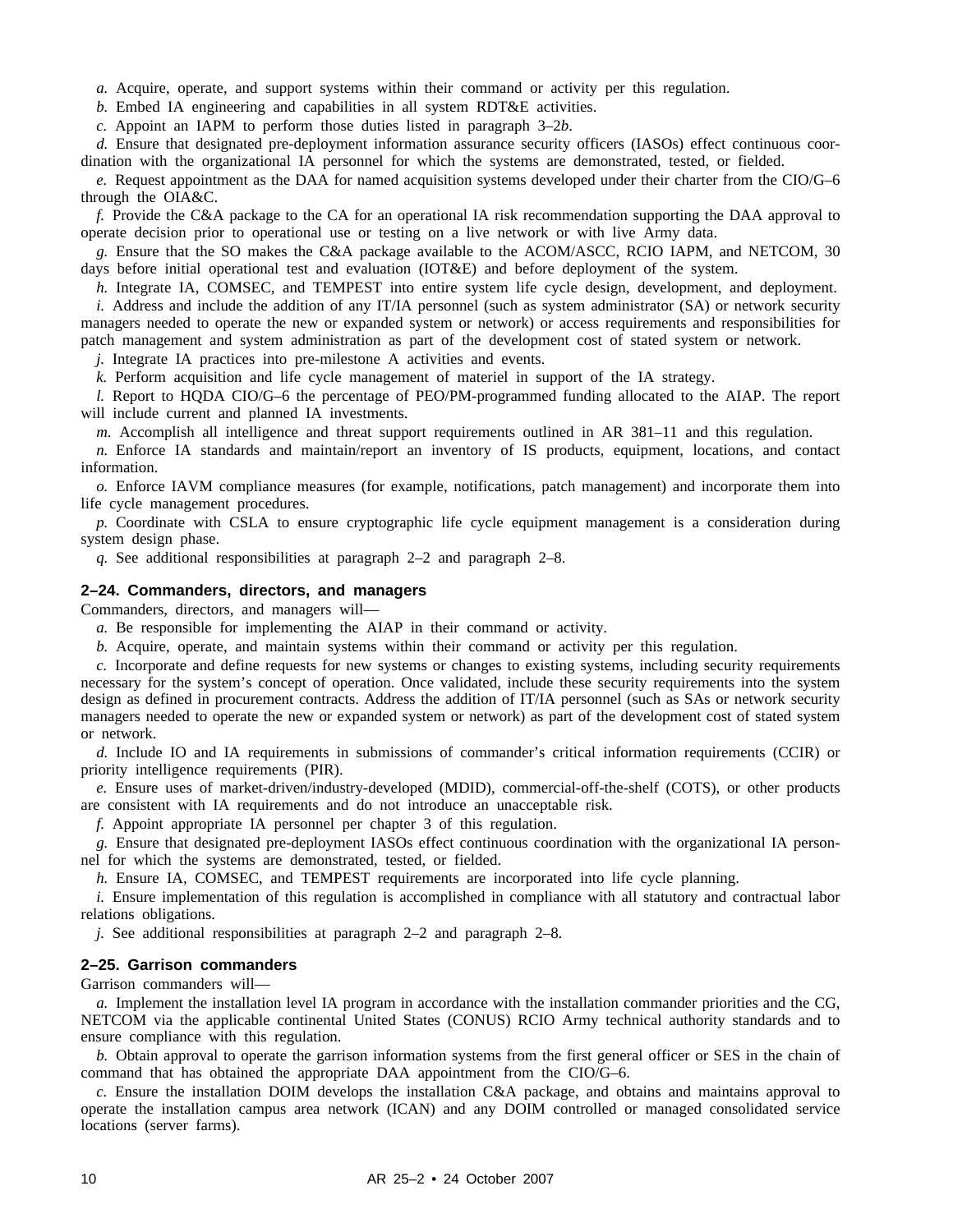*d.* Ensure all installation tenants, to include but not limited to, all off installation Government and non-Government satellites, facilities, and buildings, meet the requirements for connecting physically and/or virtually to the ICAN (that is, the installation backbone).

*e.* Coordinate with the supporting NETCOM/9th SC (A) component, ACOM/ASCC, IMA, and tenant organizations for IA implementation and compliance.

*f.* Acquire, operate, and maintain systems within their installation or activity per this regulation.

*g.* Maintain the CM of the garrison network and ensure that the installation-level CCB/CMB provides oversight support to the installation commander.

*h.* Monitor and manage the connection, access, and IA standards for standalone and networked ISs down to the workstation level across all installation and tenant organizations.

*i.* Manage and oversee the operation of the installation infrastructure throughout the system life cycle.

*j.* Provide technical and functional IA guidance and assistance in support of network management.

*k.* Review, before adoption, proposed changes that could affect the operation of the installation infrastructure's network security and operation (confidentiality, integrity, and availability).

*l.* See additional responsibilities at paragraph 2–2 and paragraph 2–8.

#### **2–26. U.S. Army Reserve major subordinate command**

The USAR MSC will—

*a.* Request appointment as the non-ARNET system/network DAA, as applicable, from the USARC COS.

*b.* Implement a command/unit/activity level IA program in accordance with CAR priorities and ensure compliance with this regulation.

*c.* Ensure the command/unit/activity G–6 develops command/unit/activity level certification and accreditation for all non-ARNET system/network implementation.

*d.* See additional responsibilities at paragraph 2–2 and paragraph 2–8.

# **2–27. Army National Guard state DOIM/J6/CIO**

The ARNG State DOIM/J6/CIO will—

*a.* Request appointment as the ARNG State DAA, as applicable, from the Chief ARNG. General officers within the ARNG are state employees not Title 10 or Title 32 Soldiers, therefore, the state DOIM/J6/CIO will perform the state DAA duties once appointed.

*b.* Implement the ARNG IA program in the state, as applicable, in coordination with the ARNG Chief to ensure compliance with this regulation.

*c.* Ensure all ARNG State tenants, to include but not limited to, all ARNG state government and non-Government satellites, facilities, and buildings, meet the requirements for connecting physically and/or virtually to the ARNG state and ARNG backbone (that is, GuardNet XXI).

*d.* See additional responsibilities at paragraph 2–2 and paragraph 2–8.

### **2–28. Regional Chief Information Officer**

The RCIO, as CG, NETCOM representative will—

*a.* Be responsible for ensuring the technical authority enterprise standards are reflected in the installation IA priorities and implemented through coordination with the appropriate IC, garrison commander and DOIM.

*b.* See additional responsibilities at paragraph 2–2, paragraph 2–8, and paragraph 3–2.

# **2–29. Army Reserve command/unit/activity G–6**

The USAR command/unit/activity G–6 will—

*a.* Implement an IA program as directed by the USAR MSC Commander that reflects the CAR priorities and ensure compliance with this regulation.

*b.* Ensure USAR standards for connections to the ARNET are met.

*c.* Develop non-ARNET system/network implementations certification and accreditation, provide to the CA for an operational IA risk recommendation supporting the DAA approval to operate decision prior to operational use on a live network or with live Army data.

*d.* See additional responsibilities at paragraph 2–2 and paragraph 2–8.

# **2–30. Director of Information Management**

The DOIMs will—

*a.* Implement an IA program as directed by the garrison commander that reflects the IC priorities and with the CG, NETCOM via the applicable Army technical authority standards and is compliant with this regulation.

*b.* Ensure Army standards for connection to the ICAN are met.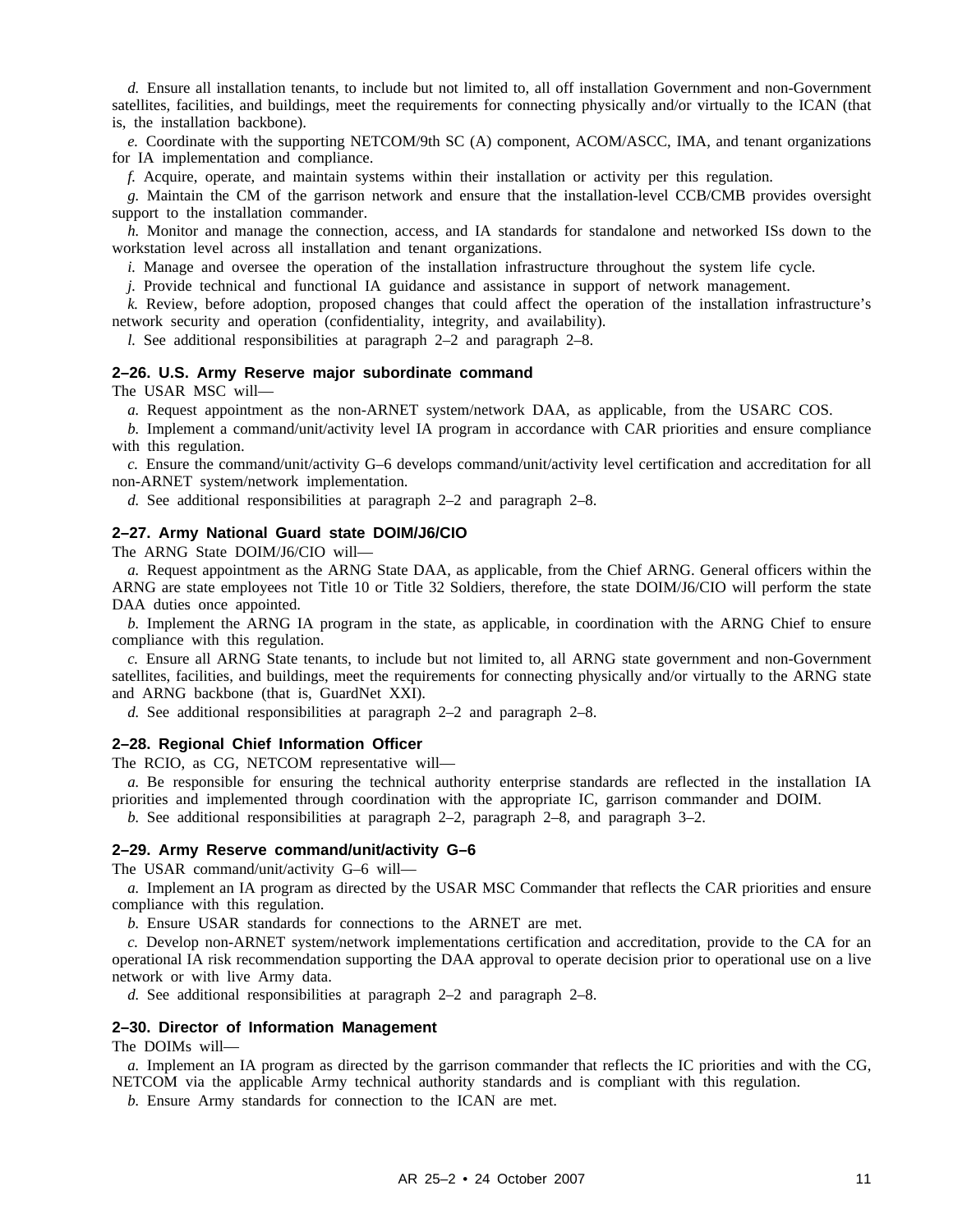*c.* Develop the installation certification and accreditation package, and provide to the Army CA for an operational IA risk recommendation in support of a DAA approval to operate decision.

*d.* Obtain and maintain approval to operate for the installation ICAN and any DOIM controlled or managed consolidated service locations (server farms) from the appropriate DAA.

*e.* See additional responsibilities at paragraph 2–2 and paragraph 2–8.

# **Chapter 3 Army Information Assurance Program Personnel Structure**

#### **3–1. Personnel structure overview**

Commanders will establish an IA personnel structure to implement the AIAP. These personnel will be the focal points for IA matters within their commands or activities and will have the authority to enforce, with DAA concurrence, security policies and safeguards for their systems or networks. This authority includes recommending to the DAA suspension of system operations based on an identified security deficiency, poor security practice, or unacceptable risk. Position the IA staff in the organization to ensure operations do not negate system security, except as directed by the DAA. The IA staff will be involved in the acquisitioning and contracting for ISs or IS services.

#### **3–2. Information assurance personnel structure**

Commanders will position IA personnel organizationally to provide a balance between security and operational missions. The following is the AIAP personnel structure and activities to be performed.

*a. RCIO.* NETCOM/9th SC (A) RCIOs have the authority and responsibility to—

(1) Translate strategic plans and technical guidance provided into objectives, strategies, and architectural guidance.

(2) Exercise staff supervision and technical control for all IT organizations within their region and execute responsibilities for baseline services (communication and system support, visual information, documents management, IA, INFOCON, automation), either operationally or programmatically, as well as oversight of NETOPS.

(3) Provide all personnel operating on Army installations the IT baseline services in a manner consistent with policies and regulations.

(4) Provide administrative, financial, and managerial IT support to any Army installation located within their geographic region.

(5) Coordinate the management of outsourced IT services.

(6) Define the baseline and objectives, and establish specific service levels detailing contractual arrangements and satisfactory contractor performance.

(7) Lead enterprise-level initiatives that assure users' training requirements are considered and integrated into processes for developing, implementing, and maintaining capabilities and systems.

(8) Act as the focal point for command, control, communications, and computers for information management (C4IM) leadership and coordination of IT activities within the region.

(9) Execute the duties assigned under the NETCOM/9th SC (A) CONOPS for Service Level Agreements, Configuration Management, and Networthiness Certification Program.

(10) Ensure all ISs, networks, and devices are scanned quarterly as a minimum, including, but not limited to, scanning for vulnerabilities, poor security practices, noncompliance, backdoor connections, unauthorized modems, malicious logic, and unauthorized network connections; take actions to report all violations.

(11) Ensure implementation of AIAP policy and procedures within their region.

(12) Oversee the assignment of regional IA personnel and appoint a regional IAPM.

(13) Provide supported commands, organizations, and agencies with POC information, especially if geographically disbursed across several regions.

*b. IAPM.* The IAPM will be accountable for establishing, managing, and assessing the effectiveness of all aspects of the IA program within a region, command, or functional activity. A contractor will not fill the IAPM position. (Temporary assignment of contractor personnel for a specified time, as an exception, is authorized until the position can be properly filled.) The IAPM must be a U.S. citizen and hold a U.S. Government security clearance and access approval commensurate with the level of responsibility. Designate this position as information technology I (IT–I). The IAPM must be IA trained and certified, and maintain the certification. The IAPM will—

(1) Develop, manage, and maintain a formal IA security program that includes defining the IA personnel structure and ensuring the appointment of an information assurance network manager (IANM), information assurance network officer (IANO), information assurance manager (IAM), and an IASO at subordinate levels.

(2) Enforce Army and regional IA policy, developing command-unique procedures as needed**.**

(3) Ensure that IA personnel implement vulnerability remediation bulletins and advisories that affect the security of their ISs.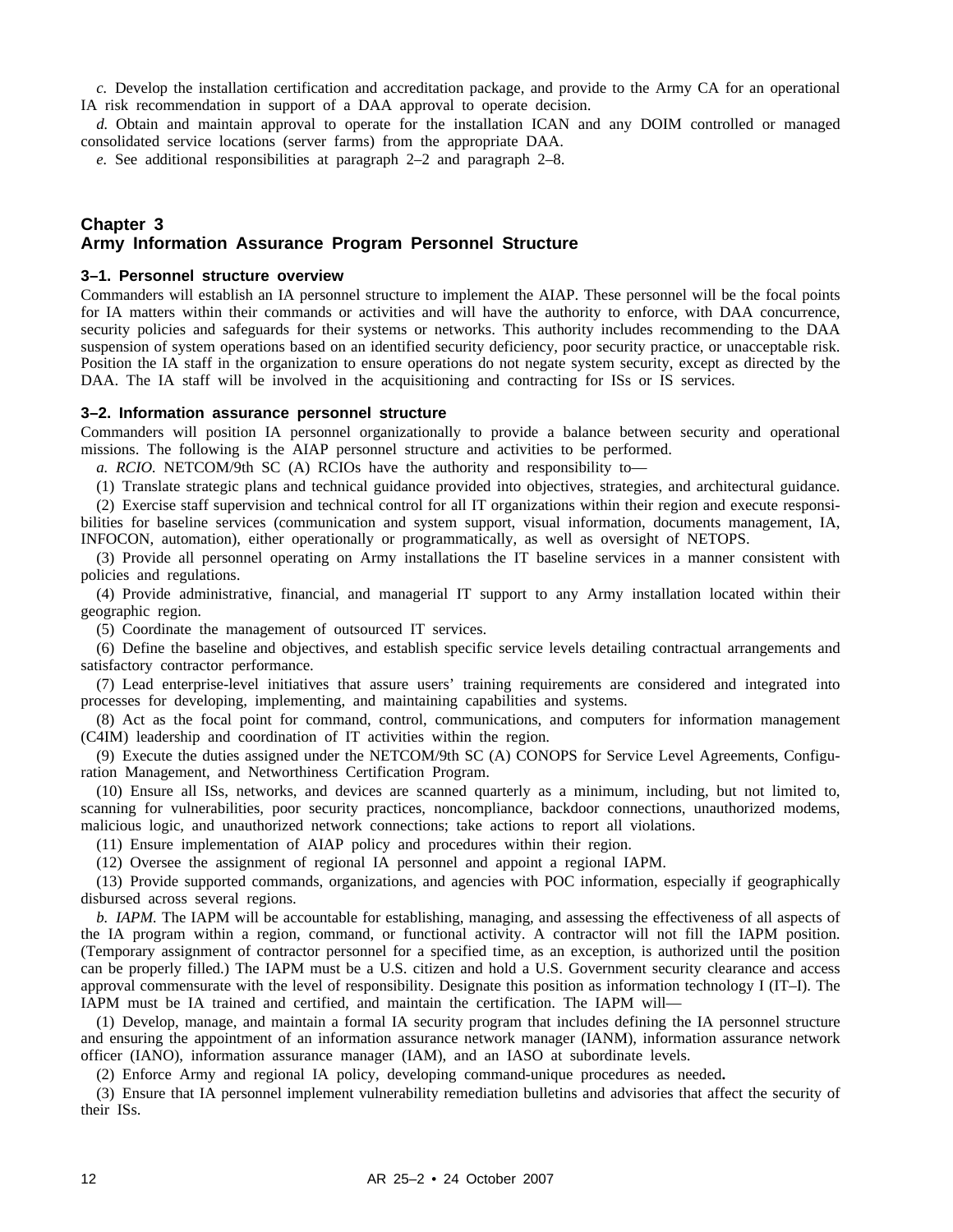(4) Ensure that all IA personnel receive the necessary technical (for example, operating system, network, security management, and system administration) and security training to carry out their duties and maintain certifications.

(5) Serve as the primary point of contact for IA-related actions. This includes IAVM reporting, compliance, vulnerability assessments, and feedback to Army staff on current and upcoming IA policies.

(6) As applicable, Regional and Command IAPMs will provide their supporting RCERT or TNOSC with guidance and priorities regarding IA/CND support to their regions, command, and subordinates.

(7) Manage the DIACAP program to ensure compliance with requirements.

(8) Ensure the development of system C&A documentation by reviewing and endorsing such documentation and recommending action to the DAA.

(9) Enforce the use of Army approved procedures for clearing, purging, reusing, and releasing system memory, media, output, and devices.

(10) Ensure DAAs maintain a repository for all systems' C&A documentation and modifications.

(11) Ensure that security violations and incidents are reported to the servicing RCERT in accordance with Section VIII, Incident and Intrusion Reporting.

(12) Ensure that RCERT directed protective and corrective measures are implemented for vulnerabilities or incidents remediation.

(13) Identify data ownership (including accountability, access, and special handling requirements) for each IS or network within their authority.

(14) Conduct announced and unannounced IA assessments.

(15) Regional IAPMs will maintain liaison with appropriate Army theater and DOD activities, at a minimum including CIO/G–6, RCIO, DISA, NSA, the Defense Intelligence Agency (DIA), HQDA, 1st IO CMD, ACERT, supporting RCERT/TNOSC, CID, and INSCOM elements.

(16) Program, manage, execute, and report MDEPs MS4X and MX5T resource requirements.

(17) Administer an IA management control evaluation program separate from, or in support of, Force Protection Assessment Teams (FPATs).

(18) Serve as a member of the configuration board where one exists.

(19) In coordination with the DCS, G–3, DCS, G–2, and CIO/G–6, provide technical and non-technical information to support a commander's INFOCON program.

(20) Ensure that program controls are in place to confirm user access requirements.

(21) The ACOM/ASCC/functional IAPMs will ensure that any ACOM/ASCC–sponsored or developed unique systems are fully accredited and certified prior to connection to the network. Ensure that any proposed distribution will meet Networthiness certification and the NETCOM/9th SC (A) connection approval process, and fulfill all requirements as a standard PM-developed fielding prior to distribution.

*c. Regional IANM.* The IANM (if appointed) may serve as the alternate IAPM. A contractor will not fill the IANM position. (Temporary assignment of contractor personnel for a specified period, as an exception, is authorized, until the position can be properly filled.) The IANM must be a U.S. citizen and hold a U.S. Government security clearance and access approval commensurate with the level of responsibility. This position will be designated IT–I. The IANM must be IA certified and maintain his or her certification. The IANM, under the purview of the IAPM, will—

(1) Provide direct support to the IAPM on matters of CND and the regional/command IA program.

(2) Develop and oversee operational (technical) IA implementation policy and guidelines.

(3) Advise the IAPM or DAA on the use of specific network security mechanisms.

(4) Evaluate threats and vulnerabilities to ascertain the need for additional safeguards.

(5) Assess changes in the network, its operational and support environments, and operational needs that could affect its accreditation.

(6) Ensure procurement actions, installations, and modifications to existing infrastructure comply with Armyapproved IA architectural guidance.

(7) Develop and staff IA technical policy and procedures for all networks.

(8) Ensure that all networks on the installation or activity for which they are responsible, including tenant networks accessing the host installation's infrastructure, are planned, installed, managed, accredited, maintained, and operated per the security requirements of this regulation and the standards required for connectivity and classification of the network concerned.

(9) Develop and issue network security policy, guidance, and countermeasure implementation instructions to assigned and tenant activities.

(10) Oversee periodic use of authorized scanning and assessment tools.

(11) Assist the IAPM in monitoring and enforcing the IAVM and INFOCON processes.

(12) Serve as a member of the CMB where one exists.

*d. IAM.* Appoint IAMs at all appropriate levels of command. This includes subordinate commands, posts, installations, and tactical units. Appoint an IAM as needed for those Army activities responsible for project development, deployment, and management of command-acquired software, operating systems, and networks. A contractor will not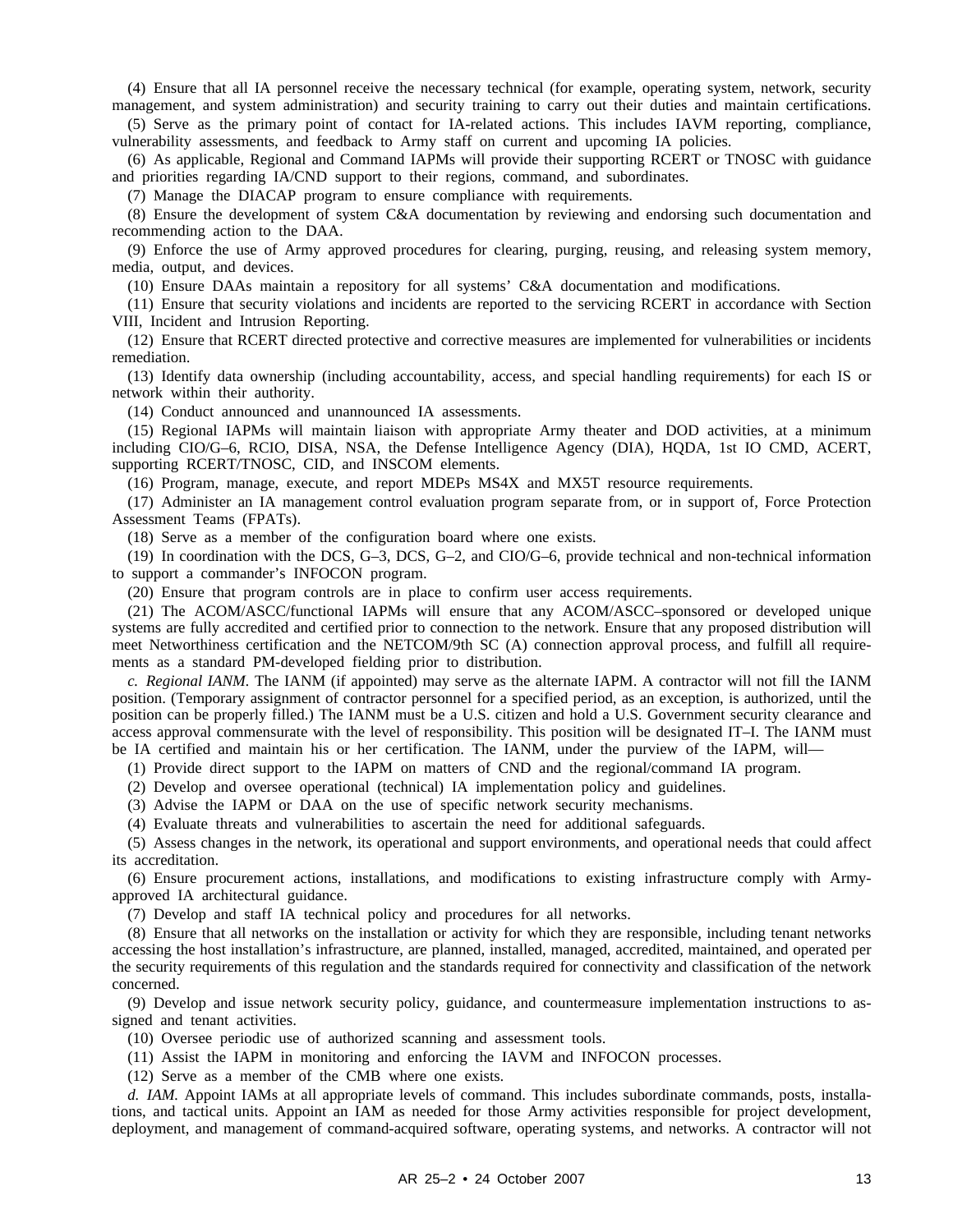fill the MSC, installation, or post IAM positions and the person filling the position will be a U.S. citizen. Commands, activities, or organizations with multiple IAMs will appoint a senior IAM for their command, activity, or organization. In installations with multiple IAMs, the Installation IAM is the Senior IAM. All IAMs will hold a U.S. Government security clearance and access approval commensurate with the level of information processed by the system. This position will be designated IT–I, IT–II, or IT–III. The IAM must be IA trained and certified, and must maintain his or her certification. The IAM will—

(1) Develop and enforce a formal IA security and training program.

(2) Enforce IAVM dissemination, reporting, compliance, and verification procedures as described in CJCSM 6510.01.

(3) Report security violations and incidents to the servicing RCERT in accordance with Section VIII, Incident and Intrusion Reporting.

(4) Conduct security inspections, assessments, tests, and reviews.

(5) Manage IASOs, as required, to establish the scope of responsibilities and the technical and security training requirements.

(6) Conduct semi-annual reviews of all ISs and networks to ensure no security changes have been made to invalidate the C&A.

(7) Negotiate C&A issues with the DAA, or his or her designated representative, for incoming systems and make recommendations to the commander on additional protection mechanisms necessary prior to operation of the incoming ISs.

(8) Maintain training and certification records for IA personnel and user IA awareness training records.

(9) Ensure the use of Army approved procedures for clearing, purging, reusing, and releasing system memory, media, output, and devices.

(10) Review all IA C&A support documentation packages and system fielding, operations, or upgrades requirements to ensure accuracy and completeness, and that they meet minimal risk acceptance standards.

(11) Maintain a repository for all systems C&A documentation and modifications, version control, and management of GOTS, COTS, and non-developmental items (NDIs) for his or her organization or site.

(12) Identify data ownership (including accountability, access, and special handling requirements) for each IS or network within their authority.

(13) Verify that all ISs within the scope of responsibility are properly certified and accredited in accordance with DIACAP and CM policies and practices before operating or authorizing the use of hardware and software on an IS or network.

(14) Serve as a member of an applicable CCB, where one exists.

(15) Ensure that IA personnel are maintaining and auditing access and log data.

(16) Assist the IAPM to identify and validate IA resource requirements.

(17) Provide input to the IAPM for management controls.

(18) The Installation IAM will provide policy and guidance to all IAMs on an installation.

(19) Tenant IAMs will assist and support Installation IAMs.

(20) Installation IAMs will provide reports to the RCIO IAPM.

*e. IANM or IANO.* The garrison commander or manager of the installation or activity responsible for the network will appoint an IANM for each installation or group of networks at all appropriate levels of command below ACOM and DA staff and field operating agencies, including subordinate commands, posts, installations, and tactical units. Appoint IANOs to assist IANMs as required. IANM and IANO positions will be designated IT–I or IT–II. A contractor will not fill the Installation IANM position. The IANM must be a U.S. citizen and hold a U.S. Government security clearance and access approval commensurate with the level of responsibility. Each IANM and IANO must be IA and vulnerability assessment technician (VAT) certified and must maintain his or her certification. The IANM and IANO, in addition to providing direct support to the IAM, will—

(1) Implement the IA program to ensure the AEI is operational and secure.

(2) Comply with and implement policy received from the appropriate network security manager or the IAM.

(3) Conduct reviews of the network architecture for vulnerabilities.

(4) Ensure measures and procedures used at network nodes support the security integrity of the network and comply with applicable directives.

(5) Develop, issue, and implement security procedures and protocols governing network operations per this regulation.

(6) Prepare, disseminate, and maintain plans, instructions, and standing operating procedures (SOPs) concerning network security.

(7) Conduct reviews of network threats and vulnerabilities per this regulation and the IAVM process.

(8) Report security violations and incidents to the servicing RCERT in accordance with Section VIII, Incident and Intrusion Reporting.

(9) Review and evaluate the effects on security of changes to the network, including interfaces with other networks.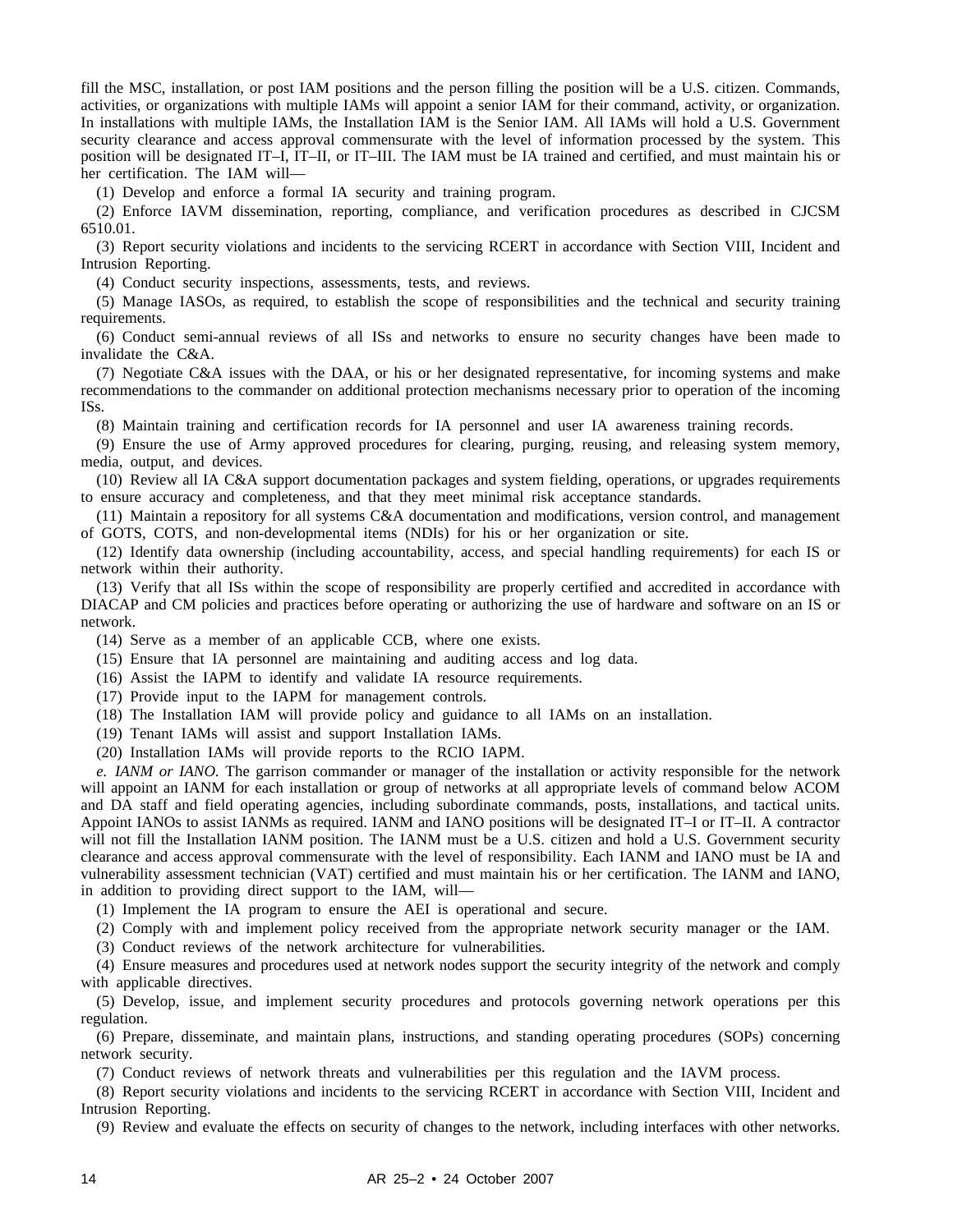(10) Perform required monitoring of network resources per this regulation.

(11) Ensure the use of Army approved IA products from the IA Approved Products List.

(12) Implement IA and IAVM reporting and compliance procedures as set out in CJCSM 6510.01.

(13) Analyze and maintain network audit data.

(14) Ensure adequate network connectivity by making proper decisions concerning levels of confidentiality and robustness for the system.

*f. IASO.* The commander or manager/director of the activity responsible for the ISs will appoint an IASO for each IS or group of ISs. The same IASO may be appointed for multiple ISs. The IASO position will be designated IT–I, IT–II, or IT–III. A contractor may not fill MSC, installation, or post IASO positions at IT–I, if created. The IASO must be IA certified and maintain his or her certification. Appoint pre-deployment or operational IASOs for developmental systems with the applicable responsibilities. DOD uses the term IAO for IASO responsibilities. All IASOs will—

(1) Enforce IA policy, guidance, and training requirements per this regulation and identified BBPs.

(2) Ensure implementation of IAVM dissemination, reporting, and compliance procedures.

(3) Ensure all users meet the requisite favorable security investigations, clearances, authorization, need-to-know, and security responsibilities before granting access to the IS.

(4) Ensure users receive initial and annual IA awareness training.

(5) Ensure log files and audits are maintained and reviewed for all systems and that authentication (for example, password) policies are audited for compliance.

(6) Prepare, distribute, and maintain plans, instructions, and SOPs concerning system security.

(7) Review and evaluate the effects on security of system changes, including interfaces with other ISs and document all changes.

(8) Ensure that all ISs within their area of responsibility are certified, accredited and reaccredited.

(9) Maintain and document CM for IS software (including IS warning banners) and hardware.

(10) Pre-deployment or operational IASOs will ensure system recovery processes are monitored and that security features and procedures are properly restored.

(11) Pre-deployment or operational IASOs will maintain current software licenses and ensure security related documentation is current and accessible to properly authorized individuals.

(12) Tenant IASOs will support and assist tenant IAMs (or the installation IAM if no tenant IAM exists).

(13) Report security violations and incidents to the servicing RCERT in accordance with Section VIII, Incident and Intrusion Reporting.

#### **3–3. Information assurance support personnel**

In addition to the above described IA structure, other personnel have crucial responsibilities.

*a. System or network administrators.* System administrators (SAs) and network administrators (NAs) must be designated IT–I, IT–II, or IT–III (see para 4–14). Each SA/NA must be trained, experienced, IA certified, and currently certified on the ISs that they are required to maintain. The SA/NA should be a U.S. citizen and must hold a U.S. Government security clearance and local access approvals commensurate with the level of information processed on the system or network. SA/NA responsibilities include, but are not limited to, implementing the AIAP within their command, installation, or activity. SA/NAs will be designed on appointment orders and will—

(1) Enforce the IS security guidance policies as provided by the IAM and perform IASO duties if an IASO has not been appointed.

(2) Enforce system access, operation, maintenance, and disposition requirements.

(3) Ensure that personnel meet required security investigation, clearance, authorization, mission requirement, and supervisory approval before granting access to the IS.

(4) Report security violations and incidents to the servicing RCERT in accordance with Section VIII, Incident and Intrusion Reporting.

(5) Conduct required IAVM scanning and vulnerability assessments with approved software as authorized by their IAM/IASO. SAs/NAs are not limited to only IAVM scanning, but should be conducting comprehensive network assessments of their networks as authorized.

(6) Ensure CM includes all pertinent patches and fixes by routinely reviewing vendor sites, bulletins, and notifications and proactively updating systems with fixes, patches, definitions, and service packs with IAM or IAPM approval.

(7) Ensure any system changes resulting from updating or patching are reported to the IAM/IASO.

(8) Record IAVM compliance in the Asset and Vulnerability Tracking Resource (A&VTR) database.

(9) Maintain current anti-virus (AV) engines and definitions on all ISs.

(10) Review and verify currency of user accounts, accesses, and logins. Remove departing users' accounts before departure. Terminate inactive accounts verified as no longer required that exceed 45 days.

(11) Suspend user accounts for the following types of actions: actions that knowingly threaten, damage, or harm the IS, network or communications security; revocation, suspension, or denial of security clearance or interim security clearance investigations; or unauthorized use of IS and networks per para 4–5.s.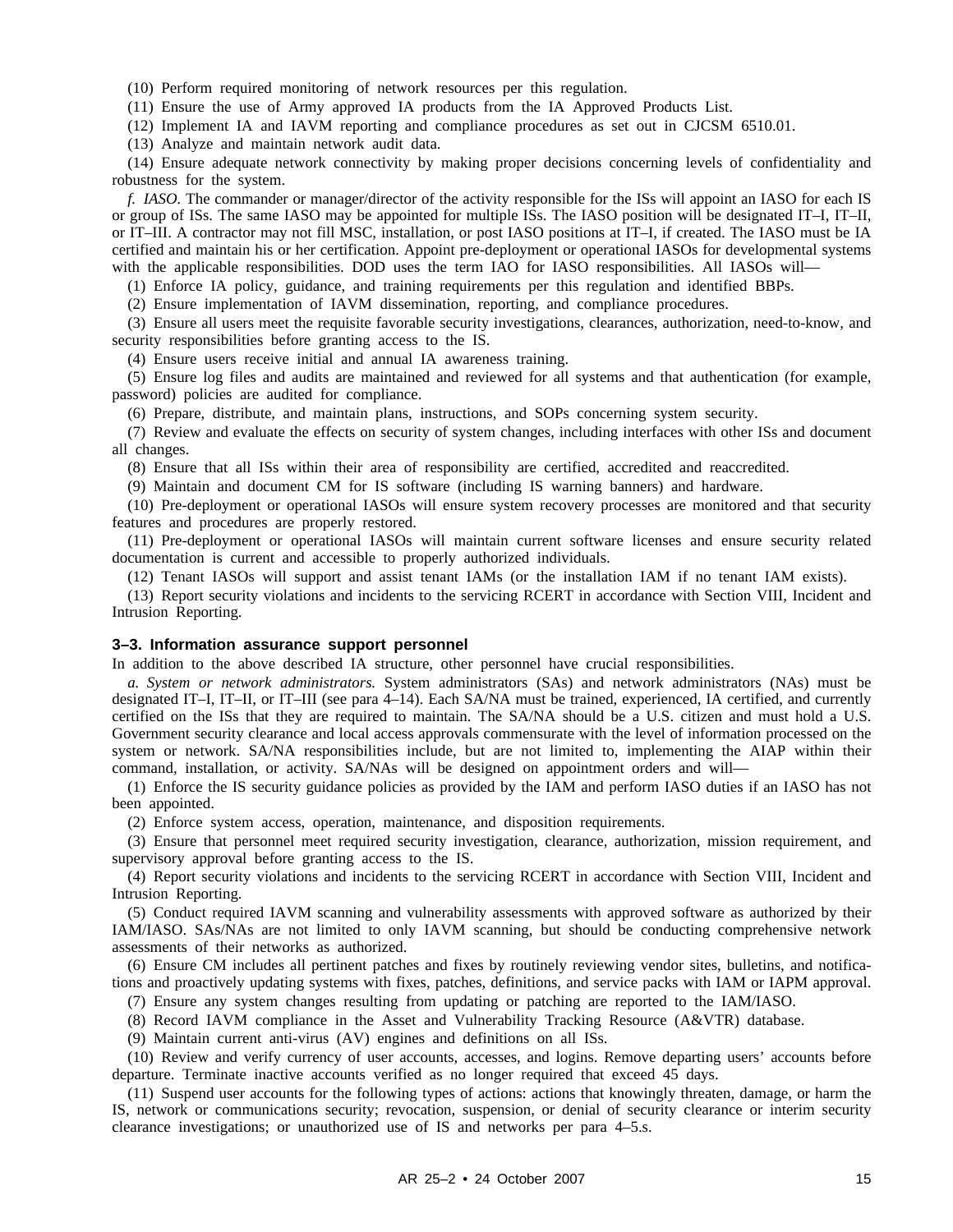(12) Remove or disable all default, guest, and service accounts in ISs or network devices, and rename administrative accounts as applicable.

(13) **Maintain and use at least 2 separate accounts for access to network resources, 1 for their privileged level access and a separate general user, non–privileged level account for routine procedures**.

(14) Review IS and network audit logs and log files, and report anomalous or suspicious information in accordance with Section VIII, Incident and Intrusion Reporting.

(15) Monitor IS performance to ensure that recovery processes, security features, and procedures are properly restored after an IS has been rebooted.

(16) Monitor IS performance to ensure that processes, security features, and operating system configurations are unaltered.

(17) Perform equipment custodian duties as necessary.

(18) Notify the IAM or IAPM when a system no longer processes sensitive or classified information, or when changes occur that might affect C&A, to obtain disposition or resolution instructions.

(19) Ensure CM for security-relevant IS software (including IS warning banners) and hardware is maintained and documented.

(20) Implement and test IS and data backup procedures for integrity.

(21) Prohibit attempts to strain or test security mechanisms or to perform network-line or keystroke monitoring without authorization.

(22) Establish audit trails, conduct reviews, and create archives as directed by the IAM.

(23) Will sign a Privileged-level Access Agreement (PAA) and a Non-Disclosure Agreement (NDA) as a prerequisite to maintaining their positions. Reference the IA BBP on PAA; AUP (https://informationassurance.us.army.mil).

*b. Data owners.* Data owners will, at a minimum, provide guidance or feedback to the System Owner (SO) concerning—

(1) The confidentiality of information under the data owner's purview.

(2) The DIACAP team's decision regarding the level of classification, confidentiality, integrity, availability, encryption, and protection requirements for the data at rest or in transit.

(3) Specific requirements for managing the owner's data (for example, incident response, information contamination to other system/media, and unique audit requirements).

(4) Whether FNs may access ISs accredited under this regulation. Access must be consistent with DOD, DA, and DIA governing directives (for example, AR 380–10 and DCIDs 1/7 and 5/6).

*c. General users.* Use of Government IS and access to Government networks is a revocable privilege, not a right. Users are the foundation of the DiD strategy and their actions affect the most vulnerable portion of the AEI. Users must have a favorable background investigation or hold a security clearance and access approvals commensurate with the level of information processed or available on the system. Users will—

#### (1) **Comply with the command's AUP for Government owned ISs and sign an AUP prior to or upon account activation**.

(2) Complete initial and/or annual IA training as defined in the IA training BBP

(https://informationassurance.us.army.mil).

(3) Mark and safeguard files, output products, and storage media per the classification level and disseminate them only to individuals authorized to receive them with a valid need to know.

(4) Protect ISs and IS peripherals located in their respective areas in accordance with physical security and data protection requirements.

(5) Practice safe network and Internet operating principles and take no actions that threaten the integrity of the system or network.

(6) **Obtain prior approval for the use of any media (for example, USB, CD–ROM, floppy disk) from the SA/ IAM**.

(7) **Scan all files, attachments, and media with an approved and installed AV product before opening a file or attachment or introducing media into the IS**.

(8) Report all known or suspected spam, chain letters, and violations of acceptable use to the SA, IAM, or IASO.

(9) Immediately stop using an infected IS; and report suspicious, erratic, or anomalous IS operations, and missing or added files, services, or programs to the SA/IASO in accordance with local policy.

(10) **Not disclose their individual account password or pass–phrase authenticators**.

(11) **Invoke password-protected screen locks on your workstation after not more than 15 minutes of non–use or inactivity**.

(12) **Logoff ISs at the end of each workday**.

(13) **Access only that data, control information, software, hardware, and firmware for which the user is authorized access**.

(14) Access only that data that they are authorized or have a need to know.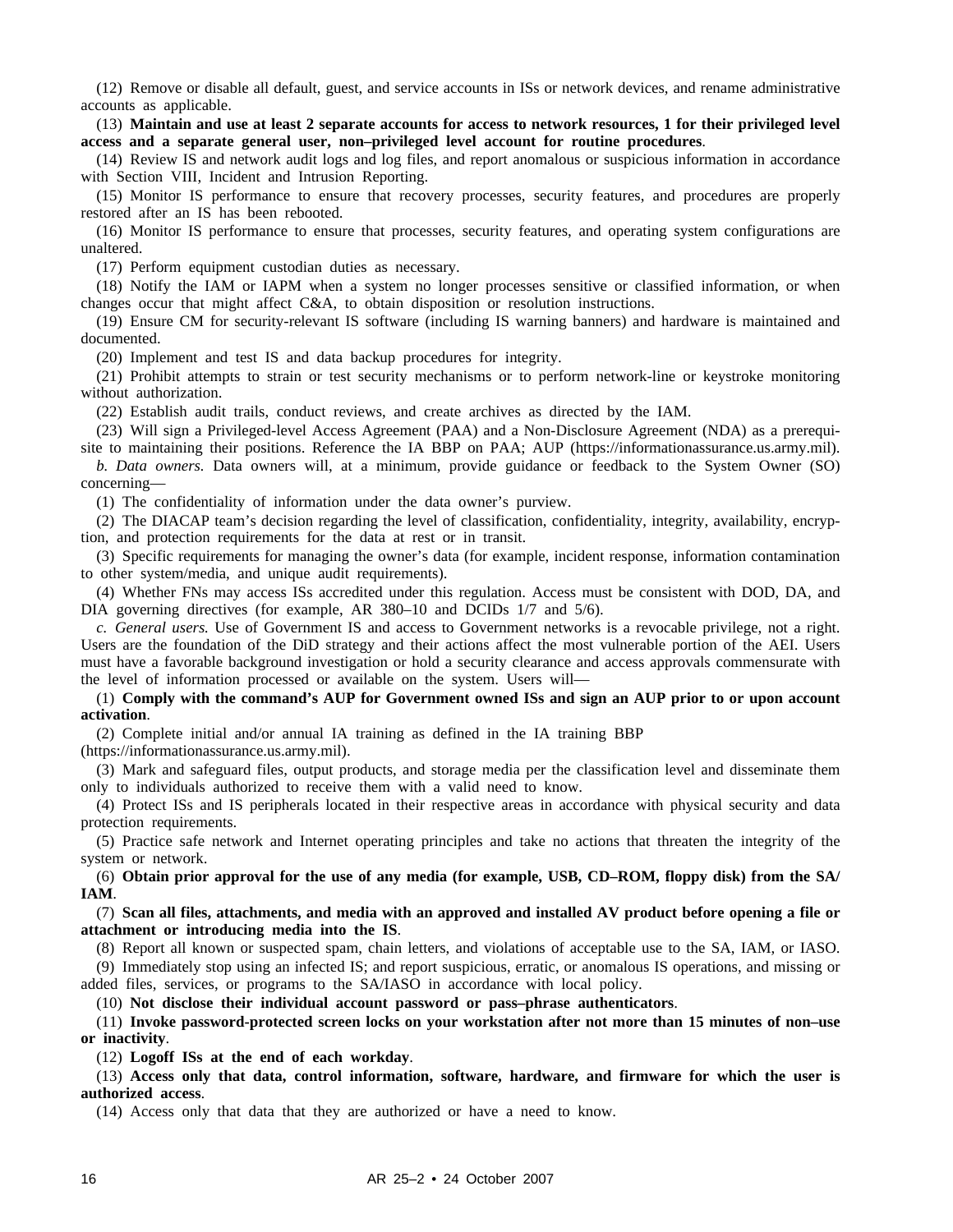#### (15) **Assume only authorized roles and privileges as assigned**.

(16) Users authorized Government-provided IA products (for example, AV or personal firewalls) will be encouraged to install and update these products on their personal systems and may be required to do so as directed by the DAA and documented in the C&A package for any approved remote access.

*d. COMSEC custodians and inspecting personnel.* Execute responsibilities as required per this regulation and AR 380–40.

*e. TEMPEST personnel.* Execute responsibilities as required in AR 381–14.

*f. Intelligence personnel.* Senior intelligence officers (SIOs) or command intelligence officers (DCSINT/G2s/S2s) will—

(1) Ensure the command statement of intelligence interest (SII) (AR 381–10 and AR 381–20) registers requirements for the receipt of validated intelligence adversely affecting the integrity and reliability of ISs.

(2) Provide assistance in the identification of threat factors affecting the risk management approach for implementing security safeguards.

*g. Force protection officers.* Execute responsibilities as required by AR 525–13.

*h. Information operations officers.* Execute responsibilities as required by FM 3–13.

*i. OPSEC officers.* The primary OPSEC vulnerability is information made publicly accessible through Web sites and Web-enabled applications. Commanders and Directors will develop and implement an OPSEC review plan as part of their inspection programs. All content placed on a Web site will be reviewed for OPSEC sensitive information. Additionally, execute responsibilities as required per AR 530–1.

*j. Public affairs officers (PAOs).* Execute IA responsibilities as required per this and AR 25–1.

*k. Acquisition officers.* Include IA requirements in the acquisition phases and execute responsibilities as required by DOD 5000.2–R and NSTISSP No. 11.

*l. DOIMs.* Execute responsibilities per this regulation and AR 25–1.

*m. DAAs (see para 5–8).*

(1) The DAA will—

*(a)* Be a U.S. citizen.

*(b)* Hold a U.S. Government security clearance and access approvals commensurate with the level of information processed by the system under his or her jurisdiction.

*(c)* Be an employee of the U.S. Government and meet the grade requirements identified in paragraph 5–8.

*(d)* Complete the DAA Basics Computer Based Training prior to performing the duties of DAA.

*(e)* Request appointment from the CIO/G–6 for IS by name.

*(f)* Ensure the DAA position is designated as an IT–I, based on the duties assigned and the expected effects on the Army mission.

*(g)* Meet training and certification requirements in accordance with NSTISSI No. 4012.

*(h)* The DAA will understand the operational need for the systems and the operational consequences of not operating the systems. The DAA will have an in-depth knowledge of DiD to drive state-of-the-art acquisition, focus a robust training program, and institute executable policy across the IA enterprise.

(2) The DAA will ensure the following as a minimum—

*(a)* Proper C&A based on systems environment, mission assurance category (MAC) level, confidentiality level, and security safeguards in accordance with this regulation and the Interim DIACAP.

*(b)* Issue written memo or digitally signed e-mail IA C&A authorization statements (that is, interim approval to operate (IATO), interim authorization to test (IATT), approval to operate (ATO), denial of authorization to operate (DATO)), after receipt of CA recommendation.

*(c)* Maintain records (including use of IA tools) for all IS C&A activities under his or her purview.

*(d)* Accomplish roles and responsibilities as outlined in this regulation during each phase of the accreditation process and for each IS as required.

*(e)* Ensure operational IS security policies are in place for each system, project, program, and organization or site for which the DAA has approval authority.

*(f)* Incorporate security, C&A, and Networthiness as an element of the life cycle process.

*(g)* Ensure data owner requirements are met before granting any FN access to the system.

*(h)* Consider and acknowledge CI and criminal intelligence activities during the C&A process.

*(i)* Report security-related events to affected parties (for example, data owners, all involved DAAs). DAAs must coordinate with investigative activities (for example, CCIU, RCERT) before making notifications.

*(j)* Assign written security responsibilities to the individuals reporting directly to the DAA (for example, IAM or an IASO if an IAM does not exist).

*(k)* Appoint a CA for each IS (or group of ISs) and network.

*(l)* Ensure CSLA certification of cryptographic applications occurs during the C&A process.

*n. CA.* Authority and responsibility for certification is vested in the Army FISMA Senior IA Officer (SIAO). The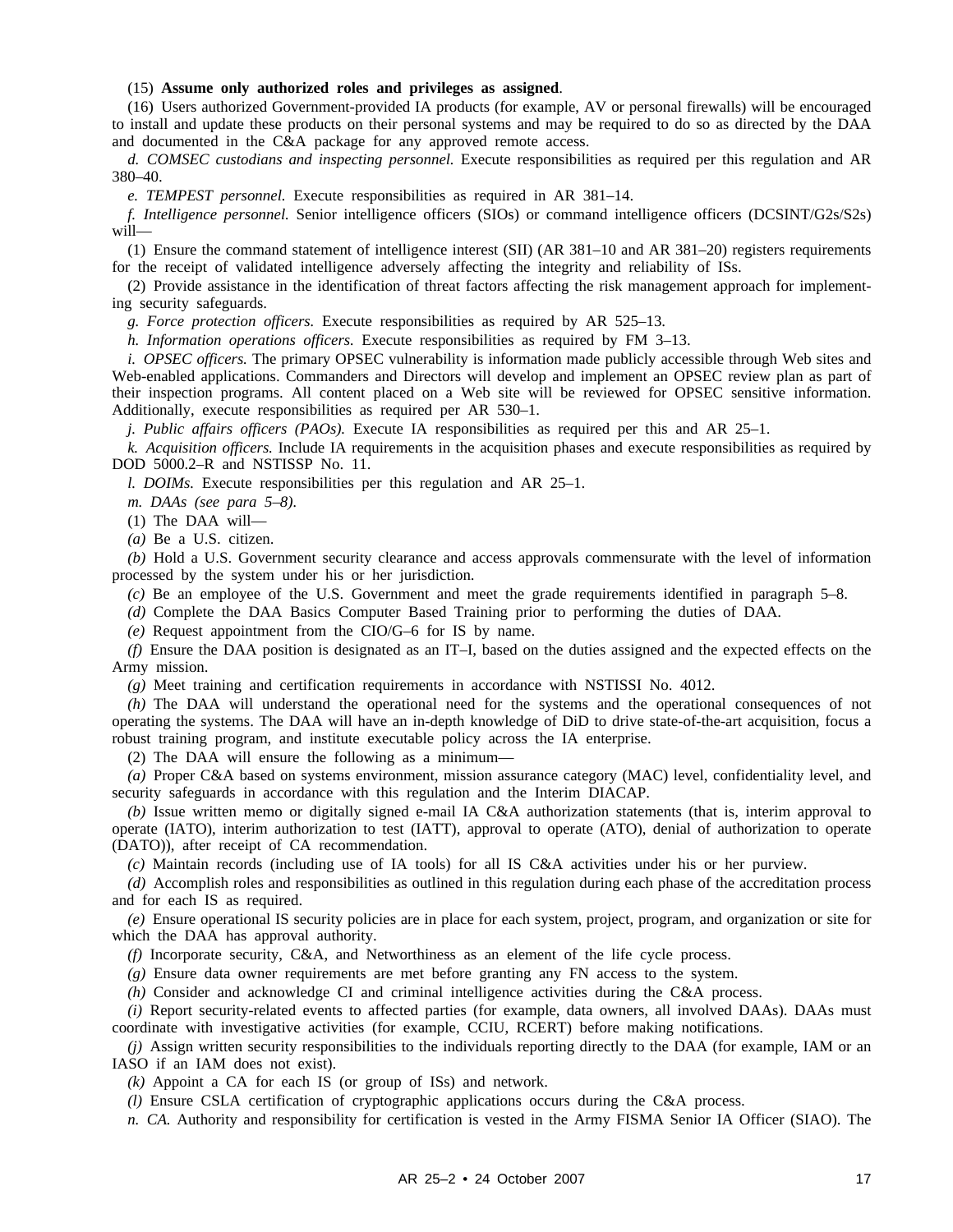Director OIA&C, NETC–EST–I, was appointed FISMA SIAO by the CIO/G–6 and will be the single Army certification authority (see para 5–2).

*o. Agent of the certification authority (ACA).* (See also para 5–9). The Army CA will maintain a list of qualified Government organizations and labs, as Agents of the CA (ACA), to perform the certification activities. The ACAs, funded by the SOs, are available to provide SOs with certification capabilities. Organizations can request appointment as an ACA by following the process in the ACA BBP.

*p. SO.* A Government SO will be identified for each IS used by or in support of the Army. The SO is responsible for ensuring the security of the IS as long as it remains in Army inventory, or until transferred (temporarily or permanently) to another Government person or organization and such transfer is appropriately documented. and provided as an artifact to the accreditation package (see para 5–10).

*q. Host and tenant responsibilities.* Army tenant units or activities must comply with the IA requirements of their parent ACOM/ASCC and their supporting installation. Army and non-Army tenant operations must comply with the host installation's IA policy if they connect to the installation's information infrastructure. Army tenant units or activities and units based in or under operational control (OPCON) of an ACOM/ASCC other than their parent will comply with the IA requirements of both parent and host commands. Address unresolved conflicts of IA policy per this regulation through local command channels and RCIOs to HQDA, CIO/G–6. Until CIO/G–6 resolves the conflict, the provisions of this regulation will apply, including those pertaining to the use of gateways or information management resources as pathways to connect their ISs. If the non-Army tenant uses any part of the host installation infrastructure, the installation IAM will require the use of CM controls consistent with the installation's information management and CM process. All tenant activities will—

(1) Identify and coordinate all system upgrades, fieldings, pilots, tests, and operations of new or upgraded systems with the installation IAM, DAA, and DOIM.

(2) Identify ISs and provide the approved C&A documentation to the installation IAM.

(3) Identify their security support requirements to the installation IAM and provide technical assistance, as required.

(4) Identify appropriate IA personnel to the installation IAM.

(5) Support installation IA efforts and requirements, and identify constraints in sufficient time to permit coordination and preparation of a viable IS security solution.

(6) Coordinate and conduct vulnerability assessments or compliance scanning, and report completion and results as required.

# **Chapter 4 Information Assurance Policy**

# **Section I General Policy**

#### **4–1. Policy overview**

This chapter provides policy to implement IA requirements developed to respond to the IA challenge, as defined in Public Law, National Security, DOD, and Army directives, policies, and regulations.

*a.* Implement all security analyses, security engineering, and security countermeasures to protect ISs within the framework of risk management and adherence to public laws, DOD directives, and Army regulations.

*b.* Define a security policy and a protection profile for ISs during concept development. Consider security requirements based on these items throughout the IS life cycle.

*c.* The IS developer will ensure the early and continuous involvement of the functional proponent, threat and risk assessors, users, IA personnel, data owners, certification authorities, and DAAs in defining and implementing security requirements of the IS.

*d.* Statements of security requirements will be included in the acquisition and procurement specifications and contracts for ISs, products, and services. Purchases will be in accordance with Army contracting and acquisition guidelines, Blanket Purchase Agreements (BPAs), and IA-approved products. NIST Special Publication 800–64 REV.1 may be referenced for specification, tasks, and clauses that are used in writing contracts. The statements will reflect an initial risk assessment and will specify the required protection level per DODD 8500.1 and DODI 8500.2.

*e.* The ACOMs, ASCCs, DRUs, direct reporting PMs, or functional proponents will not field, and commanders will not accept, systems—

(1) That do not meet minimum security standards stated in the acquisition and procurement specifications.

(2) For which a C&A authorization has not been obtained from the appropriate DAA.

*f.* Commanders are responsible for ensuring that ISs under their purview are operated in a manner consistent with the system C&A package and this regulation.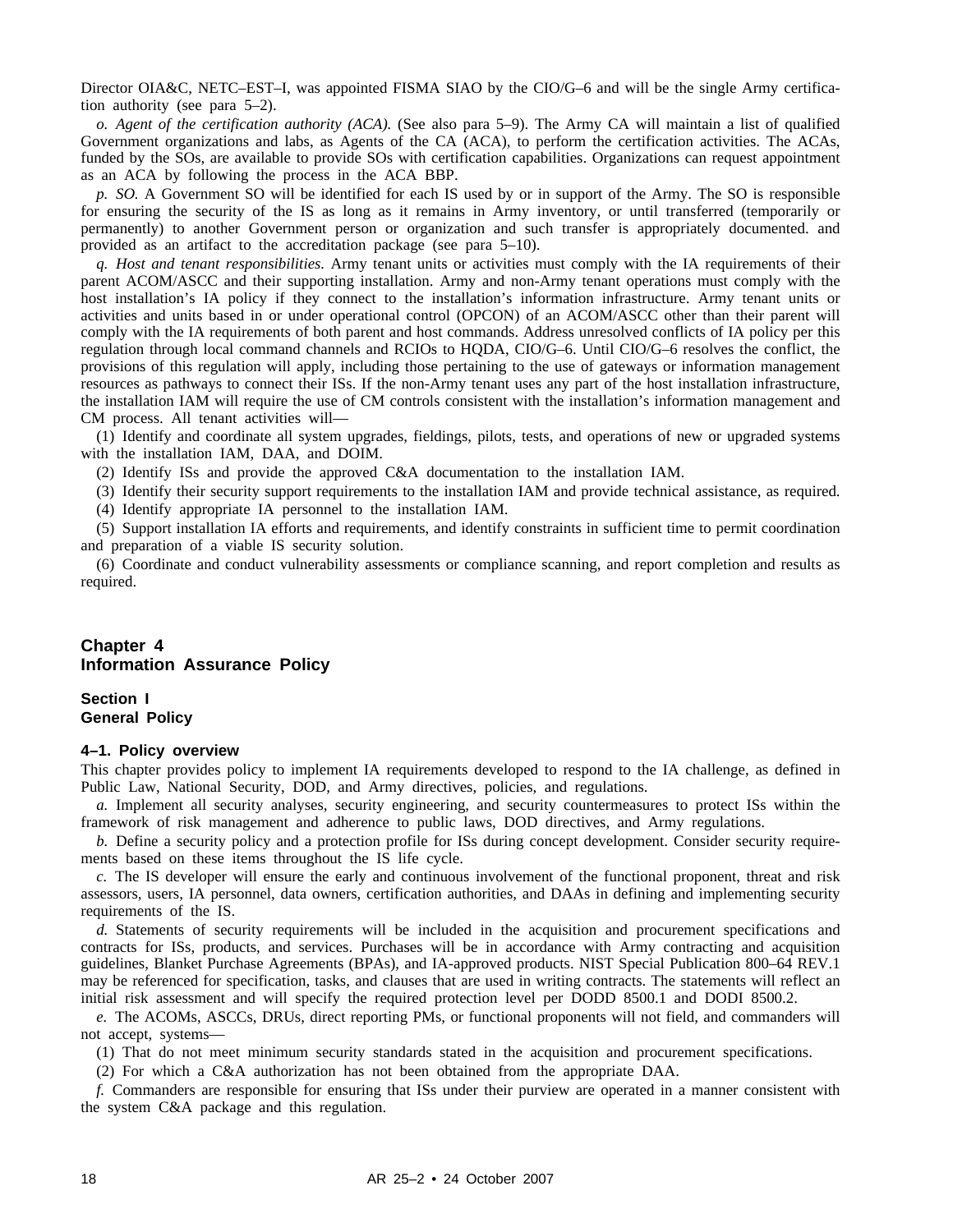*g.* Development and modification to existing ISs will be performed in a manner that makes security an integral part of the development, acquisition, fielding, and operational processes.

*h.* All ISs will be subjected to the acquisition life cycle per AR 70–1.

*i.* AR 525–13 prescribes policies and procedures for the Army antiterrorism program and assigns responsibilities for including defensive information operations.

#### **4–2. Funding**

HQDA will manage and provide annual IA initiatives funding guidance and support required for Management Decision Packages (MDEPs) MS4X and MX5T, and others as appropriate. Funding guidance will change from year to year, and CIO/G–6 will publish annual guidance on the submission of IA requirements and the CIO/G–6 validation processes of those submitted requirements. This funding and budgeting process will continue under the Army Information System Security Program (AISSP) direction and guidance. This annual guidance provided to IAPMs and other appropriate personnel will identify valid IA submission requirements and the type of information required. CIO/G–6 will present validated IA requirements to the appropriate Program Evaluation Group (PEG).

*a. Reporting requirements.* The RCIOs and ACOMs/ASCCs will provide the MDEP MS4X Report (illustrated in table 4–1) to the HQDA, CIO/G–6, as indicated below—

(1) Submit fiscal year (FY)-phased execution plans to the CIO/G–6 no later than 10 August of each year.

(2) Funded commands must provide a detailed midyear and yearend actual execution report.

*(a)* The midyear actual execution report is due to the CIO/G–6 not later than 10 May of each fiscal year.

*(b)* The yearend actual execution report is due to the CIO/G–6 not later than 10 October of each fiscal year.

*(c)* Both the midyear and yearend actual execution reports must be tied to phased execution plans and reconciled with the official Execution Database Summary (218) report.

*(d)* Review execution reports for unauthorized expenditures and unauthorized fund reprogramming.

*(e)* HQDA, CIO/G–6 will monitor program execution on a regular basis.

*(f)* Commands receiving MDEP MS4X funds will submit semi-annual reports. (Reporting Requirements (RCS: CSIM–62).)

#### **Table 4–1 MDEP MS4X, Information Assurance Phased Funding Utilization Plan/Actual Execution Report (RCS: CSIM–62) For period ending 092009 (MMYYYY)**

| Project execution<br>data | <b>Phased Fund Utili-</b><br>zation Plan                                                                    | <b>Estimated cost</b> | Actual obligation | Date obligated | Actual execution                                                                                                                                                                                             |
|---------------------------|-------------------------------------------------------------------------------------------------------------|-----------------------|-------------------|----------------|--------------------------------------------------------------------------------------------------------------------------------------------------------------------------------------------------------------|
| (09/09)                   | Item (for example,<br>training (what type<br>and number of par-<br>ticipants); specific<br>equipment items) | (\$000)               | (0,00)            | (09/08)        | Remarks: (for example,<br>status of procurement ac-<br>tion, explanation for non-<br>execution of funds in line<br>with execution plan; ex-<br>plain what specific equip-<br>ment items will be used<br>for) |

*b. MDEP MX5T funds.* MDEP MX5T funds are used in centralized procurement of COMSEC and IA equipment within the Army. The following guidance is provided:

(1) Commanders are responsible for developing their respective command and combatant command-level MX5T requirements. Inputs will be staffed through their local IA channels and provided to the RCIO and HQDA for all their sub-activities and subordinate commands.

(2) Garrison commanders and tenant activities will report INFOSEC, COMSEC, and IA requirements to their respective RCIOs.

(3) PEOs are responsible for developing, managing, and providing input to the HQDA for all their PMs.

(4) A PM that reports directly to HQDA is responsible for developing requirements and providing his or her input to HODA.

(5) Forecast data over a 15-year period for the purpose of short-term, mid-term, and long-term funding projections. Provide this data to the CSLA database located at Fort Huachuca, Arizona. Provide the following minimum data:

*(a)* Name of INFOSEC, COMSEC, or IA system, equipment, or product needed.

*(b)* Name of system requiring INFOSEC, COMSEC, or IA systems, equipment, or products.

*(c)* Quantity of each type of INFOSEC, COMSEC, or IA equipment needed starting with the first year of the program objective memorandum (POM).

*(d)* Name of the approving authority.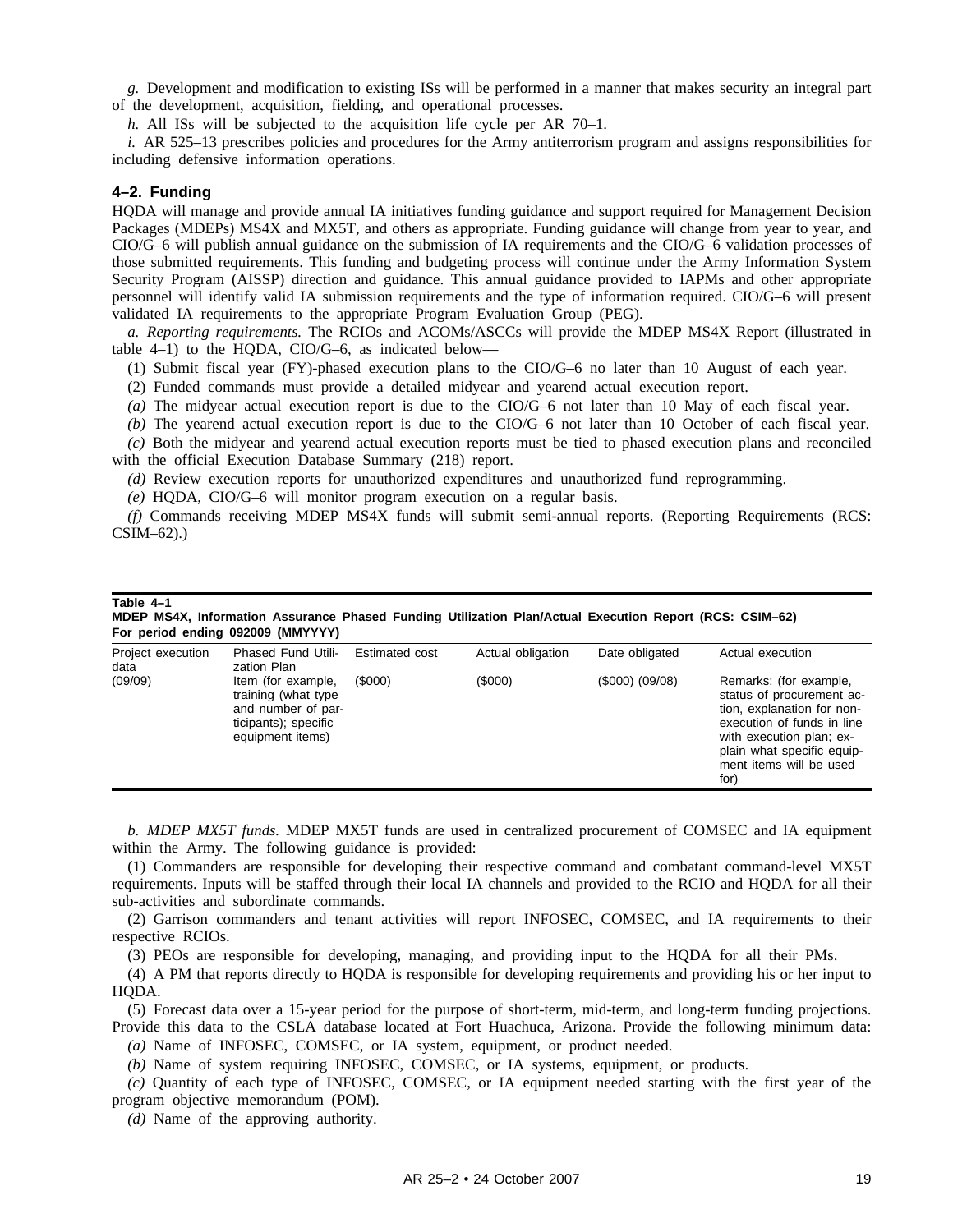- *(e)* Point of contact's name, mailing address, and e-mail and Defense Message System (DMS) addresses.
- *(f)* Name of operational requirements document (ORD) and date approved.
- *(g)* Short description of system.
- *(h)* Other information as directed by HQDA CIO/G–6 or DCS, G–3.
- (6) Submission of un-resourced requirements will be to CIO/G–6, Attention: NETC–ESTA–I.

# **4–3. Information assurance training**

All individuals appointed as IA or network operations personnel must successfully complete an IA security training certification course of instruction equivalent to the duties assigned to them. Individuals must also be certified in accordance with the DOD baseline requirements of DOD 8570.1M. Personnel with privileged access must sign a privileged level user agreement.

- *a. Requirements.*
- (1) IAPM will—
- *(a)* Complete the Army IAM course within 6 months of appointment.
- *(b)* Methods of training are an Army IAM course, Army E-learning modules, or other Service or agency equivalent.
- *(c)* Provide completion date to the A&VTR compliance-reporting database within 2 weeks of course completion.
- *(d)* Complete applicable DOD baseline management certification.
- (2) IANM will—
- (*a*) Comply with paragraphs  $a(1)(a)$ ,  $a(1)(c)$ , and  $a(1)(d)$ , above.
- *(b)* Complete the SA/NM security course (at Fort Gordon or a mirror site) within 6 months of appointment.
- (3) IAM will comply with paragraphs  $a(1)(a)$ ,  $a(1)(c)$ , and  $a(1)(d)$ , above.
- (4) IANO will comply with paragraphs  $a(1)(a)$ ,  $a(1)(c)$ , and  $a(1)(d)$ , above.

(5) IASO will—

*(a)* Complete an IASO Course within 6 months of appointment. Methods of training are Web based (http:// ia.gordon.army.mil), DISA Information Assurance Policy and Technology (IAP&T) Web Based Training at http:// iase.disa.mil/eta/index.html), Army E–Learning/CBT IA modules, command (or other Service) course, or the IAM course.

*(b)* Comply with paragraphs  $a(1)(c)$  and  $a(1)(d)$ , above.

 $(6)$  SAs will-

*(a)* Complete introductory training (Level I) within 6 months of assuming position. SAs will be certified to Level I as a minimum. Methods include the IASO Course online at Fort Gordon, IAM Course, Army E–Learning modules, DISA Information IAP&T CDROMs, or the equivalent command or other Service IASO- or IAM-level courses. RCIOs or command IA personnel (as applicable) will determine if limits on SA duties warrant certification to Level I only.

*(b)* Complete technical training (Level II) SA Security Course (schedules available at http://ia.gordon.army.mil) or a Command-equivalent course within 6 months of assuming position.

*(c)* Complete advanced training (Level III) at the National Guard Bureau (NGB) Computer Emergency Response Team Operational Training Experience (CERT OTE) or USAR Computer Network Defense Course (CNDC) courses, or other Service or agency equivalents as required.

*(d)* Complete applicable DOD technical and computing environment baseline certifications.

*(e)* Comply with paragraph*a*(1)(c), above.

(7) Contracting officer's representatives (CORs). Contracting officer's representatives will compare contractor qualifications to the statement of work/ performance work statement requirements to ensure contractor-nominated IA and SA positions meet minimum requirements before acceptance for employment. If the personnel provided are noncompliant with the statement of work requirements, the COR will notify the Contracting Officer for implementation of contract remedies.

(8) IA user awareness training. IAMs, SAs, and IASOs will ensure that a user-training program is in place for all users in the command. Online user training courses can be found

http://ia.gordon.army.mil and http://usarmy.skillport.com.

*(a)* All users must receive IA awareness training tailored to the system and information accessible before issuance of a password for network access. The training will include the following:

*1.* Threats, vulnerabilities, and risks associated with the system. This portion will include specific information regarding measures to reduce malicious logic threats, principles of shared risk, external and internal threat concerns, acceptable use, privacy issues, prohibitions on loading unauthorized software or hardware devices, and the requirement for frequent backups.

*2.* Information security objectives (that is, what needs to be protected).

- *3.* Responsibilities and accountability associated with IA.
- *4.* Information accessibility, handling, and storage considerations.
- *5.* Physical and environmental considerations necessary to protect the system.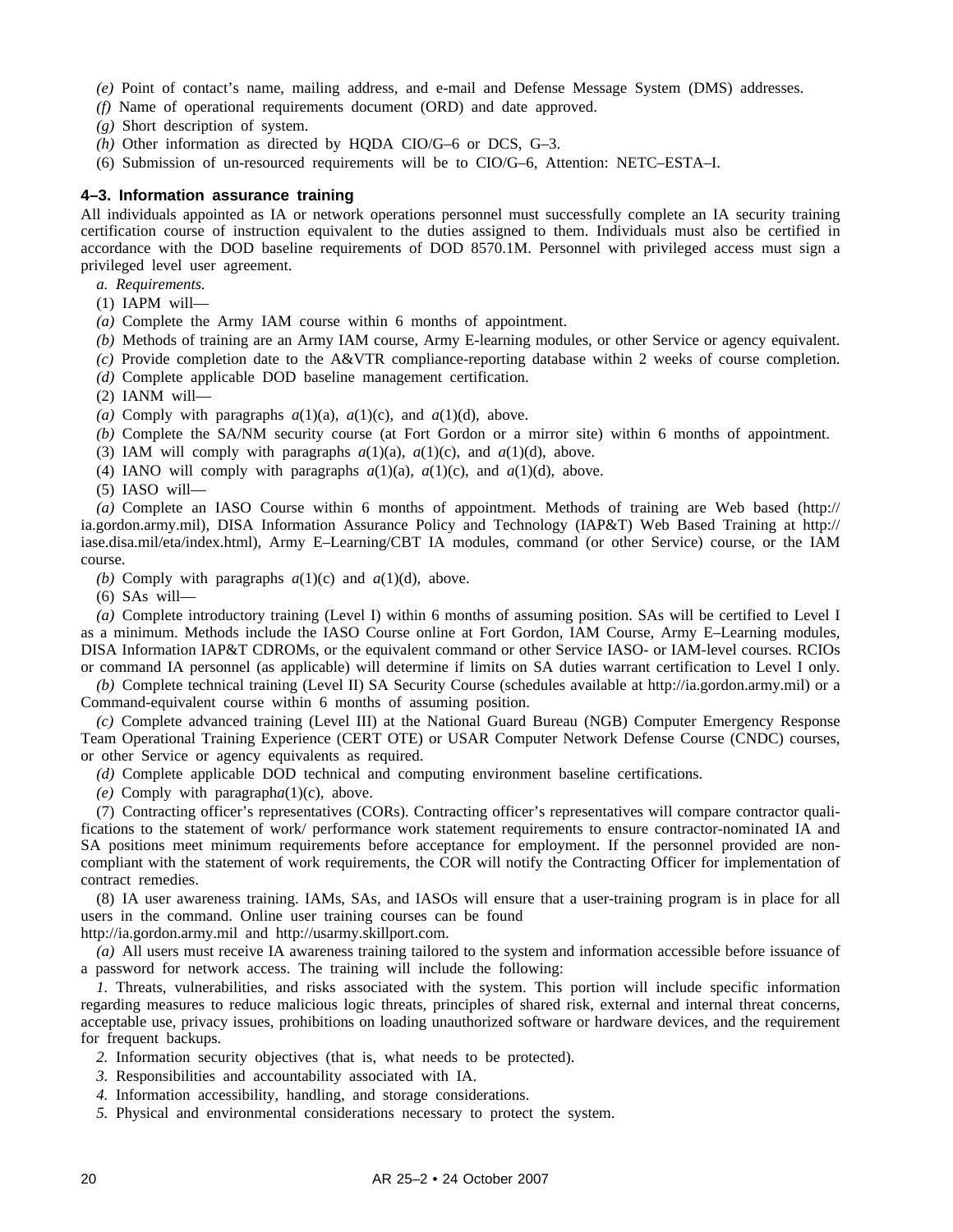*6.* System data and access controls.

*7.* Emergency and disaster plans.

*8.* Authorized systems configuration and associated CM requirements.

*9.* Incident, intrusion, malicious logic, virus, abnormal program, or system response reporting requirements.

10. INFOCON requirements and definitions.

*11.* AUP requirements.

*(b)* Users will receive annual refresher training as a minimum or as conditions warrant.

(9) Vulnerability assessment certification. IA personnel conducting vulnerability assessments on ISs must achieve VAT certification through their supporting RCERT or TNOSC. (This is not equivalent to the IAVM program assessment procedures.) Additional guidance and procedures in accordance with the policy can be found on the IA BBP Web site.

*b. Refresher training.* Refresher training for IAPMs, IAMs, IANMs, IASOs, and SAs/NAs will be attendance at an IA workshop every 18–24 months, attendance at DOD-sponsored IA workshops, completion of modules in Army E–Learning IA learning path, or approved commercial courses. Baseline certifications will be maintained in accordance with the requirements of the certifying body.

*c. Substitutions or equivalencies.*

(1) IAPMs, IAMs, IASOs, and IANMs can substitute other Service or Agency courses to fulfill these requirements. Identify the substitute course, duration, and sponsor when tracking completion dates and A&VTR input.

(2) SAs and IANMs can substitute courses to fulfill the technical training (Level II) requirement.

(3) Substitute coursework must include all topics of the SA Security Course managed by Fort Gordon. For approval of substitute coursework, send an e-mail request to NETCOM/9th SC (A), OIA&C.

(4) Successful completion of the Level III course managed by NGB or the USAR will fulfill Level II certification requirements.

#### **4–4. Mission assurance category, levels of confidentiality, and levels of robustness**

*a. Mission assurance category.* All ISs will be assigned a mission assurance category that reflects the importance of the information relative to the achievement of DOD goals and objectives. The IS mission assurance category will be determined by the DOD or Army proponent and agreed upon by the DIACAP team. The MAC level is used to determine the IA Controls for integrity and availability in accordance with DODI 8500.2. Refer to DODI 8500.2 (http:/ /iase.disa.mil/policy.html) for additional detailed guidance and procedures for defining or assigning mission assurance categories.

(1) MAC I is a high integrity, high availability for DOD ISs handling information that is determined to be vital to the operational readiness or mission effectiveness of deployed and contingency forces in terms of both content and timeliness. The consequences of loss of integrity or availability is unacceptable and could include the immediate and sustained loss of mission effectiveness.

(2) MAC II is a high integrity, medium availability for DOD ISs handling information that is important to the support of deployed and contingency forces. The consequence of loss of integrity is unacceptable. Loss of availability is difficult to deal with and can only be tolerated for a short time.

(3) MAC III is a basic integrity, basic availability for DOD ISs handling information that is necessary for the conduct of day-to-day business, but does not materially affect support to deployed or contingency forces in the shortterm. The consequences of loss of integrity or availability can be tolerated or overcome without significant impacts on mission effectiveness or operational readiness.

*b. Confidentiality levels.* All ISs will be assigned a confidentiality level based on the classification or sensitivity of the information processed. The confidentiality level is used to establish acceptable access factors and to determine the DODI 8500.2 IA Controls applicable to the information system. DOD has defined the following three confidentiality levels:

(1) Classified — Information designated top secret, secret or confidential in accordance with Executive Order 12356.

(2) Sensitive — Information the loss, or unauthorized access to or modification of could adversely affect the national interest or conduct of Federal programs, or Privacy Act information. Includes, but is not limited to For Official Use Only (FOUO), Privacy data, unclassified controlled nuclear information, and unclassified technical data.

(3) Public – Information has been reviewed and approved for public release.

*c. Levels of robustness.* All ISs will employ protection mechanisms that satisfy criteria for basic, medium, or high levels of robustness per DODI 8500.2 and Federal Information Processing Standard (FIPS) 140–2. Each IS will be managed and operated to achieve the appropriate level of protection for the applicable functional security requirements.

(1) *High robustness.* High robustness is the security services and mechanisms that provide the most stringent protection and rigorous security countermeasures. Generally, high robustness technical solutions require NSA-certified high-robustness solutions for cryptography, access control and key management, and high assurance security design as specified in NSA-endorsed high robustness protection profiles, where available.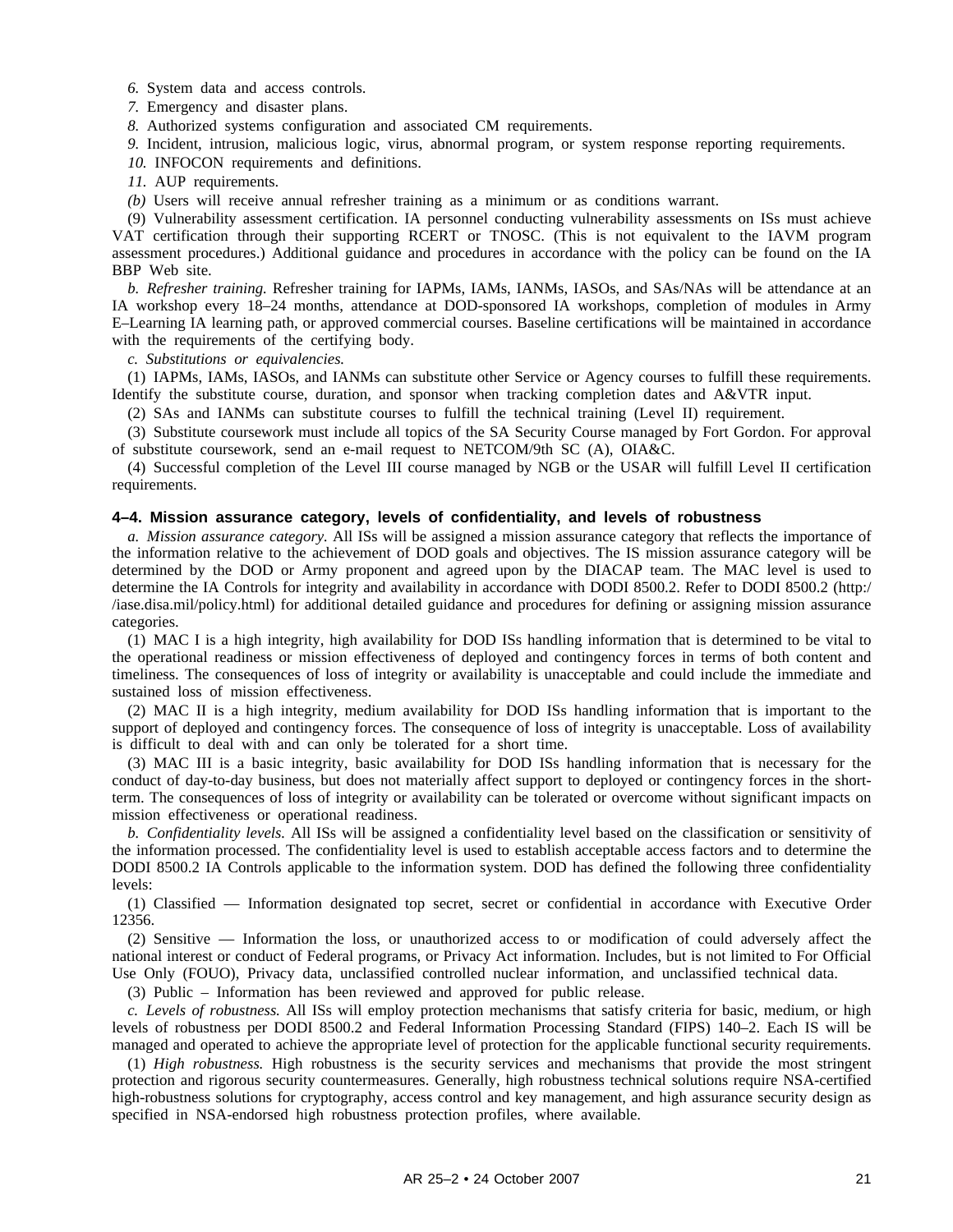(2) *Medium robustness.* Medium robustness is security services and mechanisms that provide for layering of additional safeguards above good commercial practices. Medium robustness technical solutions require, at a minimum, strong (for example, crypto-based) authenticated access control, NSA-approved key management, NIST FIPS-validated cryptography, and the assurance properties as specified in NSA-endorsed medium robustness protection profiles or the Protection Profile Consistency Guidance for medium robustness.

(3) *Basic robustness.* Basic robustness is the security services and mechanisms that equate to best commercial practices. Basic robustness technical solutions require, at a minimum, authenticated access control, NIST-approved key management algorithms, NIST FIPS-validated cryptography, and the assurance properties specified in NSA-endorsed basic robustness protection profiles or the Protection Profile Consistency Guidance for Basic Robustness.

*d. Level of total system exposure.* The appropriate level of protection for each functional security requirement will be determined using a combination of the mission assurance category, level of confidentiality, and level of robustness.

(1) Each IS will be reviewed against the mission assurance category definitions provided in DODI 8500.2, Enclosure 2, and assigned to a mission assurance category.

(2) Each IS will be assigned a confidentiality level based on the classification or sensitivity of the information processed, stored, or transmitted.

(3) Determine the applicable IA controls from DODI 8500.2.

(4) The identified controls for the level of total system exposure serve as the baseline IA requirements for C&A or reaccredidation and will be reassessed and revalidated every 3 years as a minimum.

### **4–5. Minimum information assurance requirements**

All required risk analyses will evaluate and identify possible vulnerabilities and adverse security effects on associated ISs and networks. Although manual procedures are acceptable when an automated safeguard is not feasible, IA personnel will embed automated security safeguards into the design and acquisition of ISs to ensure a secure infrastructure.

*a. Prohibited activities.* In addition to the prohibited activities listed in AR 25–1, the following activities are specifically prohibited by any authorized user on a Government provided IS or connection:

(1) **Use of ISs for unlawful or unauthorized activities such as file sharing of media, data, or other content that is protected by Federal or state law, including copyright or other intellectual property statutes**.

(2) **Installation of software, configuration of an IS, or connecting any ISs to a distributed computer environment (DCE), for example the SETI project or the human genome research programs**.

(3) **Modification of the IS or software, use of it in any manner other than its intended purpose, or adding user–configurable or unauthorized software such as, but not limited to, commercial instant messaging, commercial Internet chat, collaborative environments, or peer-to-peer client applications**. These applications create exploitable vulnerabilities and circumvent normal means of securing and monitoring network activity and provide a vector for the introduction of malicious code, remote access, network intrusions or the exfiltration of protected data.

(4) **Attempts to strain, test, circumvent, or bypass network or IS security mechanisms, or to perform network or keystroke monitoring**. RCERTs, Red Team, or other official activities, operating in their official capacities only, may be exempted from this requirement.

(5) **Physical relocation or changes to configuration or network connectivity of IS equipment**.

(6) **Installation of non-Government-owned computing systems or devices without prior authorization of the appointed DAA including but not limited to USB devices, external media, personal or contractor-owned laptops, and MCDs**.

(7) Release, disclose, transfer, possess, or alter information without the consent of the data owner, the original classification authority (OCA) as defined by AR 380–5, the individual's supervisory chain of command, Freedom of Information Act (FOIA) official, Public Affairs Office, or disclosure officer's approval.

(8) **Sharing personal accounts and authenticators (passwords or PINs) or permitting the use of remote access capabilities through Government provided resources with any unauthorized individual**.

(9) **Disabling or removing security or protective software and other mechanisms and their associated logs from IS**.

*b. Accreditation.* ISs and networks will be accredited in accordance with interim DOD and Army DIACAP documentation and Army supplemental networthiness guidance.

*c. Access control.* IA personnel will implement system and device access controls using the principle of least privilege (POLP) via automated or manual means to actively protect the IS from compromise, unauthorized use or access, and manipulation. IA personnel will immediately report unauthorized accesses or attempts to their servicing RCERT in accordance with Section VIII, Incident and Intrusion reporting. Commanders and DAAs will—

(1) Enforce users' suspensions and revocation for violations of access authorization or violation in accordance with para 3–3*c*(13).

(2) Develop the approval processes for specific groups and users.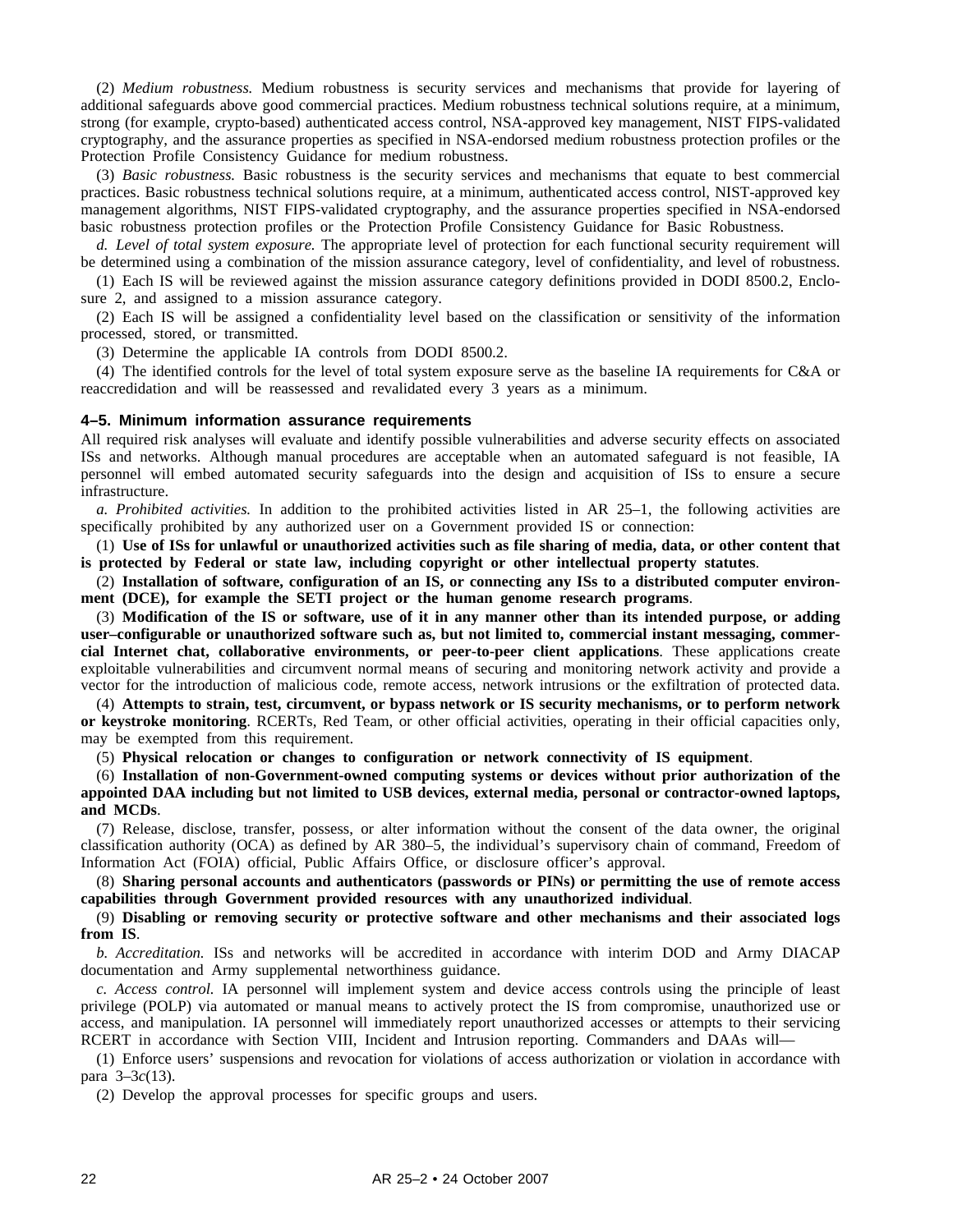(3) Validate individual security investigation (or approve interim access) requirements before authorizing IS access by any user.

(4) Verify systems are configured to automatically generate an auditable record or log entry for each access granted or attempted.

(5) Validate that systems identify users through the user's use of unique user identifications (USERIDs).

(6) Validate that systems authenticate users through the use of the CAC as a two-factor authentication mechanism. The CAC has certificates on the integrated circuit chip (ICC), and will be used as the primary user identifier and access authenticator to systems.

(7) Validate system configurations to authenticate user access to all systems with a minimum of a USERID and an authenticator when the systems are incapable of CAC enablement until these are replaced. An authenticator may be something the user knows (password), something the user possesses (token), or a physical characteristic (biometric). The most common authenticator is a password.

(8) Verify that system configurations use password-protected screen savers, screen locks, or other lockout features to protect against unauthorized access of ISs during periods of temporary non-use. Ensure such mechanisms automatically activate when a terminal is left unattended or unused. The DOD activation standard is established at 15 minutes. Establish a shorter period when IS are used in a multinational or coalition work area. In instances where the unattended lockout feature hinders operations, for example; standalone briefing presentation systems, medical triage devices, or operating room systems status; the DAA and SO can approve longer timeouts as an exception only when it imposes a minimum of risk, other control mechanisms are enabled to mitigate these risks, and documented in the C&A package. However the timeout feature will never be disabled and the system will never remain unattended during this extended use period. Exceptions will never be granted for matters of convenience or ease of use.

(9) Validate that system configurations prohibit anonymous accesses or accounts (for example, Student1, Student2, Patron1, Patron2, anonymous).

(10) Prohibit the use of generic group accounts. Permit exceptions only on a case-by-case basis when supporting an operational or administrative requirement such as watch-standing or helpdesk accounts, or that require continuity of operations, functions, or capabilities. IAMs will implement procedures to identify and audit users of group accounts through other operational mechanisms such as duty logs.

(11) Verify that system configurations limit the number of user failed log-on attempts to three before denying access to (locking) that account, when account locking is supported by the IS or device. If IS-supported, the system will prevent rapid retries when an authenticator is incorrectly entered and gives no indications or error messages that either the authenticator or ID was incorrectly entered (for example, implement time delays between failed attempts).

(12) Verify that system configurations generate audit logs, and investigate security event violations when the maximum number of authentication attempts is exceeded, the maximum number of attempts from one IS is exceeded, or the maximum number of failed attempts over a set period is exceeded.

(13) Reinstate accesses only after the appropriate IA (for example, SA/NA) personnel have verified the reason for failed log-on attempts and have confirmed the access-holder's identity. Permit automatic account unlocking, for example, after an established time period has elapsed, as documented in the C&A package and approved by the DAA, based on sensitivity of the data or access requirements.

(14) If documented in the C&A package and authorized by the DAA, time-based lockouts (that is, access is restricted based on time or access controls based on IP address, terminal port, or combinations of these) and barriers that require some time to elapse to enable bypassing may be used. In those instances the DAA will specify, as a compensatory measure, the following policies:

*(a)* Implement mandatory audit trails to record all successful and unsuccessful log-on attempts.

*(b)* Within 72 hours of any failed log-on and user lockout, IA personnel will verify the reason for failure and implement corrective actions or report the attempted unauthorized access.

*(c)* The SA will maintain a written record of all reasons for failure for 1 year.

(15) Enforce temporary disabling of all accounts for deployed forces on garrison networks unless the accounts are operationally required.

(16) Create and enforce procedures for suspending, changing, or deleting accounts and access privileges for deployed forces in the event of capture, loss, or death of personnel having network privilege-level access.

(17) Create and enforce access auditing, and protect physical access control events (for example, card reader accesses) and audit event logs for physical security violations or access controls to support investigative efforts as required.

*d. Remote access (RA).*

(1) Systems being used for remote access must meet security configurations to include IAVM, certification and accreditation standards, and will employ host-based security, for example a firewall and IDS, with AV software before authorization to connect to any remote access server. Security configurations will be reviewed quarterly.

(2) Encrypt log-in credentials as they traverse the network as required for the level of information being accessed or required for need-to-know separation.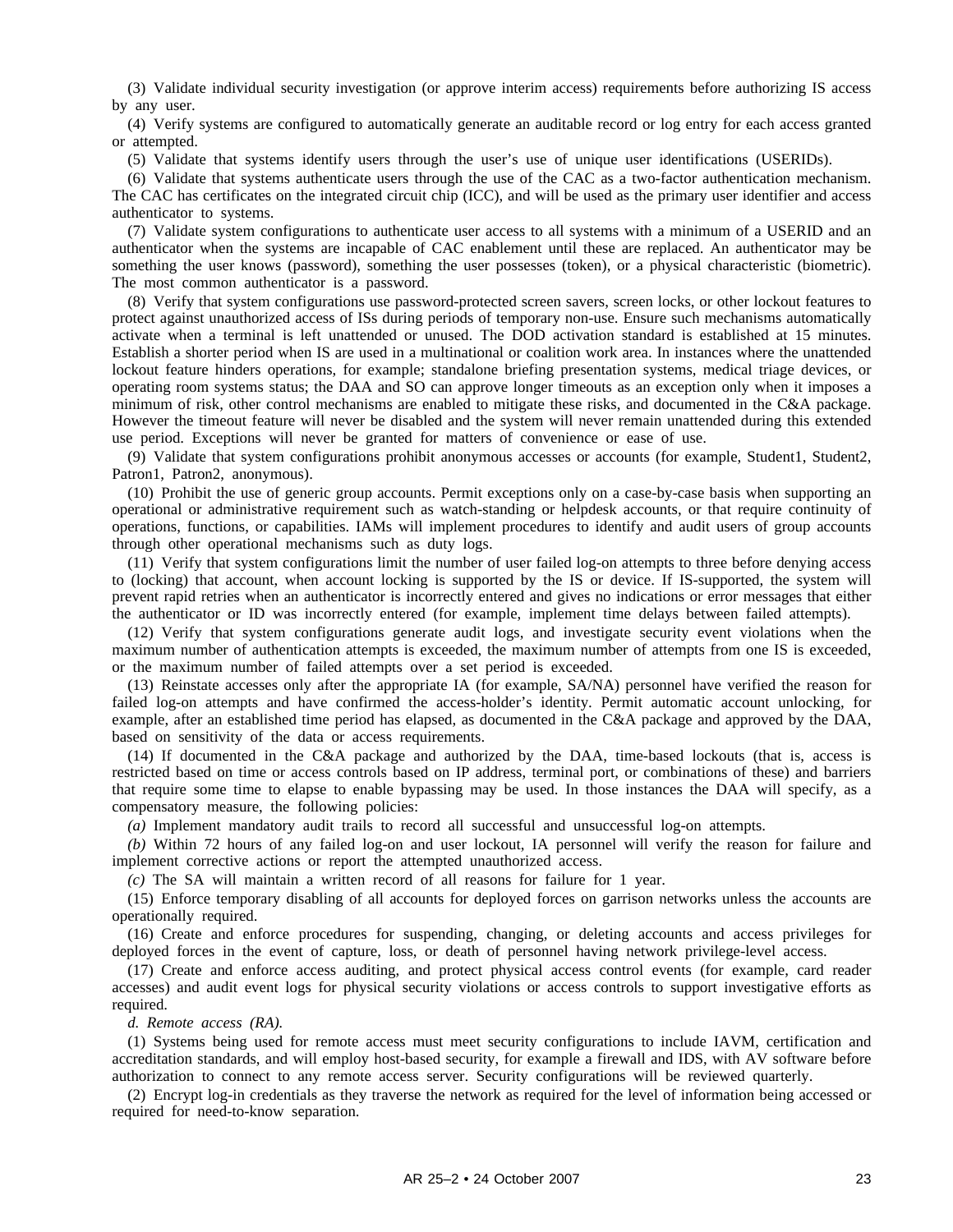(3) Encrypt all RA for network configuration or management activities regardless of classification level, device, or access method.

(4) Users will protect RA ISs and data consistent with the level of information retrieved during the session.

(5) Disable remote device password save-functions incorporated within software or applications to prevent storage of plain text passwords.

(6) Remote access users will read and sign security and end-user agreements for remote access annually as a condition for continued access.

*e. Remote access servers (RASs).*

(1) Secure remote terminal devices consistent with the mode of operation and sensitivity of the information and implement non-repudiation measures when necessary.

(2) Any IS that provides RAS capabilities will employ host-based firewalls and intrusion detection systems to detect unauthorized access and to prevent exploitation of network services.

(3) Any RAS being accessed remotely will employ a "Time-Out" protection feature that automatically disconnects the remote device after a predetermined period of inactivity has elapsed, dependent on classification level of the information, but no longer than 10 minutes.

(4) Remote access users will be required to authenticate all dial-in operations with a unique USERID and password, compliant with the remote authentication dial-in user system (RADIUS) standard.

(5) All RAs will terminate at a centrally managed access point located within a demilitarized zone (DMZ) that is configured to log user activities during a session.

(6) Prohibit all RA (that is, virtual private network (VPN), dial-in) to individual ISs within an enclave (that is, behind the DMZ firewall).

(7) DOIMs and IAMs must ensure all remote access servers (RASs) undergo CM and C&A processes.

(8) Stand alone dial-back modems and modem systems that authenticate using RADIUS are the only allowable dialin modems.

(9) Physical security for the terminal will meet the requirements for storage of data at the highest classification level received at the terminal and must be implemented within a restricted access area.

(10) Data between the client and the RAS will be encrypted to provide confidentiality, identification, non-repudiation and authentication of the data. The CAC provides the user with an official certificate.

(11) Approved telework or telecommuting access will be in accordance with established DOIM, RCIO, and NETCOM/9th SC (A) C&A access procedures from a Government provided system only. Ad hoc telework access (defined as one-time, informal, or on an infrequent basis) will be through existing and approved external access methods or portals such as Terminal Server Access Control System (TSACS) or the Army Knowledge Online (AKO) Web site.

(12) Outside the continental United States (OCONUS) telework procedures and authorization will be approved by the DAA and RCIO on a case-by-case basis and documented in the C&A package.

(13) Audit all RAS connections at a minimum weekly.

(14) Review RAS devices biweekly for security configuration, patches, updates, and IAVM compliance.

*f. Configuration management requirements.* The following policy will be the minimum used for the CM of all systems:

(1) All CM plans will include a maintenance and update strategy to proactively manage all IS and networks with the latest security or application updates. While IAVM is part of a CM strategy, it is not all-inclusive for every IS in use in the Army. All ISs will have a vulnerability management strategy for testing and maintaining patches, updates, and upgrades.

(2) Hardware and software changes to an accredited IS, with an established baseline, will be effected through the CM process.

(3) The CCB or the CMB for a site must approve modifying or reconfiguring the hardware of any computer system. Hardware will not be connected to any system or network without the express written consent of the IAM and the CMB or CCB. In the absence of a CCB or CMB, the appropriate commander or manager will provide the consent on the advice of the cognizant IA official.

(4) Modifying, installing, or downloading of any software on any computer system may affect system C&A and must be evaluated and approved by the IAM with the local CMB, CCB, and DAA.

(5) Configuration management controls, including version controls, will be maintained on all software development efforts; RDT&E activities; follow-on test and evaluation (FOT&E) activities; and other related tests by the software designer. A CM "baseline image" will be created, documented, kept current, and maintained by network and system administration personnel for all ISs within their span of control. Exceptions to this baseline image will be documented in the C&A package and approved by the DAA.

(6) The minimum baseline configuration for ISs will be the published Security Technical Implementation Guide (STIG) requirements or the common criteria protection profiles for IA products, as available or supplemented and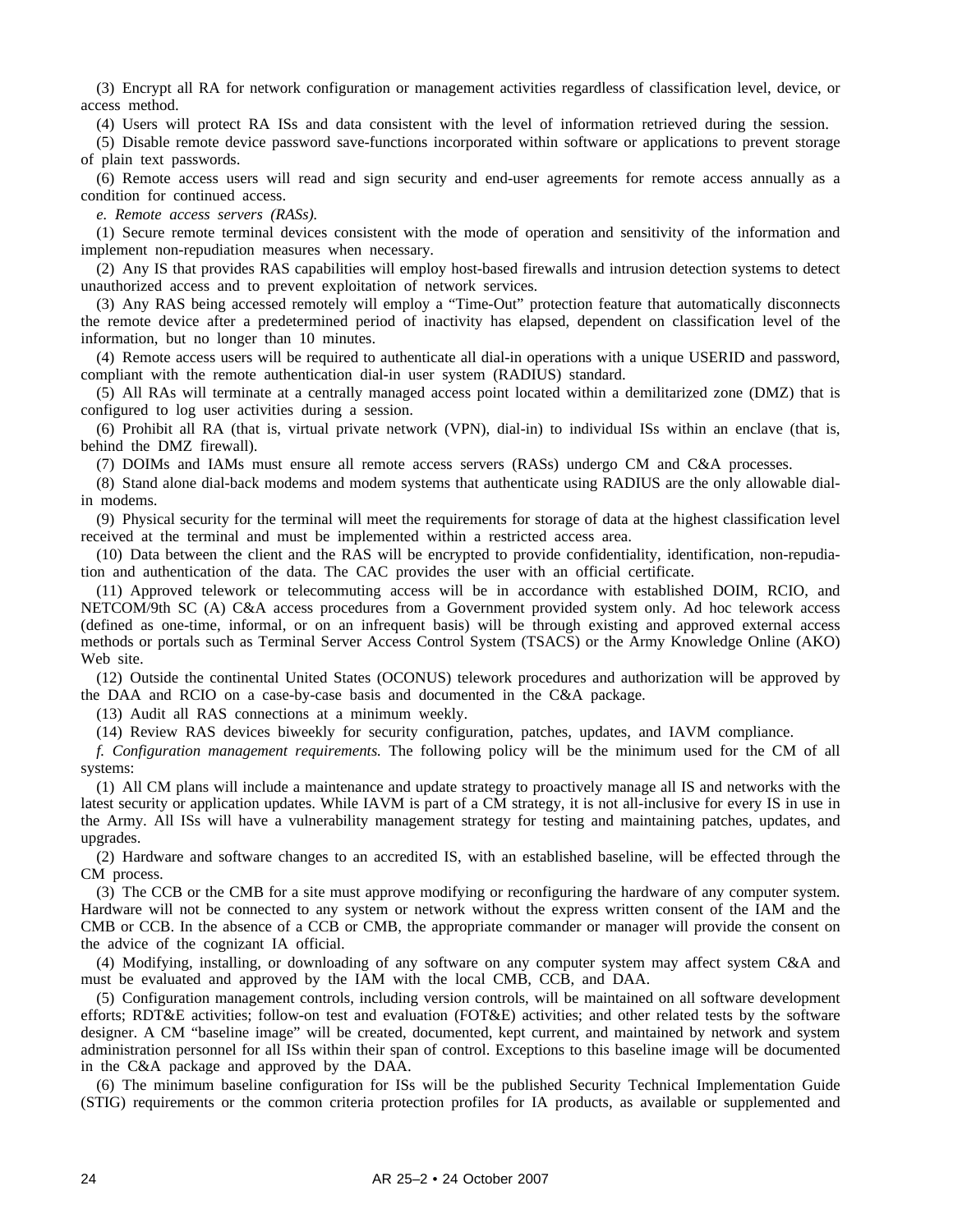published by DOD and NETCOM/9th SC (A), with any changes documented. STIGS are located at: http://iase.disa.mil/ stigs/index.html.

(7) Prohibit default installations of "out of the box" configurations of COTS purchased products. COTS purchased products will require system CM and IAVM compliance as a minimum. Comprehensive vulnerability assessments of the test IS will be conducted and documented before and after installation of any COTS products under consideration for CM review or approval.

(8) Upon acceptance for operational use (whether developmental, GOTS, or COTS), keep software under close and continuous CM controls to prevent unauthorized changes.

(9) ISs must meet minimum levels of total system exposure. See paragraph 4–4 and DODI 8500.2 to establish IA baseline requirements.

*g. Assessments.* Commanders will verify that IA personnel conduct initial and continual assessments to detect IS and network vulnerabilities using approved tools, tactics, and techniques to facilitate the risk management process and to ensure compliance with network management, CM, IAVM requirements, and security policies and procedures. Commanders and IA personnel will ensure that all networks and networked ISs undergo a self-assessed, vulnerability assessment scan quarterly. Prohibit the use of commercial scanning services or vendors without the CIO/G6's chief information security officer's (CISO) approval.

*h. Auditing.* SAs will configure ISs to automatically log all access attempts. Audits of IS will be either automated or manual means. SAs will implement audit mechanisms for those ISs that support multiple users**.**

(1) Use audit servers to consolidate system audit logs for centralized review to remove the potential for unauthorized editing or deletion of audit logs in the event of an incident or compromise.

(2) Commands, organizations, tenants, activities, and installations will support centralized audit server implementations in the enterprise.

(3) Centralized audit servers logs will be maintained for a minimum of 1 year.

(4) Conduct self-inspections by the respective SA/NA or IA manager.

(5) Enable and refine default IS logging capabilities to identify abnormal or potentially suspicious local or network activity–—

*(a)* Investigate all failed login attempts or account lockouts.

*(b)* Maintain audit trails in sufficient detail to reconstruct events in determining the causes of compromise and magnitude of damage should a malfunction or a security violation occurs. Maintain system audit logs locally for no less than 90 days.

*(c)* Retain classified and sensitive IS audit files for 1 year (5 years for SCI systems, depending on storage capability).

*(d)* Provide audit logs to the ACERT, Army–Global Network Operations and Security Center (A–GNOSC), LE, or CI personnel to support forensic, criminal, or counter-intelligence investigations as required.

*(e)* Review logs and audit trails at a minimum weekly, more frequently if required, and take appropriate actions.

*i. Contingency planning.* A contingency plan is a plan for emergency response, backup operations, transfer of operations, and post-disaster recovery procedures maintained by an activity as a part of its IA security program. Commanders will create and practice contingency plans for each IS (a single IS or local area netwrok (LAN)) for critical assets as identified by the data owner or commander to support continuity of operations planning (COOP). See DA Pam 25–1–2 for additional guidance and procedures for developing contingency plans. Exercise contingency plans annually.

*j. Data integrity.*

(1) Implement safeguards to detect and minimize unauthorized access and inadvertent, malicious, or non-malicious modification or destruction of data.

(2) Implement safeguards to ensure that security classification levels remain with the transmitted data.

(3) DAA will identify data owners for each database on their networks**.** Only the original classification authority (OCA) is authorized to change the data classification.

(4) DAA will develop and enforce policies and procedures to routinely or automatically backup, verify, and restore (as required) data, ISs, or devices at every level. These policies and procedures will be captured in the C&A package.

(5) Use data or data sources that have verifiable or trusted information. Examples of trusted sources include, but are not limited to, information published on DOD and Army sites and vendor sites that use verified source code or cryptographic hash values.

(6) Protect data at rest (for example, databases, files) to the classification level of the information with authorized encryption and strict access control measures implemented.

*k. C&A package.* The C&A package will be available to the site-assigned IASO for the life of each IS or LAN, including operational, prototype, test, or developmental systems. This C&A package will include at a minimum the System Identification Profile (SIP), Scorecard, and plan of action and milestones (POA&M).

*l. IA product acquisition.* All security-related COTS hardware, firmware, and software components (excluding cryptographic modules) required to protect ISs will be acquired in accordance with public law and will have been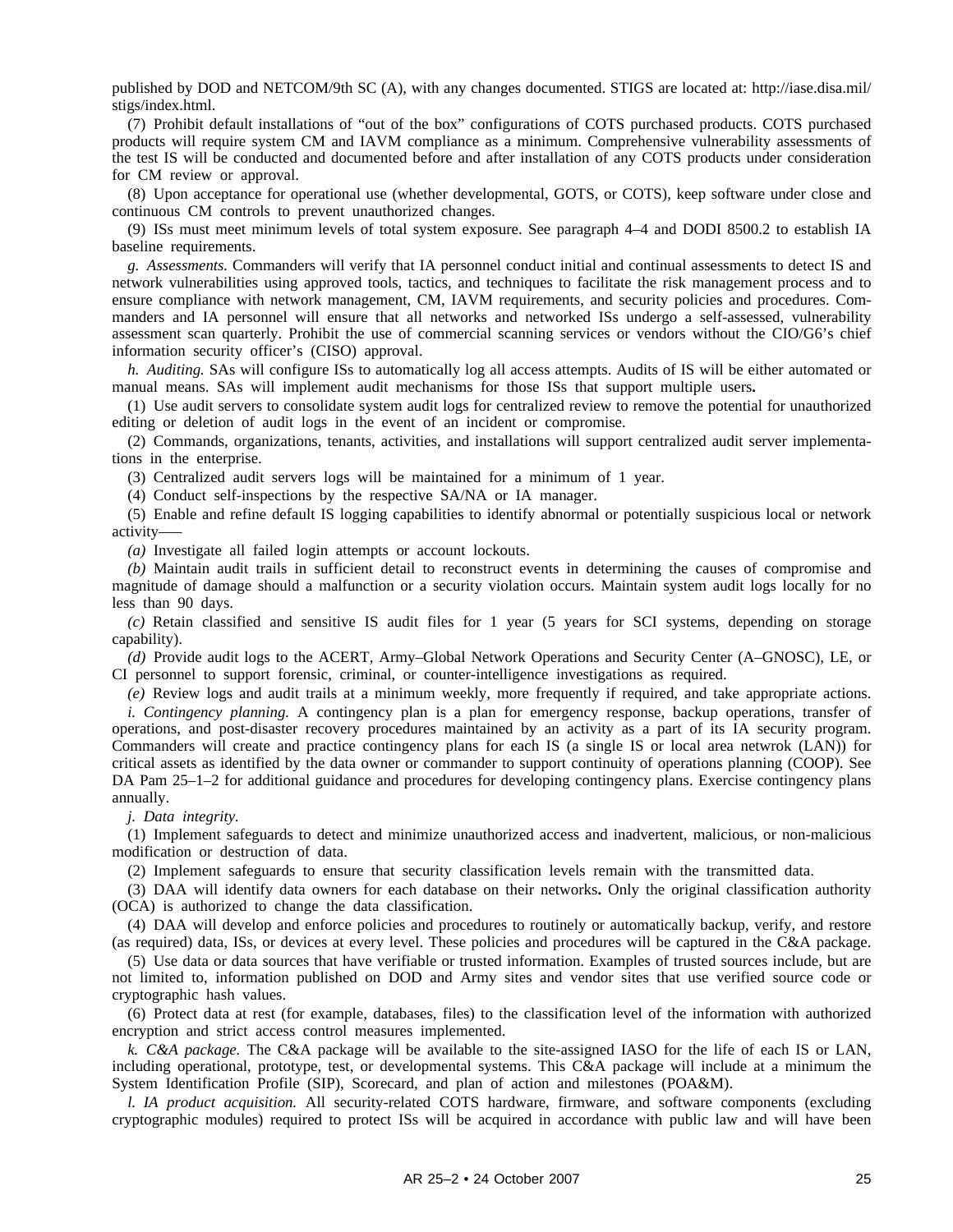evaluated and validated in accordance with appropriate criteria, schemes, or protection profiles (http://www.niap.nist.gov/) and this regulation. IA products listed on the CSLA managed Army approved products list will be evaluated/selected first, and then procured through managed Army Blanket Purchase Agreement (BPA) contract vehicles before other IA products are evaluated. For PEO/PM's, the CSLA BPA requirements only applies to the procurement of COMSEC devices. All GOTS products will be evaluated by NSA or in accordance with NSA-approved processes. NETCOM/9th SC (A) and CIO/G–6 may approve exceptions to IA products evaluations when no criteria, protection profile, or schema exists or is under development, and the removal or prohibition of such an IA product would significantly degrade or reduce the ability of personnel to secure, manage, and protect the infrastructure.

*m. Notice and consent procedures.* Commanders will verify that all computers under their control, independently, prominently and completely display the Notice and Consent Banner immediately upon users' authentication to the system, including, but not limited to, web, ftp, telnet, or other services access.

(1) General Notification: Army users of DOD telecommunications systems or devices are advised that DOD provides such systems and devices for conducting authorized use. Users are subject to telecommunications monitoring, including their personal communications and stored information.

(2) Using Government telecommunications systems and devices constitutes the user's consent to monitoring.

(3) Users will be advised that there is no expectation of privacy while using ISs or accessing Army resources. (4) The user must take a positive action to accept the terms of the notice and consent warning banner before a successful logon is completed.

(5) Post appropriate warning banners and labels in accordance with this regulation.

(6) The following access warning banner replaces the warning banner in AR 380–53 and will not be modified further. The banner to be posted on Army networks, systems, and devices will state—

(7) "WARNING! This computer is the property of the United States Department of Defense and may be accessed only by authorized users. Unauthorized use of this system is strictly prohibited and may be subject to criminal prosecution. The Department may monitor any official or personal activity or communication on this system and retrieve any information stored within this system. By accessing and using this computer, you are consenting to such monitoring and information retrieval for any lawful purpose, including, but not limited to. 1) a properly authorized law enforcement or counterintelligence investigation. 2) information systems security monitoring. 3) an Inspector General inspection, investigation, or inquiry. or 4) or other authorized administrative investigation. Users have no expectation of privacy with respect to any information, either official or personal, transmitted over, or stored within this system, including information stored locally on the hard drive or other media used with this computer to include removable media or hand-held peripherals devices."

(8) For those personal computing devices, such as PDAs, that have technical limitations to the full banner, then the only approved solution will be "Contents subject to search. See AR 25–2, 4–5*m*(7)."

(9) For media devices, services, protocols, and other limited text input requirements other than PDA devices requiring access, such as routers, firewalls, bannered access ports, and so forth. This banner will be "Subject to Army Warning banner in AR 25–2, 4–5*m*(7)."

*n. Virus protection.* Implement the virus protection guidance provided below on all ISs and networks, regardless of classification or purpose—

(1) Users and SAs will scan all files, removable media, and software, including new "shrink-wrapped" COTS software, with an installed and authorized AV product before introducing them onto an IS or network. Files, media and software found to be infected with a virus will be reported by users to the SA**.**

(2) To minimize the risks of viruses, implement the following countermeasures:

*(a)* SAs will configure all ISs with a current and supportable version of the AV software configured to provide realtime protection from the approved products list with automated updates and reporting enabled.

*(b)* IA personnel should take the multilevel approach to virus detection by installing one AV package on the workstations and a different AV package on the servers.

*(c)* SAs will update virus definitions at a minimum weekly, or as directed by the ACERT for immediate threat reduction. Virus definition availability is based on vendors' capabilities. IA personnel will institute automated antivirus definition updates as published or available from authorized DOD or Army sites.

(3) IA personnel will train users to recognize and report virus symptoms immediately.

(4) IAMs will implement virus-reporting procedures to support DOD and Army reporting requirements.

*o. Mobile code.*

(1) Mobile code is executable software, transferred across a network, downloaded, and executed on a local system without notification to, or explicit installation and execution by, the recipient.

(2) Mobile code has the potential to severely degrade operations if improperly used or controlled. The objective of the mobile code security policy is to deny untrusted mobile code the ability to traverse the Army enterprise. As a minimum, the Army mobile code mitigation policy will be implemented to support the DOD mobile code policy. Untrusted mobile code will not be allowed to traverse the enterprise unless NETCOM/9th SC (A) CCB-approved mitigating actions have been emplaced.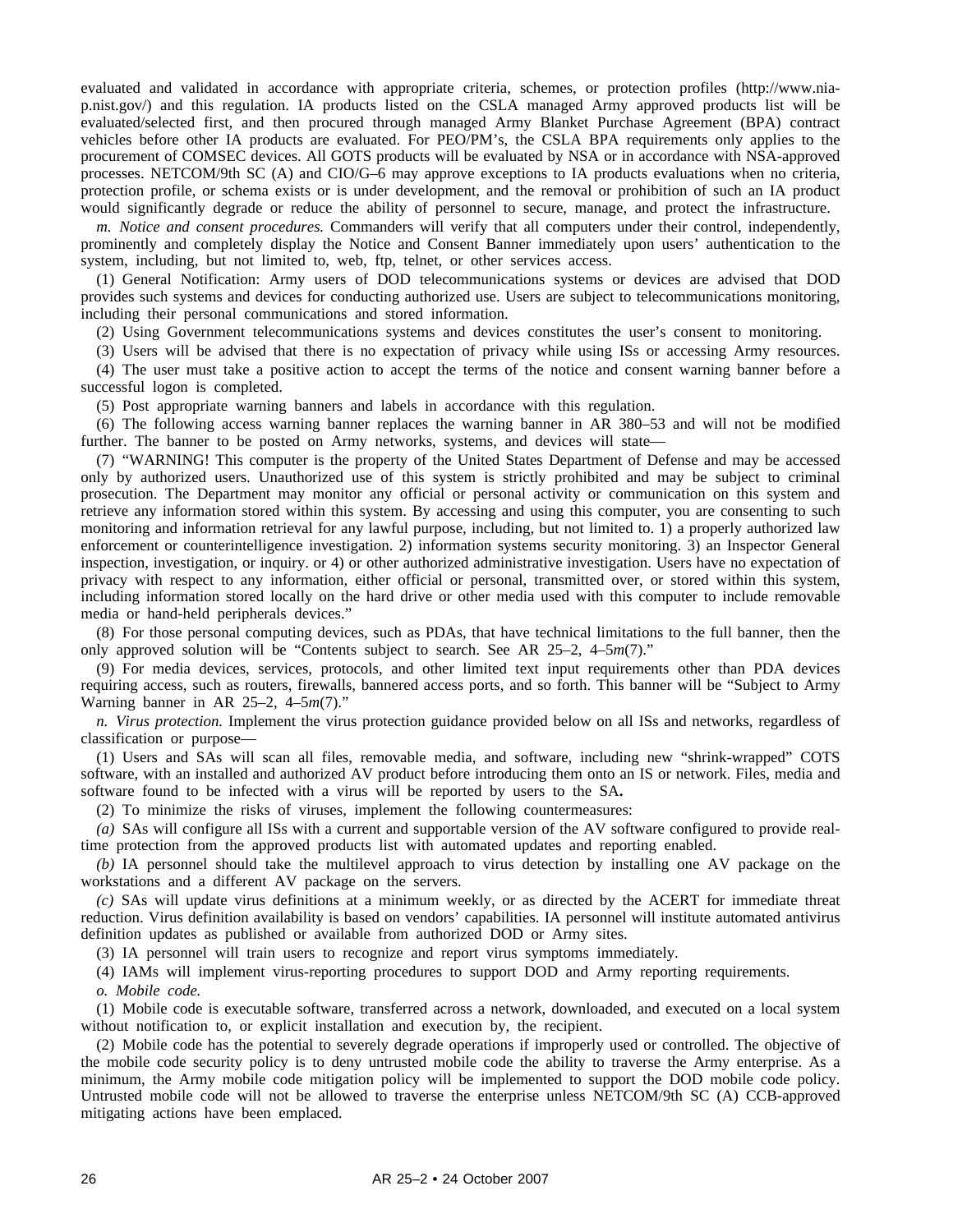#### *p. Layering.*

(1) Layering is a process of implementing similar security configurations or mechanisms at multiple points in an IS architecture. Doing so eliminates single points of failure, provides redundant capabilities, increases access granularity and auditing, and implements an effective computer or network attack detection and reaction capability.

(2) The Army enterprise IA security DiD structure requires a layering of security policies, procedures, and technology, including best practices such as redundant capabilities or use of alternative operating systems, to protect all network resources within the enterprise. Layered defenses at the boundaries, for example, include, but are not limited to using inbound and outbound proxy services, firewalls, IDSs, IPSs, and DMZs.

*q. Filtering.* Filtering policies will block ingress and egress services, content, sources, destinations, ports, and protocols not required or authorized across the enterprise boundary. Router and firewall access control lists (ACLs) provide a basic level of access control over network connections based on security or operational policy.

(1) Filtering at the enterprise boundary is the primary responsibility of the NETCOM/9th SC (A) TNOSCs using tools and techniques applied at the enterprise level.

(2) At all levels subordinate to NETCOM/9th SC (A), filtering policies and technology will be implemented and layered throughout the architecture and enforced at all capable devices. Audit and system or device generated event logs will be provided to NETCOM/9th SC (A). These policies should be complementary.

(3) Filtering products and techniques are intended to proactively reduce ingress and egress security threats to enterprise systems and information without targeting specific individuals. The most common threats are associated with malicious content, misuse, security policy violations, content policy violations, or criminal activity. Threat mitigation policies will be incorporated, configured, and monitored to reduce or identify these threats and include, but are not limited to, ACL configuration on routing devices to prevent access to unauthorized sites, AV installations, cache or proxy servers (to maintain connection state), firewalls, mail exchange configurations (for example, auto-deletion of attachments), network monitoring software such as IDS or Intrusion Prevention System (IPS) configured to terminate suspicious traffic, content management, or web filtering applications.

*r. AUP.*

(1) Commanders and Directors will implement an AUP for all user accesses under their control (see the sample AUP at appendix B).

(2) Users will review and sign an AUP prior to or upon account activation. Digital signatures are authorized. (3) IA personnel will maintain documented training records.

(4) DOD policy states that Federal Government communication systems and equipment (including Governmentowned telephones, facsimile machines, electronic mail, internet systems, and commercial systems), when use of such systems and equipment is paid for by the Federal Government, will be for official use and authorized purposes only.

(5) Official use includes emergency communications and communications necessary to carry out the business of the Federal Government. Official use can also include other use authorized by a theater commander for Soldiers and civilian employees deployed for extended periods away from home on official business.

(6) Authorized purposes include brief communications by employees while they are traveling on Government business to notify family members of official transportation or schedule changes. Authorized purposes can also include limited personal use established by appropriate authorities under the guidelines of the Joint Ethics Regulation (DOD 5500.7–R).

(7) Certain activities are never authorized on Army networks. AUPs will include the following minimums as prohibited. These activities include any personal use of Government resources involving: pornography or obscene material (adult or child); copyright infringement (such as the sharing of copyright material by means of peer-to-peer software); gambling; the transmission of chain letters; unofficial advertising, soliciting, or selling except on authorized bulletin boards established for such use; or the violation of any statute or regulation.

*s. Monitoring networks.*

(1) Network monitoring includes any of a number of actions by IA personnel aimed at ensuring proper performance and management. When any of these monitoring activities involve intercepting (capturing in real time) the contents of wire or electronic communications, they must fall within the limits of the service provider exception to the Federal wiretap statute. The service provider exception allows system and network administrators to intercept, use, and disclose intercepted communications as long as the actions are conducted in the normal course of employment and the SA/NA is engaged in an activity that is necessary to keep the service operational or to protect the rights or property of the service provider. Therefore, IA personnel must consult with legal counsel to ensure that their activities involving systems management and protection are properly authorized.

(2) IA personnel performing ingress and egress network monitoring or filtering activities are authorized to use CIO/ G–6-approved automated monitoring tools maintained and configured by NETCOM/9th SC (A) as network devices to aid in the performance and management. It is important to recognize that the SA/NA does not have unlimited authority in the use of these network monitoring tools. The approved tool may contain technical capabilities beyond those tasks for which the tool was approved; as such the IA personnel must ensure that approved tools are used only for their intended purpose.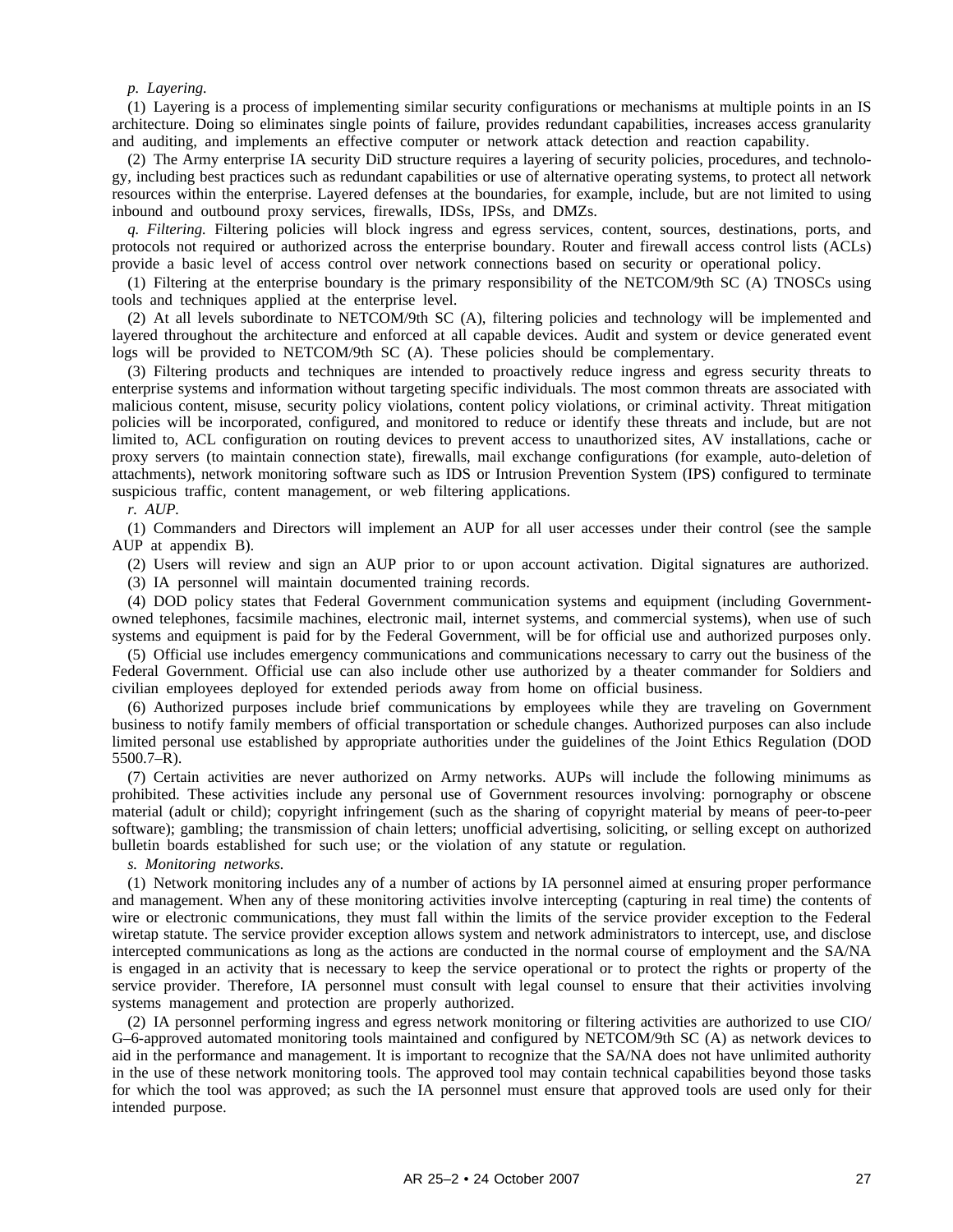(3) **IA personnel will not use unapproved IA tools, use IA tools for unapproved purposes, or misuse automated IA tools**. Violations will be reported through appropriate command channels to the CIO/G–6. Exceptions to the configuration of these devices will be approved on a case-by-case basis by NETCOM/9th SC (A).

(4) In general terms, IA personnel and SAs/NAs do not engage in blanket network monitoring of internal communications. However, the Army reserves the right at any time to monitor, access, retrieve, read, or disclose internal communications when a legitimate need exists that cannot be satisfied by other means pursuant to para 4–5*t*, below.

(5) As a matter of normal auditing, SAs/NAs may review web sites logs, files downloaded, ingress and egress services and similar audited or related information exchanged over connected systems. Supervisors and managers may receive reports detailing the usage of these and other internal information systems, and are responsible for determining that such usage is both reasonable and authorized.

(6) As a matter of normal auditing, SAs/NAs may store all files and messages through routine back ups to tape, disk, or other storage media. This means that information stored or processed, even if a user has specifically deleted it, is often recoverable and may be examined at a later date by SAs/NAs and others permitted by lawful authority.

(7) SA/NAs may provide assistance to Army supervisory and management personnel, under lawful authority, to examine archived electronic mail, personal computer file directories, hard disk drive files, and other information stored on ISs. This information may include personal data. Such examinations are typically performed to assure compliance with internal policies; support the performance of administrative investigations; and assist in the management and security of data and ISs.

(8) When IA personnel discover information during the course of their normal activity that indicates a violation of acceptable use or a possible criminal offense, they will immediately report the finding to their Commander. The commander will immediately report known or suspected criminal activity to LE and will consult with legal counsel concerning activities that appear merely to violate acceptable use. IA personnel will retain and provide information related to the matter to LE when required.

# (9) **With the exceptions of the SA/NA as identified below, Army personnel and contractors are prohibited from browsing or accessing other user's e-mail accounts**.

(10) The SA/NA may only intercept, retrieve, or otherwise recover an e-mail message and any attachments thereto, only under the following circumstances:

*(a)* With consent (expressed or implied) of a party to the communication involved.

*(b)* In response to a request for technical assistance from:

*1.* LE/CI personnel pursuant to a properly authorized LE/CI investigation.

*2.* A supervisor as part of a non-investigatory management search in accordance with paragraph 4–5*t*, below.

*3.* An investigating officer pursuant to a properly authorized administrative investigation (for example, a preliminary inquiry under Rule for Courts-Martial 303, an informal investigation under AR 15–6, or a preliminary inquiry under AR 380–5).

4. Information systems security monitoring personnel pursuant to properly authorized IS security monitoring activities.

*5.* Inspector General personnel pursuant to an authorized inspection, investigation, or inquiry.

(11) The SA/NA may remove any e–mail, file, or attachment that is interfering with the operation of an IS without consent of the originator or recipient. The SA/NA will notify the originator and recipient of such actions.

(12) The SA/NA is not authorized to use techniques or software to penetrate or bypass user's information protections (for example, content restrictions or read-only protections used to maintain or enforce document integrity, version control, or need-to-know enforcement).

*t. Management search.* In the absence of the user (for example, TDY, extended hospital stay, incapacitation, emergency operational requirement), only the SA/NA is authorized limited access to the user's files to support administrative management searches to provide the requested information as required for official purposes. When such access is requested, the SA will—

(1) Brief the supervisor as to the limits of accessing the user's data files.

(2) Limit the scope of the authorized search to those files reasonably related to the objective of the search (that is, email access would not be reasonable when searching for a word document file).

(3) Limit the search to the time necessary to locate the required data in the most relevant file location.

(4) Inform the individual of requested file access as soon as possible after such requests, and document this access in a memorandum.

(5) SAs/NAs will not grant unrestricted supervisory access to individual information, data files, or accounts.

(6) SA/NAs will not access individual information or data files unless conducting a management search, an authorized administrative search, or supporting a LE/CI authorized investigation.

(7) SA/NAs may conduct an authorized investigative or management search of assigned IS upon an individuals' termination of employment, death, or other permanent departure from the organization to retrieve data and files associated with the organizational mission.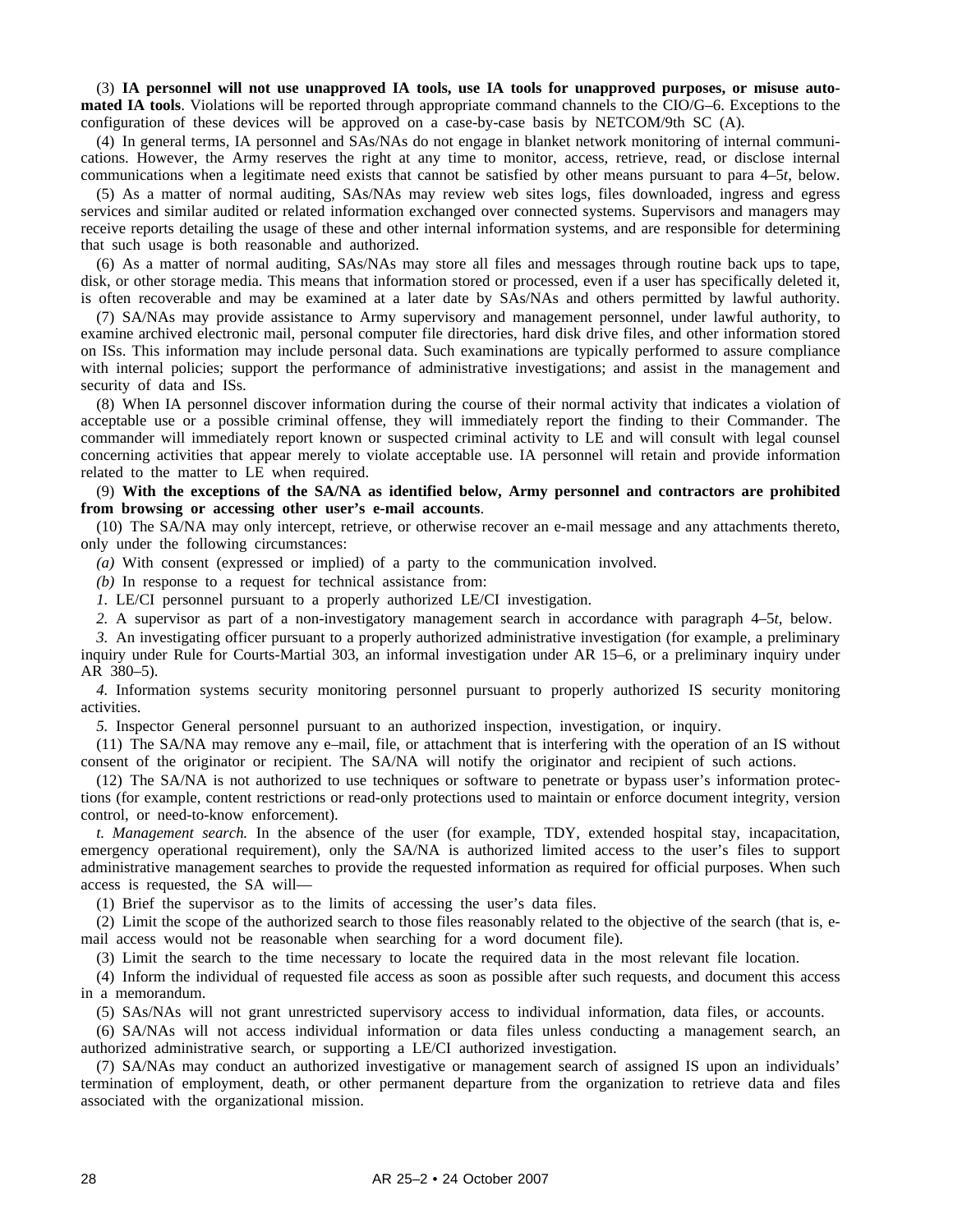# **Section II Software Security**

#### **4–6. Controls**

*a*. IA personnel will implement controls to protect system software from compromise, unauthorized use, or manipulation.

*b.* The DAA, materiel developer, CIO, or IAM will document all software used for control purposes in the C&A package as a minimum.

*c.* PEOs, PMs, and functional proponents will require vendors seeking to support the AEI to submit SF 328 (Certificate Pertaining to Foreign Interests).

*d.* All COTS software used on ISs will be fully licensed (under U.S. Copyright Law).

*e.* Incorporate IAVM compliance, patch management, IA, and AV software into contracts with software developers regardless of the software's purpose (for example, medical devices).

*f.* Program managers and DAA will restrict systems used or designated as "test platforms" from connecting to operational network. PM and DAAs can authorize temporary connections to conduct upgrades, download patches, or perform vulnerability scans when off-line support capabilities are insufficient and protections have been validated. Remove the "test platform" IS immediately upon completion of the action until it has been operationally accredited and is fully compliant.

*g.* Use of "shareware" or "freeware" is prohibited unless specifically approved through IA personnel and by the DAA for a specific operational mission requirement and length of time when no approved product exists. Notify RCIOs and the supporting RCERT/TNOSC of local software use approval.

*h.* Use of "open source" software (for example, Red Hat Linux) is permitted when the source code is available for examination of malicious content, applicable configuration implementation guidance is available and implemented, a protection profile is in existence, or a risk and vulnerability assessment has been conducted with mitigation strategies implemented with DAA and CCB approval and documentation in the C&A package. Notify RCIOs and the supporting RCERT/TNOSC of local software use approval.

*i.* Use of data assurance and operating systems integrity products (for example, public key infrastructure (PKI), Tripwire, Internet protocol security (IPSec), transmission control protocol/Internet protocol (TCP/IP) wrappers) will be included in product development and integrated into end-state production systems.

*j.* IAMs and developers will transition high-risk services such as, but not limited to, ftp or telnet to secure technologies and services such as secure ftp (sftp) and secure shell (ssh).

*k.* **Army personnel, including contractors, will not introduce classified or sensitive information into an IS until the data confidentiality level and protection level of the IS has been certified, the appropriate IS protection mechanisms are operational, and the DAA approval or waiver has been obtained**. The data owner will approve entering the data, where applicable. Data will not exceed the security classification level for which the IS has been approved.

#### **4–7. Database management**

*a.* Databases store information and will be managed to ensure that the data is accurate, protected, accessible, and verifiable so that commanders at all levels can rely on trusted information in the decision making process. Commanders will appoint a database administrator (DBA) for each operational database.

*b.* The DBA will be certified through either training or experience in the database being managed.

*c.* The DBA will develop and implement controls to protect database management systems from unauthorized schema modifications.

*d.* The DBA will develop and implement access and auditing controls to protect database management systems from unauthorized accesses, queries, input or activity.

*e.* The DBA will conduct weekly backups of the database and schema, as a minimum, or more often as directed by the IAPM or IAM.

*f.* The SO will protect databases from direct Internet access using filtering and access control devices (for example, firewalls, routers, access control lists (ACLs)).

*g.* Data owners will identify the classification or confidentiality level of data residing in the database and special controls, access requirements, or restrictions required to be implemented by the DBA.

*h.* The SO will place databases on isolated and dedicated servers with restricted access controls. DBAs will not install other vulnerable servers or services (for example, web servers, ftp servers) that may compromise or permit unauthorized access of the database through another critical vulnerability identified in the additional servers or services.

*i.* Databases should be hosted on trusted military IS or networks. As part of the C&A process, the CA and DAA will review and approve a detailed risk management process as documented in the C&A package before operational implementation of databases located in contractor owned, operated, or managed networks.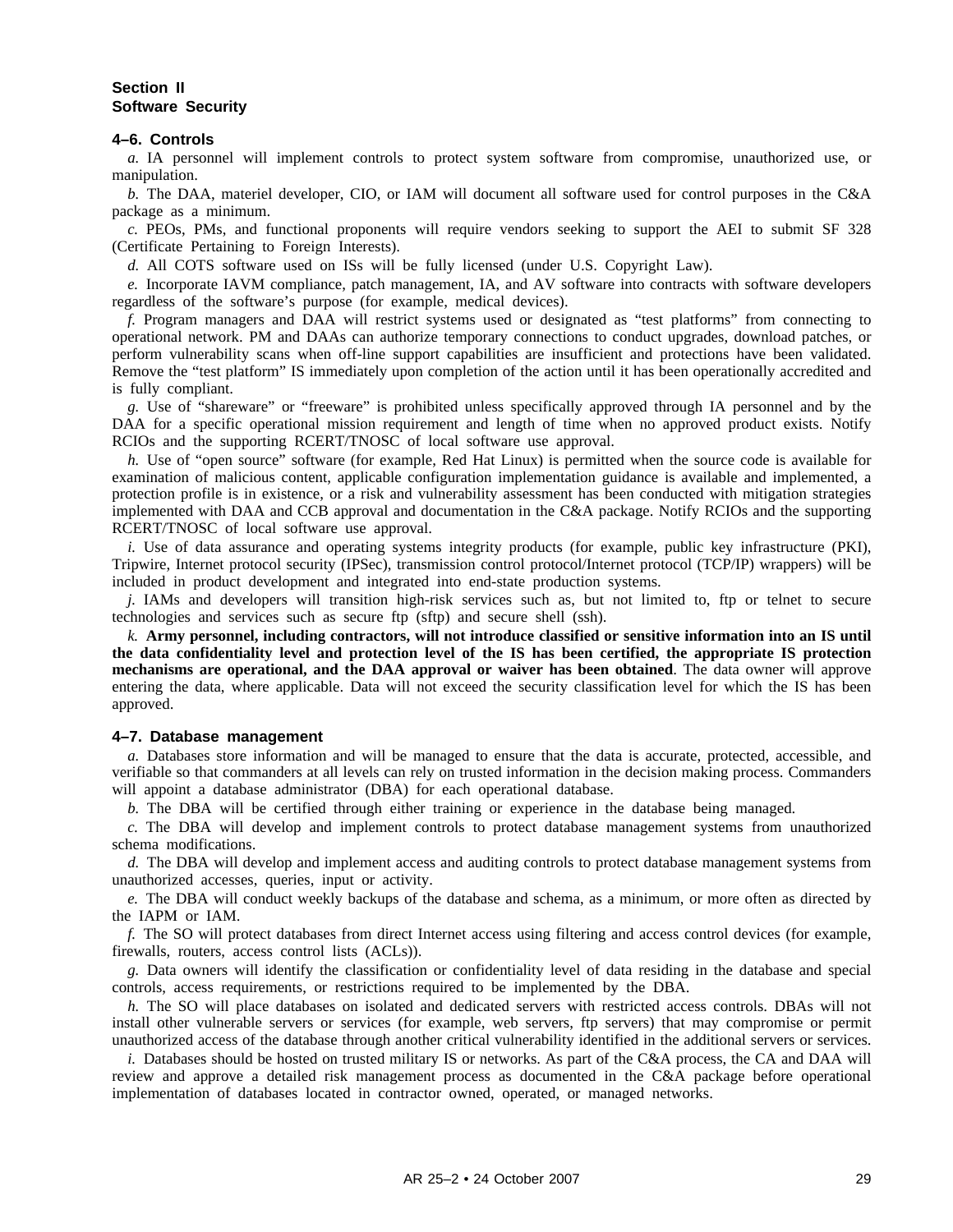*j.* Before the DAA grants an approval to operate (ATO), the following minimum requirements will be addressed in a security compliance plan:

(1) DBA certifications and experience in the proffered system(s) and application(s).

(2) Security background investigation(s) of the administrator(s) and verification procedures equivalent to the IT position held by the DBA and the classification of the system.

(3) Control measures for encrypted privileged-level, root, administrator, and user accesses in accordance with Army access standards.

(4) Control measures to protect database(s) and management systems from unauthorized queries, input, or activity for example; data input validation and exception routines.

(5) Control measures for database(s) and server update, management, backup, and recovery procedures.

(6) Control measures and procedures for audits, analysis, incident and intrusion response.

(7) Control measures to protect database(s) servers and interfaces from direct, unauthorized, or un-authenticated Internet access using filtering and access control devices or capabilities (for example, firewalls, routers, ACLs).

(8) Control measures to protect database(s) servers and interfaces from physical access threats.

(9) Control measures to protect database(s) servers and interfaces from logical threats.

(10) For contractor owned, operated, or managed databases, the contractor will conduct an initial comprehensive vulnerability assessment of the configuration, security, and network upon which the servers reside, and provide the complete results to authorized Army representatives.

(11) For contractor owned, operated, or managed databases, the contractor will conduct quarterly comprehensive vulnerability assessments and evaluations and furnish the results to authorized Army representatives.

*k.* Data owners and DBAs will implement and support DOD data/meta-data tagging requirements as initiatives, software, procedures, and methodologies are developed and implemented.

#### **4–8. Design and test**

*a.* All information systems will be designed to meet the IA controls as identified in DODI 8500.2 and be configured in compliance with the applicable DISA STIG or baselined system with identified changes documented as part of the accreditation process.

*b.* All information and information-based systems will incorporate embedded software security solutions throughout the system life cycle.

*c.* System developers will contact CSLA during initial design to determine COMSEC device requirements (if required) in system design.

*d.* Before fielding, all information and information-based systems will be tested per an approved Test and Evaluation Master Plan (TEMP) that contains current, validated threats to each IS. The systems will demonstrate successful completion of all required test and evaluation events at each acquisition decision milestone.

*e.* Conduct vulnerability assessments on all systems before fielding or installing systems to identify residual vulnerabilities and provide risk mitigation strategies for those vulnerabilities that are operationally required.

#### **Section III**

### **Hardware, Firmware, and Physical Security**

#### **4–9. Hardware–based security controls**

Consider hardware security, COMSEC, and IA requirements in the concept, design, development, acquisition, fielding, and support of ISs.

*a.* System developers will incorporate controls to protect hardware and firmware from compromise and unauthorized use, removal, access, or manipulation.

*b.* After initial fielding and installation of hardware or firmware, proposed additions must go through an Installation configuration management board for approval before installation and operation. The CCB Chair or responsible Information Management (IM) official will notify the DAA, Army CA, materiel developer, CIO, IAM, RCIO, DOIM, or authorized IM officer before installation and operation, as applicable. Proposed additions may require revalidation or re-accreditation of the system's security posture and accreditation approval.

*c.* The C&A will include an inventory of all identifiable hardware, firmware, and software that are parts of the system.

*d.* Maintain CM controls for all hardware and firmware test and evaluation, follow-on test and evaluation, and other related activities by the materiel developer.

*e.* IAPMs, IAMs, or system developers will contact CSLA to review applicable IA BPAs (both from DOD and the Army) before initiating requisition actions.

#### **4–10. Maintenance personnel**

The Commander will verify or validate the following: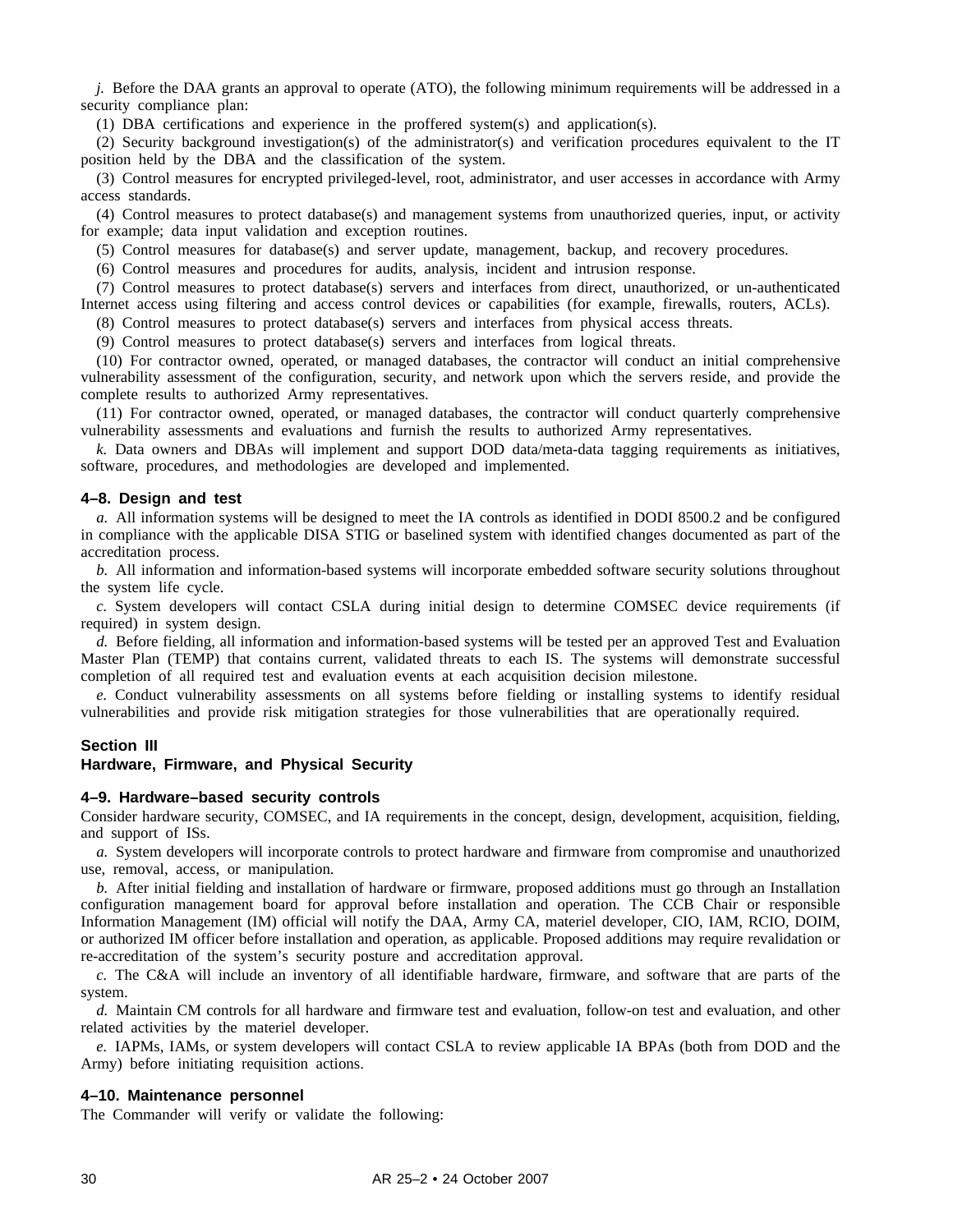*a. Clearances.* Maintenance personnel will be cleared to the highest level of data handled by the IS. Clearance requirements will be included in maintenance contracts, statements of work, and specified on the DD Form 254 (Department of Defense (DOD) Contract Security Classification Specification), in accordance with AR 380–49, where applicable.

*b. Restrictions.* Escort and observe uncleared maintenance personnel at all times by a cleared and technically qualified individual. Non-U.S. citizens will not perform maintenance on ISs that process TOP SECRET (TS), Sensitive Compartmented Information (SCI), Special Intelligence (SI), Single Integrated Operational Plan-Extremely Sensitive Information (SIOP–ESI), or SAP information.

*c. Use of non-U.S. citizens.* When non-U.S. citizens are employed to maintain ISs, address such use as a vulnerability in the risk assessment and identify and employ appropriate countermeasures.

*d. Maintenance by cleared personnel.* Personnel who perform maintenance on classified systems will be cleared and indoctrinated to the highest classification level of information processed on the system. Appropriately cleared maintenance personnel do not require an escort. Need-to-know requirements may be inherent to adequately perform maintenance or take corrective actions. An appropriately cleared and technically knowledgeable employee will be present or review the system during maintenance to assure adherence to security procedures.

*e. Maintenance by uncleared (or lower-cleared) personnel.* If cleared maintenance personnel are unavailable, individuals with the technical expertise to detect unauthorized modifications will monitor all uncleared maintenance personnel.

(1) Uncleared maintenance personnel will be U.S. citizens. Outside the U.S., where U.S. citizens are not available to perform maintenance, use FNs as an exception, with DAA approval and documentation in the C&A package.

(2) Before maintenance by uncleared personnel, the IS will—

*(a)* Be completely cleared and all nonvolatile data storage media removed or physically disconnected and secured.

*(b)* When a system cannot be cleared, IAM-approved procedures will be enforced to deny the uncleared individual visual and electronic access to any classified or sensitive information that is contained on the system.

(3) A separate, unclassified copy of the operating system (for example, a specific copy other than the copies used in processing information), including any floppy disks or cassettes that are integral to the operating system, will be used for all maintenance operations performed by uncleared personnel. The copy will be labeled "UNCLASSIFIED–FOR MAINTENANCE ONLY" and protected in accordance with procedures established in the SSAA/System Security Policy (SSP). Ensure that the media is write-protected before use in classified systems.

(4) Maintenance procedures for an IS using a non-removable storage device on which the operating system resides will be considered and approved by the IAM on a case-by-base basis.

(5) The use of commercial data recovery services will be documented in the C&A package and approved by the DAA with approval from the data owner and notification to the CIO/G–6 CISO.

## **4–11. Security objectives and safeguards**

The Commander will verify or validate the following:

*a.* Secure removable media that process and store classified information in an area or a container approved for safeguarding classified media per AR 380–5.

*b.* Establish checks and balances to reduce the risk of one individual adversely affecting system or network operations.

*c.* Implement physical security requirements for ISs to prevent loss, damage, or unauthorized access.

*d.* Prohibited storage of portable ISs or personal electronic devices (PEDs) that contain classified information in personal residences. Exceptions will follow the guidance as prescribed in AR 380–5, paragraph 7–6, and authorized as an exception only when an operational requirement exists.

*e.* Include facilities or spaces housing critical systems (for example, e-mail servers, web servers) as part of the physical security program and restrict access.

# **Section IV**

## **Procedural Security**

#### **4–12. Password control**

*a.* Implement two-factor authentication techniques as the access control mechanism in lieu of passwords. Use CAC as the primary access credential, or biometric or single-sign on access control devices when the IS does not support CAC.

*b.* The IAM or designee will manage the password generation, issuance, and control process. If used, generate passwords in accordance with the BBP for Army Password Standards.

*c.* The holder of a password is the only authorized user of that password.

*d.* The use of one-time passwords is acceptable, but organizations must transition to secure access capabilities such as SSH or secure sockets layer (SSL). See remote access requirements in para 4–5*d*.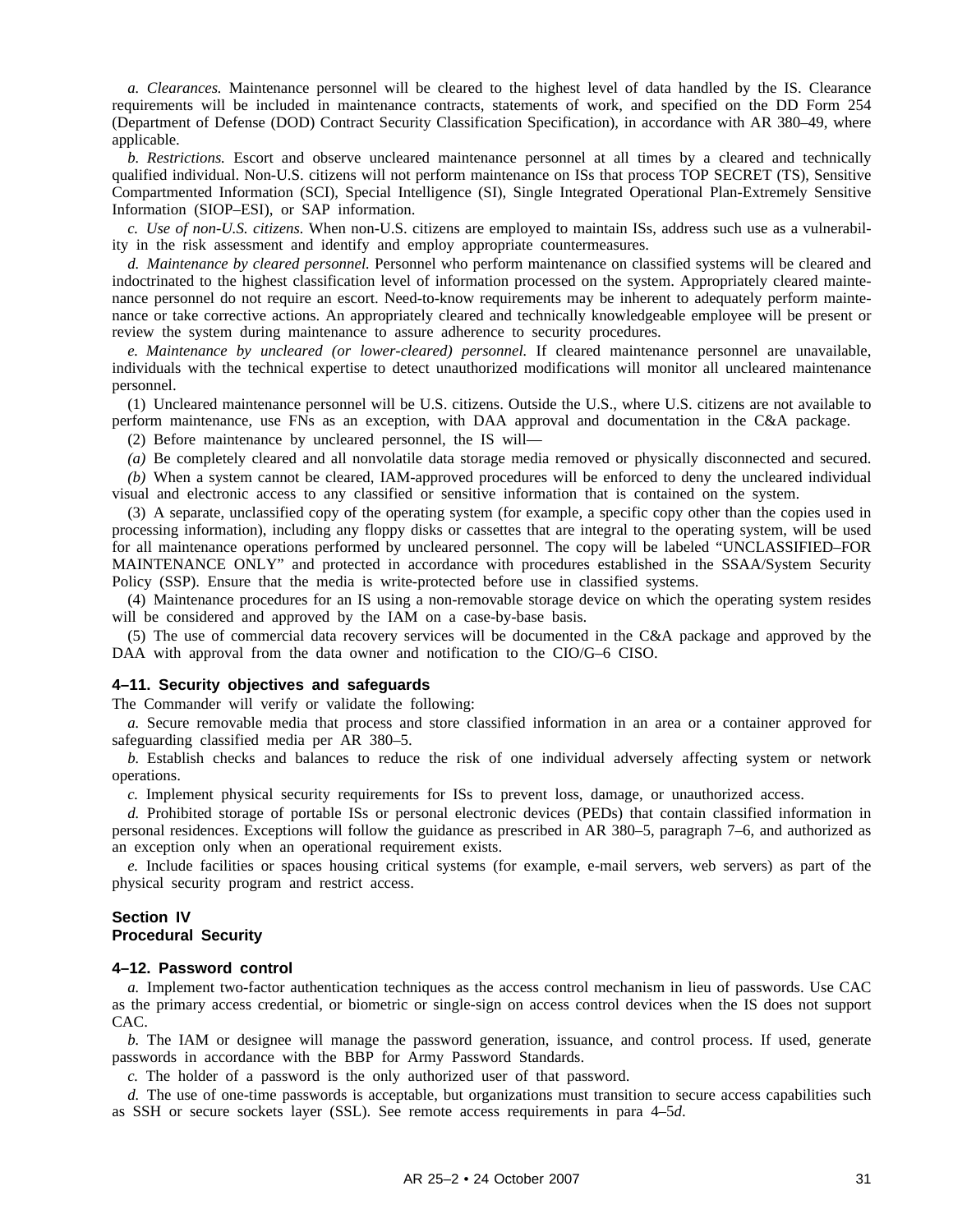*e.* SAs will configure ISs to prevent displaying passwords in the clear unless tactical operations (for example, headsup displays while an aircraft is in flight) pose risks to life or limb.

*f.* IAMs will approve and manage procedures to audit password files and user accounts for weak passwords, inactivity, and change history. IAMs will conduct quarterly auditing of password files on a stand-alone or secured system with limited access.

*g.* Deployed and tactical systems with limited data input capabilities will incorporate password control measures to the extent possible.

## *h.* **IAMs and SAs will remove or change default, system, factory installed, function-key embedded, or maintenance passwords**.

*i.* IAMs and SAs will prohibit automated scripts or linkage capabilities, including, but not limited to, Web site links that embed both account and authentication within the unencrypted link.

*j.* SAs/NAs, with DAA approval, will implement procedures for user authentication or verification before resetting passwords or unlocking accounts in accordance with the C&A package.

*k.* SAs/NAs will conduct weekly auditing of service accounts for indications of misuse.

*l.* The use of password generating software or devices is authorized as a memory aid when it randomly generates and enforces password length, configuration, and expiration requirements; protects from unauthorized disclosure through authentication or access controls; and presents a minimal or acceptable risk level in its use.

#### **4–13. Release of information regarding information system infrastructure architecture**

*a.* **All Army personnel and contractors will protect and restrict access to all documentation (for example, maps, test and evaluation results, vulnerability assessments, audits, results, or findings) describing operational IS architectures, designs, configurations, vulnerabilities, address listings, or user information**. This information is a minimum of FOUO and will not be made publicly accessible. Evaluate Freedom of Information Act (FOIA) requests for such documents in these categories on a case-by-case basis.

*b.* All information or IS responses that document or display specific vulnerabilities of a system or network that would aid attempts by an adversary to compromise those critical systems or networks are OPSEC sensitive and will be protected, controlled, marked, or stored at the appropriate classification level for the system concerned. This information will not be made publicly available.

*c.* Protect and restrict access to information that is a collection of interrelated processes, systems, and networks that provides information on IA services throughout the Army; the KMI; or the incident detection and response infrastructure, capabilities, or configuration. This information should be marked FOUO and may be exempt from mandatory release pursuant to the FOIA. Coordinate with your servicing FOIA or Privacy Act office and servicing judge advocate or legal advisor before releasing or deciding to withhold such information.

## **Section V Personnel Security**

#### **4–14. Personnel security standards**

The following standards designate positions requiring access to IT and for processing information within IT systems. These security designations are required to distinguish potential adverse effects on Army functions and operations and, therefore, the relative sensitivity of functions performed by individuals having certain privileges. These positions are referred to as IT and IT-related positions. The requirements of this section will be applied to all IT and IT-related positions, whether occupied by DA civilian employees, military personnel, consultants, contractor personnel, or others affiliated with the DOD (for example, volunteers). Additional guidance is available in DOD 5200.2–R.

*a. Basic requirements.*

(1) Personnel requiring access to ISs to fulfill their duties must possess the required favorable security investigation, security clearance, or formal access approvals, and fulfill any need-to-know requirements.

(2) IT–I is—

*(a)* Defined as personnel in IA positions (for example, SAs/NAs for infrastructure devices, IDSs, VPNs, routers; SAs/NAs for classified systems and devices) with privileged-level access to control, manage, or configure IA tools or devices, individual and networked IS and devices, and enclaves.

*(b)* Favorable completion of a National Agency Check (NAC) (current within 180 days).

*(c)* Initiation of a Single Scope Background Investigation (SSBI) and favorable review of SF 85P (Questionaire For Public Trust Positions), SF 86 (Questionaire For National Security Positions), and Supplemental Questionnaire.

 $(3)$  IT–II is—

*(a)* Defined as personnel in IA positions (for example, operating system administration of common network applications or enclaves, back-up operators) with limited privileged-level access to control, manage, or configure ISs and devices, with very limited (single device) or no IA device access or management.

*(b)* A favorable review of local personnel, base/military, medical, and other security records as appropriate.

*(c)* Initiation of a National Agency Check with Credit Check and Written Inquiries (NACIC) (for civilians) or a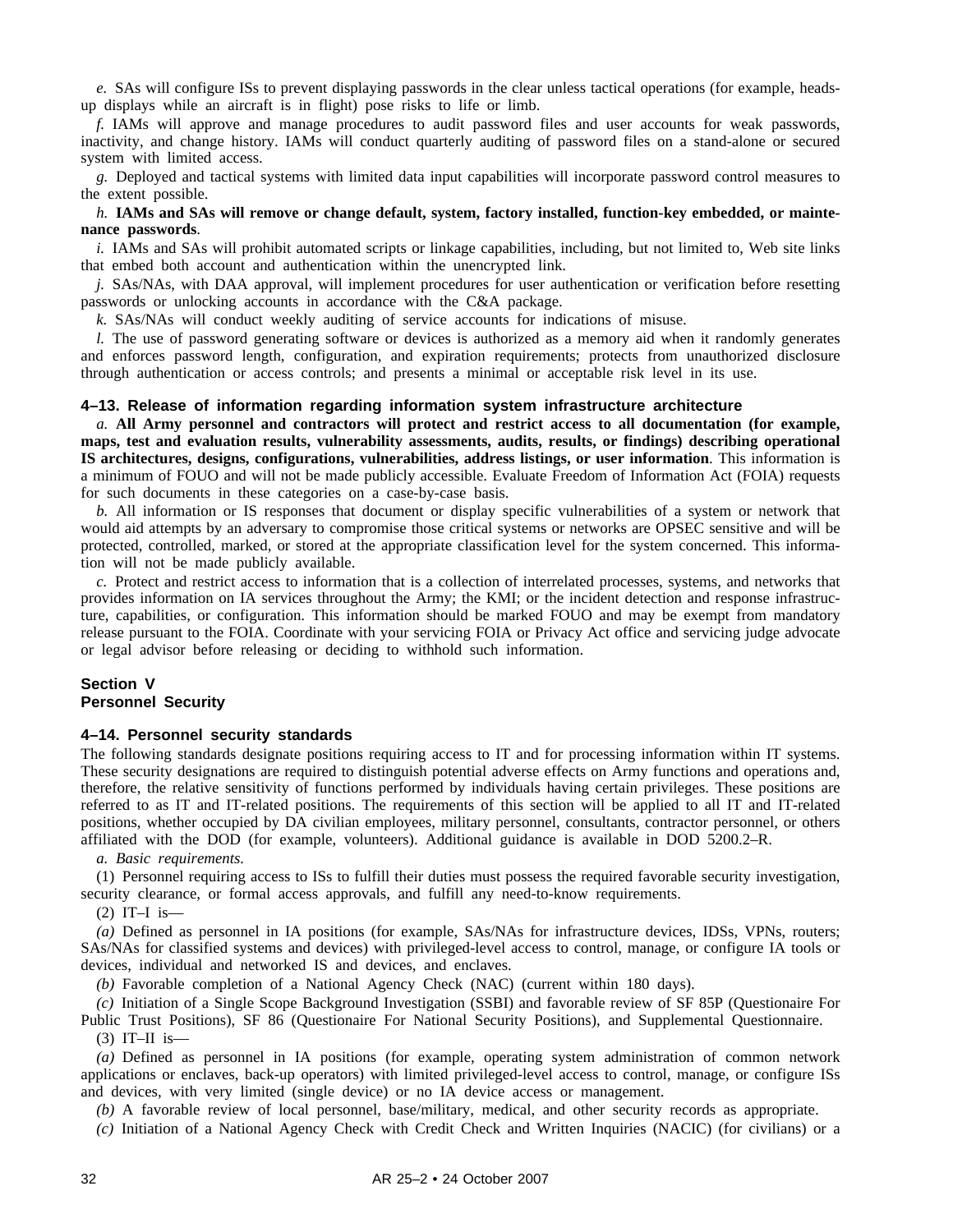National Agency Check with Local Agency and Credit Checks (NACLC) (for military and contractors), as appropriate or favorable review of SF 85P and Supplemental Questionnaire.

(4) IT–III is—

*(a)* Defined as—

*1.* Personnel in IA positions, for example, power users or a SA on individual systems for configuration or management with limited privileged-level access to that IS(s) or device(s). This is a position of higher trust.

*2.* Personnel with roles, responsibilities, and access authorization of normal users with non-privileged level access to the IS or device.

*3.* Personnel with non-privileged level access authorization in the role of official or statutory volunteers. The provisions for statutory volunteers are covered in AR 608–1.

*(b)* A favorable review of local personnel, base and military, medical, and other security records, as appropriate. *(c)* Initiation of a NACIC (for civilians) or national agency check (NAC) (for military and contractors), as appropriate and favorable review of SF 85P and Supplemental Questionnaire.

#### (5) IT–IV is—

*(a)* Defined as personnel in non-IT positions that are temporary, intermittent, or seasonal, for example, unofficial volunteers or summer hire positions, requiring restricted user-level access to unclassified, non-sensitive ISs only. *(b)* Individual completes SF 85P and supplemental questionnaire.

*(c)* A favorable review of local personnel, base/military, medical, and other security records as appropriate. This investigation does not require submission to OPM.

*(d)* A favorable recommendation by the organization security manager, DAA, Commander, and installation commander, with notification to the RCIO/FCIO.

*b. Personnel security controls.*

(1) Personnel security controls, both technical and non-technical (for example, separation of duties, least privilege access, identification and authentication (I&A), digital signatures, and audits), will be incorporated into the IS and IS procedures, as appropriate.

(2) Individuals assigned to IT–I, IT–II, or IT–III positions who lose their clearance, or have access to classified systems suspended pending the results of an investigation, will be barred access to the ISs until favorable adjudication of that investigation. Waivers for continued access to unclassified systems will be justified in a written request, with the Commander's concurrence, to the DAA for approval. Access will be granted only upon DAA authorization. This request and approval will become part of the C&A package. Users designated in IT–I positions will be removed from these positions and this denial of access is non-waiverable.

(3) Waivers processed for IT–II and IT–III personnel only are valid for a period not to exceed 6 months. If a second waiver extension is required, one may be granted as long as a new request for waiver is submitted to the DAA and approved by the first general officer, or equivalent in position or civilian grade, in the Chain of Command.

(4) While the Commander and DAA have the discretion to process the waiver for IT–II and IT–III, it is important that this discretion is not without limits. The Commander and DAA are advised to proceed carefully and deliberately in making a determination on whether the individual constitutes a security risk. The IT–II/IT–III roles must be highly supervised. Any access to protective devices (for example, firewalls, VPNs, intrusion detection systems (IDSs), IPSs, and so on) will be prohibited until favorable adjudication.

(5) The servicing legal office should be consulted for advice concerning personnel, security, contract and labor relations issues that may impact the final determination. Recheck local records to identify any issues that may be a deciding factor in the waiver process.

(6) New, credible derogatory information revokes any standing waiver and results in immediate denial of access to IT systems (exceptions are for military only based on immediate supervision of the individual while on the IS).

(7) Contractor, FN or temporary individuals assigned to any IT positions who have their unclassified system or network accesses revoked or suspended for derogatory reasons, will be barred access to the ISs until favorable adjudication of that investigation. The organization's IASO/IANO/IAM (as appropriate) will identify any other official systems/networks for which that individual has an account (for example, AKO) and have it temporarily disabled or suspended.

(8) The required investigation levels for an IT–I position are outlined below in table 4–2.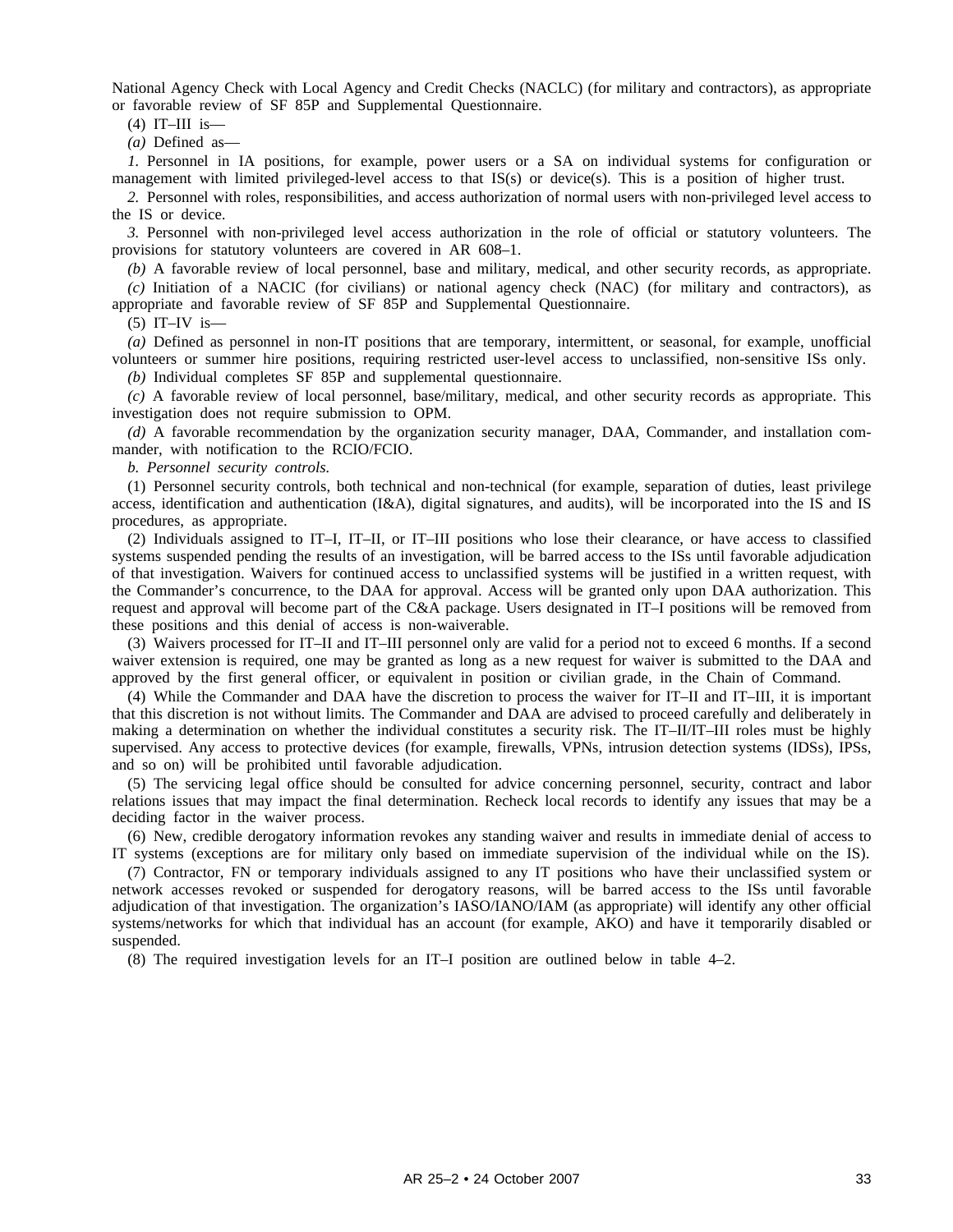#### **Table 4–2 Investigative levels for users with privileged access (IT–I) to ISs**

| Privileged access-IT-I <sup>1</sup>                                                             |                                                     |               |               |                            |                                                                                                           |  |  |  |  |
|-------------------------------------------------------------------------------------------------|-----------------------------------------------------|---------------|---------------|----------------------------|-----------------------------------------------------------------------------------------------------------|--|--|--|--|
| User roles                                                                                      | <b>Foreign national</b>                             | U.S. civilian | U.S. military | U.S. contrac-<br>tor       | <b>Conditions or examples</b>                                                                             |  |  |  |  |
| DAA or IAPM                                                                                     | Not allowed                                         | <b>SSBI</b>   | <b>SSBI</b>   | Not allowed                | None                                                                                                      |  |  |  |  |
| <b>IANM</b>                                                                                     | Not allowed                                         | <b>SSBI</b>   | <b>SSBI</b>   | Conditional<br><b>SSBI</b> | With CIO/G-6 written approval, contrac-<br>tors may continue as IA personnel until re-<br>placed          |  |  |  |  |
| <b>IAM</b>                                                                                      | Not allowed                                         | <b>SSBI</b>   | <b>SSBI</b>   | Conditional<br><b>SSBI</b> | Contractor may not fill MSC, installation,<br>or post IAM position                                        |  |  |  |  |
| IASO/IANO                                                                                       | Not allowed                                         | <b>SSBI</b>   | <b>SSBI</b>   | Conditional<br><b>SSBI</b> | Contractor may not fill MSC, installation,<br>or post IASO/IANO position (if created)                     |  |  |  |  |
| Monitoring or test-<br>ing                                                                      | Not allowed                                         | <b>SSBI</b>   | <b>SSBI</b>   | <b>SSBI</b>                | None                                                                                                      |  |  |  |  |
| SA/NA or Adminis-<br>trator (with IA priv-<br>ileged access) or<br>maintenance of IA<br>devices | Conditionally al-<br>lowed-SSBI<br>(equivalent) $2$ | <b>SSBI</b>   | <b>SSBI</b>   | <b>SSBI</b>                | Examples: administration of IA devices<br>(for example, boundary devices, IDSs,<br>routers, and switches) |  |  |  |  |

Notes:

<sup>1</sup> Investigative levels are defined in DOD 5200.2–R. The term "Foreign National" (FN) refers to all individuals who are non-U.S. citizens, including U.S. military personnel, DOD civilian employees, and contractors.

<sup>2</sup> FN—under the immediate supervision of a U.S. citizen with written approval of CIO/G–6.

(9) The required investigation levels for an IT–II position are outlined below in table 4–3.

| Table 4-3<br>Investigative levels for users with limited privileged access (IT-II) to ISs |                               |               |               |                 |                                   |  |  |  |  |  |
|-------------------------------------------------------------------------------------------|-------------------------------|---------------|---------------|-----------------|-----------------------------------|--|--|--|--|--|
| Limited privileged access— $IT$ -II <sup>1</sup>                                          |                               |               |               |                 |                                   |  |  |  |  |  |
| User roles                                                                                | FN<br>(see note 2)            | U.S. civilian | U.S. military | U.S. contractor | <b>Conditions or examples</b>     |  |  |  |  |  |
| IAM/IANM                                                                                  | Not allowed                   | <b>NACI</b>   | <b>NACLC</b>  | <b>NACLC</b>    | None                              |  |  |  |  |  |
| <b>IANO/IASO</b>                                                                          | Conditionally al-<br>$\cdots$ | <b>NACI</b>   | <b>NACLC</b>  | <b>NACLC</b>    | FN-with DAA written approval, and |  |  |  |  |  |

| IANO/IASO                                                                                          | Conditionally al-<br>lowed-NACLC<br>equivalent              | <b>NACI</b> | <b>NACLC</b> | <b>NACLC</b> | FN—with DAA written approval, and<br>documentation in the C&A package,<br>direct or indirect hires may continue<br>as IA personnel until they are re-<br>placed, provided they serve under the<br>immediate supervision of a U.S. citi-<br>zen IAM and have no supervisory du-<br>ties |
|----------------------------------------------------------------------------------------------------|-------------------------------------------------------------|-------------|--------------|--------------|----------------------------------------------------------------------------------------------------------------------------------------------------------------------------------------------------------------------------------------------------------------------------------------|
| Supervisor of IT I or<br>IT II positions                                                           | Not allowed                                                 | <b>NACI</b> | <b>NACLC</b> | <b>NACLC</b> | None                                                                                                                                                                                                                                                                                   |
| Administrator (with<br>no IA privileged ac-<br>cess) or maintenance<br>of IA-enabled prod-<br>ucts | Conditionally al-<br>lowed-NACLC<br>equivalent <sup>2</sup> | <b>NACI</b> | <b>NACLC</b> | <b>NACLC</b> | Examples: IS administration, OS ad-<br>ministration, end-user administration,<br>and administration of common appli-<br>cations (for example, e-mail, word<br>processing)                                                                                                              |

Notes:

<sup>1</sup> Investigative levels are defined in DOD 5200.2–R. FN refers to all individuals who are non-U.S. citizens, including U.S. military personnel, DOD civilian employees, and contractors.

<sup>2</sup> FN—under the immediate supervisor of a U.S. citizen.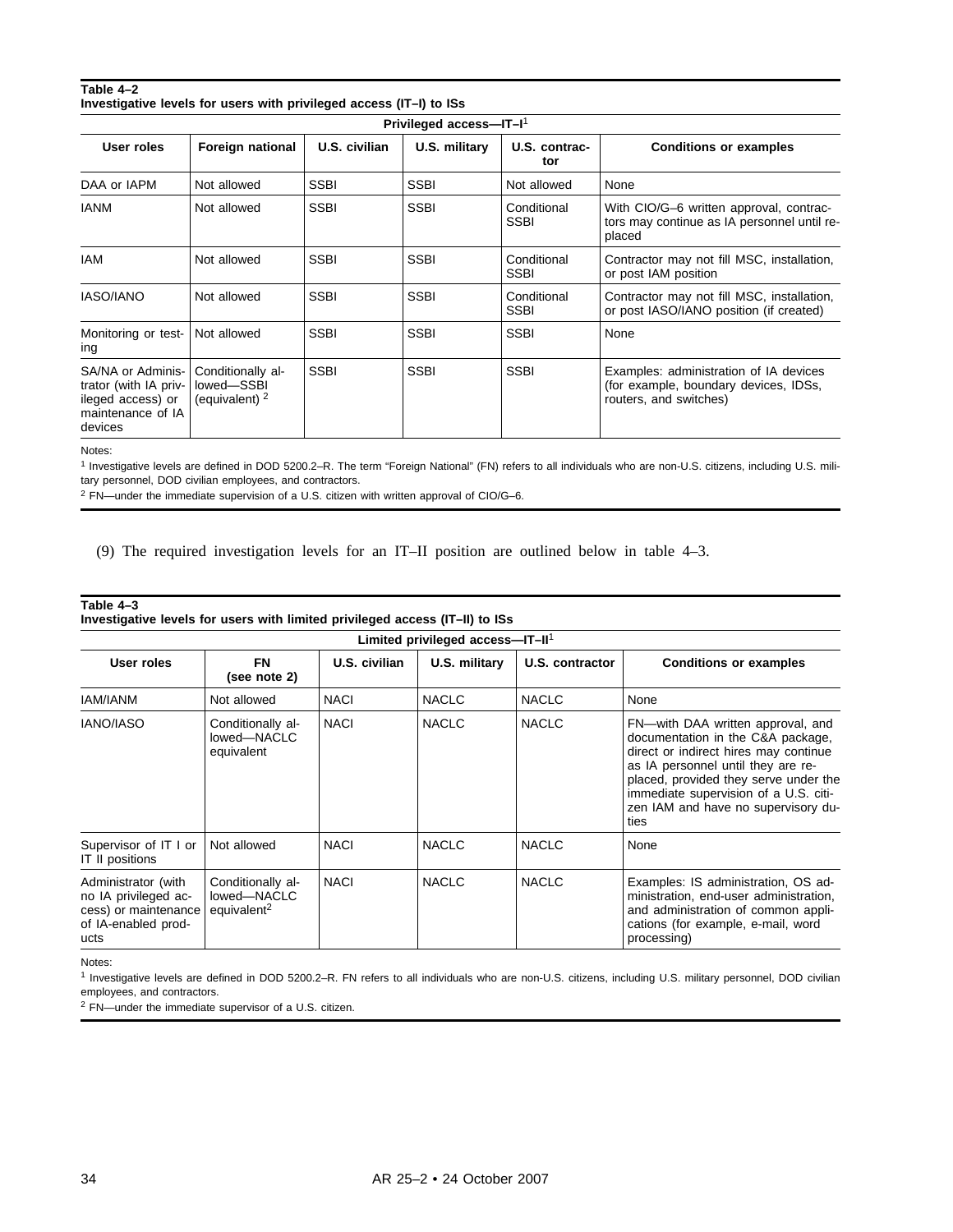*c. Access by non-U.S. citizens.*

(1) Minimize employment of non-U.S. citizens in IT positions. However, compelling reasons may exist to grant access to DOD IT resources in those circumstances in which a non-U.S. citizen possesses a unique or unusual skill or expertise that is urgently needed for a specific DOD requirement and for which a suitable U.S. citizen is not available. Written compelling-reason justification, documentation in the C&A package, and DAA approval are required.

(2) Access to sensitive information by a non-U.S. citizen who is not a DOD employee will only be permitted in accordance with applicable disclosure policies (for example, National Disclosure Policy 1, DODD 5230.9, DODD 5230.25) and U.S. statutes (for example, the Arms Export Control Act, 22 USC 2551, et. seq.).

(3) If information to which the incumbent will have access is authorized for foreign disclosure, non-U.S. citizens assigned to DOD IT positions are subject to the investigative requirements outlined below.

(4) Non-U.S. citizens may hold IT positions under the conditions described in the paragraphs below and if the DAA that accredited the system and the data owners approve the assignment requirements in writing. The written approval must be on file and provided as an artifact to the C&A package, before requesting the required investigation. The required investigation must be completed and favorably adjudicated before authorizing access to DOD systems or networks. Interim access is prohibited.

(5) Assignment (including assignments due to accretion of duties) of current DOD employees, military personnel, consultants, and contractors to positions with different responsibilities or changed access privileges requires verification of the appropriate investigative basis and authority for holding a position of that level of sensitivity.

*d. Interim assignments.*

(1) Individuals including temporary, intermittent, or seasonal personnel–-may be assigned to unclassified IT II and IT–III positions on an interim basis before a favorable completion of the required personnel security investigation only after the conditions specified have been met.

*(a)* Individual completes SF 85P and supplemental questionnaire.

*(b)* A favorable recommendation by the organization security manager, Commander or Director, DAA, and Installation Commander, with RCIO/FCIO notification.

*(c)* Initiation of security investigation has been submitted or is pending adjudication.

*(d)* Interim access is not authorized for non-U.S. citizens.

(2) The security manager at the requesting activity will make interim assignment approvals for civilian and military personnel.

(3) The Government sponsor's security manager or official will make the approval for volunteer access.

(4) The interim assignment of contractor personnel fulfilling IT positions will be restricted and implemented only upon documentation in the C&A package and acceptance of the DAA and the Contracting Officer evaluations on a case-by-case basis.

*e. Adjudication.*

(1) The provisions of this section apply only to contractor personnel. (Civilian employees, military personnel, consultants, volunteers, and seasonal, part-time, and intermittent employees will be favorably adjudicated by the appropriate DOD central adjudication facility.)

(2) OPM will adjudicate investigations for a trustworthiness determination using the national adjudicative guidelines for access to classified information. If the adjudication is favorable, OPM will issue a letter of trustworthiness to the requesting activity.

(3) If a favorable trustworthiness is indeterminate, OPM will forward the case to the Defense Office of Hearings and Appeals (DOHA) in Columbus, OH, for further processing under DODD 5220.6. A final unfavorable decision precludes assignment to an IT–I, II, or III position.

(4) Enter all OPM IT trustworthiness determinations of DOD contractor personnel into the OPM Security/Suitability Investigative Index (SII).

*f. Reinvestigation.* Individuals occupying an IT position will be subject to a periodic reinvestigation according to existing contract, labor relations, or personnel security policy.

## **4–15. Foreign access to information systems**

*a.* To ensure standardized and appropriate access to the Unclassified but Sensitive Internet Protocol Routing Network (NIPRNET) by foreign officials, IA personnel will meet the requirements delineated below. Provide each authorized foreign official a .mil address on the unclassified network required for executing his or her foreign official duties as outlined in his or her respective certification. For each authorized foreign official, the local area network administrator will place a caveat or marker on the user account and all outgoing e-mails from that person identifying them as a foreign official from a specific country. In doing so, the local area network administrator will spell out the words "Foreign Official" and the country name of the foreign official and will not use an acronym for that country. In addition, the local area administrator will indicate the type of foreign official access that is granted. The required tags for each of the five categories of foreign officials would thus read as shown below (replace each hypothetical country name with the appropriate one).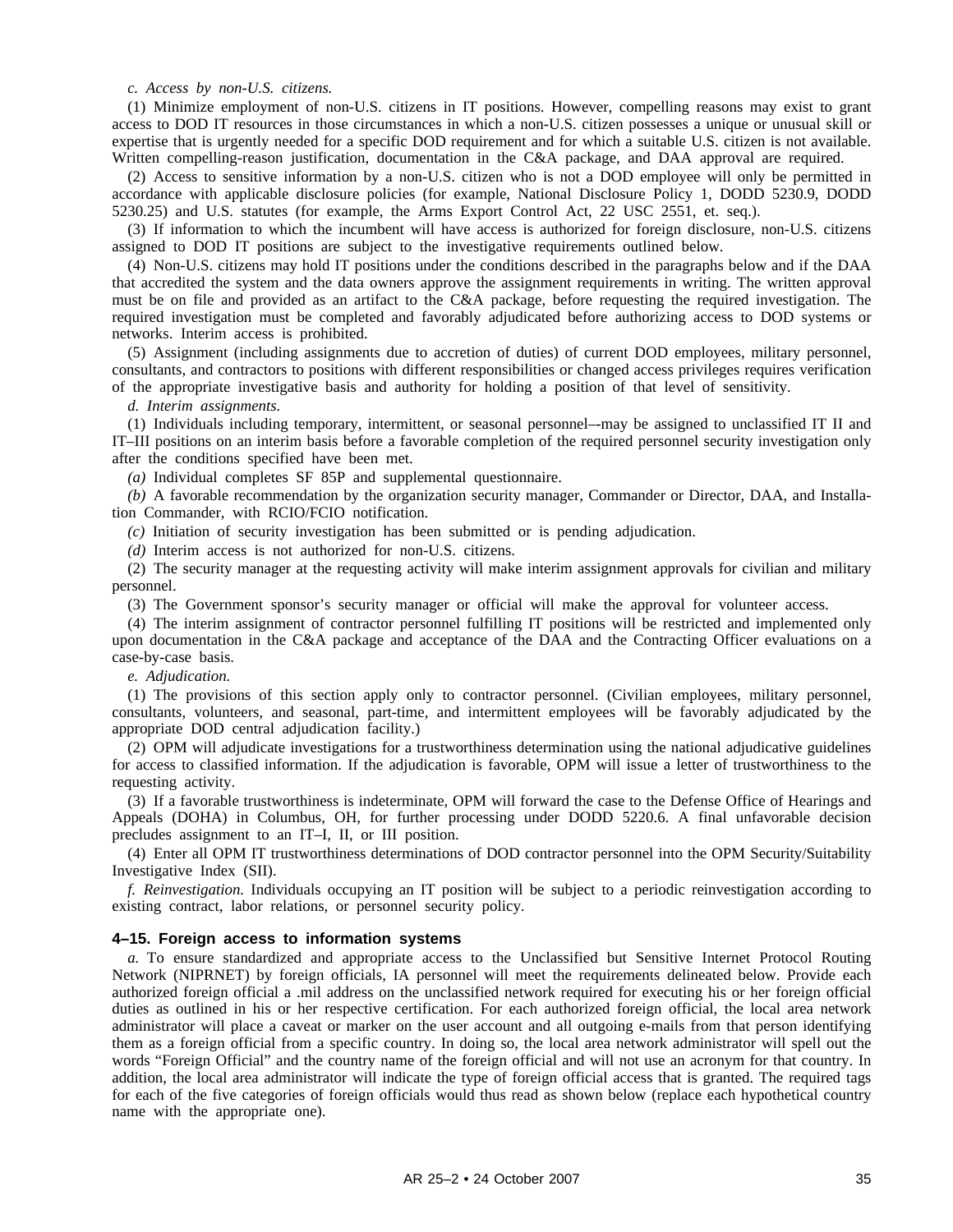(1) Foreign liaison officer (FLO): "Last Name, First Name Middle Initial-Foreign National-Germany-FLO." (Note: Local area network administrators will designate FLOs representing the United Kingdom, Canada, or Australia as STANREPs rather than as FLOs.)

(2) Cooperative Program personnel (CPP): "Last Name, First Name Middle Initial-Foreign National-Turkey-CPP".

(3) Engineer and Scientist Exchange Program (ESEP): "Last Name, First Name Middle Initial-Foreign National-Israel-ESEP".

(4) Standardization representative (STANREP): "Last Name, First Name Middle Initial-Foreign National-United Kingdom-STANREP".

(5) Military Personnel Exchange Program (MPEP): "Last Name, First Name Middle Initial-Foreign National-Italy-MPEP".

*b.* Limit access to foreign officials, exchange personnel, or representatives to computers that incorporate Armymandated access and auditing controls. Approval to access the NIPRNET does not equate to authority to exchange data or access systems located on that network. The appropriate system DAA will approve access to foreign officials on an as needed basis and updating the documentation in the C&A package. Similarly, the designated release or disclosure authority will grant access to the information on ISs to foreign officials on an as-needed basis.

*c.* E-mail signature blocks will be automatically generated for all foreign personnel, and include the foreign individual's nationality and position.

*d.* If the organization where a foreign official is certified determines there is a need for the foreign official to have access to the NIPRNET beyond e-mail access (for example, an AKO account), submit an exception to policy through the DAA to the RCIO IAPM, to be forwarded to the CIO/G6. The approval will become part of the C&A package for the IS. This includes individuals granted access prior to the publication of this regulation. Commands will immediately evaluate each case and forward their exception recommendation. The exception will be reviewed by the appropriate HQDA Program Manager and the NETCOM/9th SC (A) OIA&C prior to disposition. The exception must include the following information-

(1) Request from the Commander that states the need to know, tied to the foreign official's certification and Delegation of Disclosure Authority Letter (DDL).

(2) Statements from the installation and command's IAM stating proper security procedures are in place. The DCS, G–2, Foreign Disclosure and Security Directorate will also review the exception before final disposition.

*e.* Official access to information residing on an IS or network will be limited to that controlled but unclassified information required to fulfill the terms of the contract or agreement provided minimum security requirements of this section are met.

*f.* Disclosure of classified military information to foreign governments and international organizations is limited and will be in accordance with AR 380–10, DODD 5230.11, and CJCSI 5221.01B.

*g.* International Military Students (IMS) who have been vetted and approved for U.S. Army training and Professional Military Education (PME) attending resident training or enrolled in the Army Distance Education Program (DEP) at U.S. Army and Army-managed schools/training activities will agree to comply with all U.S. MILDEP requirements. They are required to sign an AUP user agreement. There is no requirement for background investigations as described since in-country U.S. officials perform a security screening of each student before selection approval. To prevent inadvertent disclosure of information, international military students will be identified as students in their email address, display name and automated signature block (for example, john.i.smith.uk.stu@xxx.army.mil).

*h.* NIPRNET access policy and procedures for FNs in non-official positions as identified above, are as follows:

(1) Components or organizations will maintain records on access including the following information—

*(a)* Specific mission requirements for foreign access or connection.

*(b)* Justification for each individual FN.

*(c)* Confirmation that the minimum-security requirements of this section are enacted, including the user agreement discussed below.

(2) Before authorizing FN access to a specific IS on the NIPRNET or the Secret Internet Protocol Routing Network (SIPRNET), Army components will—

*(a)* Ensure the information is properly processed for disclosure.

*(b)* Ensure DAAs and data owners concur with the access.

*(c)* Ensure the C&A documentation for the system is updated to reflect FN access.

*(d)* Ensure security measures employed adhere to this policy.

*(e)* Validate the identity of each FN authorized access to ISs to ensure accountability of all actions taken by the foreign user.

*(f)* Ensure the FN follows appropriate security policies and procedures and that the IASO possesses the authority to enforce these policies and procedures. Before accessing any system, an FN will sign an AUP agreement that includes—

*1.* Acknowledgment of appropriate information security policies, procedures, and responsibilities.

*2.* The consequences of not adhering to security procedures and responsibilities.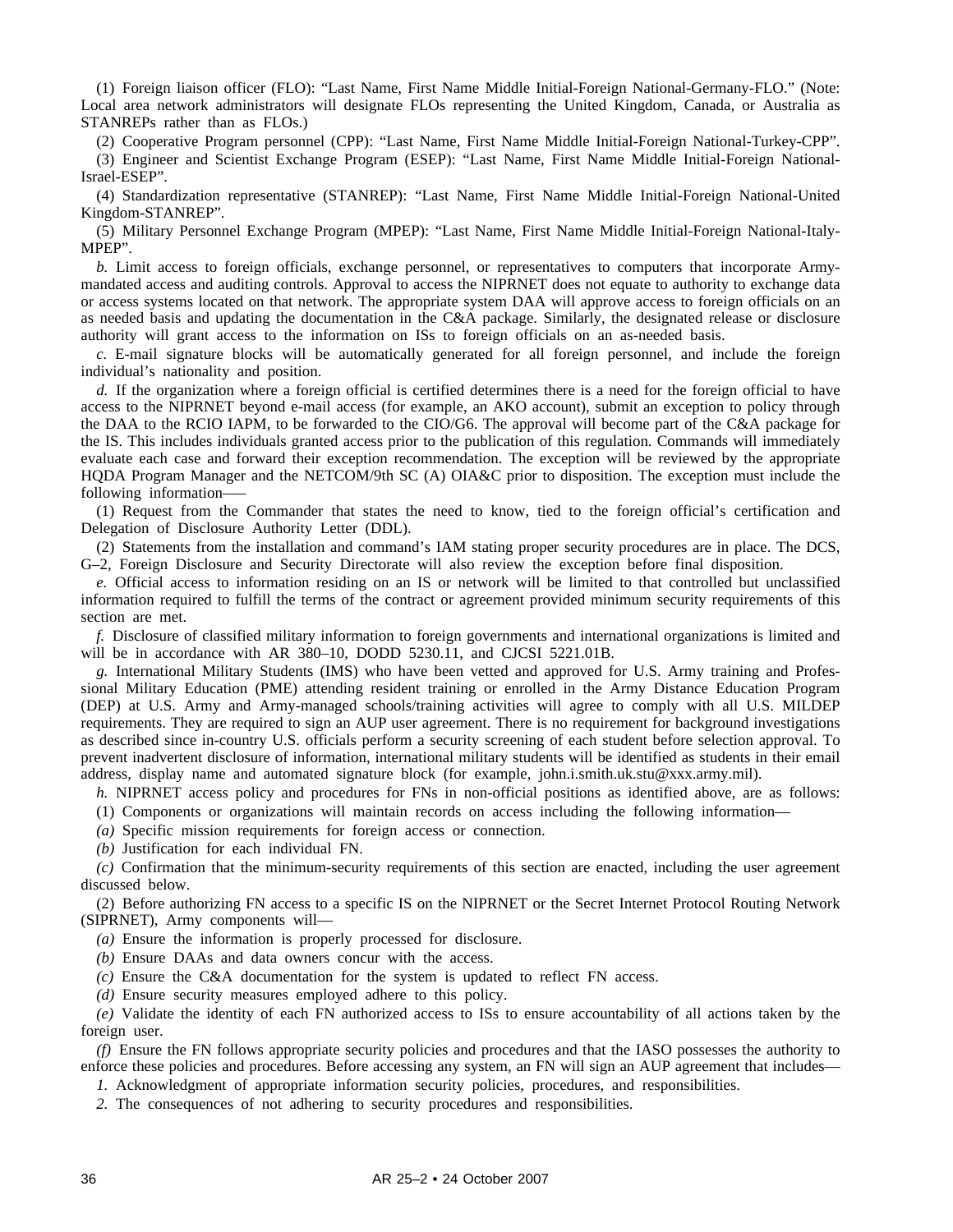*3.* Identification requirements when dealing with others through oral, written, and electronic communications, such as e-mail.

*4.* Department of the Army employees or contractors who are FNs and are direct or indirect hires, currently appointed in IA positions, may continue in these positions provided they satisfy the provisions of paragraph 4–14, DODD 8500.1, DODI 8500.2, and DOD 5200.2–R; are under the supervision of an IAM who is a U.S. citizen; and are approved in writing by the DAA and captured in the C&A package.

*5.* FNs assigned into IT positions will be subject to the same (or equivalent) vetting as U.S. citizens.

*6.* FNs may hold or be authorized access to IT–II and IT–III positions provided the required background investigation has been completed or favorably adjudicated.

*7.* Additionally, an FN may be assigned to an IT–I position only after the DAA who owns the system and the data owner who owns the information sign a waiver and the assignment has been approved by the CIO/G–6. The approvals will become part of the C&A package. Sign and place the waiver in the individual's security file before requesting the required background investigation. The required background investigation must be completed and favorably adjudicated before authorizing IT–I access to DA systems/networks.

*8.* Do not assign FNs to IT–I, IT–II, or IT–III positions on an interim basis before a favorable adjudication of the required personnel security investigation.

*i.* Generally, an FN or official representative is not authorized access to the U.S. controlled SIPRNET terminal workspace. If an authorized foreign official or national working at a U.S. Army site has a requirement for accessing the SIPRNET, the commander will submit an exception to policy through the DAA to the RCIO IAPM, to be forwarded to the HQDA CIO/G–6, and reviewed by the DCS, G–2 Foreign Disclosure Directorate prior to disposition. CIO/G–6 will coordinate the request with the Army staff and forward to DISA. These requests will be staffed with the presumption of denial. Apply the procedures of this section after DISA's approval and any additional guidance provided by DISA on the connection process for FNs. E-mail signature blocks will be automatically generated for all FNs, and include the foreign individual's nationality and position. The approvals will become part of the C&A package.

## **Section VI Information Systems Media**

#### **4–16. Protection requirements**

*a.* All IS equipment and facilities used for processing, handling, and storing classified data will be operated and secured where applicable per the DCID 6/3, AR 380–5, this regulation, or Joint DODIIS Cryptologic SCI Information Systems Security Standards (JDCSISSS).

*b.* All Army personnel and contractors will mark, ship, store, process, and transmit classified or sensitive information in accordance with AR 380–5.

*c.* Control ISs containing non-removable, non-volatile media used for processing classified information.

*d.* Commanders, Directors, and IA personnel will verify procedures and train users, administrators and security personnel in processes for spillage incidents of higher-level or classified information to a lower-level IS.

*e.* SAs will configure ISs to apply security or handling markings automatically when possible or available.

*f.* **SAs will configure ISs to display the classification level on the desktop or login screen (for example, wallpaper, splash screen) when the device is locked, the user is logged off, or the IS is used in spanning multiclassification networks through the use of a KVM device**.

*g.* All Army personnel and contractors will not transmit classified information over any communication system unless using approved security procedures and practices including, encryption, secure networks, secure workstations, and ISs accredited at the appropriate classification level.

#### **4–17. Labeling, marking, and controlling media**

*a.* Unless write-protected or read-only, all personnel will protect and classify media inserted into a system at the highest level the system is accredited to process until the data or media is reviewed and downgraded by the IASO.

*b.* All personnel will clear removable media before reusing in ISs operating at the same or higher protection level. *c.* All personnel will mark and control all media devices, peripherals, and ISs as follows:

(1) TS or SCI or intelligence data per DCID 6/3, DCID 1/7 and JDCSISSS as applicable.

- (2) Classified media per AR 380–5 requirements.
- (3) FOUO media per AR 25–55 requirements.
- (4) Privacy Act media per AR 340–21 requirements.
- (5) NATO information per AR 380–5 requirements.

*d.* All personnel will mark and control the media or IS after determination of the classification level of the data placed on the media. Implement media accountability procedures based on the type of media and the classification of the data as required above.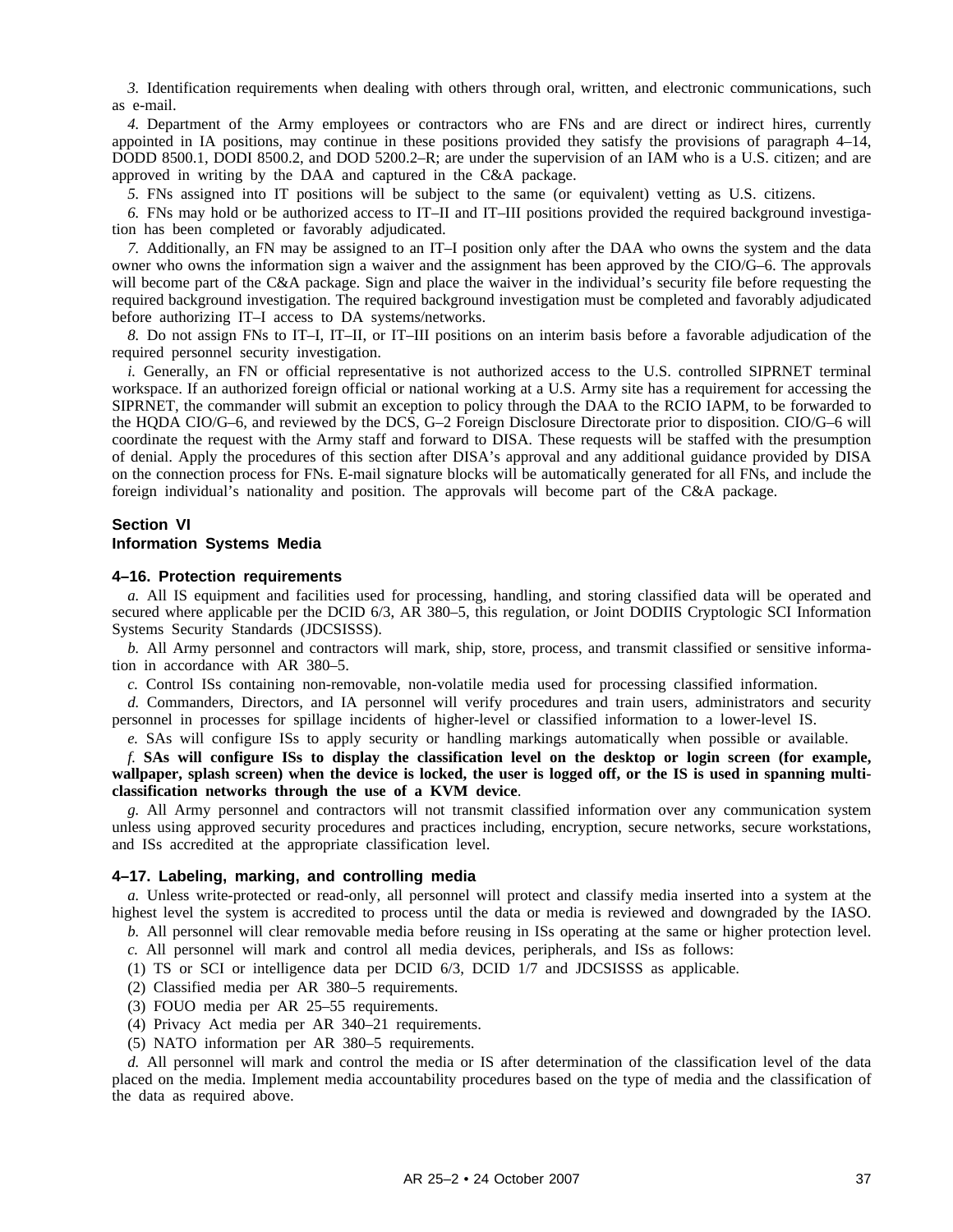## **4–18. Clearing, purging (sanitizing), destroying, or disposing of media**

*a.* Procedures for disposition of unclassified hard-drive media outside DOD custody will follow current guidelines addressed in the published BBP.

*b.* All personnel will purge media before reuse in a different environment than the one in which they were previously used (new users without a need-to-know for the original data) or with data at a different classification or sensitivity level or when the drives have met the end of their life cycle. Ensure custodial equipment transfer requirements are accomplished. IA personnel will verify that personnel are trained on local procedures. Purging electronic media does not declassify the media, as declassification is an administrative process.

*c.* IA personnel will conduct random security inspections for violations of removable media physical security measures quarterly.

*d.* IA personnel will purge unclassified media before consideration for release outside DOD control.

*e.* IA personnel will destroy media that has ever contained NSA Type 1 cryptographic or COMSEC materiel at end of life cycle in accordance with approved destruction processes.

*f.* IA personnel will destroy SCI media at end of life cycle in accordance with DCID 6/3 for DODIIS systems and NSA 130–1 and 130–2 for NSA Cryptologic systems in accordance with approved destruction processes.

*g.* IA personnel will destroy media that contained classified material or was involved in a classified spillage incident at end of life cycle in accordance with approved destruction processes.

*h.* When it is more cost effective, or to ensure absolute security, destroy media instead of purging or declassifying in accordance with approved destruction processes.

*i.* The IAM will establish procedures to periodically verify the results of any purging and IS release processes.

*j.* Spillage recovery procedures for data from higher-classified information to lower-classified systems are addressed in a separately published BBP.

#### **Section VII Network Security**

## **4–19. Cross-domain security interoperability**

The DOD Global Information Grid, Inter-connection Approval Process (GIAP) was created out of the need to provide a consistent way to simplify and consolidate the various connection approval processes. All DOD Services and agencies must comply with these processes when connecting networks of different classification levels. The Top Secret and Below Interoperability (TABI) and the Secret and Below Interoperability (SABI) processes provide an integrated, comprehensive, and consistent approach to addressing the shared risk associated with the connection of networks of different classification levels.

*a.* Organizations requiring a cross-domain solution must first complete the information on the GIAP Web site (https://giap.disa.smil.mil).

*b.* Organizations requiring a cross-domain solution will also contact the NETCOM/9th SC (A) Information Assurance Directorate, Cross-Domain Solutions Office to provide notification of the cross-domain process initiation.

*c.* The cross-domain process follows the DIACAP and requires that networks be fully certified and accredited and that all associated security devices be certified, tested, and evaluated (CT&E) in accordance with the NSA compliance standards. Approved standardized cross-domain solutions will be acquired through CSLA. Non-standard solutions will require an extensive engineering effort.

*d.* All Army organizations that maintain connections between networks of different classification levels must annually revalidate their connections in accordance with the SIPRNET DAA directives. Contact the SIPRNET Connection Approval Office for current guidance and requirements.

*e.* Manage all interconnections of DOD ISs to continuously minimize community risk by ensuring that one system is not undermined by vulnerabilities of other interconnected systems and that one system does not undermine other systems. All ISs within interconnected (or trusted networks) will meet networthiness certification.

## **4–20. Network security**

*a. Procedures.* Commanders will establish procedures to manage and control access to all ISs, networks, and network equipment to ensure integrity, confidentiality, availability, non-repudiation, and authentication, regardless of classification level.

*b. Requirements.* Positive IA measures ensure all users satisfy the requirements specified before granting an individual access (including dial-up services and Internet access) to DOD and Army networks, systems, and standalone computers.

(1) *Individual.* Commanders will verify and IA personnel will deny physical and logical access to individuals who cannot meet access requirements.

(2) *Proponents.* Proponents for programs that require network services for family members, retirees, and other individuals serviced at Army installations for example, unofficial recreational activities; libraries; education centers; or Army-Air Force Exchange Service (AAFES) kiosks, should arrange for services through a commercial Internet service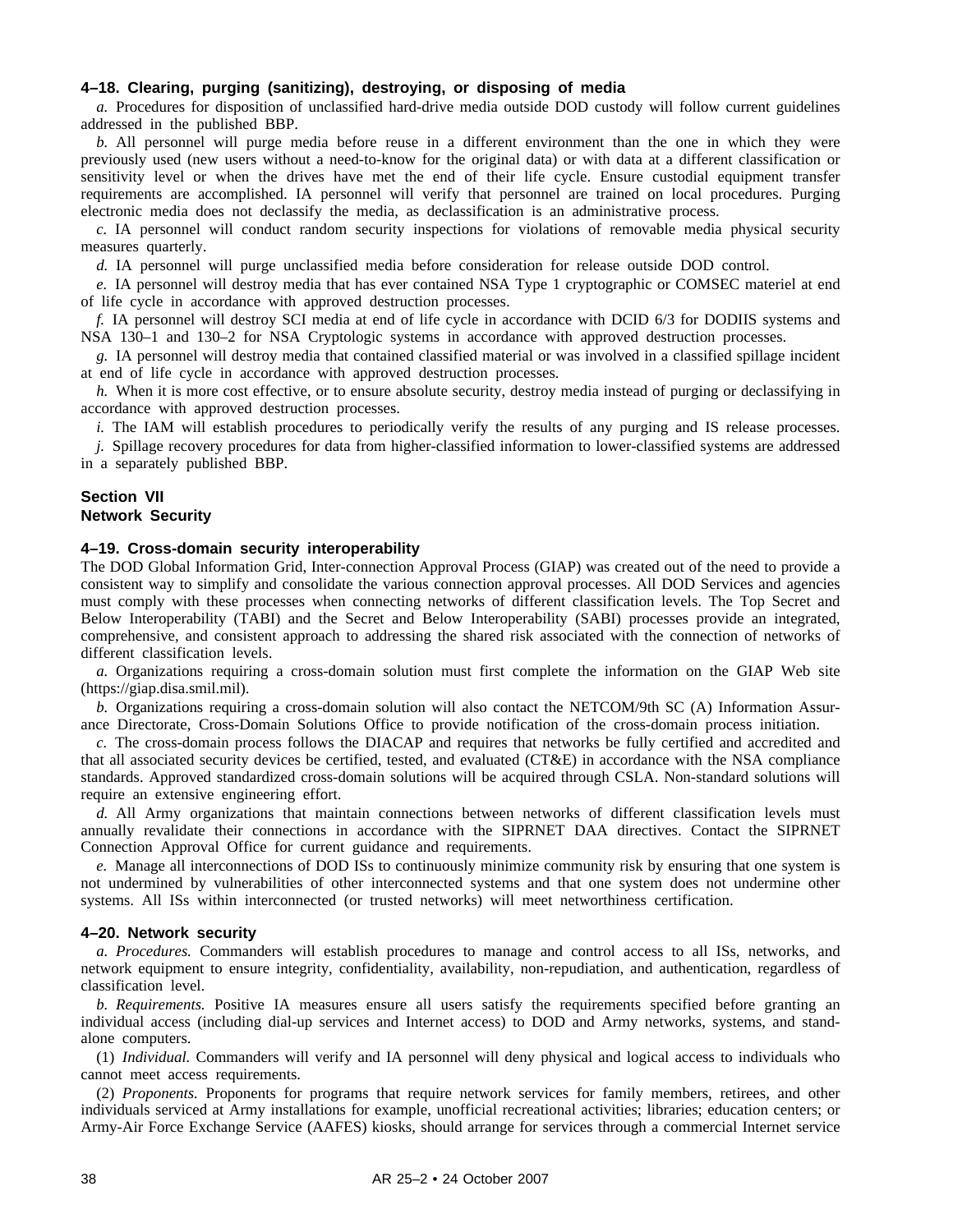provider (ISP) or other isolated connection capability. Proponents will coordinate with the installation DOIM for service and the IAM for IA requirements. These connections are unofficial communications and will be isolated either logically or physically from official DOD and Army NIPRNET networks.

(3) *MWR garrison activities.* MWR garrison activities dependent upon the Installation LAN for network connectivity in accordance with DODI 1015.10 and AR 215–1 to provide Executive Control & Essential Command Supervision (ECECS) in support of the Commanders Fiduciary responsibility, are authorized the use of NIPRNET connectivity to support Commander's MWR activities. Published BBPs describe the standards for acceptable connectivity and IA security requirements.

(4) *JIM networks.* JIM networks that have NETCOM/9th SC (A) provided connectivity will implement the most restrictive and isolating configuration and implementation management principles (inclusive of, but not limited to, separate enclaves and identifications, and tunneled or dedicated connectivity) to those that are absolutely required for military or support operations as necessary and in compliance with IA requirements in this and other applicable regulations. In order to be entirely separate, JIM networks must not—

*(a)* Utilize Army IP numbering for their end users, servers or network devices.

*(b)* Utilize army.mil as their logical extension.

*(c)* Connect to any local Army network on Army installations.

*(d)* Require Army network and systems management, systems administration, or maintenance and repair support as a standard level of service.

*(e)* Require Army to provide security oversight, management, or services from the Army as a standard level of service.

*(f)* Report IAVM compliance through Army channels.

*(g)* Receive Army funding for implementation at the location.

*c. Restrictions.* Supervisors and managers will—

(1) Ensure transmission of classified or sensitive information via applicable secure means.

(2) Authorize commercial ISP accounts per chapter 6, AR 25–1.

(3) Ensure there are no cross-connections directly between the Internet and NIPRNET of ISs. For example do not permit a modem connection (for example, multi-functional devices such as copier/fax/printer combinations) to a commercial ISP or service while the IS is also connected to the NIPRNET. NIPRNET connected systems will have this function disabled.

(4) Permit direct connections to the Internet to support electronic commerce when those systems will not connect to the NIPRNET or the SIPRNET.

*d. Security protection between enclaves.* (that portion of the network outside the installation's or activity's controls). Commanders and IA Personnel will utilize the following processes on routers, switches, firewalls, and other networking devices to provide protection from external networks.

(1) Firewalls. Configure firewalls with least-privilege access controls**.** Layer firewalls at the boundaries between border and external networks and as needed throughout the architecture to improve the level of assurance. NETCOM/ 9th SC (A) will approve firewall implementation guidance for use within the Army. Every information system should be protected by either an approved host-based or network-based (enclave) firewall.

(2) Access control lists. Update and manage access control lists (ACLs) through secure mechanisms and incorporate a "deny all, permit by exception" (DAPE) policy enforcement.

(3) Network configurations**.** IA personnel will implement network configurations to remove or block any unnecessary or unauthorized services, software, protocols, and applications such as: LanMan, gaming software, Gnutella, IRC, ICQ, Instant Messaging, peer-to-peer.

(4) Ports, Protocols, and Services Management (PPSM). Permit only ports, protocols, and services (PPS) as authorized. The Commander and network management personnel will:

*(a)* Restrict enterprise and enclave boundary firewalls and firewall-like devices to the usage of approved PPS in accordance with the DODI 8551.1 on PPSM. DOD considers PPSs not listed on the DOD PPS TAG list as "deny by default."

*(b)* PPSs designated as "high-risk" are unacceptable for routine use. Prohibit high-risk PPSs unless expressly approved for a specific implementation with defined conditions and risk mitigation strategies.

*(c)* PPSs designated as "medium-risk" have an acceptable level of risk for routine use when used with required mitigation strategies.

*(d)* PPSs designated as "low-risk" are recommended as best security practices and advocated for use by Army developers in future systems and applications. Not all low-risk PPSs are acceptable under all implementations and may require approval.

*(e)* The goal of NETCOM/9th SC (A) is the migration systems that use high- and medium-risk PPSs to low-risk PPSs as part of its life cycle management processes through system redesign while maintaining current standards-based applications and requirements (for example, port 21 for ftp, port 80 for Web).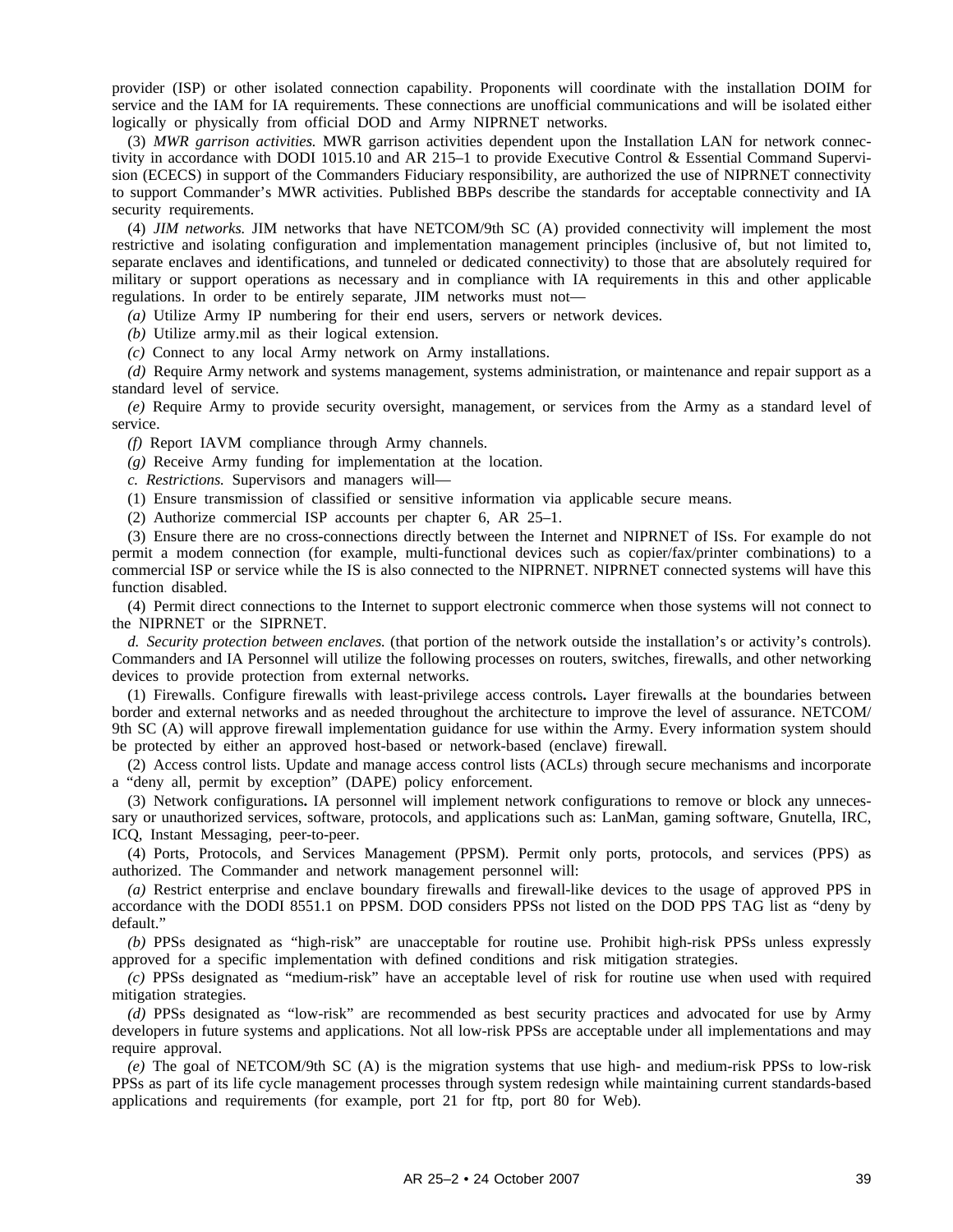*(f)* NETCOM/9th SC (A) is responsible for PPS management and will approve and publish Armywide mitigation strategies for PPSs.

(5) Domain name service (DNS). TNOSCs will monitor DNS servers for compliance and adherence to DNS policies. Owning organizations will provide host-based intrusion detection monitoring for these servers.

(6) Virtual private networks (VPNs). Virtual private networks will require approval to connect and operate from the RCIO using NETCOM/9th SC (A) CCB-approved and published implementation processes (when implemented) after documenting a well-defined acceptable use policy, security concept of operations, an SSAA risk analysis and management plan, and Networthiness certification, before implementation.

(7) Storage area configurations. As developing technologies (for example, storage area networks, collaborative environments, data sharing technologies, web-casting, or real/near-real time distribution capabilities) are implemented, they must incorporate secure IA principles. Minimum requirements include, but are not limited to the listed below requirements. Network management personnel will—

*(a)* Obtain approval for C&A, CAP, and Networthiness.

*(b)* Use approved NETCOM/9th SC (A) configuration-management implemented processes.

*(c)* Secure the information at rest and in transit and ensure that the configuration does not introduce additional risks or vulnerabilities.

*(d)* Use secure communication and access protocols.

*(e)* Implement security controls and validate all user supplied input.

*(f)* Implement extranet connections through a multi-tiered and layered approach requiring separate and distinct servers across the environment for each tier, and minimally include—

*1.* User access tier, usually through a Web site that offers static pages and will be SSL enabled as a minimum.

*2.* Application tier, authenticates authorized users, access, and interfaces between the user and the data.

*3.* Protection of the database or data tier (for example, flat files, e-mail), information that is accessed by the application on behalf of the user.

*(g)* Incorporate firewalls, filtering, protective, and monitoring devices (for example, IPSs, IDSs) at each enclave layer.

*(h)* Employ encryption, single-sign-on, tokens, or DOD authorized digital certificates equivalent to the level of data accessed or available and adequately passed through the application server to access the data requested.

*(i)* Employ data separation and authentication "need to know" measures and requirements.

*e. Protection of internal networks.* (portion of the network that is directly controlled by the installation or activity). Network management personnel will:

(1) Establish trusts in accordance with the installation C&A. There will be no trusted relationships established with any other domains or networks until both are Networthiness certified and approved by the respective DAAs and documented in the C&A package.

*(a)* The DAAs of the participating ISs and the DAA of the overall network (if designated) will sign a Memorandum of Understanding (MOU). The MOU becomes an artifact to the C&A package.

*(b)* The DAA's approval will include a description of the classification and categories of information that can be sent over the respective networks.

(2) Connection between accredited ISs must be consistent with the confidentiality level and any other restrictions imposed by the accredited ISs. Unless the IS is accredited for multilevel operations and can reliably separate and label data, the IS is assumed to be transmitting the highest level of data present on the system during network connection.

(3) Employ identification, authentication, and encryption technologies when accessing network devices.

(4) Employ layered protective, filtering, and monitoring devices (for example, firewalls, IDSs) at enclave boundaries, managed access points, and key connection points.

(5) Scan all installation assets and devices, implement protective measures, and report non-compliance to RCIOs/ FCIOs as required (minimum is semi-annual).

(6) Proxy all Internet accesses through centrally managed access points and isolate from other DOD or ISs by physical or technical means.

*f. E-mail security.* All personnel will use e*-*mail systems for transmission of communications equivalent to or less than the classification level of the IS.

(1) IA personnel will—

*(a)* Promote security awareness. Train users to scan all attachments routinely before opening or downloading any file from e-mail.

*(b)* Configure ISs to use encryption when available or as part of the global enterprise to secure the content of the email to meet the protection requirements of the data.

*(c)* Implement physical security measures for any information media and servers.

*(d)* Install and configure antiviral and protective software on e-mail servers and client workstations.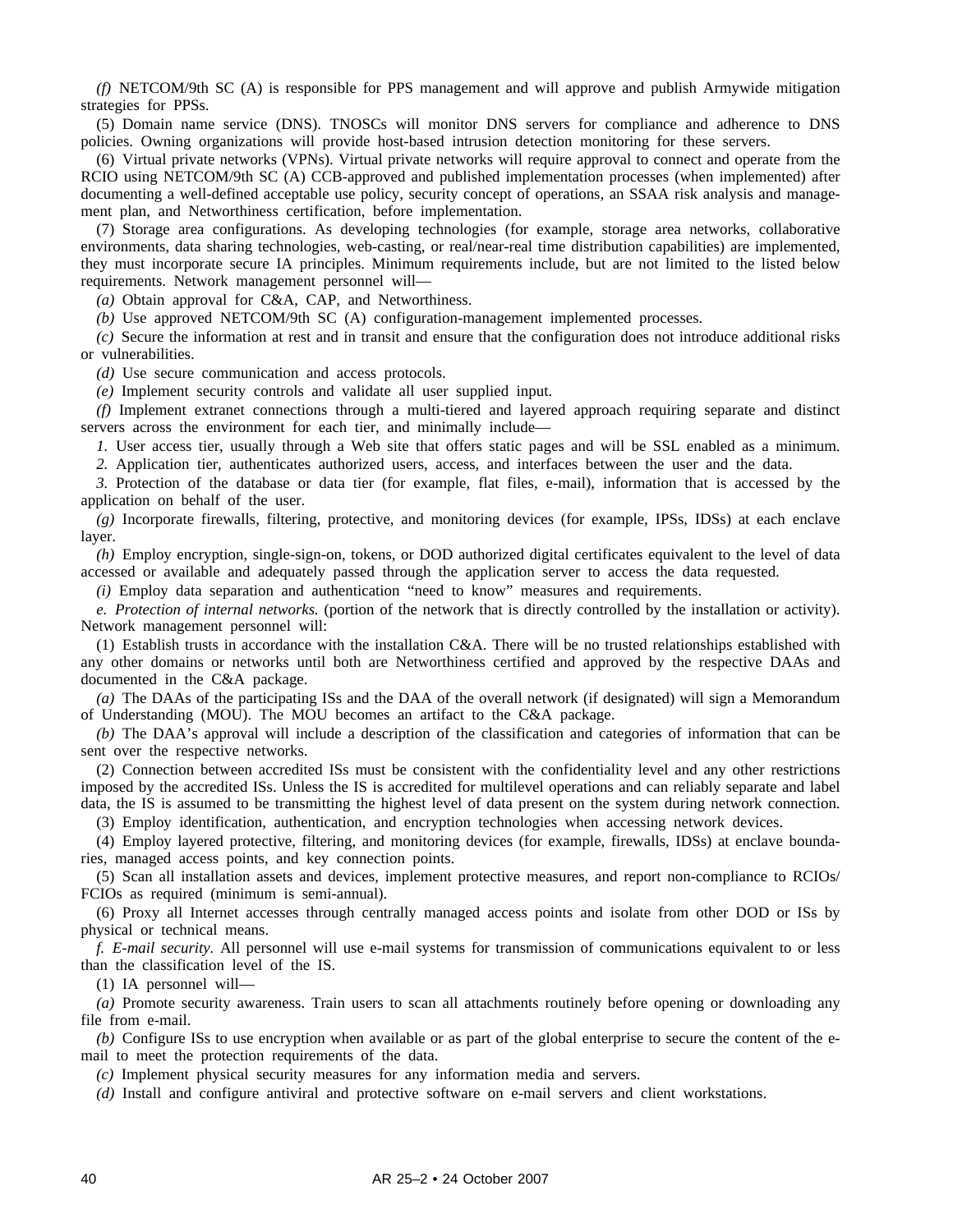*(e)* Warn users to treat unusual e-mail messages the same way they treat unsolicited or unusual parcels; with caution.

*(f)* Use digital signatures to authenticate a message as needed (non-repudiation).

*(g)* Configure ISs to prevent opening attachments or executing active code directly from mail applications.

(2) **Personnel will not share their personally assigned e–mail accounts**.

(3) Commanders and Directors may allow the limited use of organizational or group e-mail accounts where operationally warranted.

(4) E-mail passwords will differ from the network password when used, until a global PKI initiative is available.

(5) All personnel will employ Government owned or provided e-mail systems or devices for official communications. The use of commercial ISP or e-mail accounts for official purposes is prohibited.

(6) **Auto-forwarding of official mail to non-official accounts or devices is prohibited**.

(7) Permit communications to vendors or contractors for official business and implement encryption and control measures appropriate for the sensitivity of the information transmitted.

(8) IA Personnel will configure systems so that authorized users who are contractors, DOD direct or indirect hires, FNs, foreign representatives, seasonal or temporary hires, and volunteers have their respective affiliations or positions displayed as part of their official accounts and e-mail addresses.

*g. Internet, Intranet, Extranet, and WWW security.*

(1) AR 25–1 outlines requirements and policy on the use of Government-owned or leased computers for access to the Internet.

(2) Users are authorized to download programs, graphics, and textual information to a Government-owned IS as long as doing so does not violate Federal and state law, regulations, acceptable use, and local policies (for example, CM, IA).

(3) Government-owned or leased ISs will not use commercial ISPs (for example, CompuServe, America on Line, Prodigy) as service providers, unless a Government-acquired subscription to such services is in place and the access is for official business or meets the criteria for authorized personal use as indicated in AR 25–1, paragraph 6–1.

(4) Network management and IA personnel will implement appropriate access, filtering, and security controls (for example, firewalls, restriction by IP address).

(5) Network management and IA personnel will implement and enforce local area management access and security controls. Publicly accessible web sites will not be installed or run under a privileged-level account on any web server. Non-public web servers will be similarly configured unless operationally required to run as a privileged account, and appropriate risk mitigation procedures have been implemented.

(6) Commercial ISP services are authorized to support those organizations identified in paragraph 4–20*b*(2), above, and no cross or direct connectivity to the NIPRNET will exist or be implemented.

(7) All personnel will protect information not authorized to be released for public disclosure.

(8) Extranet and intranet servers will provide adequate encryption and user authentication.

(9) Extranet servers and access will be approved through the installation IAM, documented in the C&A package, and approved by the appropriate DAA.

(10) Network managers and IA personnel will configure all servers (including Web servers) that are connected to publicly accessible computer networks such as the Internet, or protected networks such as the SIPRNET, to employ access and security controls (for example, firewalls, routers, host-based IDSs) to ensure the integrity, confidentiality, accessibility, and availability of DOD ISs and data.

(11) Commanders and supervisors will comply with Federal, DOD, and DA Web site administration policies and implementing content-approval procedures that include OPSEC and PAO reviews before updating or posting information on all Web sites.

(12) Network managers and IA personnel will protect publicly accessible Army Web sites by placing them behind an Army reverse Web proxy server. The reverse proxy server acts as a proxy from the intranet to the protected server, brokering service requests on behalf of the external user or server. This use of a reverse proxy server provides a layer of protection against Web page defacements by preventing direct connections to Army Web servers.

(13) Publicly accessible Web sites not protected behind a reverse Web proxy (until moved) will be on a dedicated server in a DMZ, with all unnecessary services, processes, or protocols disabled or removed. Remove all sample or tutorial applications, or portions thereof, from the operational server. Supporting RCERTs and TNOSCs will conduct periodic vulnerability assessments on all public servers and may direct blocking of the site dependent on the inherent risk of identified vulnerabilities. Commanders or assigned IAMs will correct identified deficiencies.

(14) All private (non-public) Army Web sites that restrict access with password protection or specific address filtering will implement SSL protocols utilizing a Class 3 DOD PKI certificate as a minimum. NETCOM/9th SC (A) issues and manages these certificates.

(15) Commanders will conduct annual OPSEC reviews of all organizational Web sites and include these results in their annual OPSEC reports pursuant to AR 530–1.

(16) To verify compliance with Federal, DOD, and DA Web site administration policies, procedures, and best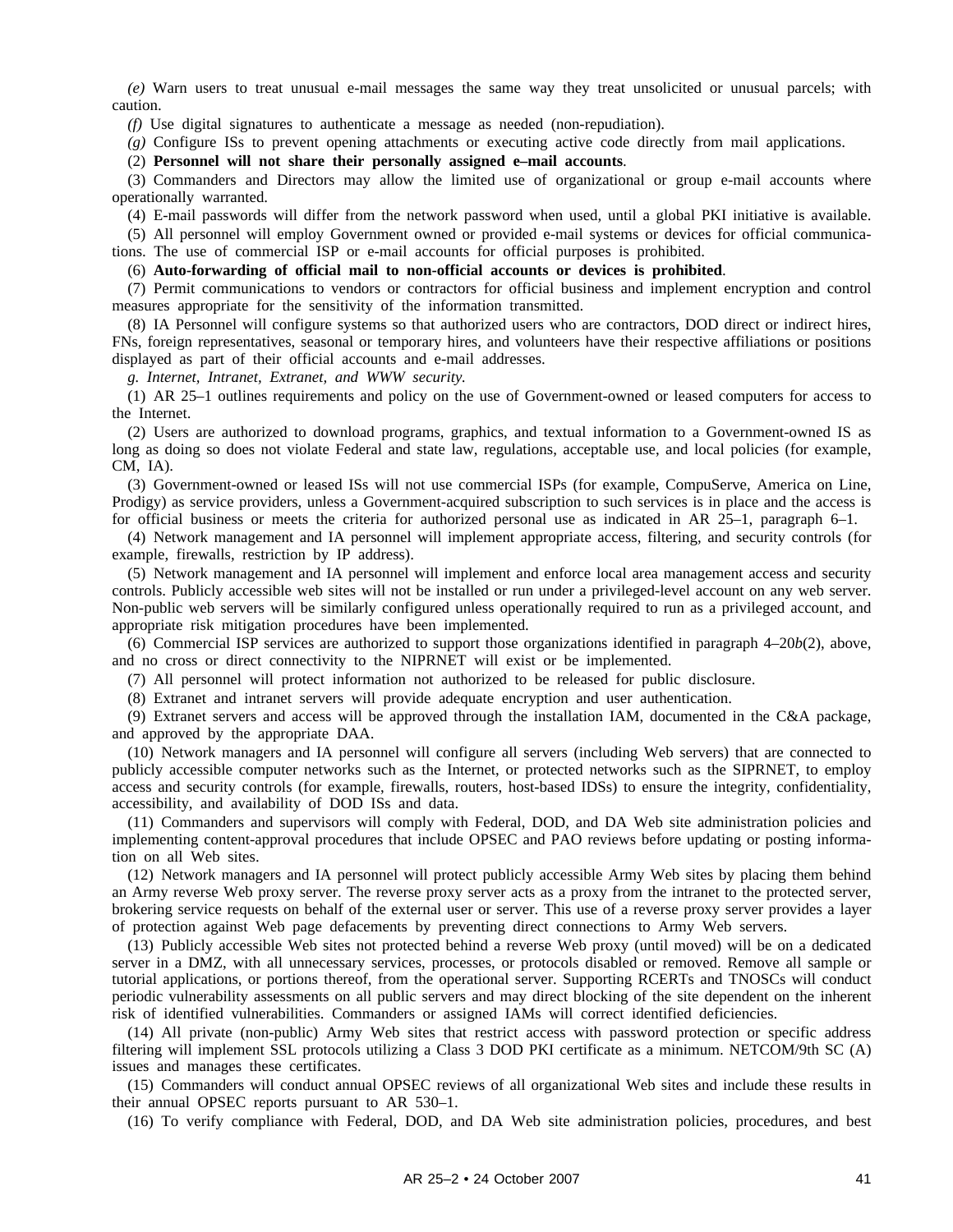practices, the AWRAC will continuously review the content of publicly accessible U.S. Army Web sites to ensure compliance. (See also AR 25–1 for Web site administrative policies.) AWRAC will provide results from these assessments to commanders for corrective actions.

*h. Approved keyboard, video, mouse (KVM) (keyboard, monitor, mouse (KMM)) switches. These devices are* primarily introduced to achieve a reduction of hardware on the desktop and do not provide any IA features.

(1) These devices are not authorized for use for cross-domain interoperability (NIPRNET-to-SIPRNET or SIPRNET-to-NIPRNET guarding solution) network connections. See BBPs documentation on the CIO/G–6 IA Web site for approved items and implementation guidelines (https://informationassurance.us.army.mil).

(2) IA personnel will configure systems to utilize screen-saver lockout mechanisms for KVM/KMM switch environments approved by the DAA.

*i. Information assurance tools.* All personnel will use only IA security software listed on the IA tools list on Army systems and networks. The list of Army approved IA tools is available through the IA Web site. Requests for consideration and approval for additional security software packages to be added to the IA tools list must be submitted through NETCOM/9th SC (A) channels ATTN: NETC–EST–I, ATTN: OIA&C to CIO/G–6.

(1) Installation IAM-designated and Army-certified IA personnel may conduct tests under stringent conditions coordinated with the installation DOIM, IAM, TNOSC, and RCERT, at a minimum.

(2) RCIO IAPM approval, and advance notification of the servicing RCERT and TNOSC, is required before certified IA personnel may utilize public domain vulnerability assessment tools (for example, Nessus, Nmap, Saint, or Titan).

(3) **Organizational IA personnel are prohibited from conducting penetration testing attempts on ISs utilizing unauthorized hacker tools or techniques**. This restriction is applicable to operational networks and does not apply to those personnel or techniques used in a testing environment for C&A, vulnerability assessments of developmental systems, or used in a training environment for personnel certifications on isolated networks.

(4) Organizational IAMs can request penetration testing of their networks. Subordinate organizations may request penetration testing through their ACOM/ASCC IAM to the installation IAM.

## (5) **The use of "keystroke monitoring" software of any kind is prohibited, except by LE/CI personnel acting within proper legal authority**.

*j. Networking security tools.* The following policies apply to networking security tools used on ISs:

(1) Establish a security and implementation policy for each protection tool before purchase and implementation. (2) Implement security tools within the security perimeter defensive architecture with NETCOM/9th SC (A) approval.

(3) Limit login access to internetworking devices to those individuals who operate and maintain those devices.

(4) Review configuration and audit files of security internetworking tools weekly.

(5) The NETCOM/9th SC (A), in coordination with CIO/G–6 and the ACERT, operates detection and protection devices for networks connected to the NIPRNET. Although NETCOM/9th SC (A) owns, operates, and maintains the enterprise devices, this does not preclude the Command, DOIM, or activity IA personnel from managing and analyzing local networks or data. Local management of an IDS/IPS is recommended with notification to the DOIM and/or TNOSC. The notification will document the operational requirement, the intent of monitoring, and the device utilized. Staff the notification to the RCIO IAPM and submit to the supporting DOIM and RCERT/TNOSC. The requesting activity is responsible for providing the hardware and software necessary. All independent installations of IDS/IPS technologies will be configured to also support enterprise sensing and warning management activities. Coordinate the configuration and reporting requirements with the supporting RCERT/TNOSC.

*k. Tactical systems.*

(1) Tactical systems, including weapon system and devices integral to weapon or weapon support systems, that include features normally associated with an IS will implement the requirements of this regulation, DODI 8500.2, and Interim DIACAP.

(2) When one or more of the minimum-security requirements are impractical or adversely impose risk of safety-ofuse because of the function and design of the system, the situation will be addressed in the C&A package and considered by the CA and the DAA in determining the CA recommendation and the DAA authorization decision.

(3) Mechanisms must be available to render the IS inoperable in case of imminent capture by hostile forces.

(4) Tactical networks connecting to standard tactical entry point (STEP) sites, garrison, or other fixed networks must be compliant with all security requirements (for example, configurations, approved software, C&A) before connection. They will be protected by access controls and intrusion prevention and intrusion detection systems in the same manner as garrison network defenses described earlier and will implement a DiD strategy.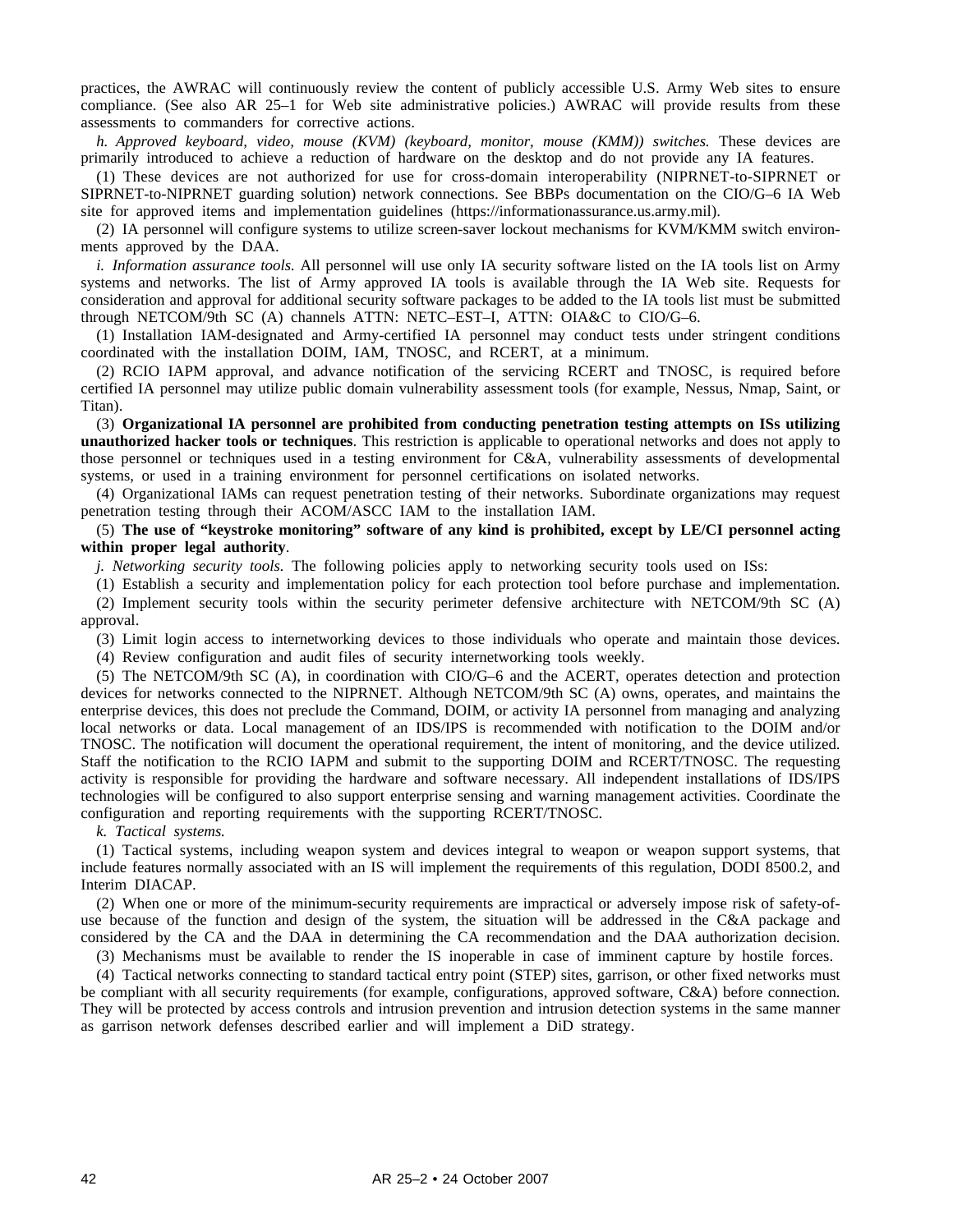## **Section VIII Incident and Intrusion Reporting**

## **4–21. Information system incident and intrusion reporting**

Incidents may result from accidental or deliberate actions on the part of a user or external influence. Evidence or suspicion of an incident, intrusion, or criminal activity will be treated with care, and the IS maintained without change, pending coordination with IA, ACERT/RCERT, and LE/CI personnel. Commanders and IA personnel will enforce the policies governing unauthorized use of computer resources. All personnel will report all potential or malicious incidents. Time-sensitive actions are necessary to limit the amount of damage or access. Commanders and IA personnel will report IS incidents to external agencies to assist LE or investigative agencies, and assist in compiling supporting evidence, impact assessments, associated costs, containment viability, and eradication and reconstruction measures to effectively manage the breach and provide evidentiary material for prosecution.

*a.* All personnel will protect IS incident reports as a minimum FOUO or to the level for which the system is accredited.

*b.* IA personnel will validate IS incident reporting procedures annually for all users*.*

*c.* All personnel will report IS incidents or events including, but not limited to—

(1) Known or suspected intrusion or access by an unauthorized individual.

(2) Authorized user attempting to circumvent security procedures or elevate access privileges.

(3) Unexplained modifications of files, software, or programs.

(4) Unexplained or erratic IS system responses.

(5) Presence of suspicious files, shortcuts, or programs.

(6) Malicious logic infection (for example, virus, worm, Trojan).

(7) Receipt of suspicious e-mail attachments, files, or links.

(8) Spillage incidents or violations of published BBP procedures.

*d.* A serious incident report (SIR) will be generated and reported per AR 190–45 under the following conditions—

(1) The incident poses grave danger to the Army's ability to conduct established information operations.

(2) Adverse effects on the Army's image such as Web page defacements.

(3) Access or compromise of classified, sensitive, or protected information (for example, Soldier identification information (SSN), medical condition or status, doctor-patient, or attorney-client privilege).

(4) Compromise originating from a foreign source.

(5) Compromise of systems that may risk safety, life, limb, or has the potential for catastrophic effects, or contain information for which the Army is attributable (for example, publicly accessible waterways navigational safety information from the USACE).

(6) Loss of any IS or media containing protected or classified information.

#### **4–22. Reporting responsibilities**

*a.* An individual who suspects or observes an unusual or obvious incident or occurrence will cease all activities and will notify his or her SA/NA, IASO, or IAM immediately.

*b.* If the SA/NA, IASO, or IAM is not available, the individual will contact his or her supporting installation IAM and theater RCERT.

*c.* Any SA/NA, IASO, or IAM who observes or suspects an incident or intrusion, or receives information on an incident, will logically isolate the system, prohibit any additional activities on or to the system, and immediately notify his or her supporting RCERT/TNOSC. Take no additional actions to investigate the incident until directed by the RCERT.

*d.* Isolation includes physical isolation (unplugging the network connection), restricting any direct physical access, and logical isolation (blocking the IP at security routers or firewalls both inbound and outbound) from the network to the system.

*e.* If the RCERT is not available then the SA or IASO will contact the ACERT directly. In addition, report per local supervisory reporting policies in effect.

*f.* Each RCERT is responsible for collecting and recording all the required information, coordinating all incident response procedures between LE/CI personnel and the organization, and conducting all intrusion containment, eradication, and verification measures.

*g.* The IS incident reporting format and additional reporting requirements are available on the ACERT and supporting RCERT NIPRNET/SIPRNET Web sites.

#### **4–23. Compromised information systems guidance**

*a.* When directed by RCERT, all ISs determined to be compromised either through unauthorized access or malicious logic will be rebuilt from original media, patched, and scanned for compliance before reintroduction to the network. *b.* IA personnel will scan all similar ISs or devices on the compromised network for configuration compliance or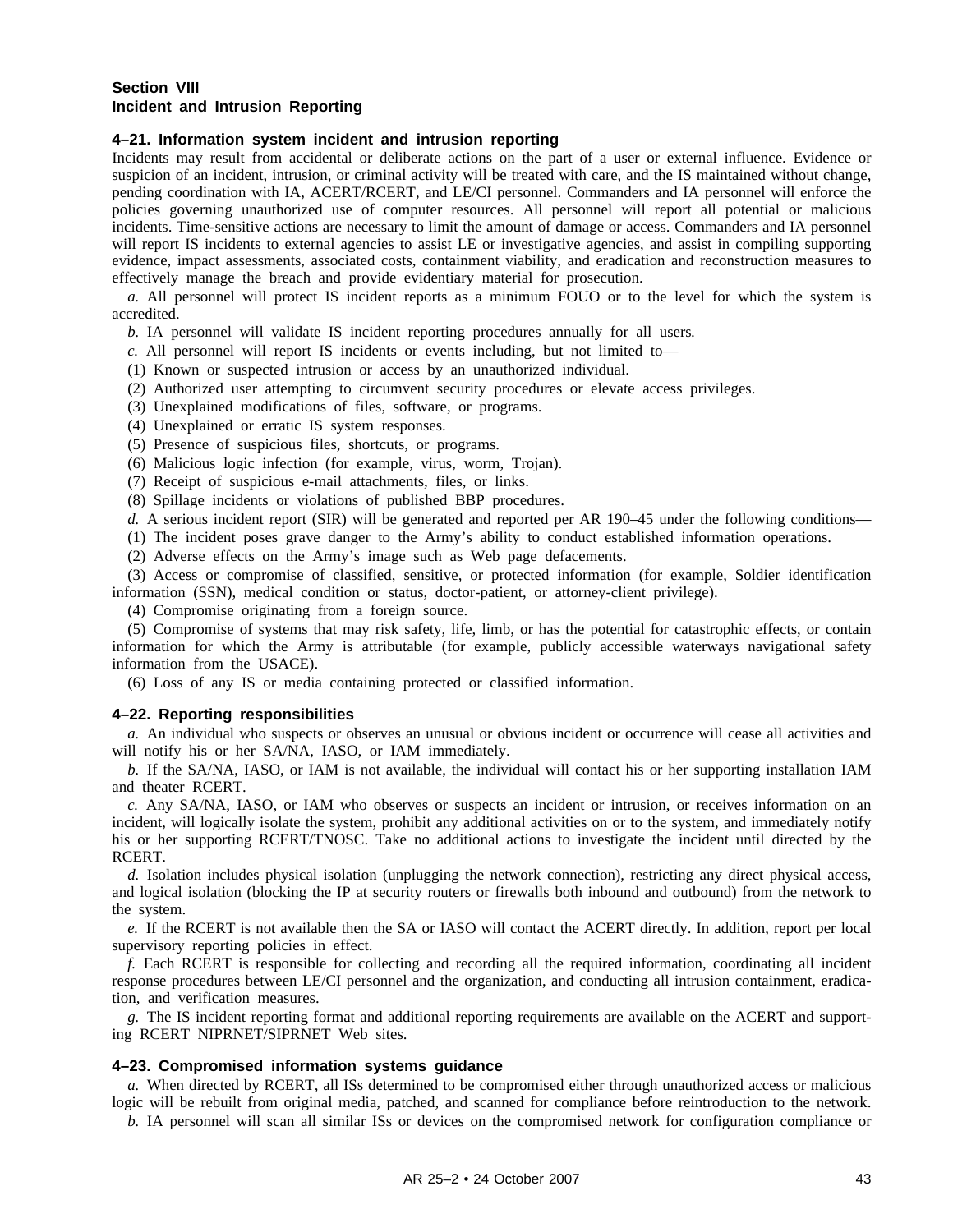vulnerability identification and immediately correct vulnerable systems. If during the course of this assessment additional ISs are identified as compromised, IA personnel will report these system as compromised and take no further action.

- *c.* Networks may require re-accreditation, under the DIACAP, following any successful compromise.
- *d.* Specific details and actions for a compromised system are available on the ACERT Web site.

#### **Section IX**

## **Information Assurance Vulnerability Management**

#### **4–24. Information assurance vulnerability management reporting process**

*a. General.* The Information Assurance Vulnerability Management (IAVM) Program is the absolute minimum standard for all ISs, not the preferred end state which is a proactive methodology of maintaining, patching, and updating systems before notification or exploitation. IAVM requires the completion of four distinct phases to ensure compliance. These phases are—

- (1) Vulnerability identification, dissemination, and acknowledgement.
- (2) Application of measures to affected systems to make them compliant.
- (3) Compliance reporting.
- (4) Compliance verification.

*b. Responsibilities.* The CIO/G–6 will be the POC to acknowledge receipt (within five days) of DOD CERT issued IAVM messages, aggregate compliance and waiver data, and report (within 30 days or as directed) to DOD. Systems and processes for collecting detailed information and for implementing IAVM are the responsibility of every IA person.

*c. Army implementation of IAVM.* ACERT/A–GNOSC will serve as the Army's focal point for initiation of the IAVM process.

(1) *Vulnerability identification, dissemination, and acknowledgment.* ACERT/A–GNOSC will issue Army IAVM messages. There are three types of DOD IAVM messages: alert (IAVA), bulletin (IAVB), and Technical Advisory (TA). DOD has restricted the use of these terms to the IAVM program only.

*(a)* IAVAs will establish mandatory suspense dates for acknowledgement and compliance, corrective actions to negate vulnerabilities, and implementation of additional CND requirements.

*(b)* IAVBs will establish mandatory suspense dates for acknowledgement yet allow commanders and IA personnel flexibility for implementation of the corrective actions to negate vulnerabilities or implementation of CND requirements. Corrective actions are required to be completed, but not reported.

*(c)* Information Assurance Technical Tips (IATTs) (Army designation) allow commanders and IA personnel flexibility for acknowledgement and implementation to negate vulnerabilities or implement CND requirements. Acknowledgement and compliance are not reported. Corrective actions are required to be completed but not reported.

*(d)* All personnel responsible for implementing the IAVM process will join the Army IAVM Community Group on AKO to receive messages. Use only official e-mail accounts for this distribution list. IAVM messages are available on the asset and vulnerability tracking resource (A&VTR) Web site.

(2) *IAVM compliance.* Commanders, PEOs, PMs, and designated IA officers will disseminate implementation guidance and ensure compliance to IAVM requirements. Commanders or IA personnel will provide contractors, contracted support, or other personnel (as necessary) IAVM information as required to support compliance requirements.

## **4–25. Compliance reporting**

*a.* The RCIOs, ACOMs/ASCCs/DRUs commanders, PEOs, PMs (or their IA officers), and garrison commanders will ensure that messages are acknowledged, corrective actions are implemented, extensions are requested, compliance is verified, and reporting information is entered into A&VTR. Within 10 calendar days from the date of the IAVM message, SA/NAs will conduct a baseline assessment scan for affected assets and enter identified assets into A&VTR. RCIOs will oversee IAVM compliance reporting for their regions or commands.

*b.* PEOs and PMs will implement corrective actions for IAVM vulnerabilities that apply to systems under their control. Tactical systems will document compliance methodology in a classified Scorecard and POA&M as part of their C&A package. DAAs will resolve compliance issues where it may result in safety or performance issues of a combat system that are operationally unacceptable.

*c.* If corrective actions required by issued alerts adversely affect operations, IAMs or their designated representatives (for example, affected SAs or IANMs) will conduct a risk assessment for the commander and contact their supporting RCIO, IAPM, or IAM. The RCIO, IAPM, or IAM will contact the CIO/G–6 through ACERT/ NETCOM/9th SC (A) to request an extension, not to exceed 180 days, and to develop and implement an acceptable alternative security solution. The alternative security solutions must be coordinated with the ACERT/ NETCOM/9th SC (A) before approval by the appropriate DAA. This extension request will include risk mitigation steps taken to reduce or eliminate the IAVM-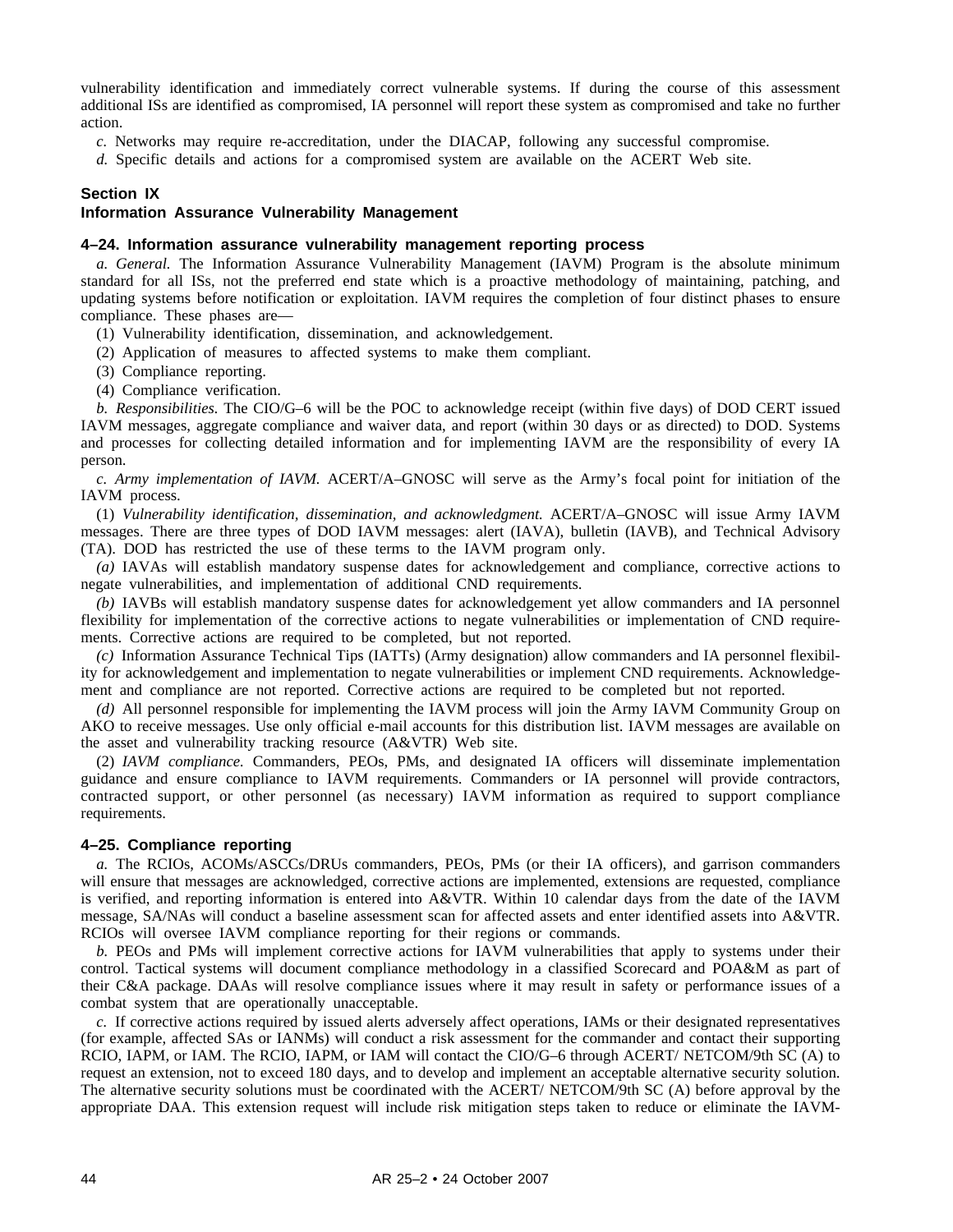identified risks until an acceptable solution is implemented. The extension request will include a POA&M (get well plan) to be considered in the CA risk determination.

*d.* IAVM compliance reporting will be accomplished through the Army's A&VTR. To meet DOD requirements, register specific system/asset owners and SAs, including applicable electronic addresses, in A&VTR.

*e.* All IAVM compliance reporting of classified, tactical, or operationally sensitive ISs will be through the A&VTR when located on the SIPRNET.

#### **4–26. Compliance verification**

IAVA Compliance Verification Teams (CVTs) will conduct short-notice inspections of randomly selected units to verify compliance with IAVM messages.

*a.* Membership in the CVT may include a CIO/G–6 Team Chief; a vulnerability scan technician; U.S. Army Audit Agency representatives, operating under AR 36–2 and AR 36–5; and U.S. Army Criminal Investigation Command representatives operating under AR 195–2.

*b.* In addition to reporting requirements under AR 36–2, AR 36–5, and AR 195–2, the CVT will report to the inspected unit, the CIO/G–6, and the Senior Army Leadership. The CIO/G–6 will provide a copy to the appropriate ACOM, ASCC, PEO, and PM CIOs.

*c.* Findings require a reply by endorsement on the corrective actions taken by the inspected command.

#### **4–27. Operating noncompliant information system**

Commanders, organization directors and responsible individuals for example; DAAs, IAPMs, or IAMs, will operate noncompliant assets only with an approved Mitigation Action Plan (MAP) and POA&M. MAPs are temporary measures approved to permit additional time or develop solutions to bring noncompliant assets into compliance. The POA&M identifies the get well plan including the schedule. Noncompliant assets without an approved MAP will be disconnected, blocked, or otherwise have the vulnerability mitigated. Organizations and individuals operating noncompliant assets are accepting risks, accountability, and responsibility for internal and external impacts to the network in the event the system is compromised or the vulnerability is exploited.

*a.* Establish a capability to implement or effectively mitigate the risk posed by critical vulnerabilities as identified in IAVA notifications.

*b.* MAPs will address specific actions taken to mitigate risks identified in IAVA messages.

*c.* MAPs are tracked in A&VTR Database. Approvals and denials are granted at the appropriate DAA, DOIM, ACERT/A–GNOSC, and HQDA levels, and in some instances approvals are reserved only for the DCS, G–3/5/7.

*d.* MAPs focus on systems not able to comply within the period specified in the IAVA notification message. Organizations will first use all their available resources to ensure vulnerable systems are patched before requesting extensions. MAPs will reflect a detailed reason, operational impact statement, efforts to bring the systems into compliance, and a mitigation strategy.

*e.* First MAP requests: The DAA for the ICAN may approve MAPs up to 30 days from the compliance date on the IAVA message and includes the number of impacted systems not able to comply within period specified in the notification message. The First MAP begins the day after the original IAVA compliance suspense and is valid for up to 30 days. Approval will be based on a sound MAP that minimizes the risk of compromise to Army networks.

*f.* Second MAP requests: This MAP will be valid up to 60 days after the end date of the local DAA approved 30 days and will reflect the number of remaining systems not able to comply after the 30-day approval from the local DAA. The Director, NETCOM Office of Information Assurance and Compliance (OIA&C), approves second MAPs with ACERT/A–GNOSC A2TAG recommendations.

*g.* Third MAP requests: The CIO/G–6 approves third MAPs. They are reserved for rare cases where circumstances have prevented compliance with an IAVA during the timelines for first or second MAPs, to include mission required legacy systems. Third MAPs begin the day after the second MAP ends and runs for a period directed by the approval authority, for a maximum of 2 years.

*h.* The A&VTR keeps a history file of all MAP actions. Open MAPs will be reviewed and revalidated within A&VTR.

*i.* If an IAVA message states: DCS, G–3/5/7 approval only, then the MAP can only be approved by the DCS, G–3/ 5/7 with recommendations accepted from the local DAA, the NETCOM OIA&C Director, and the CIO/G–6.

## **Section X Miscellaneous Provisions**

#### **4–28. Vulnerability and asset assessment programs**

Several Vulnerability Assessment Programs and services are available throughout the Army. The ACERT/A–GNOSC provides comprehensive support in the areas of CND and IA Vulnerability Assessments; the U.S. Communications-Electronics Command (CECOM) provides assessments and support in the areas of platforms and IA architecture; the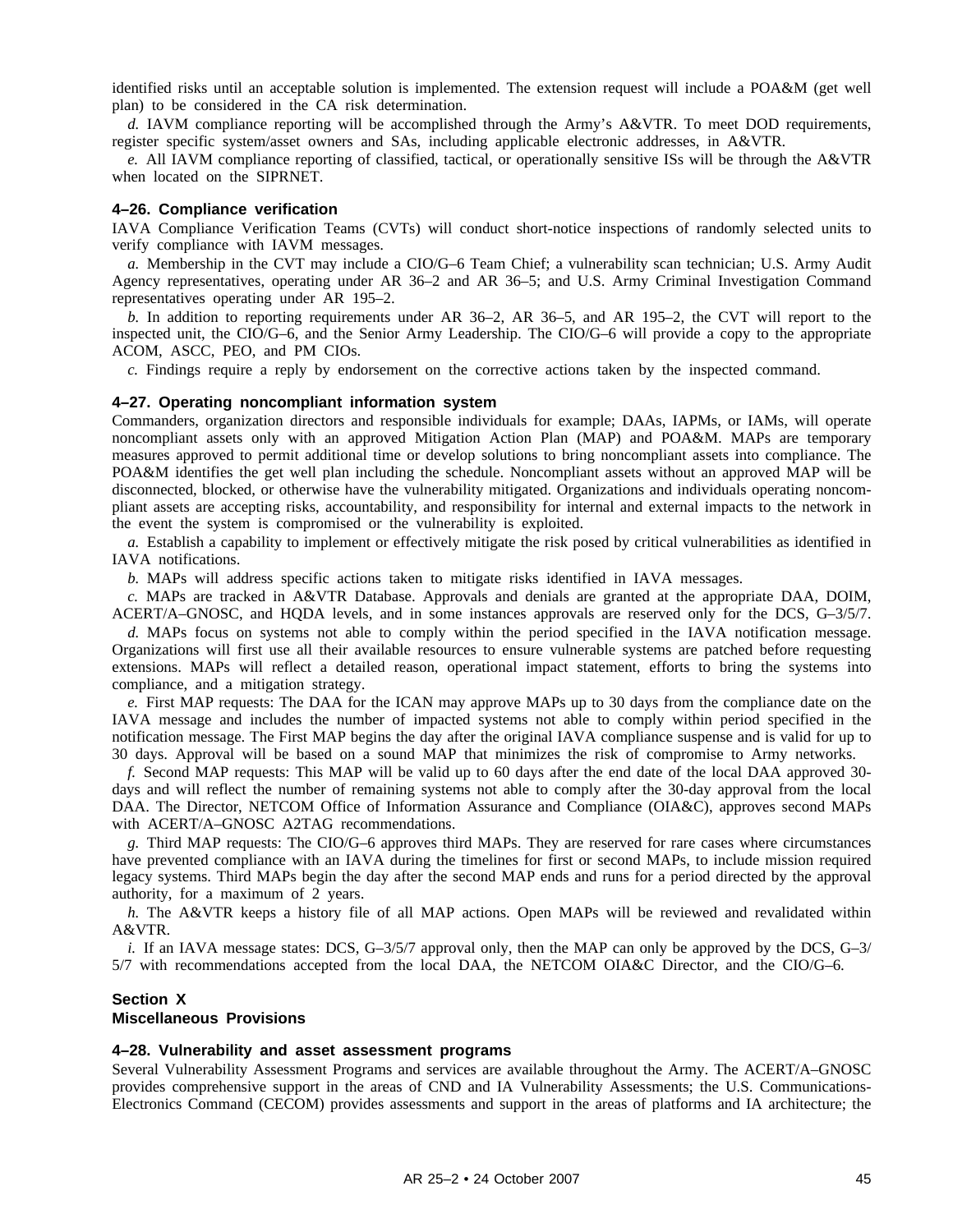Army Research Laboratory (ARL) may provide support in the areas of survivability and lethality; and CID provides comprehensive crime prevention surveys.

*a.* All scans will be coordinated within AOR between the initiating or oversight component and the supporting RCERT/TNOSC.

*b.* Prohibit scans across network segments protected by a TNOSC security router or IDS, unless specifically coordinated and approved by NETCOM/9th SC (A).

*c.* Only trained or product certified personnel will use assessment software.

*d.* Before conducting mapping or scanning of a network, war dialing, or war driving, the IAM will notify the DOIM and the servicing RCERT/TNOSC with the purpose, start, type and duration of the scanning activity.

*e.* Personnel will provide a copy of the assessment results to the servicing DOIM and RCERT/TNOSC.

*f.* Installations that do not have the expertise, requisite certification level, or resources to scan their own networks may request an assessment scan through their supporting RCERT/TNOSC.

*g.* Commanders, IA personnel and network management personnel will treat unannounced or unauthorized scanning of networks as potential intrusions and report when detected. Persons conducting unauthorized scans of Army networks may be subject to administrative actions or criminal prosecution.

*h.* IAMs and IASOs will establish procedures to scan their networks quarterly to identify assets; application, network, and operating system vulnerabilities; configuration errors; and points of unauthorized access.

*i.* Train all IA participants on approved scanning tools and assessors will sign an acknowledgment of complete understanding of the "rules of engagement" before conducting any scanning activity. For example—

(1) No reading of personal data on networks while conducting a vulnerability assessment.

- (2) No penetration testing.
- (3) No denial-of-service attacks or tests.

(4) No scanning outside local network enclave borders.

*j.* Utilize the Do-it Yourself Vulnerability Assessment Program (DITY VAP) to assess configurations, compliance, asset identification, unauthorized connectivity, and security vulnerabilities within local network enclave borders. DITY VAP assessments prohibit the use of data corruption, data manipulation, data denial, examination of data content, denial of service, or "hacking" and penetration tools and techniques.

*k.* Information Operations Vulnerability Assessments Division (IOVAD) Blue Team and Red Team Programs. The 1st IO CMD IOVAD offers assessment support in the areas of information management and security, in which focused efforts assess IA through the elements of OPSEC, COOP, INFOSEC, COMSEC, and CND. In addition, IOVAD Red Teams are available to challenge and assess readiness.

*l.* RCERTs and TNOSCs may conduct no-notice remote scanning across enterprise boundaries, including, but not limited to, IAVM support, threat or asset identification, or vulnerable systems and services identification, with or without coordination with commanders or IA personnel. Assessment scanning from authorized external organizations is normally conducted from documented and readily identified systems. IA personnel will implement verification procedures to validate, but not hinder or deny, these scanning activities. RCERTs and TNOSCs may block or deny access to vulnerable systems identified during these scans until corrections have been made.

## **4–29. Portable electronic devices**

Portable electronic devices (PEDs) are portable ISs or devices with or without the capability of wireless or LAN connectivity. These include, but are not limited to, cell phones, pagers, personal digital assistants (PDAs) (for example, Palm Pilots, Pocket PCs), laptops, memory sticks, thumb drives, and two-way radios. Current technologies (infrared, radio frequency, voice, video, microwave) allow the inclusion of numerous capabilities within a single device and dramatically increases the risks associated with IS and network access. Management of these devices will be as follows:

*a.* PEDs containing wireless communications or connectivity, audio, video, recording, or transmission capabilities will be prohibited from areas where classified information is discussed or electronically processed, unless specifically documented in the C&A package and permitted as an exception by the DAA and all classification, access, and encryption restrictions are enforced for the PED as they would be for a classified device.

*b.* Implement identification and authentication measures at both the device and network level if connectivity is approved. Voice does not require DOD PKI IA.

*c.* PEDs will support PKI, digital certificates, FIPS, or NSA validated crypto modules or data encryption standards appropriate for the classification level of the information processed.

*d.* Provide all PED users with security awareness training regarding the physical and information security vulnerabilities and policies of the device.

*e.* Contractor provided or owned PEDs (if approved) will be stated as mission essential in contracts, and will meet all C&A standards and are subject to inspections and IA requirements as any other IS.

*f.* Employee owned PEDs are prohibited for use in official communications or connections to Army networks.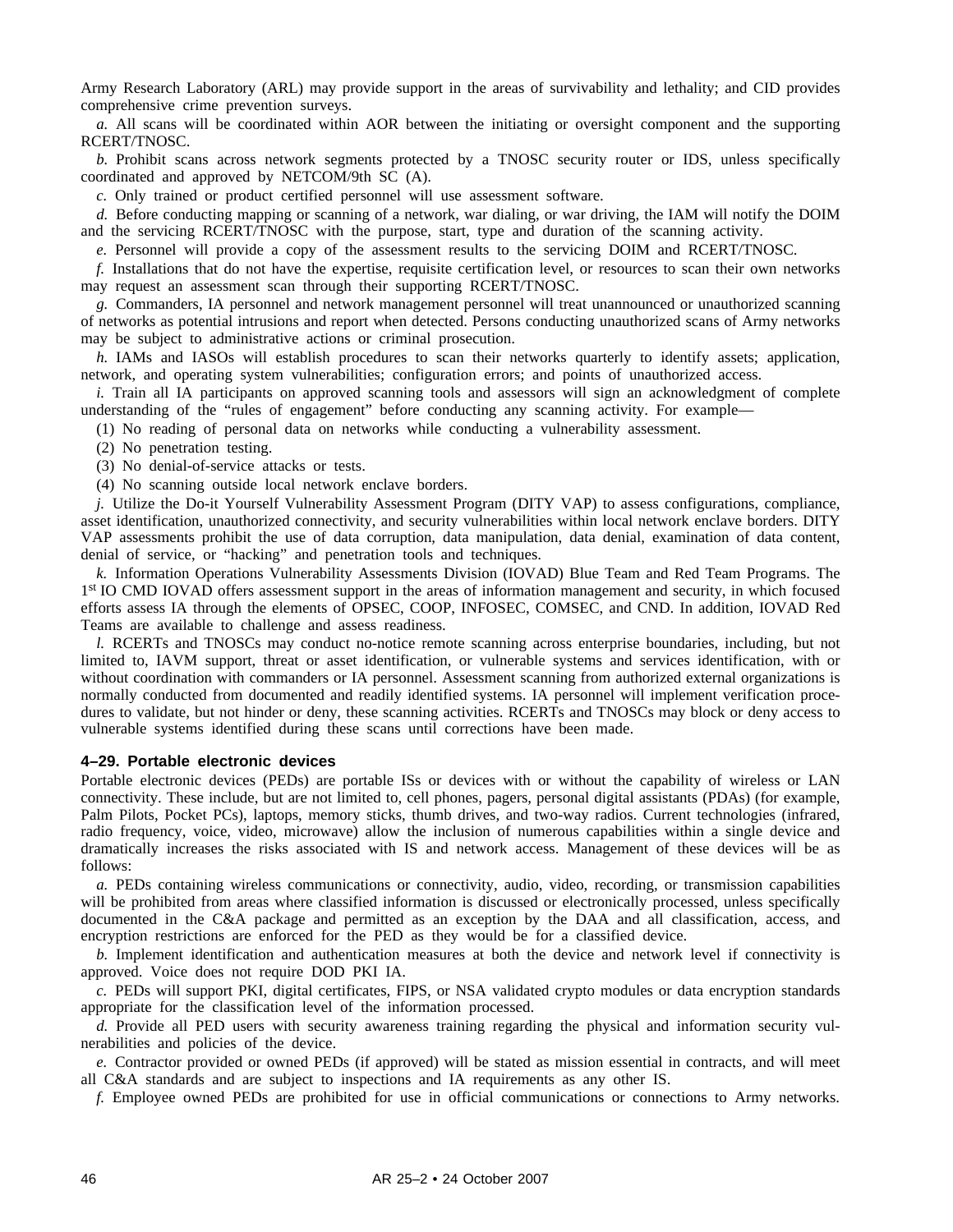## **4–30. Wireless local area networks**

Wireless LANs are extensions of wired networks and will implement IA policies and procedures in accordance with this and other applicable regulations. Non-compliant wireless LANs will have migration plans documented in POA&Ms, that ensure the systems will meet the minimum requirements of this policy. The DAA will consider the POA&M in the authorization decision. All Army organizations and activities operating wireless local area networks (WLANs) will comply with the following and as supplemented in BBPs:

*a.* Pilot and fielded wireless LANs and PEDs with LAN connectivity will meet the same C&A and IA security requirements as wired LAN ISs in accordance with this regulation, AR 380–53, AR 25–1, and DODI 8500.2.

*b.* DOIMs and IAMs will verify the IA C&A authorization of WLANs that connect to the installation.

*c.* SOs will configure and install wireless solutions to preclude backdoors.

*d.* Where wireless LANs are implemented or proposed, thorough analysis, testing, and risk assessments must be done to determine the risks associated with potential information intercepts or monitoring, TEMPEST emanations, and network vulnerability.

*e.* The use of AV software on wireless-capable ISs and devices is required.

*f.* Users will be authenticated to the devices authorized for WLAN.

*g.* DOIMs and IAMs will control, monitor, and protect wireless access gateways with firewalls and IDS devices. *h.* Certify all wireless devices procured with Army funds for spectrum supportability through the Military Communi-

cations Electronics Board (MCEB) per DODD 5000.1 and AR 5–12. Submit spectrum supportability requests to NETCOM/9th SC (A), ATTN: NETC–EST–V, Suite 1204, 2461 Eisenhower Avenue, Alexandria, VA 22331–0200.

*i.* DOIMs and IAMs will terminate wireless access points at a boundary device in the DMZ, not in the internal enclave.

*j.* Certify that WLAN frequencies meet any host nation or Government restrictions.

#### **4–31. Employee–owned information systems**

*a.* Prohibit the use of employee-owned information systems (EOISs) for classified or sensitive information.

*b.* The use of an EOIS for ad-hoc (one-time or infrequent) processing of unclassified information is restricted and only permitted with IAM, DAA, or commander approval. Requirements for use and approval are included in AR 25–1.

*c.* If approved for ad hoc use, EOISs processing official data will comply with all security provisions of this regulation. Computer owners will implement IA countermeasures required by this regulation, specifically AV and IA software and updates, or be prohibited from such activity. All processed data will be removed from the EOIS and personnel will sign compliance statements that the data was removed.

*d.* Include security requirements and authorized software availability for the use and safeguarding of EOISs in security training.

*e.* Contractor-owned and operated ISs will meet all security requirements for Government-owned hardware and software when operating on the AEI, managing, storing, or processing Army or DOD data or information, or conducting official communications or business.

*f.* Scan all data processed from an EOIS before inclusion or introduction into the network.

*g.* Prohibit all remote access for remote management from any EOISs.

## **4–32. Miscellaneous processing equipment**

There is a variety of non-COMSEC-approved miscellaneous process equipment (MPE) involved with classified or sensitive information. This includes copiers, facsimile machines, peripherals, electronic typewriters, word processing systems, and others. Activities must identify those features, parts, or functions used to process information that may retain all or part of the information. Security procedures must prescribe the appropriate safeguards, in accordance with AR 380–5, chapter 7 to prevent unauthorized access to either the information or equipment.

*a.* Digital copiers, printers, scanners, faxes, and similar IS devices employ embedded hard-drives or other media that may retain residual classified or sensitive information. Include these devices as part of the C&A process.

*b.* Destroy replaced equipment parts per classification level when removed.

*c.* Cleared and technically qualified personnel will inspect equipment before equipment removal from protected areas.

*d.* Peripheral devices (for example, printers, copiers) are subject to IAVM compliance and accreditation.

*e.* Peripheral devices (for example, printers, copiers) are subject to sanitizing, purging, or disposition restrictions as published.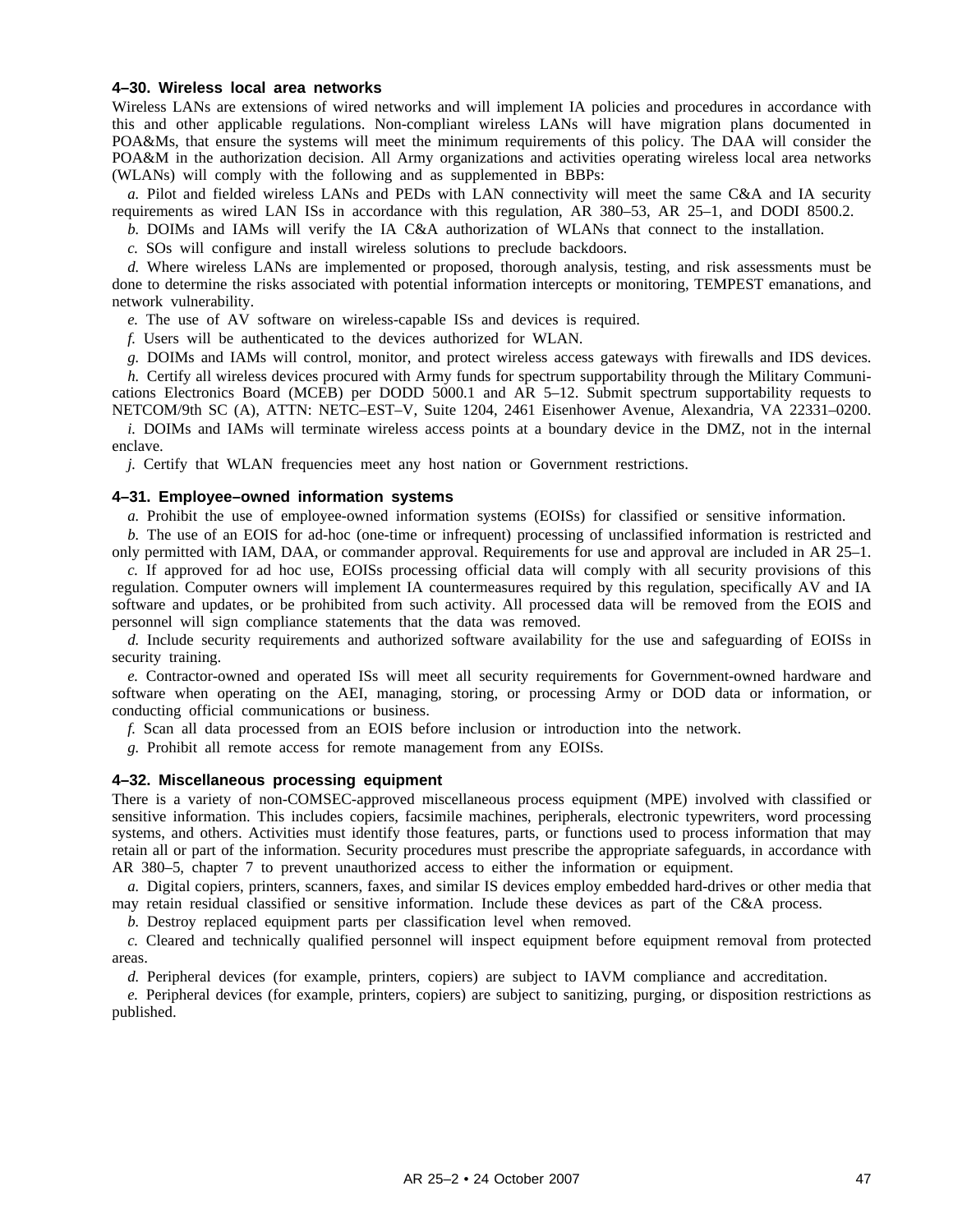## **Chapter 5 Certification and Accreditation**

#### **5–1. Certification and accreditation overview**

*a.* This chapter outlines the policies governing the Information Assurance Certification and Accreditation (IA C&A) of ISs which includes networks in accordance with DODD 8500.1, DODI 8500.2, P.L. 100–235, OMB Circular A–130, DODD 5220.22, DOD 5220.22M, DOD 5220.22–M–SUP, and 44 USC 3541 as it pertains to C&A. The goal of IA C&A is to understand the vulnerabilities, determine the risk introduced through operations or connections of the system, and provide appropriate information for the DAA to consider the IA risk in contemplating an approval to operate decision. This section streamlines some of the process to enable those risk determinations to be made consistently, economically and timely.

*b.* C&A policy is found in this regulation and is supported by the guidelines located in the C&A BBP—

(1) The IA C&A Process BBP.

(2) The IA C&A DAA BBP.

(3) The IA C&A Certification Authority (CA) BBP.

(4) The IA C&A Agents of the Certification Authority (ACA) BBP.

*c.* All ISs will be certified and accredited in accordance with the Interim DIACAP documenting compliance, at a minimum, with this regulation, and DODI 8500.2 IA controls associated with the specific MAC and confidentiality level. C&A will be performed according to the type accreditation process or by the site-based accreditation process. The IS being accredited may be considered as a single system, system of systems, enclave or network.

*d.* Army DODIIS systems will be certified and accredited by the DCS, G–2 for PL 1, 2 and 3 in accordance with DCID 6/3.

*e.* Information systems currently operating under an ATO will not need to redo the accreditation under this new process until such time as the approval expires or is otherwise revoked. This could be the result of 3 years expiration, annual revalidation results, caveat in the ATO, major change in the system, its environment or operations, or as required by the DITSCAP.

*f.* Tactical IS must address their tactical and garrison configuration and environment (if they intend to operate in garrison on a live network or with live data) during the C&A process.

*g.* Tactical IS that are subject to deployment must have a "fly away" package of IA information to provide to their network service provider as required. Refer to the C&A BBP for details on the composition of the fly away package.

*h.* A Government SO will be identified for each IS used by or in support of the Army. The SO is responsible for ensuring the security of the IS as long as it remains in Army inventory, or until transferred (temporarily or permanently) to another Government person or organization and such transfer is appropriately documented and provided as an artifact to the accreditation package.

*i.* If the SO can not be identified, then the IS should be deemed unnecessary and removed from Army inventory.

*j.* When selecting software, priority should be given to software with vendor integrity statements (VISs) that verify that vendor software will not affect the integrity of operating systems when utilized.

*k.* When selecting software priority should be given to corporations that develop, manufacture and manage software that are U.S. owned, controlled or influenced.

*l.* Foreign-Ownership, Control, or Influence (FOCI) will be taken into account prior to software development, integration, or purchase and identified in the IS C&A package.

*m.* Published or established NETCOM/9TH SC (A) CCB and Networthiness certification requirements will be incorporated during the C&A process.

#### **5–2. Certification**

*a.* Authority and responsibility for certification is vested in the Army Federal Information Security Management Act (FISMA) Senior IA Officer (SIAO). The Director OIA&C, NETC–EST–I, was appointed as the FISMA SIAO by the DA CIO/G–6 and will be the single Army CA. The Army CA is the single authority for CA recommendations to all Army DAAs with the exception of IS completing C&A under the DODIISS Program.

*b.* The Army CA will maintain a list of qualified Government organizations and labs, as trusted Agents of the CA (ACA), to perform the certification activities. The reimbursable ACAs are available to provide SOs with certification capabilities. While the lead ACA will report the results of the certification activities to the CA, only the CA will make the operational IA risk recommendation to the DAA in support of an approval to operate decision.

*c.* Organizations can request appointment as an ACA by following the process in the IA C&A ACA BBP.

*d.* It is the responsibility of the SO to plan and budget for IS certification and accreditation efforts.

*e.* It is the responsibility of the SO to select from the approved ACA list an ACA organization that best supports the program requirements, such as those of cost and schedule.

*f.* IA certification considers—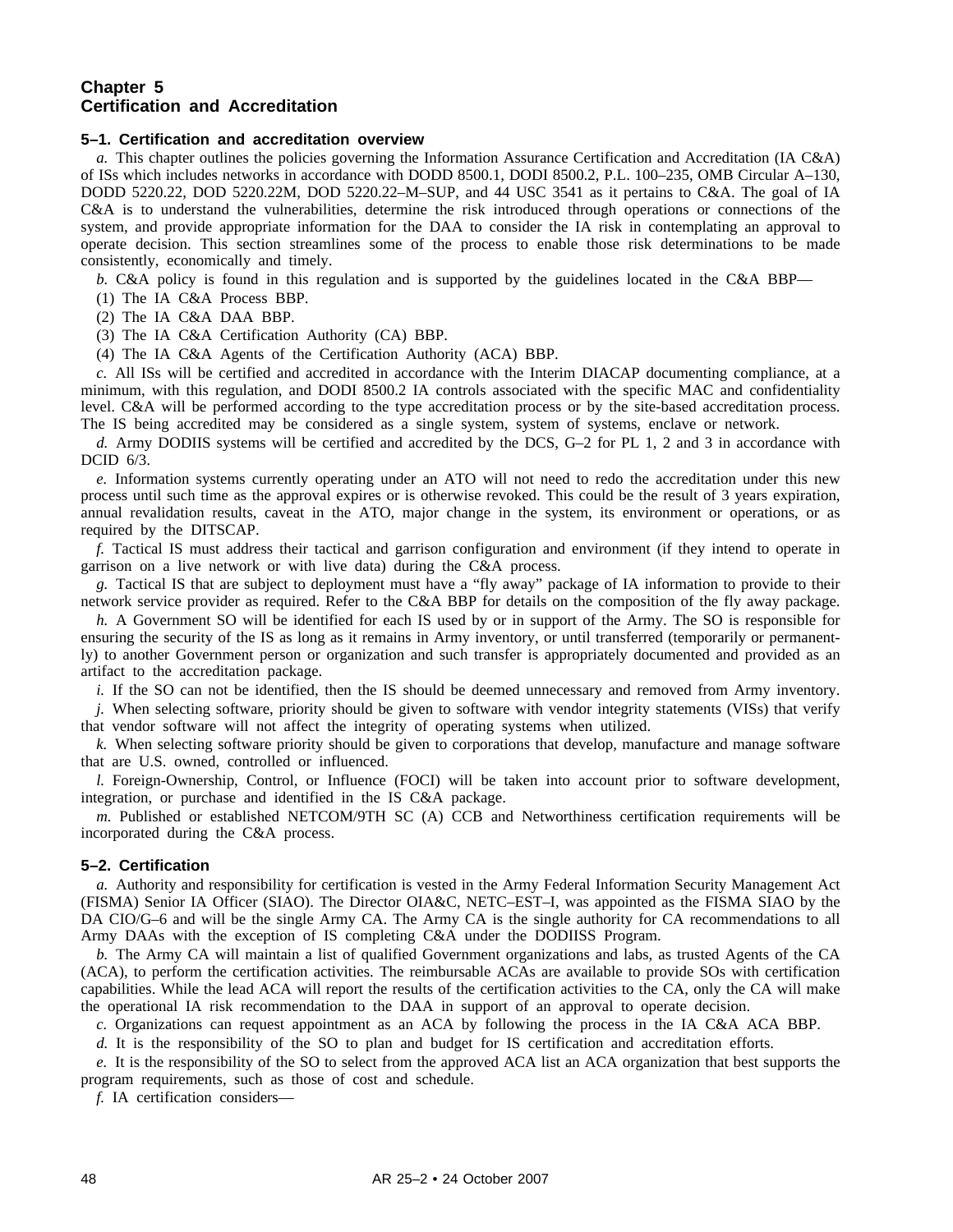(1) The IA posture of the IS itself, that is the overall reliability and viability of the IS plus acceptability of the implementation and performance of IA mechanisms or safeguards that are inherent in the system itself.

(2) How the system behaves in the larger information environment (for example, does it introduce vulnerabilities to the environment, does it correctly and securely interact with the information environment management and control services).

*g.* The ACA certification determination is based on actual results of the validation and the risk introduced by noncompliance with stated requirements.

*h.* Certification represents proof of compliance with this regulation and the DODI 8500.2 IA controls for the appropriate MAC level and the Confidentiality level, at a minimum. Non-compliance will require the creation of a POA&M to bring the IS into compliance.

*i.* DCS, G–2 is the Service Certifying Organization for the Army DODIIS Program up to PL 4.

#### **5–3. Tailoring**

*a.* The time and labor expended in the C&A process must be proportional to the system mission assurance category (MAC) level, confidentiality level, and number of users.

*b.* The activities defined in the DIACAP are mandatory. However, implementation of these activities and their output should be tailored as appropriate and integrated with other acquisition activities and documentation where applicable.

*c.* Compliance with Information Assurance controls is not a tailorable factor. All applicable IA controls must be met either by incorporation, inheritance, waiver or exception.

#### **5–4. Accreditation**

*a.* Accreditation is the official management authorization to operate an IS or network and is based, in part, on the formal certification of the degree to which a system meets a prescribed set of security requirements. The C&A statement affixes security responsibility associated with operational IA risk with the accrediting authority.

*b.* Accreditation must address each operational environment of the IS for both fixed and deployable configurations. For example, an IS may operate at one confidentiality level in a standalone mode and connect to a global network at another confidentiality level. The C&A must clearly establish procedures for transition between the two environments. Multiple operational environments can result in multiple accreditations for a single IS if different DAAs are involved. However, in the concept of the operations document, a single accreditation that addresses all variations is sufficient. Refer to the C&A BBPs for further guidance and procedures on IS accreditation.

*c.* Site-based accreditations are appropriate for a single unit or for a LAN with appropriately accredited ISs generally performing similar functions with similar equipment.

*d.* Type accreditations are appropriate for IS fielded to multiple users under the PEO/direct–reporting PM structure to multiple locations. Additionally, type accreditations are appropriate whenever a single office or agency is responsible for fielding an IS to multiple Army users at multiple locations. Type accreditations must indicate whether they are a generic accreditation of centrally fielded IS or an operational accreditation of IS that are procured or obtained locally, and whether a single identifiable system or group of similar systems is covered.

#### **5–5. Recertification and re–accreditation**

*a.* Information systems will be recertified and reaccredited once every three years. Each of the IA Controls assigned to the information system must be revalidated. The results of validation tests of IA Controls conducted during an annual review may be used in the recertification and re-accreditation of the information system if performed within one year.

*b.* Not less than annually, the SO will provide a written statement or digitally signed e-mail to the CA that either confirms the effectiveness of assigned IA Controls and their implementation, or recommends changes or improvements to the implementation of assigned IA controls, the assignment of additional IA controls or changes or improvements to the design of the IS itself.

*c.* This annual revalidation may be performed as a self assessment. However, a third party independent evaluator must perform the validation every  $3<sup>rd</sup>$  year, at a minimum.

*d.* The CA will review the written statement and make a recommendation to the DAA.

*e.* The DAA will evaluate the recommendation, mission, and information environment indications, and determine a course of action.

*f.* The DAA may use any favorable annual review to re-authorize processing under the current authorization termination date (ATD) or adjust the ATD for an additional year.

*g.* The DAA may use any unfavorable annual review to downgrade the accreditation status to:

(1) An IATO and reset ATD to 180 days. The SO will prepare a POA&M executable within the 180 days.

(2) Denial of authorization to operate (DATO). Operation of the IS will be halted until the IS is brought into compliance.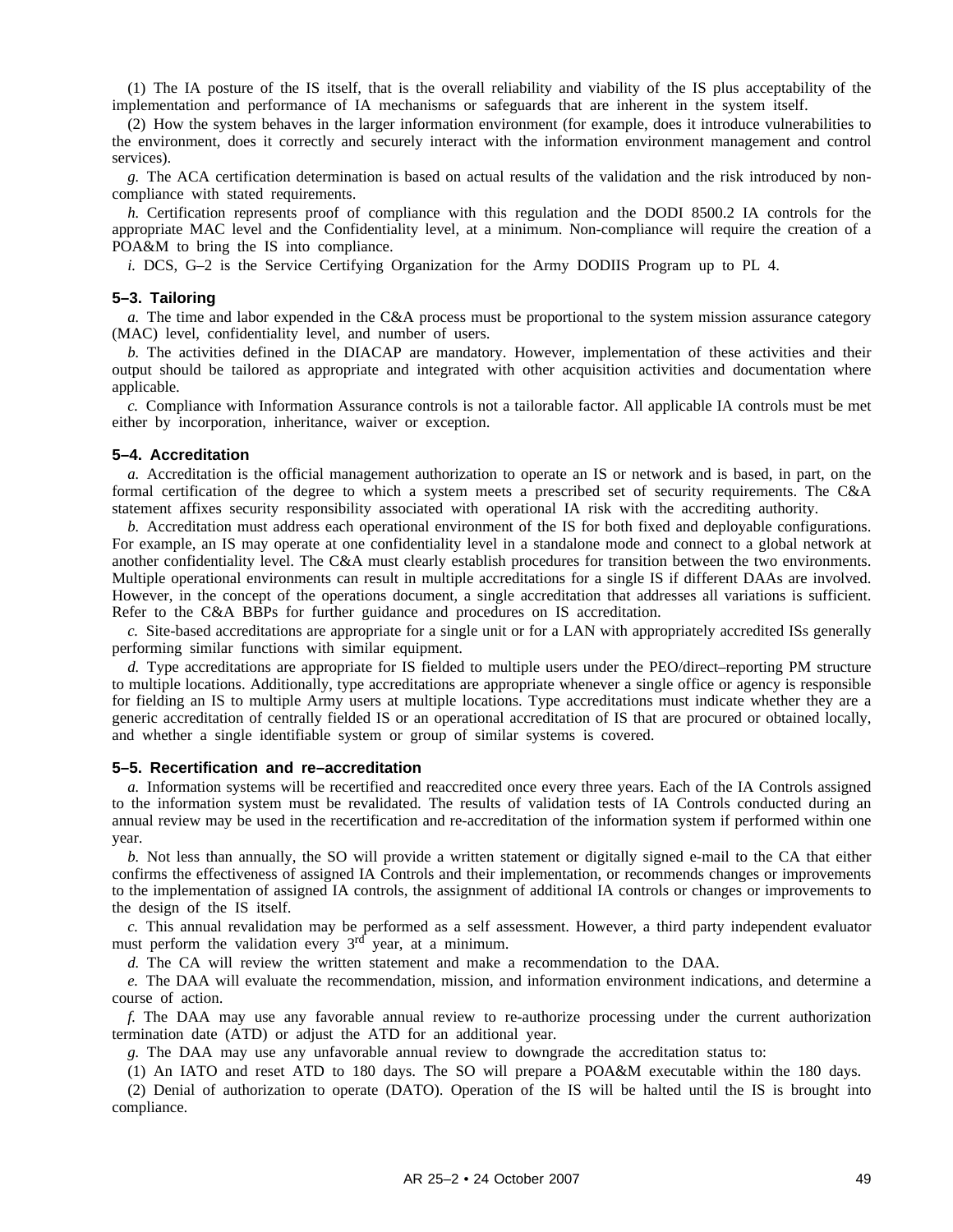*h.* The results of the annual reviews will be reported in the Army Portfolio Management Solution, as appropriate, and become part of the IS accreditation package until the IS is decommissioned.

#### **5–6. Accreditation documentation**

*a.* The SO will forward to the receiving ACOM/ASCC, installation, and/or activity DAA and applicable NETCOM RCIO, a copy of the accreditation decision, supporting C&A documentation and Certificate of Networthiness (CON). The DAA or representative, together with the command functional user representative and NETCOM RCIO, will review the C&A package and either accept the accreditation decision as is or implement additional measures or procedures to meet the needs of their unique operating environment. Such additional measures will be appended to the system accreditation and provided to the CA for consideration in the operational IA risk recommendation to the gaining DAA for approval in that unique environment.

*b.* SCI systems will not obtain a CON, but will follow the DCID 6/3 requirements.

*c.* There are four potential DAA accreditation decisions: ATO, IATO, IATT, and DATO.

*d.* The ATO decision which will specify an authorization termination date (ATD) that is within three years of the authorization date.

*e.* The IATO decision which will specify an ATD that is within 180 days of authorization, limited to no more than one IATO extension. IATO requests must be accompanied by a POA&M, with corrective actions funded and achievable within the authorization period.

*f.* The IATT decision which will specify an ATD the is consistent with the completion of the test. The IATT establishes the agreed upon test duration and any special considerations or constraints.

*g.* The DATO decision will specify and effective date. The DATO is effective until the DAA believes the IA posture of the IS has been raised to an acceptable level.

## **5–7. Connection approval process**

*a.* Army organizations requiring network access to the Defense Information Systems Network (DISN) will prepare a CAP package requesting connection approval. Army organizations requiring network access to the DISN will prepare a CAP for submission to the proper DISA IA office. The DISA IA office will review the CAP package and approve/ disapprove customer for access to the DISN. Approval will be granted with an interim authority to connect (IATC) authority to connect (ATC) letter.

*b.* Interconnection of two or more enclaves requires DAA approval through MOUs or Memoranda of Agreement (MOAs) between all DAAs. MOUs/MOAs will address interconnection requirements as outlined in DODI 8500.2.

*c.* All IS must obtain CON as approval to connect through the Networthiness process prior to becoming operational within the Army.

*d.* An enclave's MAC level and security domain remain fixed during interconnection to other enclaves; they do not inflate to match the MAC level or security domain of an interconnecting enclave. Enclaves with higher MAC levels connecting to enclaves with lower MAC levels are responsible for ensuring that the connection does not degrade the availability or integrity of the higher enclave.

*e.* Interconnections that include or impact the DISN or JWICS are subject to DISN or JWICS connection management requirements and processes.

*f.* Interconnections that cross security domains are subject to DOD policy and procedures for controlled interfaces and cross domain solutions (CDS) as appropriate.

*g.* Adjunct networks that rely on the installation network for NIPRNET and SIPRNET services will provide their C&A documentation to the installation DAA for approval prior to connecting to the ICAN.

*h.* Interconnections that include or impact the JWICS are subject to DIA connection approval process management requirements.

## **5–8. Designated approving authority**

*a.* The DAA is vested with the authority to formally assume responsibility for operating an IS at an acceptable level of risk. The DAA must weigh the operational need for the systems capabilities, the protection of personal privacy, the protection of the information being processed, and the protection of the information environment, which includes protection of the other missions and business functions reliant on the shared information environment.

*b.* The DAA may rely on the Army CA operational IA risk recommendation and may authorize operation through the approval of an ATO, IATO, IATT, or deny operations through a DATO. Absent an accreditation decision an IS is considered unaccredited and will not be operated within or in support of the Army.

*c.* A DAA may downgrade or revoke their initial Accreditation Decision any time risk conditions or concerns so warrant.

*d.* A DAA will be identified for each information system operating within or on behalf of the DA, to include outsourced business processes supported by private sector IS and outsourced IT (for example, Government owned, Contractor Operated (GOCO) and Contractor Owned, Contractor Operated (COCO).

*e.* DAA responsibility must reside with the organization that maintains funding, management and operational control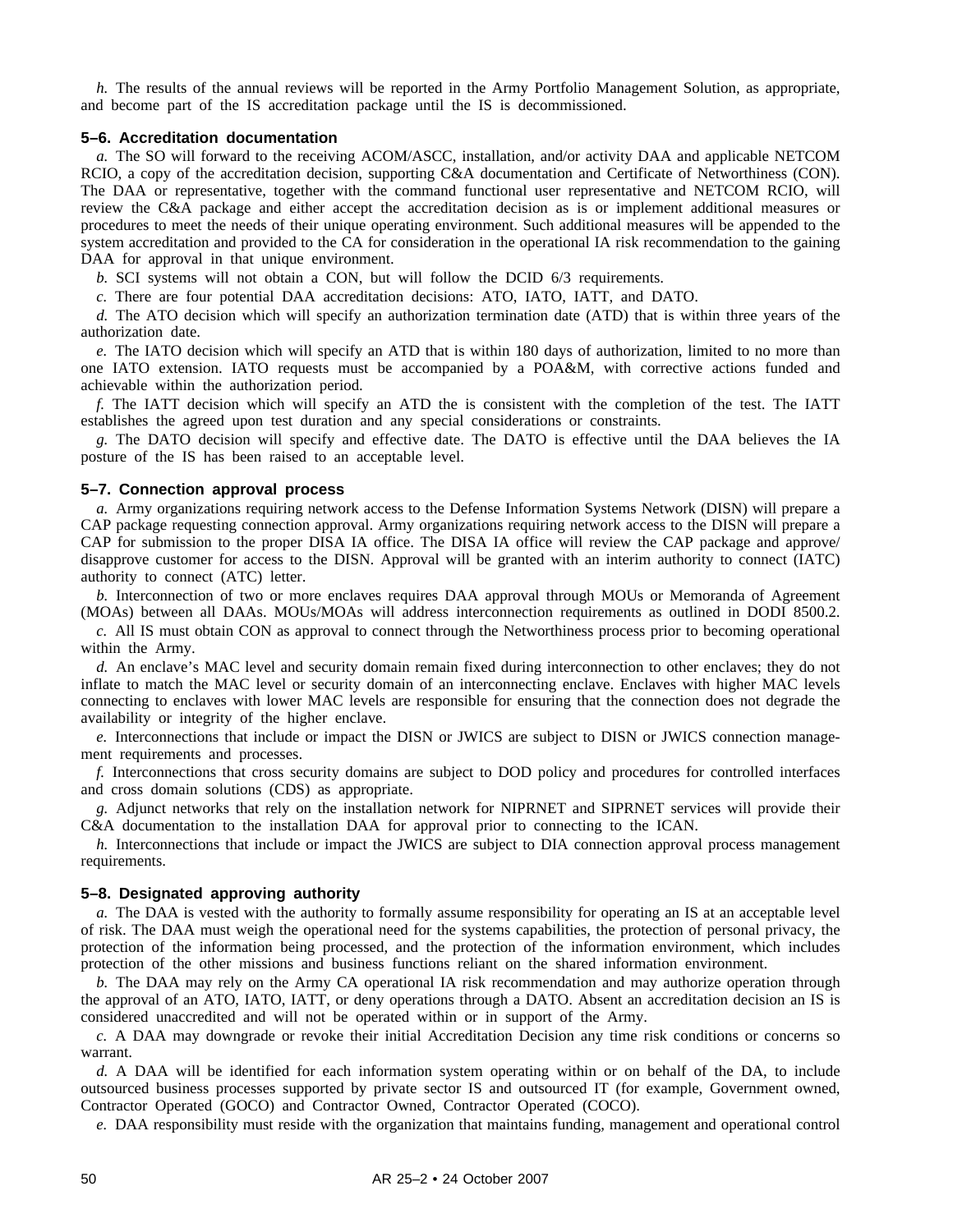over the IS while in development, and once deployed, as applicable. In the instance of type accreditation these may be different organizations but will have documented MOUs when the transfer is made.

*f.* The CIO/G–6 will remain the DAA for Army information systems, with the exception of Army SCI systems.

*g.* The CIO/G–6 will appoint in writing, or digitally signed e–mail, all Army DAAs with the exceptions noted below. Existing appointments or delegations will become invalid within 90 days of the approval date of this AR 25–2 C&A update. Requests for appointment must be submitted to the OIA&C for processing during these three months. DAA responsibility can be assigned to a position in the organization; however, appointments will always be to named individuals. DAA appointment will be for specific named systems or networks. The OIA&C, NETC–EST–IC, will coordinate the DAA appointments on behalf of the CIO/G–6.

*h.* All DAAs will be at the General Officer, Senior Executive Service or equivalent level regardless of the confidentiality level at which the IS operates. This appointment will not be further delegated or appointed downward except as noted below or as approved by the CIO/G–6.

*i.* All DAAs will be U.S. citizens, DOD employees, hold a U.S. Government security clearance and formal access approvals commensurate with the level of information processed by the IS under their jurisdiction, or a Secret clearance, which ever is higher.

*j.* All DAAs will have a level of authority commensurate with accepting in writing the risk of operating DA IS under their purview.

*k.* All DAAs will complete IA training consistent with the Army Training BBP. A copy of the completion training certificate must be provided to CIO/G–6 through the OIA&C prior to assuming DAA duties.

*l.* DAA appointment must be requested of the CIO/G–6. Requests for appointments should be consistent with the following examples when compliant with 5–8*h* through *k*, above:

(1) The Commanding General (CG), NETCOM for the Army enterprise with the authority to appoint the Director NETCOM ESTA for the Army enterprise.

(2) PEOs or direct-reporting PM for acquisition systems developed under their charter except as noted below.

(3) Principal Army Staff officers for Army Staff unique systems that remain under that office's control and management after deployment, except as noted below.

(4) CAR for the USAR, with the authority to appoint the USAR COS for the ARNET.

(5) Chief, ARNG for the ARNG and GuardNet XXI, with the authority to appoint ARNG state DOIM/J6/CIO for individual states, as appropriate.

(6) The AASA as the ACOM/ASCC commander for Pentagon ITS, to include IS connected to the Pentagon CIT enterprise, associated swing space, and alternate COOP sites through the national capital region (NCR) with the authority to appoint those GO, SES or equivalent within AASA purview that are the SOs or have life cycle responsibility for the IS, as appropriate.

(7) The MEDCOM Commander, with the authority to appoint the MEDCOM RMC/MSC Commanders for medical, dental and veterinary activities and treatment facilities, as appropriate.

(8) The USACE CIO for the USACE WAN and corporate IS, with the authority to appoint the USACE Division Commanders for USACE IS, as applicable.

(9) The Commander USAREUR, with the authority to appoint DAAs for tenant and MSC commanders within USAREUR, as appropriate.

*m*. The following C&A DAA positions remain in place:

- (1) The CIO/G–6 for Army Special Access Programs.
- (2) The CIO/G–6 for classified systems developed by DA staff agencies.
- (3) The DCS, G–2 for DODIIS processing SCI at Protection Level 1, 2, and 3.
- (4) The Director, National Security Agency for cryptographic solutions used to protect classified information.
- (5) The Director, Joint Staff is the DAA for systems that process SIOP–ESI data.
- (6) Commander, INSCOM for signals intelligence (SIGINT) systems within the Army.

*n.* Questions concerning DAA requests or appointments should be directed to the OIA&C at iacora@us.army.mil. *o.* DAAs may assign members of their staff to act as their representative during the C&A process. However, signature authority will remain with the individual appointed by the CIO/G–6. Following the chain of command the DAA may authorize a member of his/her staff to "sign for" him/her, but the signature block and responsibility will remain with the CIO/G–6 appointed individual. A copy of the authorization memo will be submitted to the CIO/G–6 through iacora@us.army.mil.

## **5–9. Lead agent of the certification authority**

*a.* Lead ACA and ACA organizations will be designated by the CA through the process documented in the IA C&A ACA BBP.

*b.* The lead ACA will be, at a minimum, a Government employee, a U.S. citizen, at least a LTC, GS–14, or equivalent, and be appropriately cleared (Secret at a minimum). Refer to the ACA BBP for further details.

*c.* The lead ACA will be responsible for preparation, planning and conducting the certification testing.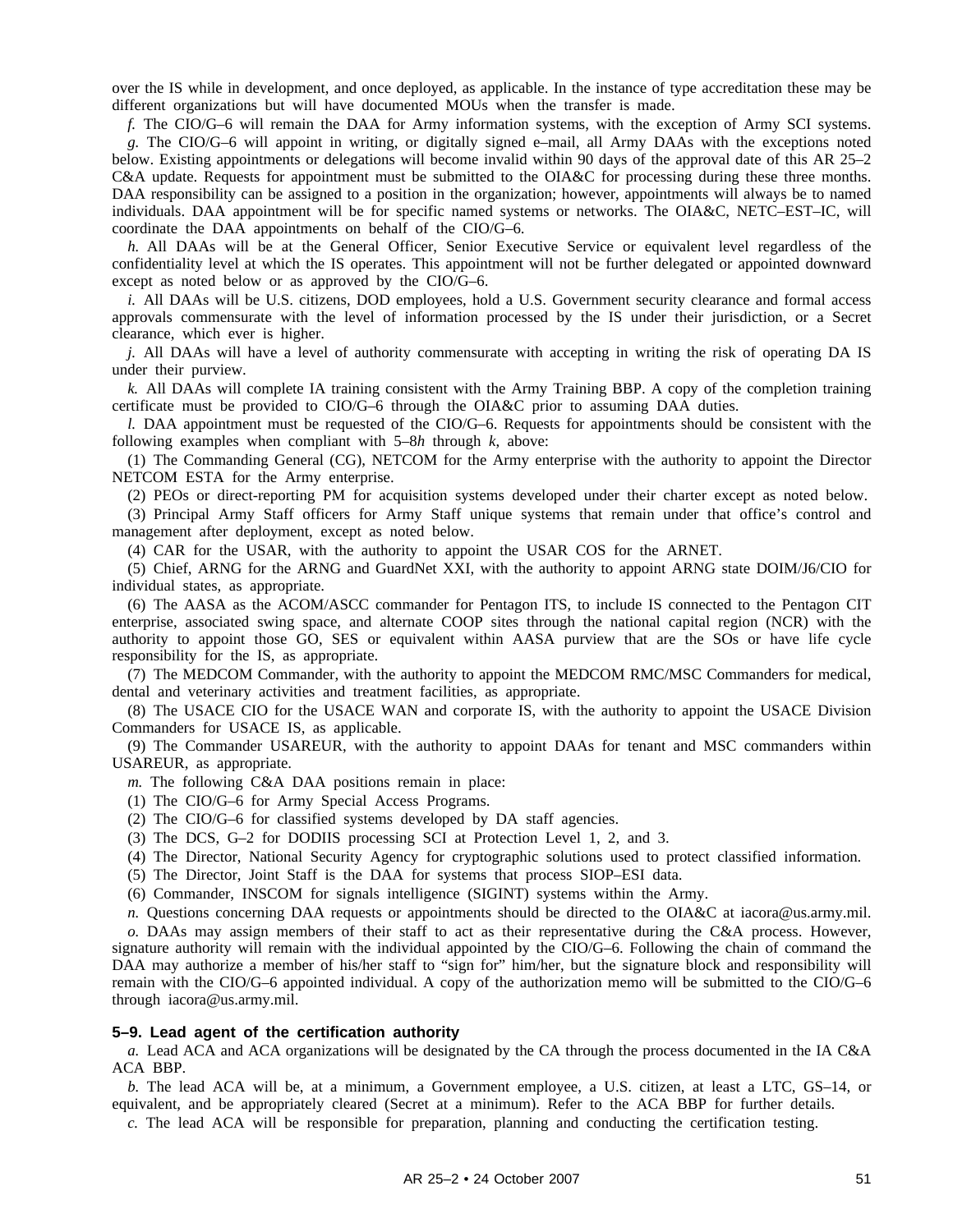*d.* The reimbursable ACA will perform the following, at a minimum:

(1) Prepare IA Certification Event Test Plans.

(2) Conduct IA Certification Test Events and STE as appropriate.

(3) Prepare IA Certification Test Event Reports.

(4) Prepare IA Scorecards.

(5) Prepare IA Risk Assessments from the IA Certification Test Event findings, at a minimum.

(6) Provide the IA certification results and any supporting documentation to the Army CA for consideration in the IA operational risk recommendation.

*e.* ACA organizations may perform other functions as negotiated by the SO.

*f.* The ACA concept does not apply to DODIIS and SIGINT systems. Certification of these systems will be conducted in accordance with DCID 6/3.

#### **5–10. System owner**

*a.* A Government SO will be identified for each IS used by or in support of the Army. The SO is responsible for ensuring the security of the IS as long as it remains in Army inventory, or until transferred (temporarily or permanently) to another Government person, organization or agency, and such transfer is appropriately documented and provided as an artifact to the accreditation package.

*b.* The SO is responsible for the certification and accreditation of the IS and will provide the C&A package to the Army CA in sufficient time for review and determination of operational IA risk recommendation in support of DAA approval to operate decision prior to operational use or testing on a live network or with live Army data.

*c.* The SO will ensure that the C&A package and the SSAA are provided to the ACOM/ASCC, RCIO IAPM, and NETCOM prior to IOT&E on/or before deployment of the system.

*d.* If the SO can not be identified, then the IS should be deemed unnecessary and removed from the Army inventory.

*e.* It is the responsibility of the SO to plan and budget for IS certification efforts.

*f.* It is the responsibility of the SO to select the ACA that best supports his requirements, such as those of cost and schedule.

*g.* Not less than annually all SO will provide a written statement or digitally signed e-mail to the Army CA that either confirms the effectiveness of assigned IA Controls and their implementation, recommends changes or improvements to the implementation of assigned IA controls, or assigns additional IA controls, changes or improvements to the design of the IS itself.

*h.* The system owner will forward to the receiving ACOM/ASCC, installation and activity DAA a copy of the accreditation decision, supporting C&A documentation and CON.

## **Chapter 6 Communications Security**

#### **6–1. Communications security overview**

This chapter provides DA policy for the acquisition, implementation, and life cycle management of cryptographic systems, products, and services used to protect sensitive and classified national security information, systems, and networks. All tactical ISs are considered critical to the direct fulfillment of military or intelligence missions, and therefore are regarded as national security systems. With the exception of those systems approved by NSA and endorsed by HQDA CIO/G–6, at no time will U.S. classified national security information be protected by foreign cryptographic systems or products, or by a NIST/NIAP common criteria testing laboratory evaluated product. Exceptions will be re-approved on an annual basis. Use of any unapproved product to protect classified national security information will be considered as a reportable communications security incident under AR 380–40, paragraph 7–3*b*

*a. Protection of classified information and systems whether national security systems (NSS) or non-NSS.* Only NSAapproved cryptographic systems will be used to protect classified national security information and national security systems.

(1) Classified national security information will be protected in transmission by NSA approved cryptography.

(2) Tactical information systems will be protected by NSA approved cryptography.

(3) Requirements for NSA-approved cryptographic systems will be identified and validated in the AIAP and managed by the Army IAD.

(4) NSA cryptographic systems will be centrally acquired and managed by the CSLA.

(5) Only keying material produced by NSA or generated by NSA-approved key generators will be used to key cryptographic systems that protect classified national security information.

(6) All cryptographic systems employed in the tactical force structure that protect classified national security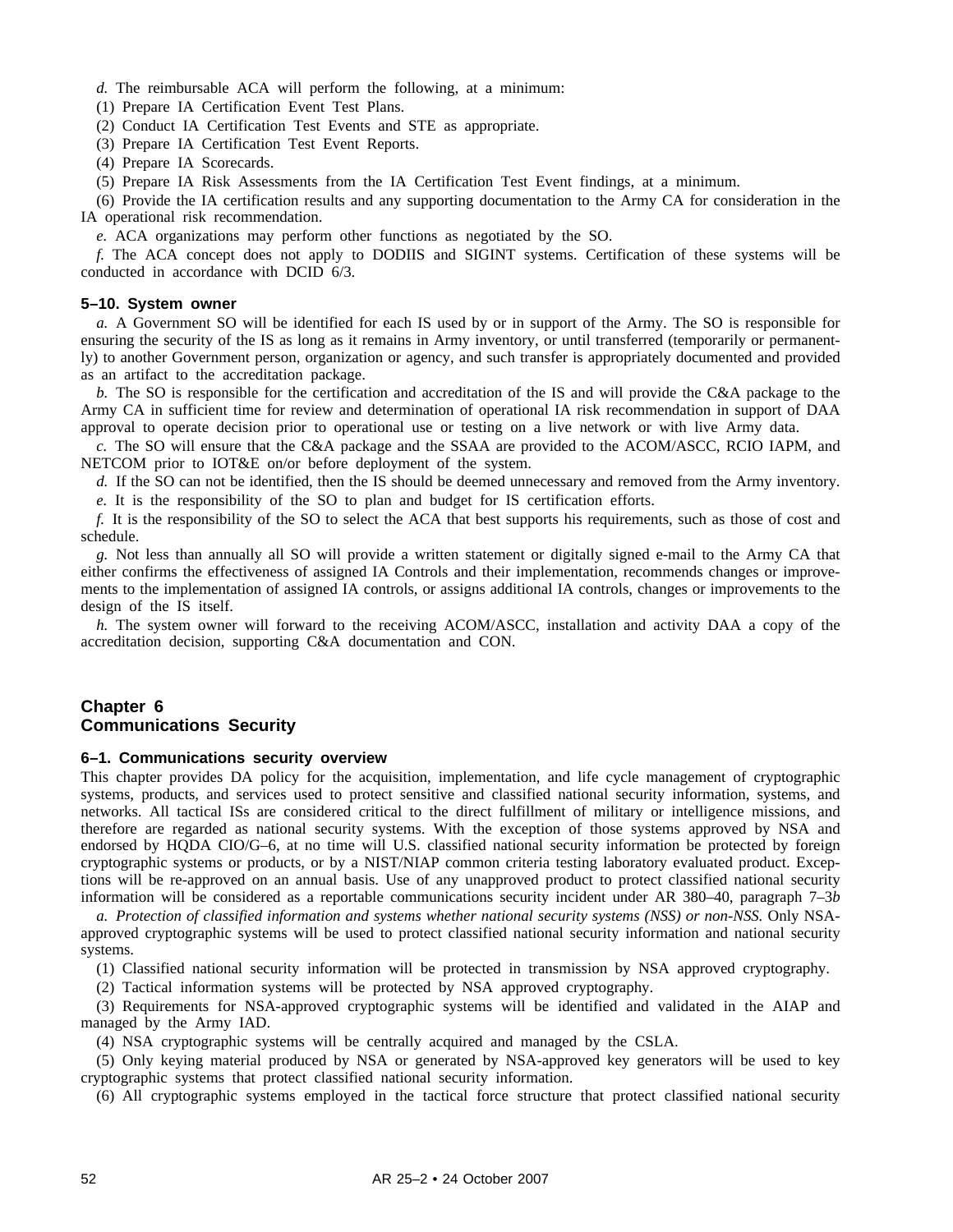information must be Army Electronic Key Management System/Key Management Infrastructure (EKMS/KMI) compliant. Each approved cryptographic system will have a NSA approved key management plan.

*b. Protection of unclassified and sensitive information and systems.* NIST/NIAP approved cryptographic systems will only be used to protect Unclassified or Sensitive information. NIST/NIAP approved cryptographic systems or foreign cryptographic systems to be employed in the tactical force structure will be approved on a case-by-case basis by the HQDA CIO/G–6. Company and Below Units may use NIST/NIAP approved cryptographic systems for protecting Non-Mission/Non-Operational unclassified or sensitive information. Cryptographic systems or products intended for the protection of unclassified or sensitive information or systems will—

(1) Be evaluated by a NIAP-certified common criteria testing laboratory, and at a minimum, meet all requirements of Evaluation Assurance Level (EAL) 3 and the common criteria controlled access protection profile.

(2) Be validated under the NIST Cryptographic Module Validation Program (CMVP) that, at a minimum meet, level 2 security requirements of the Federal Information Processing Standard 140–2 (FIPS 140–2).

(3) Products that exceed minimum FIPS 140–2 security requirements and common criteria evaluation assurance levels will be given preference when considered for procurement.

(4) NIST/NIAP-approved cryptographic systems intended to protect unclassified sensitive information will be identified in the AIAP and managed by the Army IAD. Funding for these systems will be the responsibility of the organization or activity identifying the requirement.

(5) All NIST/NIAP-approved cryptographic systems will be centrally acquired and managed through CSLA.

(6) Each NIST/NIAP-approved cryptographic system will have a key management plan that describes in detail all activities involved in the handling of cryptographic keying material for the system, including other related security parameters (such as IDs and passwords). The plan will describe accountability over the keying material over the entire life cycle of the system's keys from generation, storage, distribution, and entry into the system through use, deletion, and final destruction.

*c. Data Encryption Standard (DES).* All implementations of FIPS 46–2 DES are prohibited within the Army.

*d. Advanced Encryption Standard (AES).* The implementation of AES in products intended to protect classified national security information and systems must be reviewed and certified by NSA, and approved by HQDA CIO/G–6 prior to their acquisition through CSLA.

*e. Public key cryptography.* Systems that employ public key (asymmetric key) technology to protect unclassified sensitive or classified national security information and systems will be approved by the CIO/G–6. Asymmetric keys will be obtained through authorized DOD or Army certificate authorities operating under current DOD-approved Certificate Practice Statements.

*f. Approved Cryptographic Systems and Algorithms.* The CSLA will maintain a list of approved cryptographic systems and algorithms for use in the Army. All cryptographic products must be procured through CSLA to be valid for use on an Army system. CSLA managed Army Approved Product List (APL) is available by calling the CSLA customer support help desk at 1–800–662–2123 or from the CSLA Web page (when established).

## **6–2. Protected distribution systems**

*a.* A protected distribution system (PDS) will be used only if cost-effective and sufficiently controlled to prevent covert penetration and interception.

*b.* Any IS that includes a PDS to transmit data will not be operationally accredited until the PDS has been approved.

#### **6–3. Approval of protected distribution systems**

*a.* PDSs must be constructed per criteria contained in NSTISSI No. 7003 and supplemented with IA procedures in this regulation.

*b.* Authority to approve a PDS for the clear text transmission of classified information within fixed plant and garrison installations is delegated as follows:

(1) Principal HQDA officials for activities under their staff supervision, direction, or control.

(2) Garrison commanders for their organic activities.

*c.* Requests for approval of a PDS to transmit TS information must include an evaluation by the appropriate support element. Approval authorities may request technical assistance from INSCOM, 902nd MI Group, Fort Meade, MD 20755, in applying security criteria and processing the approval action for other PDSs.

*d.* Commanders of battalion and higher echelons may approve circuits for clear text electrical transmission of SECRET and CONFIDENTIAL information in tactical environments. Under combat conditions, commanders may delegate this authority to the company level. Tactical PDSs will not be approved for clear text transmission of TS information.

*e.* Once a PDS has been approved, no changes in installation, additions, or use may be made until the approval authority has granted approval for such changes.

*f.* Requests to approve a PDS will be submitted through channels to the installation IAM and DAA. Requests will be classified at least CONFIDENTIAL and will contain the following information: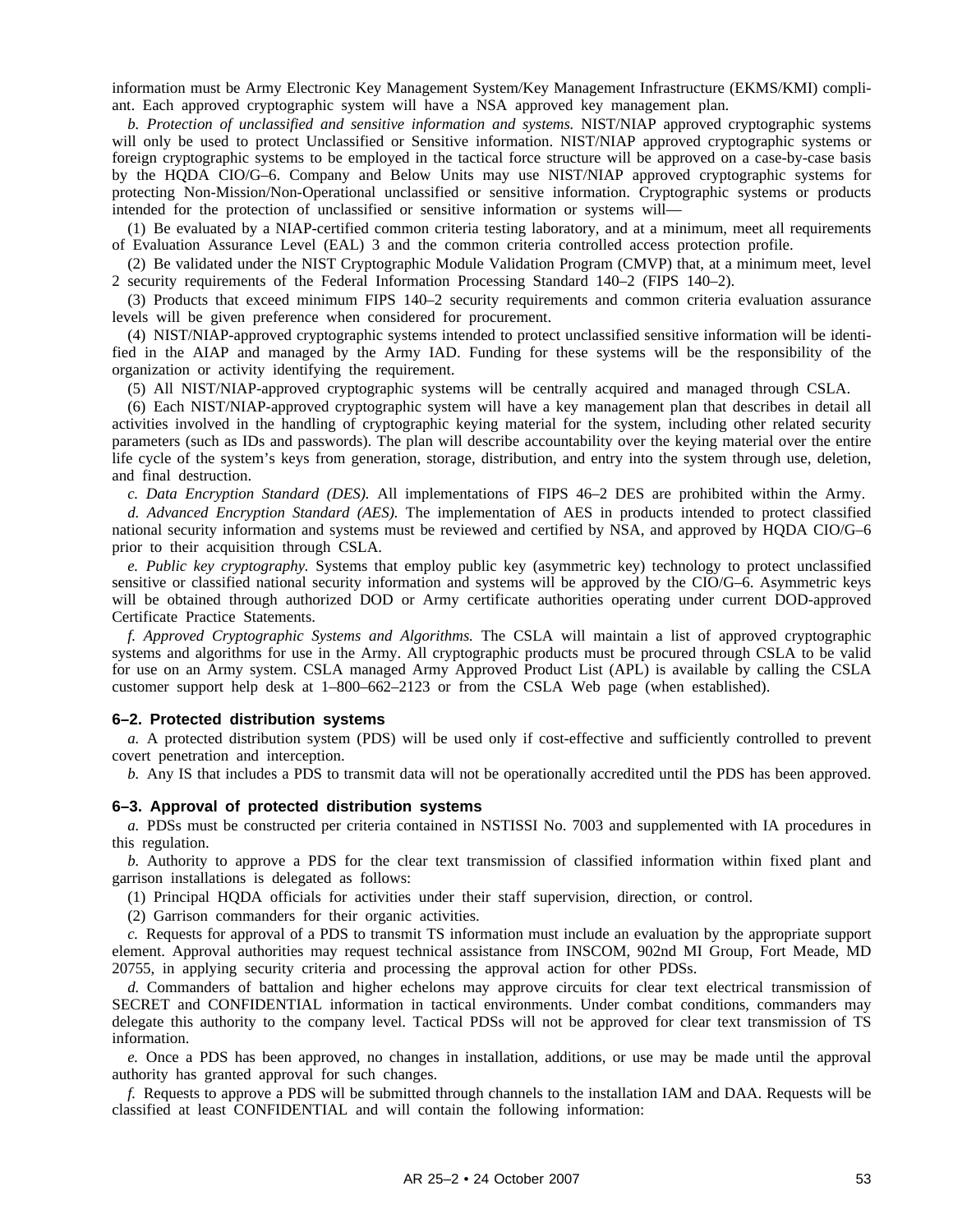(1) Full identification and location of the requesting organization.

(2) A statement of the classification of information to be transmitted on the PDS.

(3) A copy of the building floor plan (or a diagram of the field area as appropriate) designating the following: *(a)* Proposed cable route and location of subscriber sets, distribution frames, junction boxes, and any other compo-

nents associated with the circuit.

*(b)* Other wiring along the PDS route.

(4) Description of the cable installation (for example, 24 pairs of shielded cable in rigid steel conduit, 6 pairs of shielded cable in floor, or fiber optic cable). Indicate the cable length.

(5) Description and nomenclature of terminal and subscriber equipment to be used.

(6) Clearance of individuals having access to the circuit.

(7) Type of guards (for example, U.S. military, U.S. civilian, foreign civilian) and their security clearance or access authorization status.

(8) Description of access control and surveillance of uncleared personnel who may be allowed entry into the area housing any part of the PDS.

(9) Identification of the power source to be used for the PDS and a statement of the distance to the nearest point where undetected tampering would be possible.

(10) A justification for using the proposed PDS.

(11) A statement concerning any deviations from the established PDS criteria and an evaluation of their security implications.

(12) For PDSs to be used with TS information, a copy of the security evaluation.

(13) The request and approval must become part of the C&A package.

#### **6–4. Radio systems**

*a.* Protect all voice or data military radio systems and COTS-implemented cellular or wireless communications devices and services to the level of sensitivity of the information.

*b.* Use electronic, auto-manual, or manual crypto-systems to provide the needed security for existing radio systems that do not have embedded or electronic crypto-systems. However, all future procurements must comply with paragraph 6–1, above.

*c.* Prohibit the use of commercial non-encrypted radio systems in support of command and control functions.

*d.* Radios used for public safety communications with civil agencies or to communicate on civil aviation channels are excluded from the requirements of paragraphs *a* and *b*, above. This exclusion does not apply to communications dealing with aviation combat operations.

## **6–5. Telecommunication devices**

*a.* **All personnel are prohibited from using Government-owned receiving, transmitting, recording, and amplification telecommunications equipment in restricted areas; such as classified work areas, mission essential vulnerable areas (MEVAs), or staging areas before deployment unless authorized in writing by the commander**. The DAA remains the accreditation authority for telecommunication devices in restricted areas.

*b*. All personnel will use NSA or CIO/G–6 approved secure telephones to discuss classified information telephonically.

*c.* **All personnel are prohibited from possessing or using any privately owned PED (for example, cell phones, TWED) within the confines of classified, restricted, or open storage areas designated by the commander**.

## **Chapter 7 Risk Management**

#### **7–1. Risk management process**

*a.* Absolute confidence in the information accessed or available in the Army enterprise is unachievable; as such, the Army and DOD will approach increasing that level of trust through the implementation of a risk management process. With technological advances and capabilities, training, and IA-focused processes to reduce identifiable threats, the level of trust of information and ISs is significantly increased. Establish a risk management process containing the following phases as a minimum for all ISs. The process outlined in this chapter is based, in principle, on the risk management doctrine as defined by FM 5–19—

(1) Identify threats such as those posed by default designs or configurations, architecture deficiencies, insider access, and foreign or nation-state interests, ownership and capabilities.

- (2) Assess threats to determine risks.
- *(a)* What information is accessible?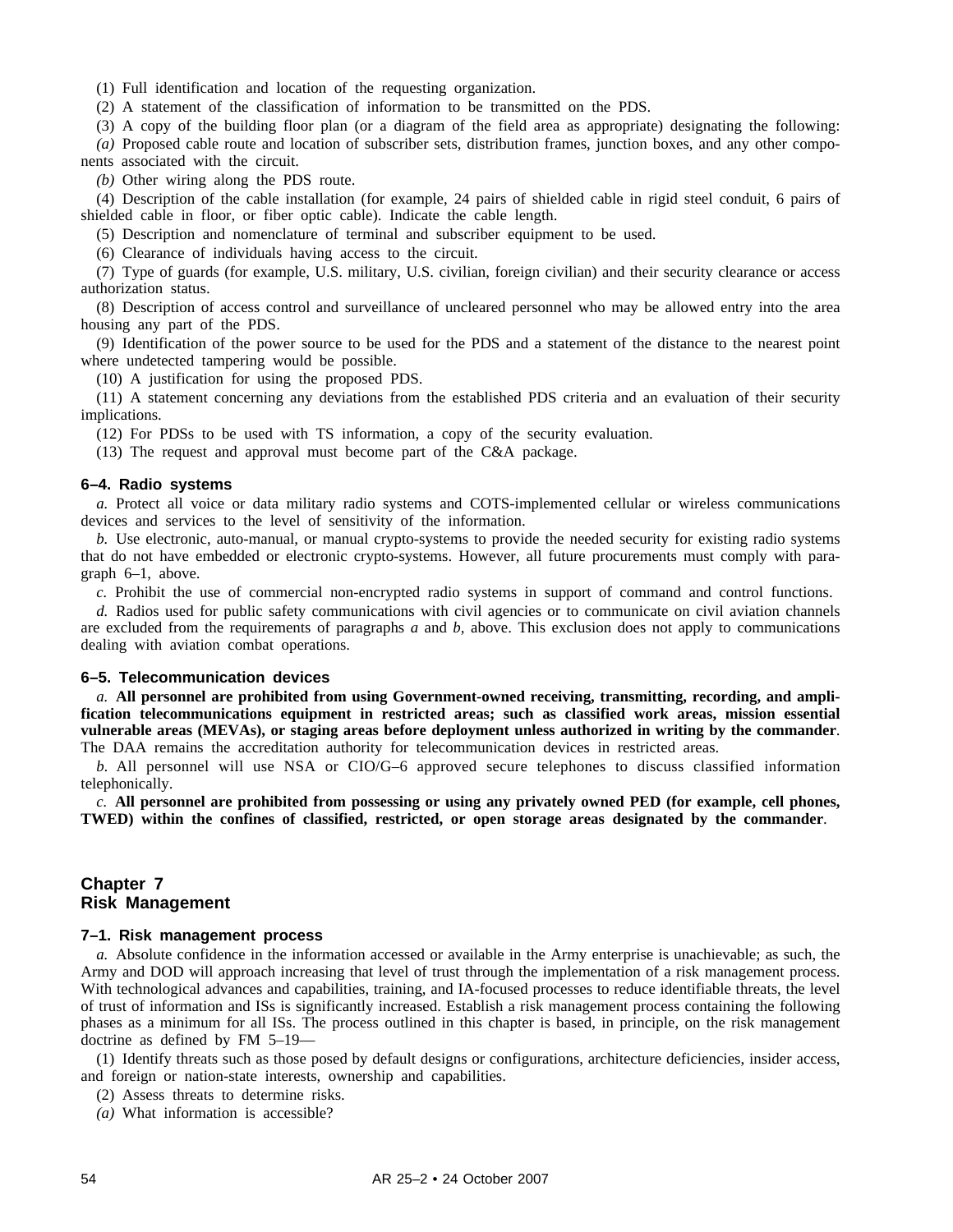*(b)* What information will be stored electronically and secured, for example self generated, prototype, research and development, electronic forms and documents, calendars, operational logs?

*(c)* What will be the stored format of the information and the naming or identification mechanism?

*(d)* Who has authorization to access and share the information?

*(e)* What is the potential adverse effect of loss, access, or manipulation of the data?

*(f)* What are the OPSEC issues of data availability?

*(g)* What are the data owner's requirements and length of required storage or access?

*(h)* What legacy operating systems or applications are required for stored information? What hardware is required to access and read the storage media?

*(i)* What are the backup and disaster recovery plans?

*(j)* What is the plan to migrate legacy data to current application capabilities?

(3) Develop controls and make risk management decisions. How do you protect the information access, and infrastructure?

(4) Implement controls, countermeasures, or solutions. Choose the correct IA tools, controls and countermeasures to defend against adversarial attacks on IS and networks.

(5) Implement a capability to monitor for compliance and success.

(6) Supervise, evaluate, review, and refine as necessary.

*b.* Commanders, Directors, combat developers, and materiel developers will integrate the risk management process in the planning, coordination, and development of ISs.

*c.* Reevaluate and reissue any risk analyses and mitigations plans if there is a successful compromise of an IS or device.

*d.* Telecommunications systems that do not include the features normally associated with an IS and that handle classified or sensitive information will be implemented and operated in conformance with the risk management process.

## **7–2. Information operations condition**

The IAPM or the command's senior IA person is responsible for coordinating an INFOCON plan. The INFOCON is a Commander's Alert System that establishes a uniform DOD and Army process for posturing and defending against malicious activity targeting DOD ISs and networks. The countermeasures at each level will be available when published or as directed by the combatant command when the command is an ACOM/ASCC. If there is a conflict between Army and combatant command directed measures, those of the combatant command take precedence. Typical countermeasures include preventative actions and actions taken during an attack as well as damage control and mitigation actions.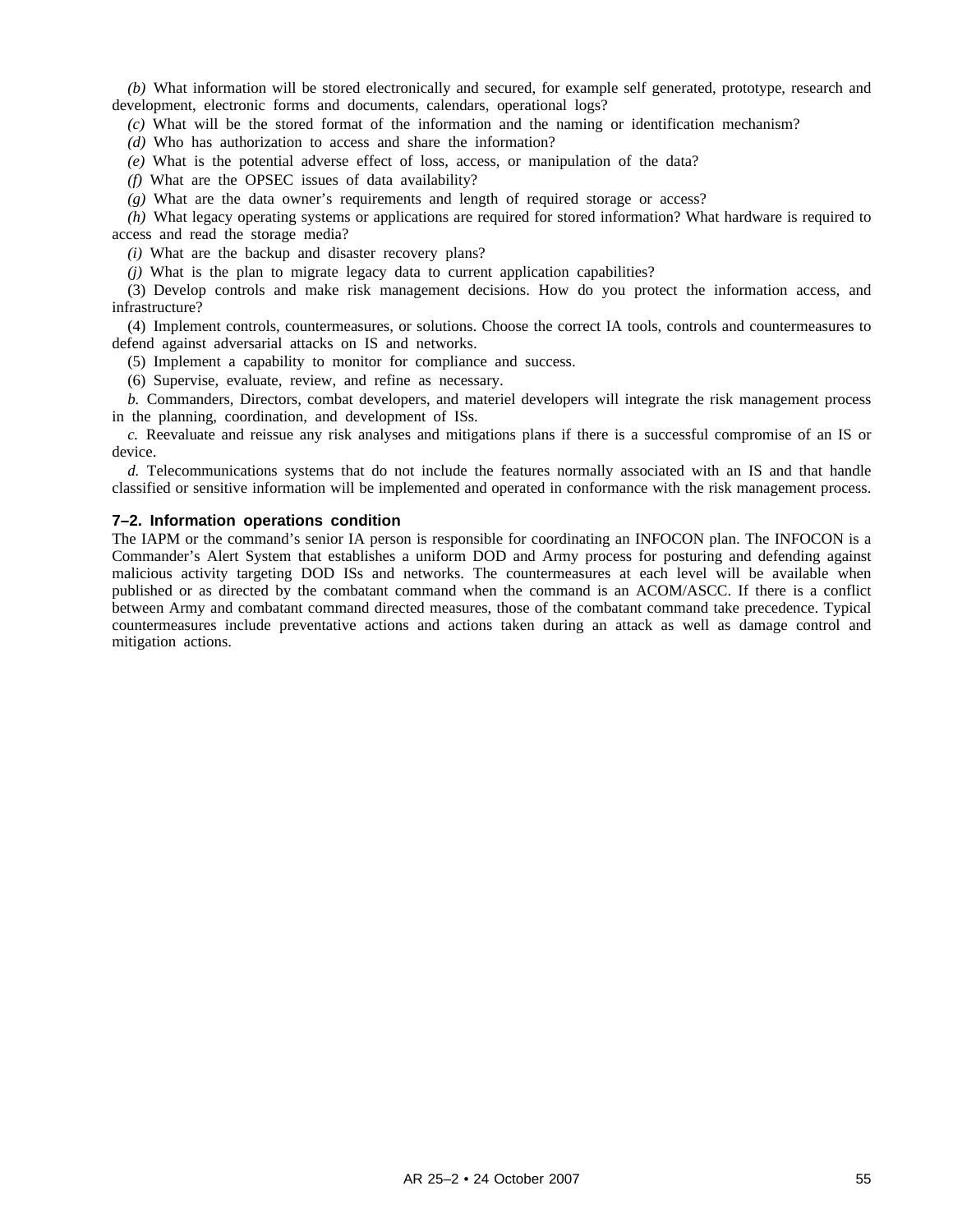# **Appendix A References**

## **Section I Required Publications**

# **AR 25–1**

Army Knowledge Management and Information Technology Management. (Cited in paras 1–5*g*(13), 2–1*s*, 2–8*l*, 3–3*j*, 3–3*l*, 4–5*a*, 4–20*c*, 4–20*g*, 4–29*a*, 4–30*b*.)

## **AR 380–5**

Department of the Army Information Security Program. (Cited in paras 4–5*a*(7), 4–5*s*(10)(h)3, 4–11*a*, 4–11*d*, 4–16*a*, 4–16*b*, 4–17*c*, 4–32.)

**AR 380–53**

Information Systems Security Monitoring. (Cited in paras 4–5*m*(6), 4–29*a*.)

**DA Pam 25–1–1**

Information Technology Support and Services. (Cited in para 4–5*i*.)

# **Section II**

## **Related Publications**

A related publication is merely a source of additional information. The user does not have to read it to understand this regulation.

## **AR 5–12**

Army Management of the Electromagnetic Spectrum

## **AR 15–6**

Procedures for Investigating Officers and Boards of Officers

**AR 25–55**

The Department of the Army Freedom of Information Act Program

## **AR 36–2**

Audit Services in the Department of the Army

# **AR 70–1**

Army Acquisition Policy

**AR 190–45** Law Enforcement Reporting

**AR 190–51** Security of Unclassified Army Property (Sensitive and Nonsensitive)

# **AR 195–2**

Criminal Investigation Activities

## **AR 215–1**

Military Morale, Welfare, and Recreation Programs and Nonappropriated Fund Instrumentalities

## **AR 340–21** The Army Privacy Program

**AR 380–10** Foreign Disclosure and Contacts with Foreign Representatives

## **AR 380–40**

Policy for Safeguarding and Controlling Communications Security (COMSEC) Material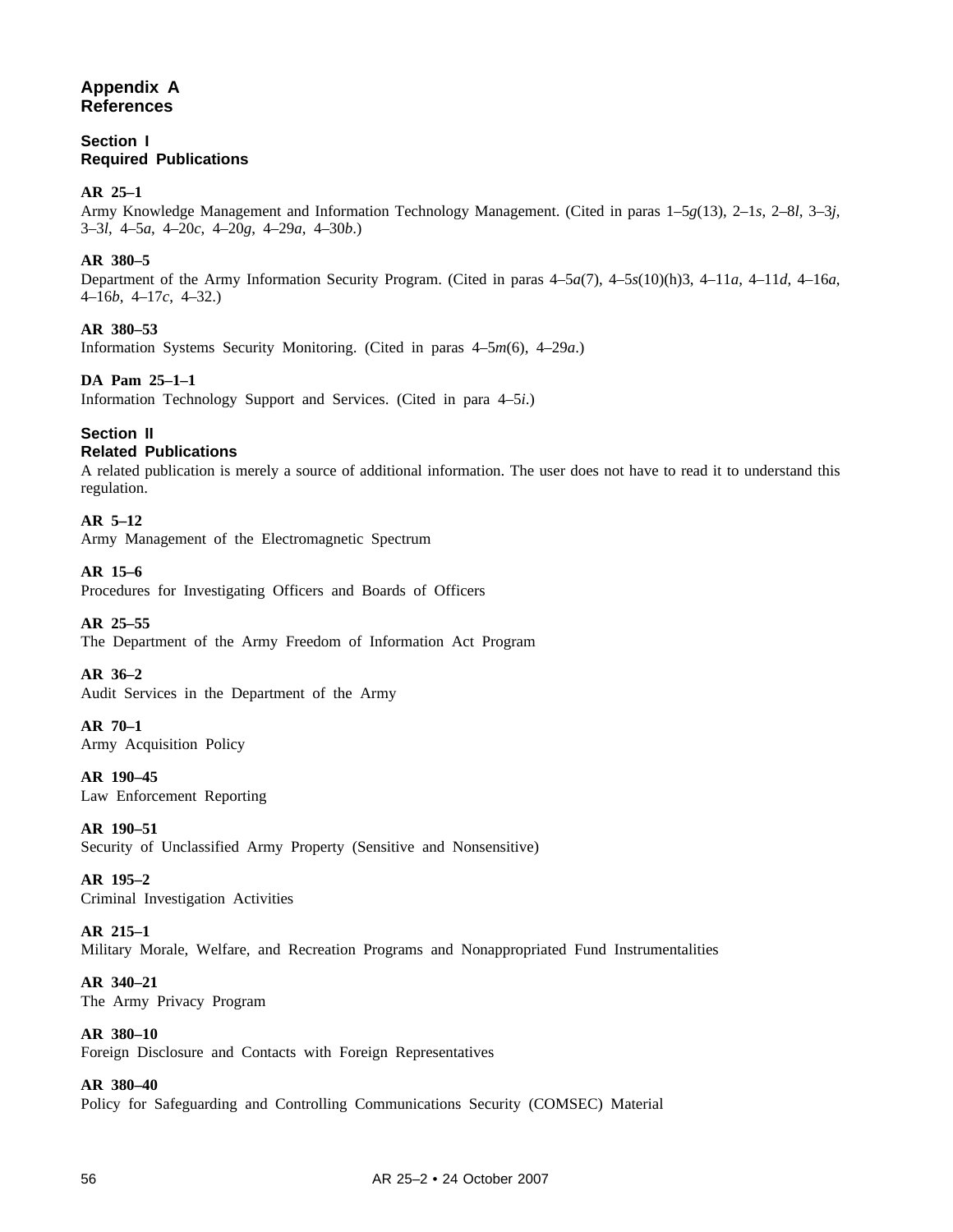**AR 380–49** Industrial Security Program

**AR 380–67** The Department of the Army Personnel Security Program

**AR 381–10** U.S. Army Intelligence Activities

**AR 381–11** Intelligence Support to Capability Development

**AR 381–14** Technical Counterintelligence (TCI)

**AR 381–20** The Army Counterintelligence Program

**AR 525–13** Antiterrorism

**AR 530–1** Operations Security (OPSEC)

**AR 608–1** Army Community Service Center

**DA Pam 25–1–2** Information Technology Contingency Planning.

## **Chairman of the Joint Chiefs of Staff Instruction 5221.01B**

Delegation of Authority to Commanders of Combatant Commands to Disclose Classified Military Information to Foreign Governments and International Organizations. (Available at http://www.dtic.mil/cjcs\_directives/.)

## **Chairman of the Joint Chiefs of Staff Manual 6510.01**

Defense-in-Depth: Information Assurance (IA) and Computer Network Defense (CND). (Available at http:// www.dtic.mil/cjcs\_directives/.)

**Common Criteria Evaluation and Validation Scheme (CCEVS)**

(http://niap.bahialab.com/cc-scheme/)

## **Committee on National Security Systems (CNSS) Instruction 4012**

Operation of the Defense Acquisition System. (Available at http://www.cnss.gov/instructions.html.)

## **DOD 5200.2–R**

Personnel Security Program. (Available at http://www.dtic.mil/whs/directives.)

## **DOD 5220.22–M**

National Industrial Security Program Operating Manual. (Available at http://www.dtic.mil/whs/directives.)

## **DOD 5220.22–M–SUP**

National Industrial Security Program Operating Manual Supplement. (Available at http://www.dtic.mil/whs/directives.)

## **DOD 5400.7–R**

DOD Freedom of Information Act Program. (Available at http://www.dtic.mil/whs/directives.)

## **DOD 5500.7–R**

Joint Ethics Regulation (JER). (Available at http://www.dtic.mil/whs/directives.)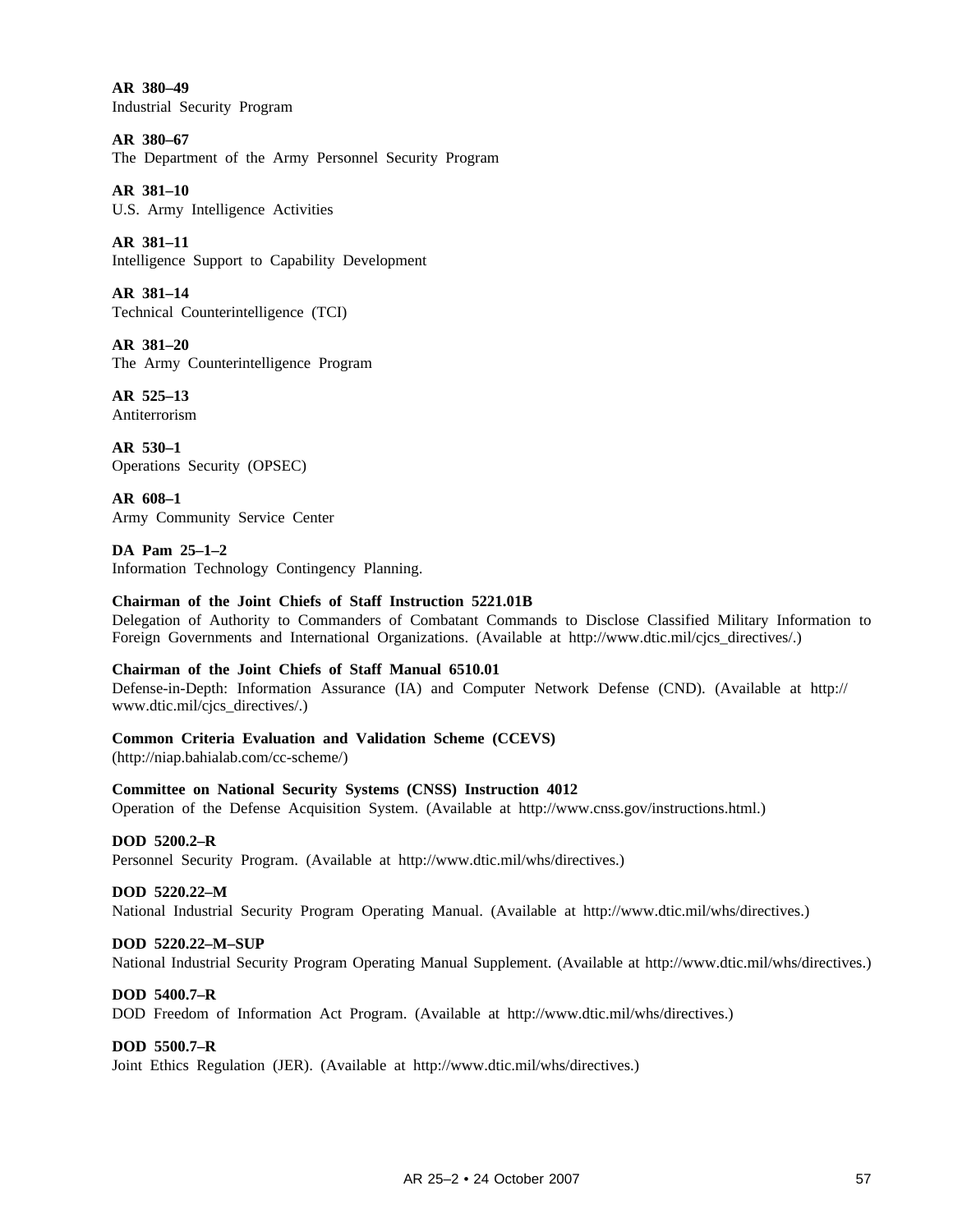## **DOD 8510.1–M**

Department of Defense Information Technology Security Certification and Accreditation Process (DITSCAP) Application Manual. (Available at http://www.dtic.mil/whs/directives.)

#### **DOD Directive 5000.1**

The Defense Acquisition System. (Available at http://www.dtic.mil/whs/directives.)

#### **DOD Directive 5220.6**

Defense Industrial Personnel Security Clearance Review Program. (Available at http://www.dtic.mil/whs/directives.)

#### **DOD Directive 5220.22**

DOD Industrial Security Program. (Available at http://www.dtic.mil/whs/directives.)

## **DOD Directive 5230.9**

Clearance of DOD Information for Public Release. (Available at http://www.dtic.mil/whs/directives.)

#### **DOD Directive 5230.11**

Disclosure of Classified Military Information to Foreign Governments and International Organizations. (Available at http://www.dtic.mil/whs/directives.)

#### **DOD Directive 5230.25**

Withholding of Unclassified Technical Data From Public Disclosure. (Available at http://www.dtic.mil/whs/directives.)

#### **DOD Directive 8100.2**

Use of Commercial Wireless Devices, Services, and Technologies in the Department of Defense (DOD) Global Information Grid (GIG). (Available at http://www.dtic.mil/whs/directives.)

#### **DOD Directive 8500.01E**

Information Assurance. (Available at http://www.dtic.mil/whs/directives.)

#### **DOD Directive 8570.01**

Information Assurance (IA) Training, Certification, and Workforce Management. (Available at http://www.dtic.mil/ whs/directives.)

## **DOD Instruction 3020.41**

Contractor Personnel Authorized to Accompany the U.S. Armed Forces. (Available at http://www.dtic.mil/whs/ directives.)

## **DOD Instruction 5000.2**

Operation of the Defense Acquisition System. (Available at http://www.dtic.mil/whs/directives.)

#### **DOD Instruction 5200.40**

DOD Information Technology Security Certification and Accreditation Process (DITSCAP). (Available at http:// www.dtic.mil/whs/directives.)

#### **DOD Instruction 8100.3**

Department of Defense (DOD) Voice Networks. (Available at http://www.dtic.mil/whs/directives.)

## **DOD Instruction 8110.1**

Multinational Information Sharing Networks Implementation. (Available at http://www.dtic.mil/whs/directives.)

#### **DOD Instruction 8500.2**

Information Assurance (IA) Implementation. (Available at http://www.dtic.mik/whs/directives.)

#### **DOD Instruction 8551.1**

Ports, Protocols, and Services (PPSM). (Available at http://www.dtic.mil/whs/directives.)

#### **DOD Instruction 1015.10**

Programs for Military Morale, Welfare, and Recreation. (Available at http://www.dtic.mil/whs/directives.)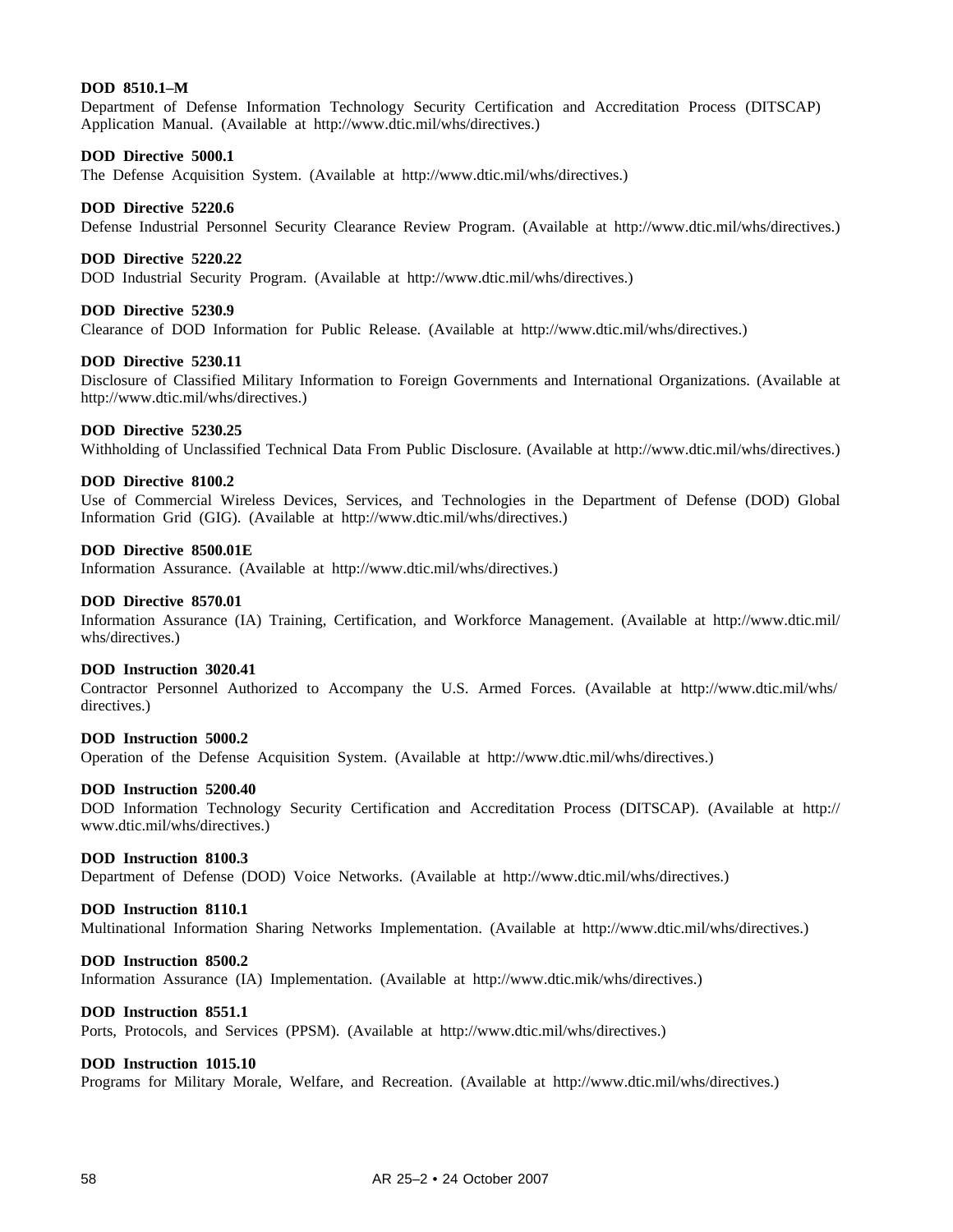## **Director, Central Intelligence Agency Directive 1/7**

Security Controls on the Dissemination of Intelligence Information. (Available at http://www.cms.cia.sgov.gov/dci/ policy/dcid/default.htm.)

## **Director, Central Intelligence Agency Directive 5/6**

Intelligence Disclosure Policy. (Available at http://www.cms.cia.sgov.gov/dci/policy/dcid/default.htm.)

#### **Defense Intelligence Agency Manual 50–4**

Security of Compartmented Computer Operations. (Information may be obtained from the Defense Intelligence Agency, 200 MacDill Blvd, Bldg 6000, Bolling AFB, Washington, DC 20340.)

## **Director, Central Intelligence Agency Directive 6/3**

Protecting Sensitive Compartmented Information within Information Systems. (Available at http:// www.cms.cia.sgov.gov/dci/policy/dcid/default.htm.)

#### **DOD Memo, July 06, 2006, Subject: Interim Department of Defense (DOD) Information Assurance (IA) Certification and Accreditation (C&A) Process Guidance**

(Available at https://diacap.iaportal.navy.mil.)

#### **Executive Order 12356**

National Security Information

## **Federal Information Security Management Act of 2002**

Section 3541 of title 44, United States Code. (Available at http://csrc.nist.gov/policies/HR2458-final.pdf.)

## **Federal Information Processing Standards Publication 46–2**

(http://www.itl.nist.gov/)

## **Federal Information Processing Standards Publication 140–2** Security Requirements for Cryptographic Modules. (Available at http://www.itl.nist.gov/.)

**Field Manual 3–13** Information Operations: Doctrine, Tactics, Techniques, and Procedures

# **Field Manual 5–19 (100–14)**

Composite Risk Management

## **Joint DODIIS**

Cryptologic SCI Information Systems Security Standards. (Available at http://www.nmic.navy.smil.mil/onihome-s/ security/sso\_navy/policyNpubs/jdcsisss/jdcissi-r2.html.)

#### **JP 1–02**

Joint Publication, Department of Defense Dictionary of Military and Associated Terms

#### **JTA–A**

Joint Technical Architecture–Army. (Available via AKO at https://www.us.army.mil.)

## **NSA/CSS Manual 130–1**

Operational Information Systems and Networks Security Policy

## **NSA/CSS Manual 130–2**

Media Declassification and Destruction Manual

#### **NIST Special Publication 800–64 REV.1**

Security Considerations in the Information Systems Development Life Cycle (http://csrc.nist.gov/publications/nistpubs/ 800–64/NIST–SP800–64.pdf)

## **NSTISSI No. 4012**

National Training Standard for Designated Approving Authority (DAA). (Available at http://www.cnss.gov/ instructions.html.)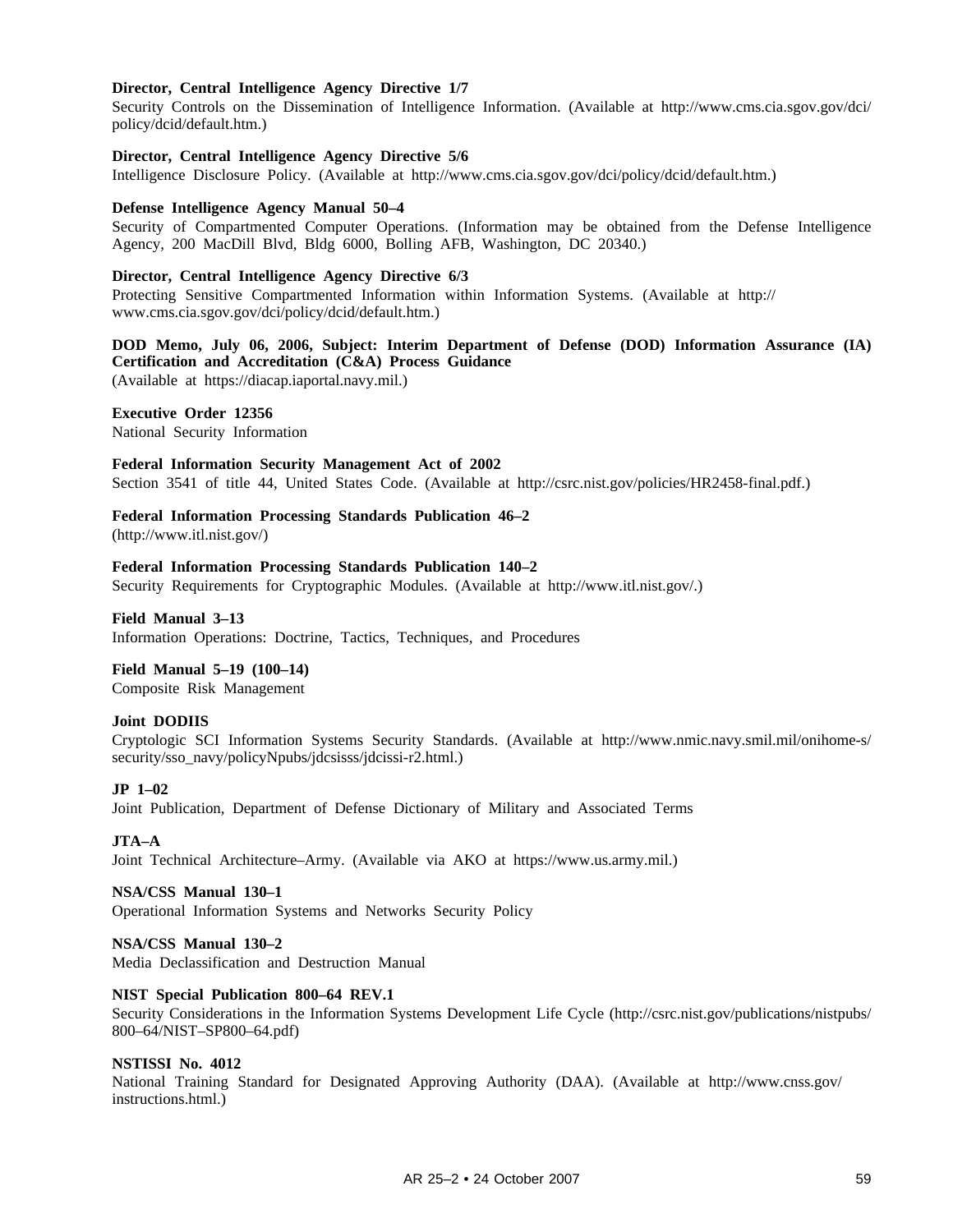## **NSTISSI No. 4015**

National Training Standard for System Certifiers. (Available at http://www.cnss.gov/instructions.html.)

**NSTISSI No. 7003** Protective Distribution Systems. (Available at http://www.cnss.gov/instructions.html.)

**NSTISSP No. 11** National Information Assurance Acquisition Policy. (Available at http://www.cnss.gov/instructions.html.)

**Office of Management and Budget Circular A–130** Management of Federal Information Resources

**Public Law 100–235** Computer Security Act of 1987

**Public Law 107–314** Bob Stump National Defense Authorization Act for Fiscal Year 2003

**Rule for Courts–Martial 303** Preliminary inquiry

**UCMJ** Uniform Code of Military Justice

**5 USC 552a** The Privacy Act of 1974

**22 USC 2551** Congressional statement of purpose

**22 USC 2751, et. seq.** Arms Export Control Act

**44 USC 3541** Information security; Purposes

**RCS CSIM–62** MDEP M54X Report

**Section III Prescribed Forms** This entry has no prescribed forms.

# **Section IV**

**Referenced Forms**

DA Forms are available on the Army Publishing Directorate Web site (www.apd.army.mil): DD Forms are available from the OSD Web site (http://www.dtic.mil/whs/directives/infomgt/forms/formsprogram.htm). SFs and OFs are available from the GSA Web site (http://www.gsa.gov).

**DA Form 11–2–R** Management Control Evaluation Certification Statement

**DA Form 2028** Recommended Changes to Publications and Blank Forms

**DD Form 254** DOD Contract Security Classification Specification

**SF 85P** Questionaire For Public Trust Positions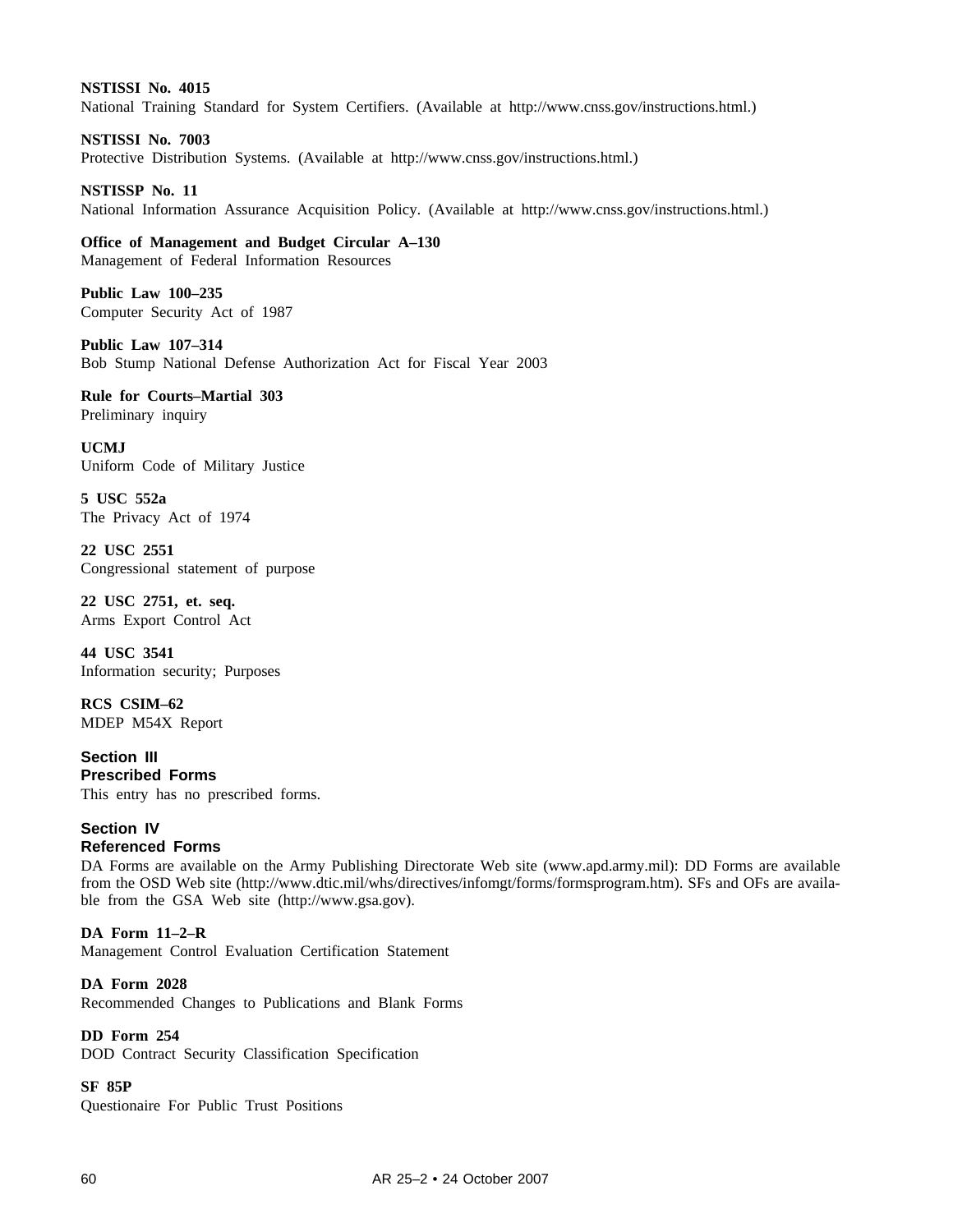**SF 86** Questionaire For National Security Positions

## **SF 328**

Certificate Pertaining to Foreign Interests

## **Appendix B Sample Acceptable Use Policy**

## **B–1. Purpose**

This appendix provides a sample AUP that may be used by organizations to obtain explicit acknowledgements from individuals on their responsibilities and limitations in using ISs.

## **B–2. Explanation of conventions in sample acceptable use policy**

Figure B–1, below, illustrates a representative AUP. In this figure, text appearing in italicized font should be replaced with the appropriate information pertinent to the specific AUP being executed. Army organizations may tailor the information in the sample AUP to meet their specific needs, as appropriate.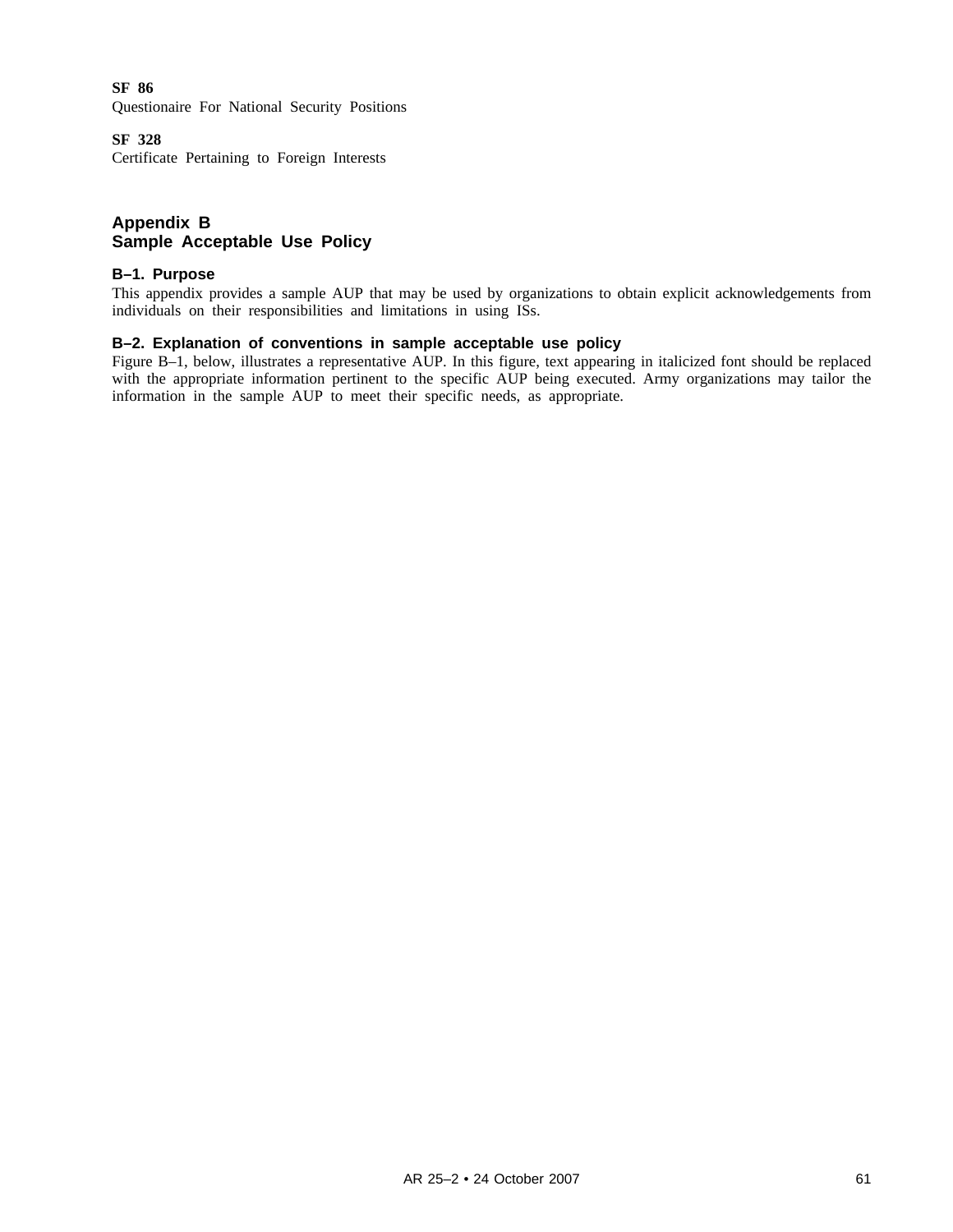## **Acceptable Use Policy**

1. Understanding. I understand that I have the primary responsibility to safeguard the information contained in classified network name (CNN) and/or unclassified network name (UNN) from unauthorized or inadvertent modification, disclosure, destruction, denial of service, and use.

2. Access. Access to this/these network(s) is for official use and authorized purposes and as set forth in DoD 5500.7-R, "Joint Ethics Regulation" or as further limited by this policy.

3. Revocability. Access to Army resources is a revocable privilege and is subject to content monitoring and security testing.

4. Classified information processing. CNN is the primary classified IS for (insert your organization). CNN is a US-only system and approved to process (insert classification) collateral information as well as: (insert additional caveats or handling instructions). CNN is not authorized to process (insert classification or additional caveats or special handling instructions).

a. CNN provides communication to external DoD (or specify other appropriate U.S. Government) organizations using the SIPRNET. Primarily this is done via electronic mail and internet networking protocols such as web, ftp, telnet (insert others as appropriate).

b. The CNN is authorized for SECRET or lower-level processing in accordance with accreditation package number, identification, etc.

c. The classification boundary between CNN and UNN requires vigilance and attention by all users. CNN is also a US-only system and not accredited for transmission of NATO material.

d. The ultimate responsibility for ensuring the protection of information lies with the user. The release of TOP SECRET information through the CNN is a security violation and will be investigated and handled as a security violation or as a criminal offense.

5. Unclassified Information Processing. UNN is the primary unclassified automated administration tool for the (insert your organization). UNN is a US-only system.

a. UNN provides unclassified communication to external DoD and other United States Government organizations. Primarily this is done via electronic mail and internet networking protocols such as web, flp, telnet (insert others as appropriate).

b. UNN is approved to process UNCLASSIFIED, SENSITIVE information in accordance with (insert local regulation dealing with automated information system security management program).

c. The UNN and the Internet, as viewed by the (insert your organization), are synonymous. Email and attachments are vulnerable to interception as they traverse the NIPRNET and Internet.

**Figure B–1. Acceptable use policy**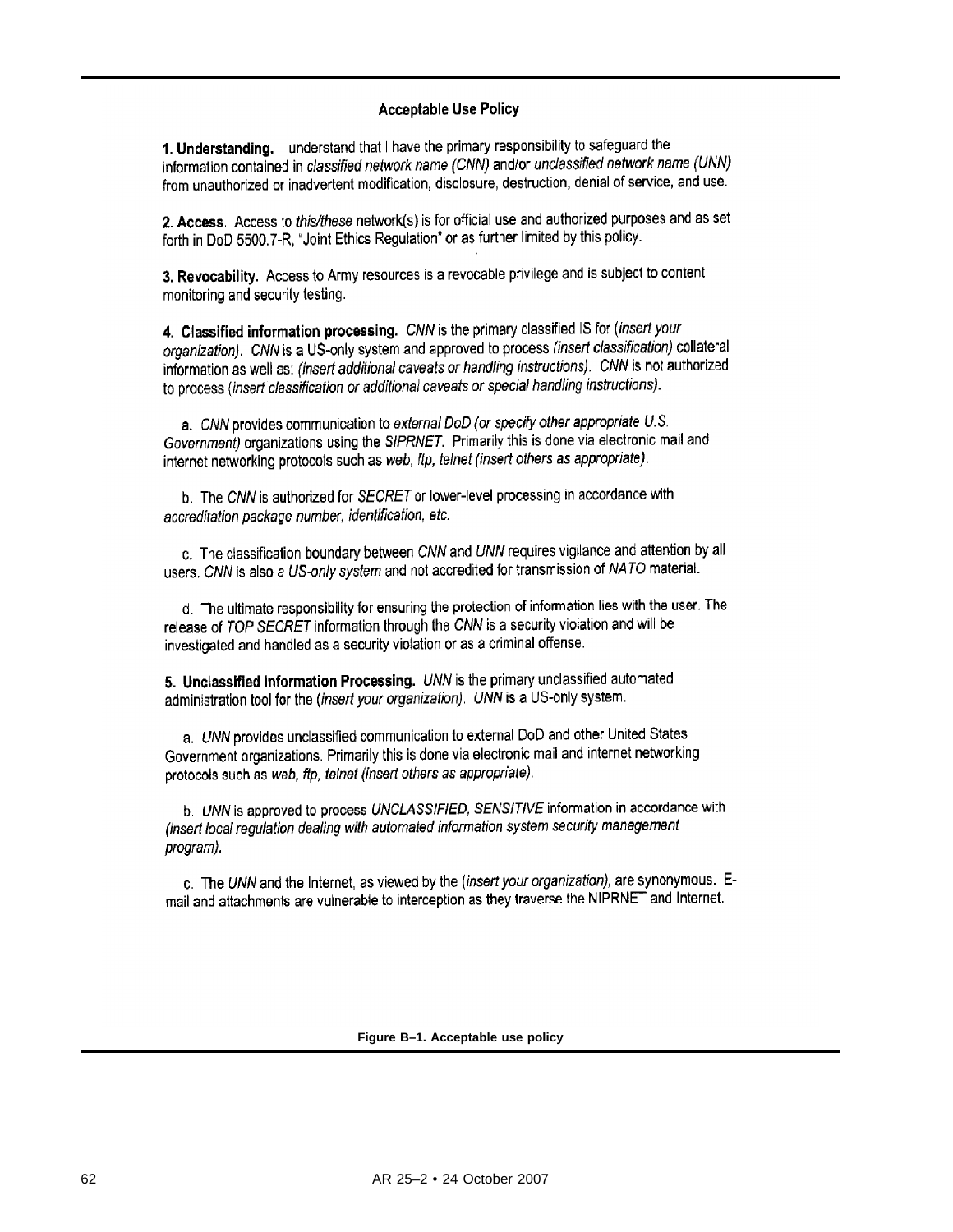6. Minimum security rules and requirements. As a CNN and/or UNN system user, the following minimum security rules and requirements apply:

a. Personnel are not permitted access to CNN and UNN unless in complete compliance with the (insert your organization) personnel security requirement for operating in a TOP SECRET system-high environment.

b. I have completed the user security awareness-training module. I will participate in all training programs as required (inclusive of threat identification, physical security, acceptable use policies, malicious content and logic identification, and non-standard threats such as social engineering) before receiving system access.

c. I will generate, store, and protect passwords or pass-phrases. Passwords will consist of at least 10 characters with 2 each of uppercase and lowercase letters, numbers, and special characters. I am the only authorized user of this account. (I will not use user ID, common names, birthdays, phone numbers, military acronyms, call signs, or dictionary words as passwords or pass-phrases.)

d. I will use only authorized hardware and software. I will not install or use any personally owned hardware, software, shareware, or public domain software.

e. I will use virus-checking procedures before uploading or accessing information from any system, diskette, attachment, or compact disk.

f. I will not attempt to access or process data exceeding the authorized IS classification level.

g. I will not alter, change, configure, or use operating systems or programs, except as specifically authorized.

h. I will not introduce executable code (such as, but not limited to, .exe, .com, .vbs, or .bat files) without authorization, nor will I write malicious code.

i. I will safeguard and mark with the appropriate classification level all information created, copied, stored, or disseminated from the IS and will not disseminate it to anyone without a specific need to know.

j. I will not utilize Army- or DoD-provided ISs for commercial financial gain or illegal activities.

k. Maintenance will be performed by the System Administrator (SA) only.

I. I will use screen locks and log off the workstation when departing the area.

m. I will immediately report any suspicious output, files, shortcuts, or system problems to the (insert your organization) SA and/or IASO and cease all activities on the system.

n. I will address any questions regarding policy, responsibilities, and duties to (insert your organization) SA and/or IASO.

**Figure B–1. Acceptable use policy—Continued**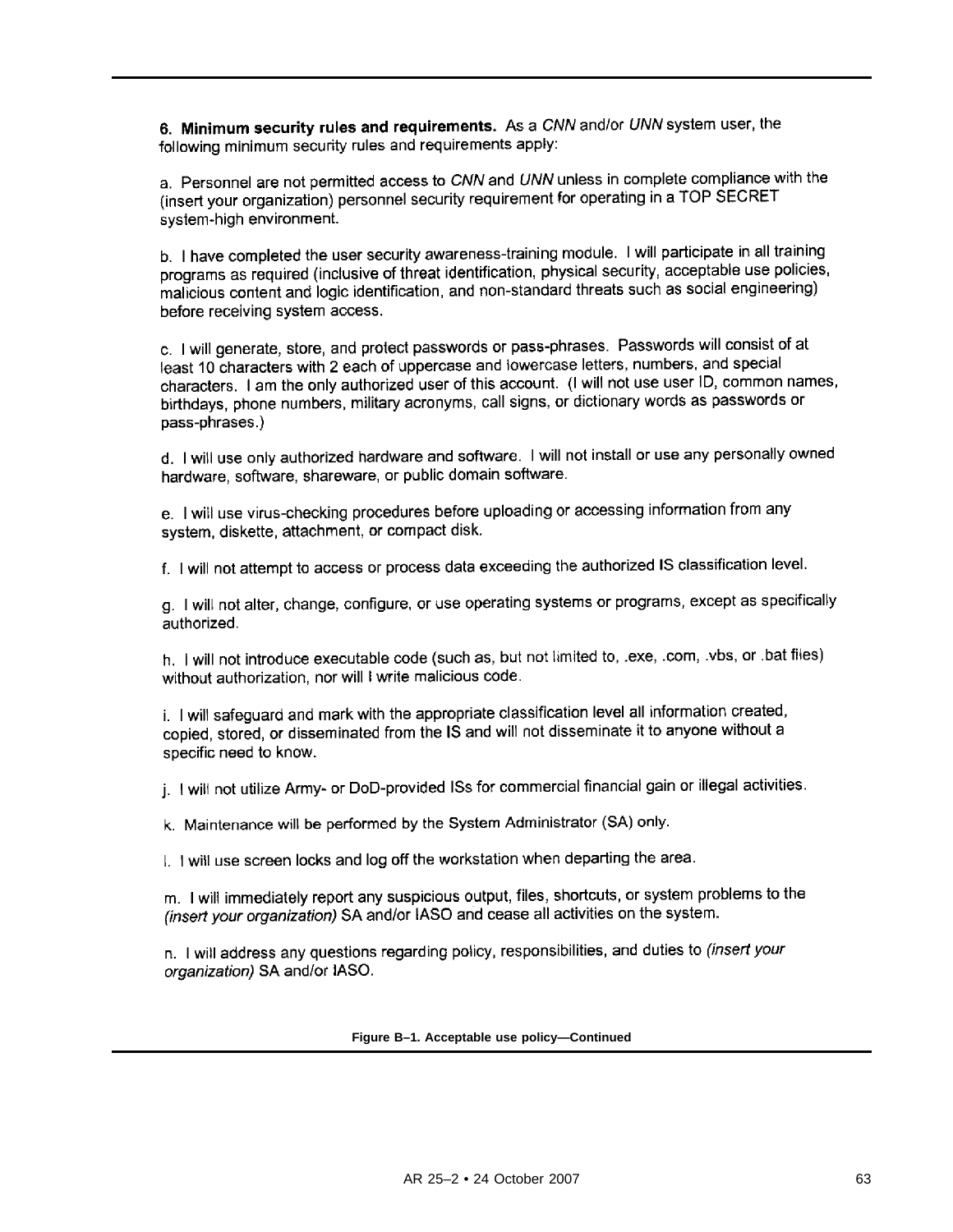o. I understand that each IS is the property of the Army and is provided to me for official and authorized uses. I further understand that each IS is subject to monitoring for security purposes and to ensure that use is authorized. I understand that I do not have a recognized expectation of privacy in official data on the IS and may have only a limited expectation of privacy in personal data on the IS. I realize that I should not store data on the IS that I do not want others to see.

p. I understand that monitoring of (CNN) (UNN) will be conducted for various purposes and information captured during monitoring may be used for administrative or disciplinary actions or for criminal prosecution. I understand that the following activities define unacceptable uses of an Army IS:

# (insert specific criteria)

- to show what is not acceptable use  $\bullet$
- to show what is acceptable during duty/non-duty hours
- to show what is deemed proprietary or not releasable (key word or data identification)
- to show what is deemed unethical (e.g., spam, profanity, sexual content, gaming)
- to show unauthorized sites (e.g., pornography, streaming video, E-Bay)
- to show unauthorized services (e.g., peer-to-peer, distributed computing)
- to define proper email use and restrictions (e.g., mass mailing, hoaxes, autoforwarding)
- to explain expected results of policy violations  $(1<sup>st</sup>, 2<sup>nd</sup>, 3<sup>rd</sup>, etc)$

# (Note: Activity in any criteria can lead to criminal offenses.)

q. The authority for soliciting a social security number (SSN) is EO 939. The information below will be used to identify you and may be disclosed to law enforcement authorities for investigating or prosecuting violations. Disclosure of information is voluntary; however, failure to disclose information could result in denial of access to (insert your organization) information systems.

7. Acknowledgement. I have read the above requirements regarding use of (*insert your* organization) access systems. I understand my responsibilities regarding these systems and the information contained in them.

insert name here Directorate/Division/Branch

insert name here Last Name, First, MI

insert name here Signature

insert date here

Date

insert Rank/Grade and SSN here Rank/Grade/ SSN

insert phone number here **Phone Number** 

**Figure B–1. Acceptable use policy—Continued**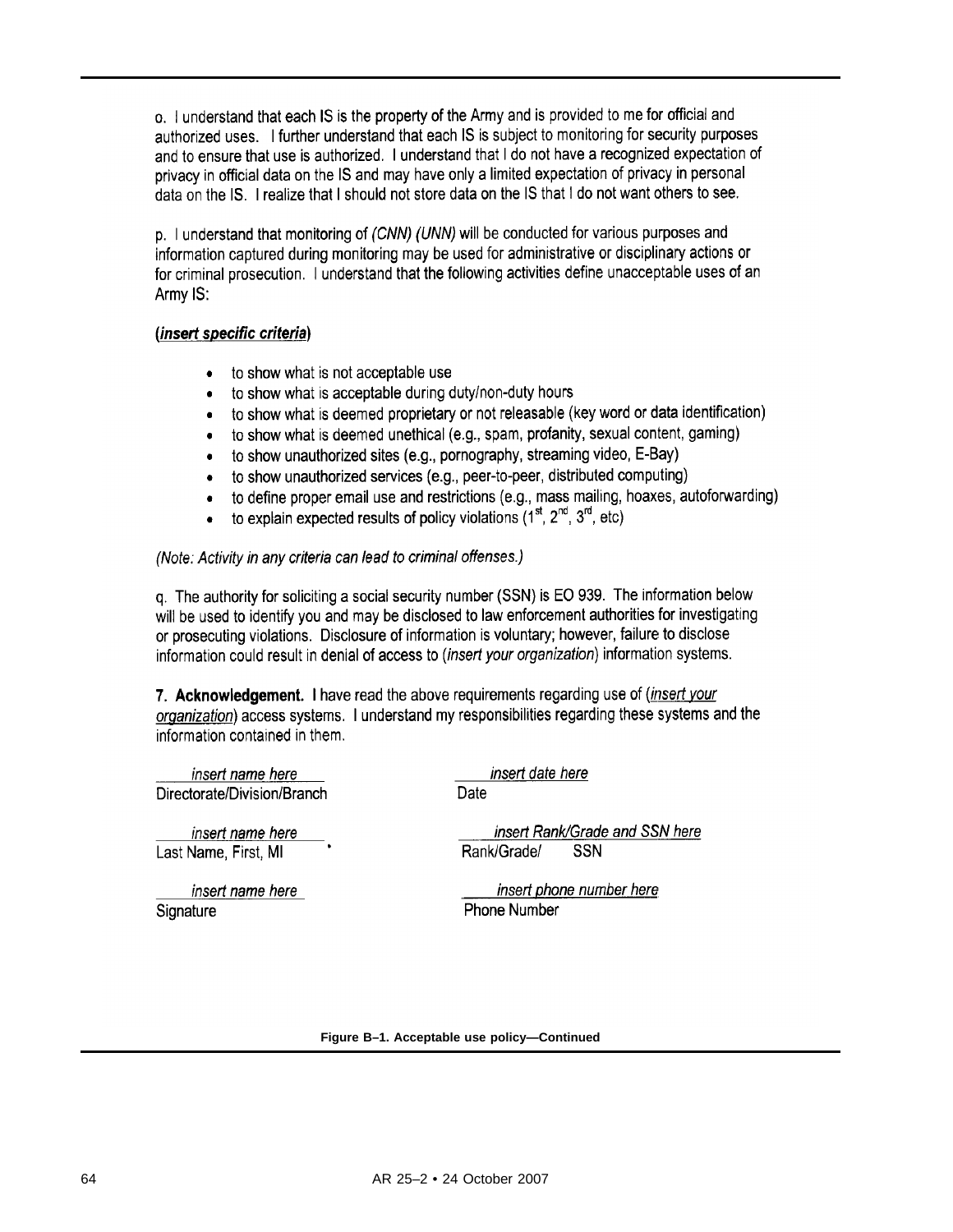## **Appendix C Management Control Evaluation Checklist**

## **C–1. Function**

The function covered by this checklist is the administration of the Army Information Assurance Program.

## **C–2. Purpose**

The purpose of this checklist is to assist assessable unit manager and management control administrators in evaluating the key management controls outlined below. It is not intended to cover all controls.

## **C–3. Instructions**

Answers must be based on the actual testing of key management controls (for example, document analysis, direct observation, sampling, simulation, or others). Answers that indicate deficiencies must be explained and corrective action indicated in supporting documentation. These key management controls must be formally evaluated at least once every 5 years. Certification that this evaluation has been conducted must be accomplished on DA Form 11–2–R (Management Control Evaluation Certification Statement). DA Form 11–2–R is available on the APD Web site (http:// www.apd.army.mil).

## **C–4. Test questions**

*a.* Have appropriate security personnel (for example, IAPMs, IAMs, or IASOs) been appointed?

*b.* Have risk analyses and vulnerability assessments been performed for systems that process, access, transmit, or store Army information?

*c.* Are the appropriate leadership and management personnel aware of the results of risk analyses and vulnerability assessments?

*d.* Have vulnerability assessments been performed as per standard Army methodologies as detailed in this regulation to ensure consistency?

*e.* Have countermeasures been identified based on the results of risk analyses and vulnerability assessments?

*f.* Are countermeasures in place commensurate with risks and vulnerabilities?

*g.* Is there a written security plan to document implementation of countermeasures?

*h.* Has leadership and management formally accepted the risk to process the information involved (or more precisely stated: "Are the systems accredited?"

*i.* Are countermeasures routinely tested (for example, user IDs, passwords, audit trails)?

*j.* Are Command and subordinate organizations implementing and reporting compliance to USSTRATCOM, JTF–GNO, DOD and Army directed solutions or actions such as Command Tasking Orders (CTOs), IAVM, or INFOCON measures?

*k.* Is Information Assurance training being performed?

*l.* Are ACOM, ASCC, DRU, installations, or activities identifying their IA requirements under the appropriate MDEP?

*m.* Are security incidents and violations (for example, viruses, unauthorized access, or attempts) reported?

*n.* Have plans been developed to ensure continued operation in the event of major disruption (for example, fire, natural disaster, bomb threat, or civil disorder)?

*o.* Has a configuration control board approved each network?

*p.* Is there an appropriate security official as a member of each board?

*q.* Is there a current SSAA on file for each IS?

## **C–5. Supersession**

This checklist replaces the checklist previously published in AR 25–2, dated 14 November 2003.

## **C–6. Comments**

Help to make this a better tool for evaluating management controls. Submit comments to: Chief Information Officer/ G–6 (CIO/G–6), 107 Army Pentagon, Washington, DC 20310–0107.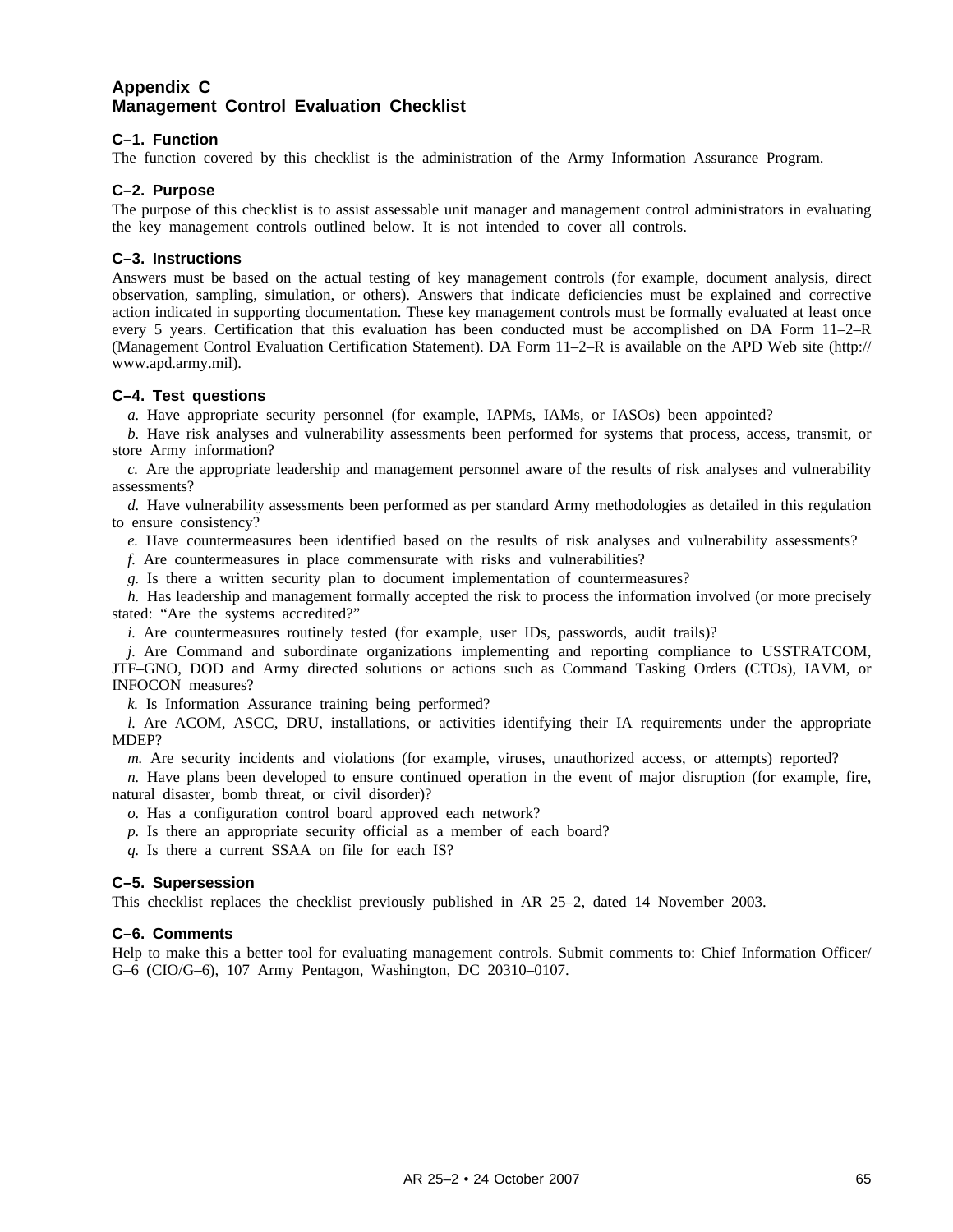# **Glossary**

# **Section I Abbreviations**

**A&VTR** Asset and Vulnerability Tracking Resource

**AASA** Administrative Assistant to the Secretary of the Army

**ACA** Agent of the Army Certification Authority (C&A)

**ACERT** Army Computer Emergency Response Team

**ACL** access control list

**ADP (replaced by IT)** automated data processing

**AEI** Army Enterprise Infostructure

**AES** Advanced Encryption Standard

# **A–GNOSC**

Army - Global Network Operations and Security Center

## **AIAP**

Army Information Assurance Program (replacement for AISSP, Army Information Systems Security Program)

## **AISSP**

Army Information Systems Security Program (replaced by AIAP)

## **AKO**

Army Knowledge Online

## **AMC**

Army Materiel Command

## **AR**

Army Regulation

## **ARL**

Army Research Laboratory

**ARNET** Army Reserve Network

## **ASA(ALT)**

Assistant Secretary of the Army for Acquisition, Logistics, and Technology

**ASC** Army Signal Command

# **ATD**

Authorization Termination Date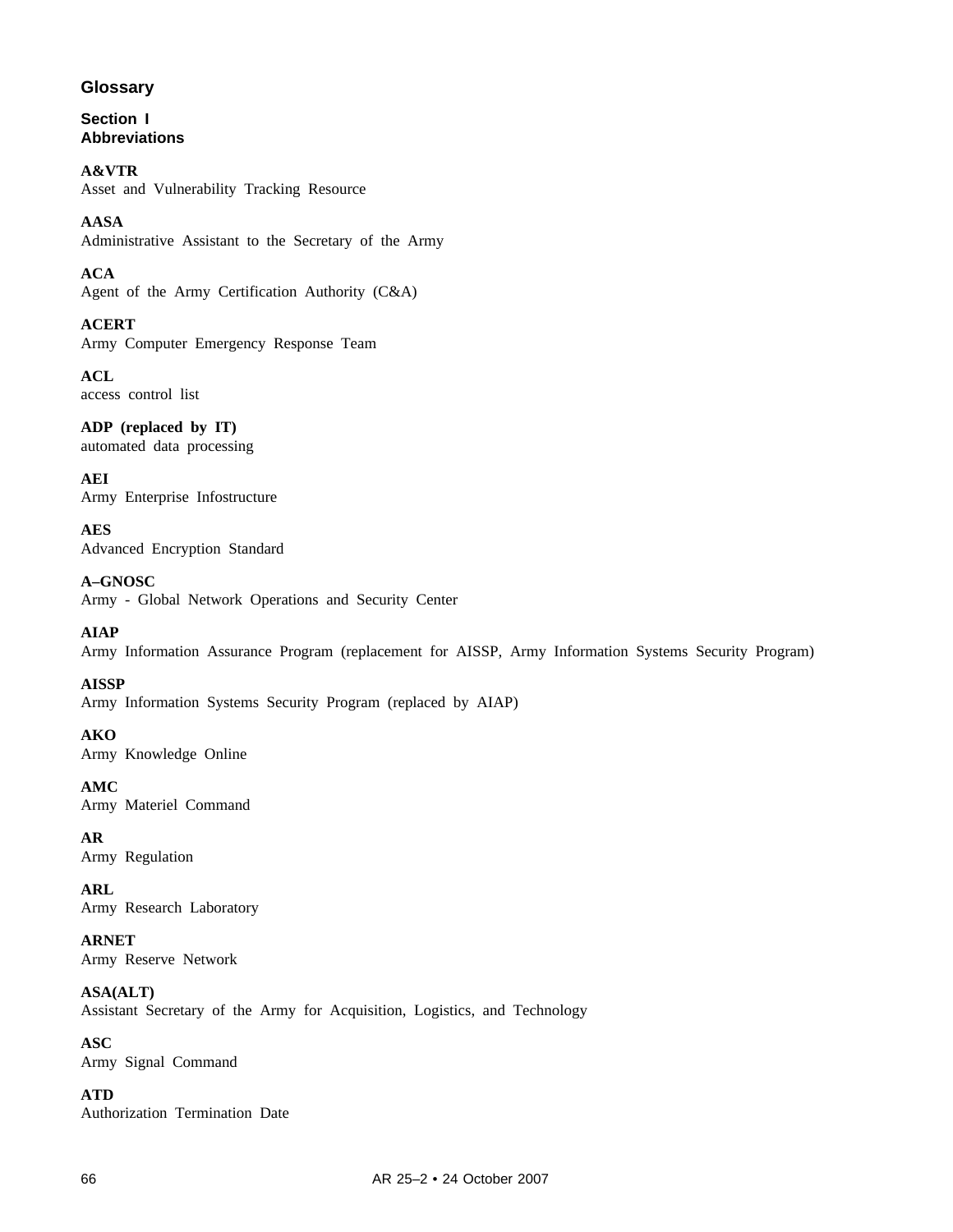**ATS** Automated Tactical System

**ATO** approval to operate

**AUP** Acceptable Use Policy

**AV** Anti Virus

**AWRAC** Army Web Risk Assessment Cell

**AWS** Automated Weapons System

**BBP** Best Business Practices

**C4IM** Command, Control, Communications, and Computers for Information Management

**CA** Certification Authority

**C&A** certification and accreditation

**CAR** Certification Authority Representative

**CCB** Configuration Control Board

**CCI** controlled cryptographic item

**CCIU** Computer Crime Investigative Unit

**CI** counterintelligence

**CID** Criminal Investigation Command

**CISS** Center for Information Systems Security

**CIT** common information technology

**CMB** Configuration Management Board

**CND** computer network defense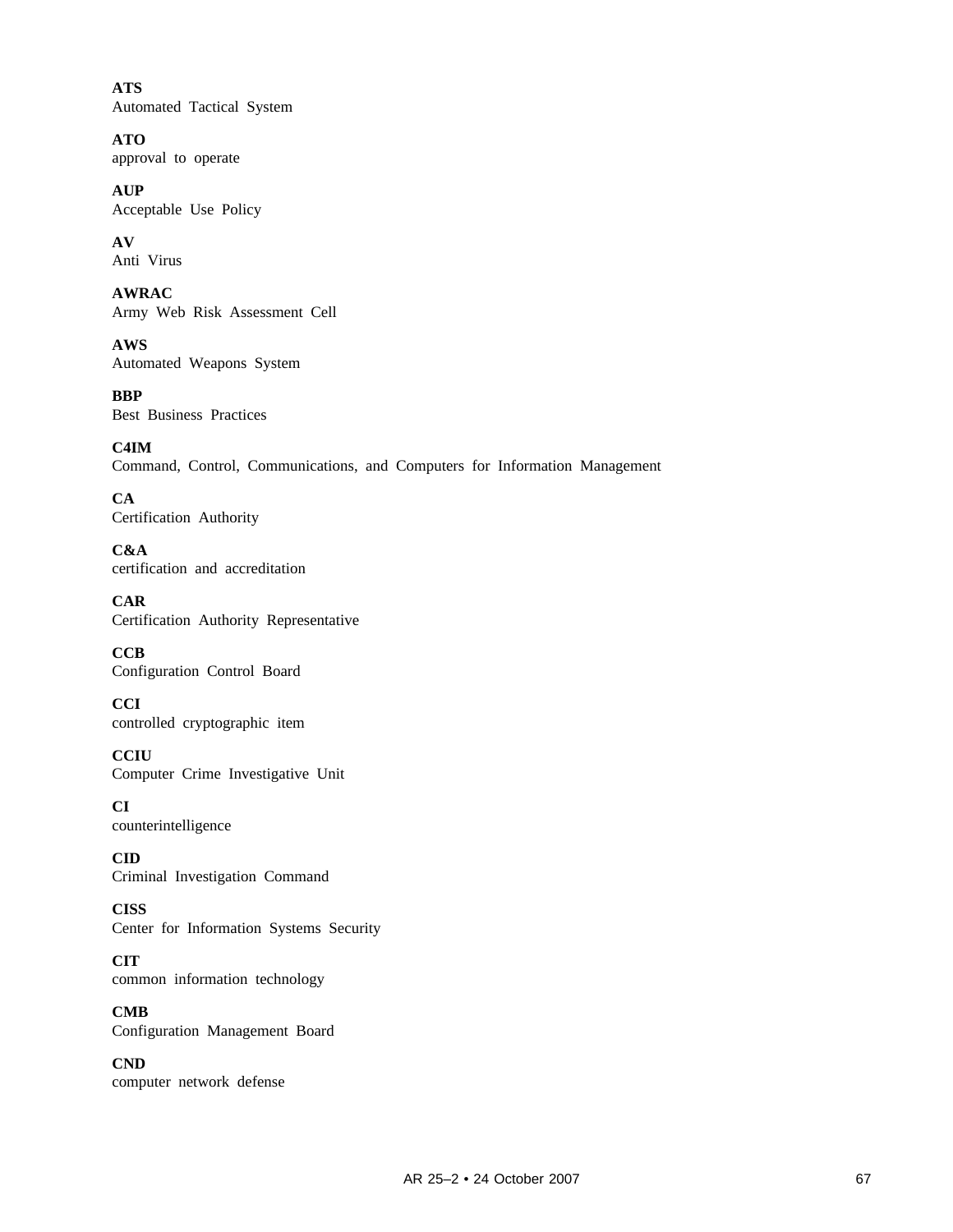# **CNDSP** Computer Network Defense Service Provider

**CNO** computer network operations

**CNSS** Committee on National Security Systems

**COCO** contractor owned, contractor operated

**CON** Certificate of Networthiness

**CONUS** Continental United States

**COR** contracting officer's representative

**COS** Chief of Staff

**COTS** commercial off-the-shelf

**COOP** Continuity of Operations Plan

**CPP** Cooperative Program Personnel

**CRD** compliance reporting database

**CSLA** Communications Security Logistics Agency

**CT1S** Common Tier 1 System

**CT&E** certification, test and evaluation

**CVT** Compliance Verification Team

**DAA** designated approving authority

**DAPE** Deny all, permit by exception

**DATO** Denial of Authorization to Operate

**DCE** distributed computing environment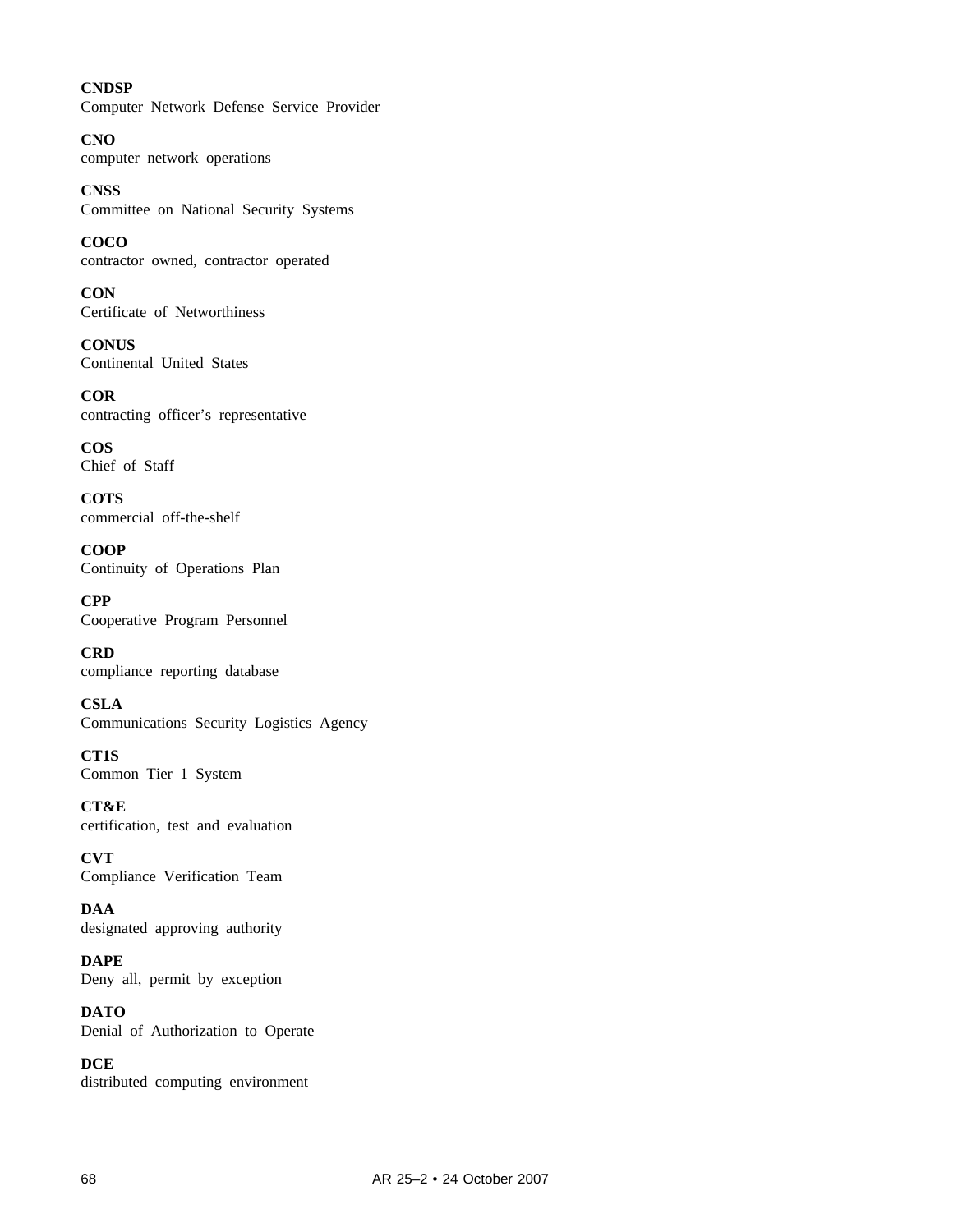**DDL** Delegation of Disclosure Authority Letter

**DES** data encryption standard

**DIACAP** Department of Defense Information Assurance Certification and Accreditation Process

**DiD** Defense in Depth

**DISA/CISS** Defense Information Systems Agency/Center for Information System Security

**DITYVAP** Do-it-Yourself Vulnerability Assessment Program

**DMZ** demilitarized zone

**DNS** Domain Name Service

**DOD** Department of Defense

**DODD** Department of Defense Directive

**DODI** Department of Defense Instruction

**DOIM** Director of Information Management

**DRU** direct reporting unit

**EIO&M** engineering, implementation, operation, and maintenance

**EKMS** Electronic Key Management System

**EOIS** Employee Owned Information System

**ESEP** Engineer and Scientist Exchange Program

**FISMA** Federal Information Security Management Act

**FLO** foreign liaison officer

**FN** foreign national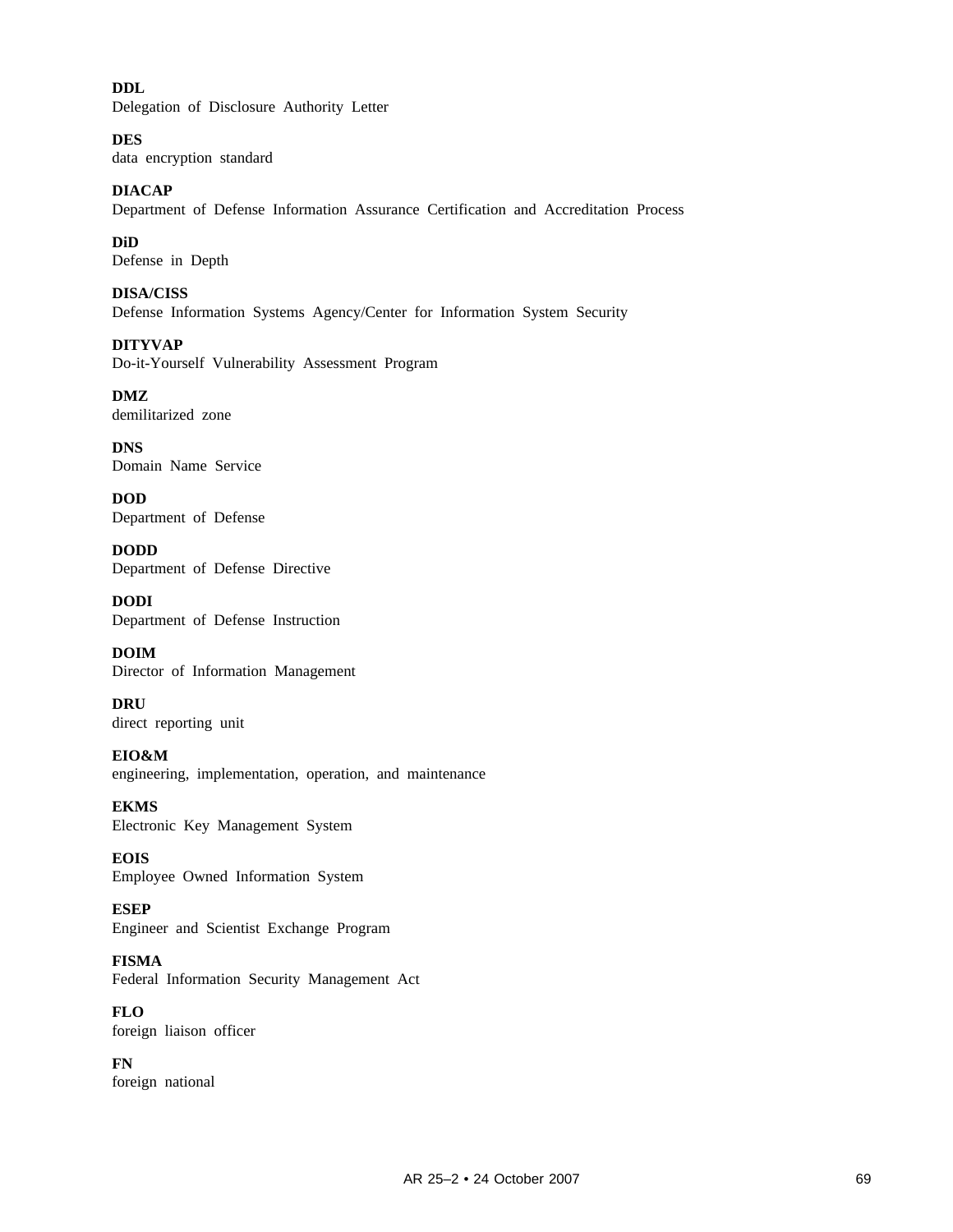# **FOCI** Foreign ownership, control, or influence

**FOT&E** follow-on test and evaluation

**FPAT** Force Protection Assessment Team

**I&A** identification and authentication

**IA** Information Assurance

**IAD** Information Assurance Directorate

**IAM** Information Assurance Manager

**IANM** Information Assurance Network Manager

**IANO** Information Assurance Network Officer

**IAPM** Information Assurance Program Manager

**IASO** Information Assurance Security Officer

**IATC** interim authority to connect

**IATO** interim approval to operate

**IATT** Information Assurance Technical Tip

**IATT** Interim Authorization to Test (C&A)

**IAVA** Information Assurance Vulnerability Alert

**IAVB** Information Assurance Vulnerability Bulletin

**IAVM** Information Assurance Vulnerability Management

**ICAN** Installation Campus Area Network (installation backbone)

**IDS** Intrusion Detection System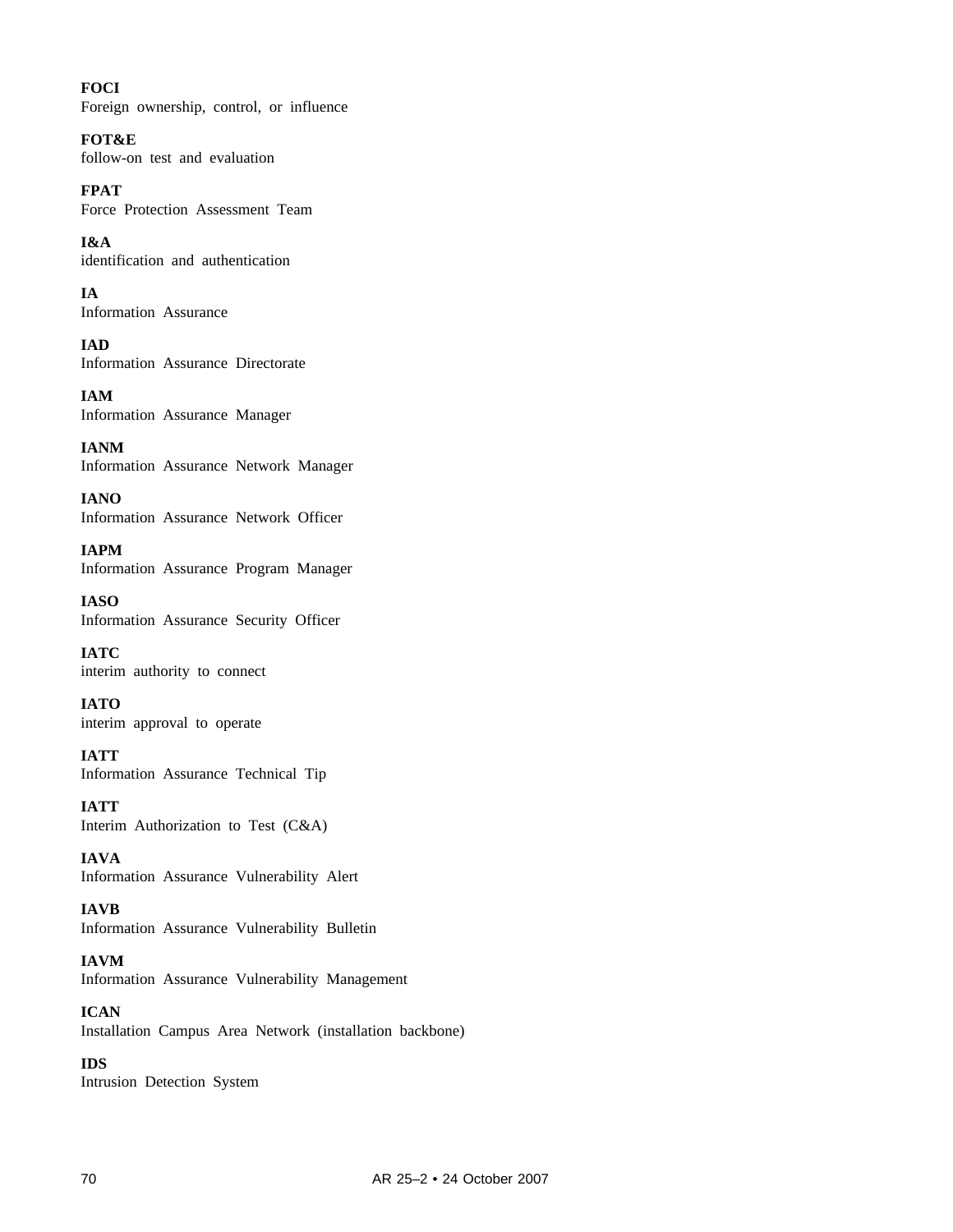**IMA** Installation Management Agency

**IO** information operations

**IOT&E** initial operational test and evaluation

**IOVAD** Information Operations Vulnerability Assessments Division

**IP** Internet Protocol

**IS** information system

**ISS** Information Systems Security (replaced by Information Assurance)

**IT** information technology

**ITS** information technology services

**JIM** Joint Interagency and Multinational

**JDCSISSS** Joint DODIIS Cryptologic SCI Information Systems Security Standards

**JKMIWG** Joint Key Management Infrastructure Working Group

**KMEC** Key Management Executive Committee

**KMI** key management infrastructure

**KVM/KMM** keyboard, video, mouse/keyboard, monitor, mouse

**LCERT** Local Computer Emergency Response Team

**LOC** level of confidentiality

**MAC** mission assurance category

**MAP** Mitigation Action Plan

**MCEB** Military Communications Electronics Board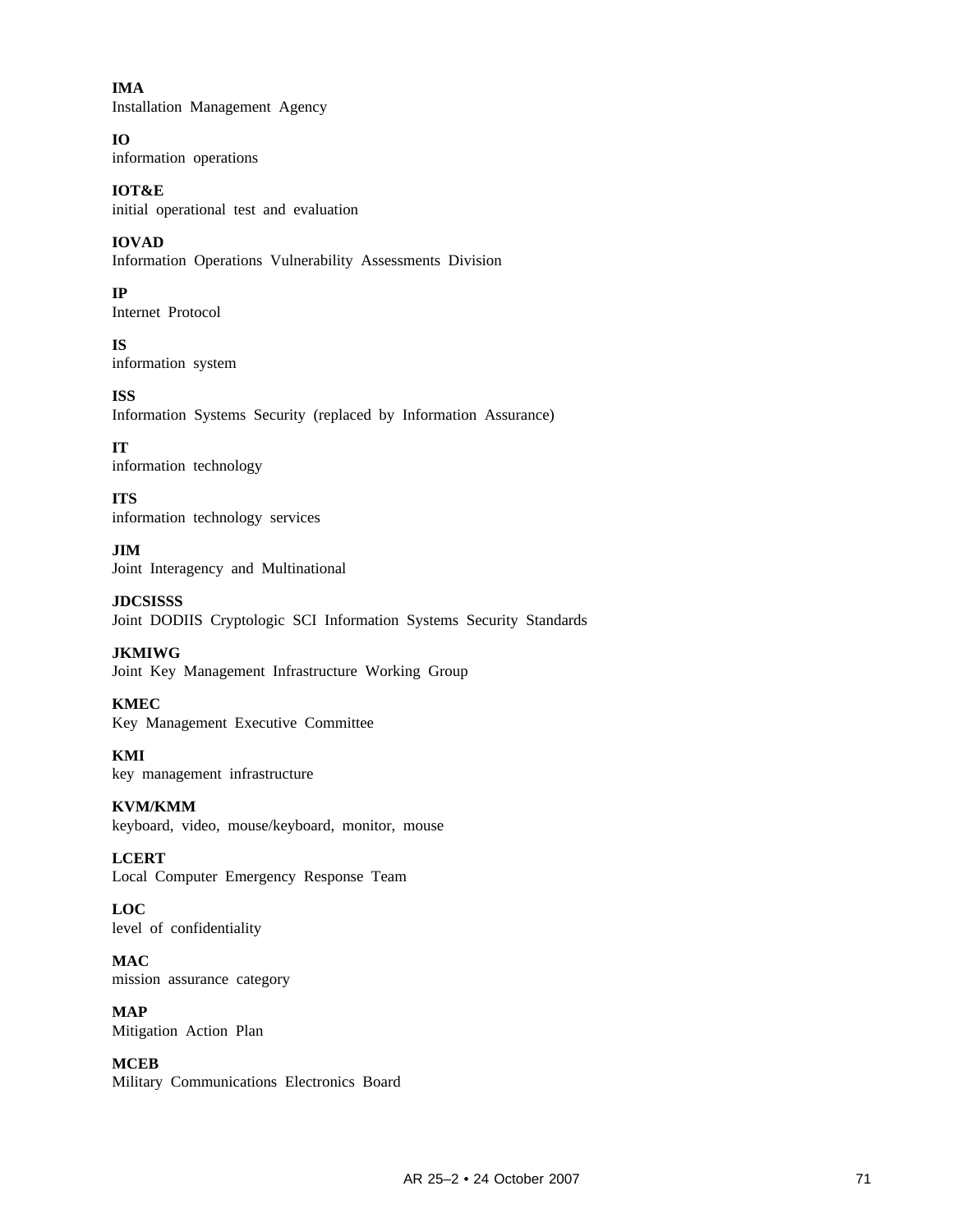# **MDEP** management decision package

**MDID** market driven/industry developed

**MEVA** mission essential vulnerable area

**MOA** Memorandum of Agreement

**MPE** miscellaneous processing equipment

**MPEP** Military Personnel Exchange Program

**MSC** major subordinate command

**MWR** morale, welfare, and recreation

**NA** network administrator

**NAC** National Agency Check

**NACIC** National Agency Check with Credit Check and written inquiries

**NACLC** National Agency Check with Local Agency and Credit Checks

**NCR** National Capital Region

**NDI** non-developmental item

**NETCOM** Network Enterprise Technology Command

**NETOPS** network operations

**NGB** National Guard Bureau

**NIAP** National Information Assurance Partnership

**NIST** National Institute of Standards and Technology

**NSA** National Security Agency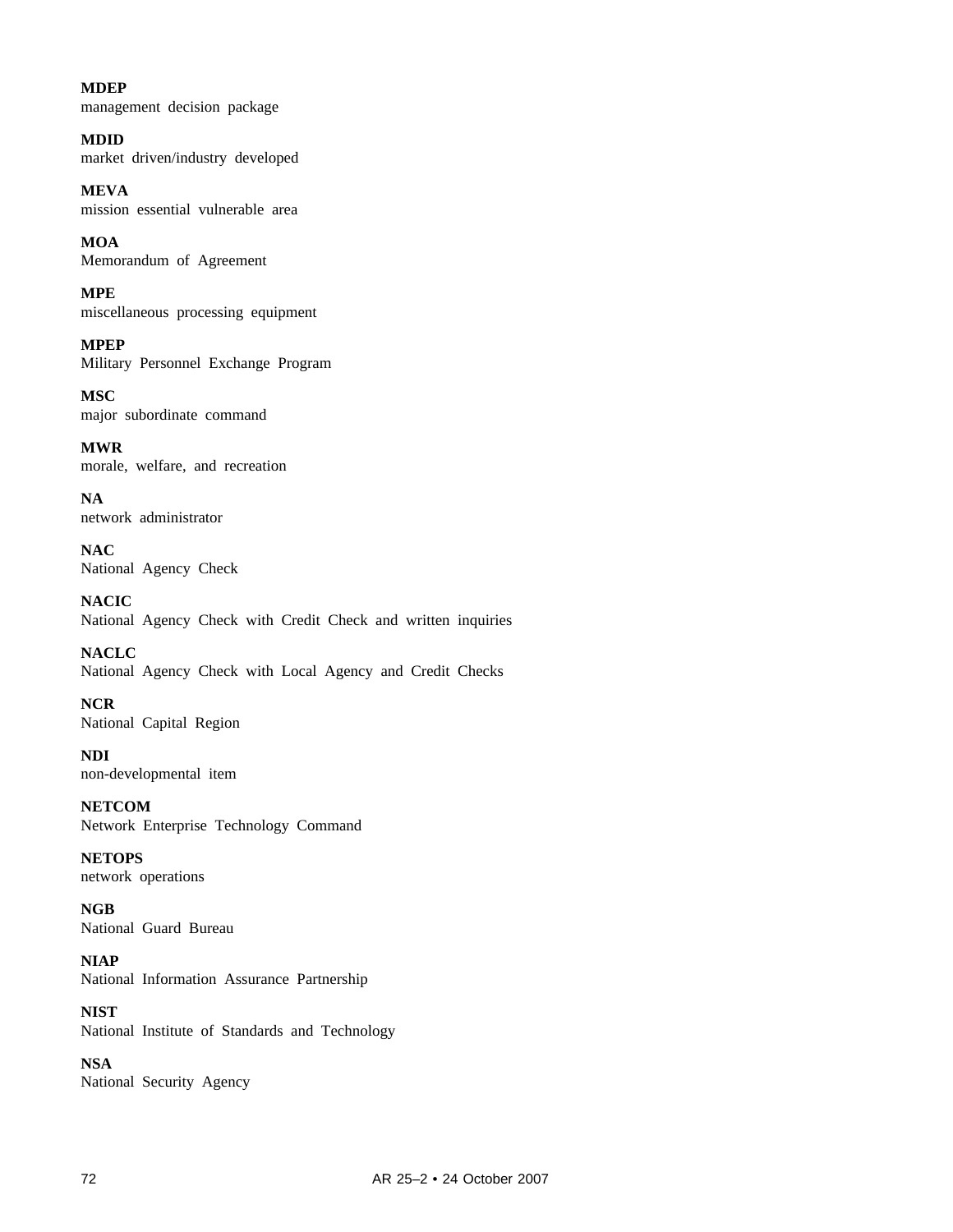**NSI** National Security Information

**NSS** National Security System

**OCA** original classification authority

**OPM** Office of Personnel Management

**PDA** personal digital assistant

**PDS** Protected Distribution System

**PED** personal electronic device or portable electronic device

**PEG** program evaluation group

**PEO** program executive officer

**PIN** personal identification number

**PL** public law or protection level

**PM** program manager or project manager or product manager

**POA&M** Plan of Action and Milestones

**POLP** principle of least privilege

**PPS** ports, protocols, and services

**RA** remote access

**RADIUS** Remote Authentication Dial-in User System

**RAS** remote access server

**RCERT** Regional Computer Emergency Response Team

**RCIO** regional chief information officer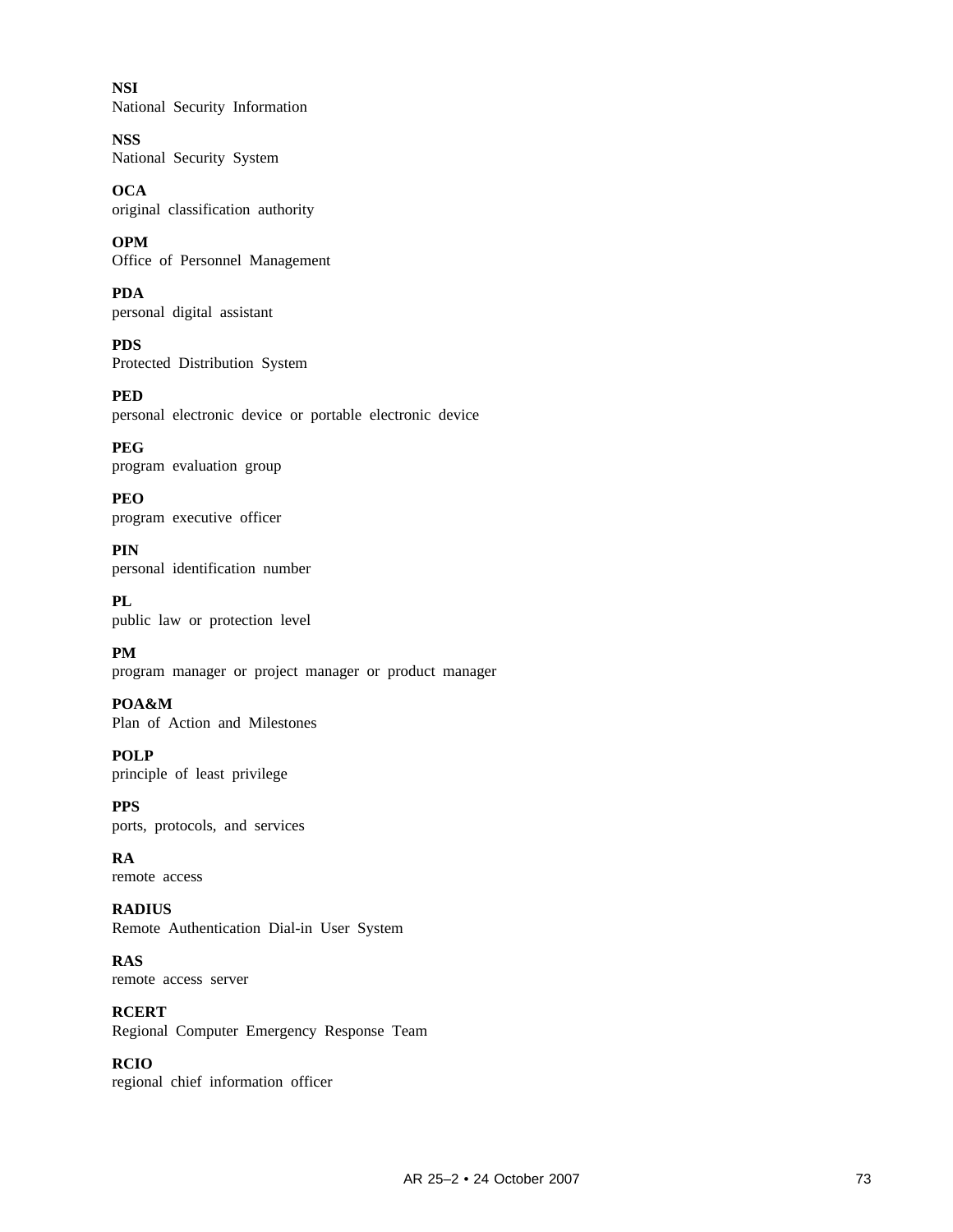# **RDT&E**

research, development, test, and evaluation

#### **ROM**

read only memory

# **SA**

Systems Administrator

**SABI** secret and below interoperability

#### **SBU**

Sensitive but Unclassified (obsolete term)

# **SCI** sensitive compartmented information

**SIAO** Senior Information Assurance Officer

# **SII**

Statement of Intelligence Interest or Security/Suitability Investigations Index

# **SIO**

senior intelligence officer

# **SIOP–ESI**

Single Integrated Operational Plan-Extremely Sensitive Information

# **SIR**

serious incident report

#### **SFTP** Secure File Transfer Protocol

**SISS**

# Subcommittee for Information Systems Security

**SOP** standard operating procedure

# **SSAA** System Security Authorization Agreement

**SSBI** single-scope background investigation

# **SSH**

secure shell

#### **SSL** secure sockets layer

**SSN** social security number

# **SSP** System Security Policy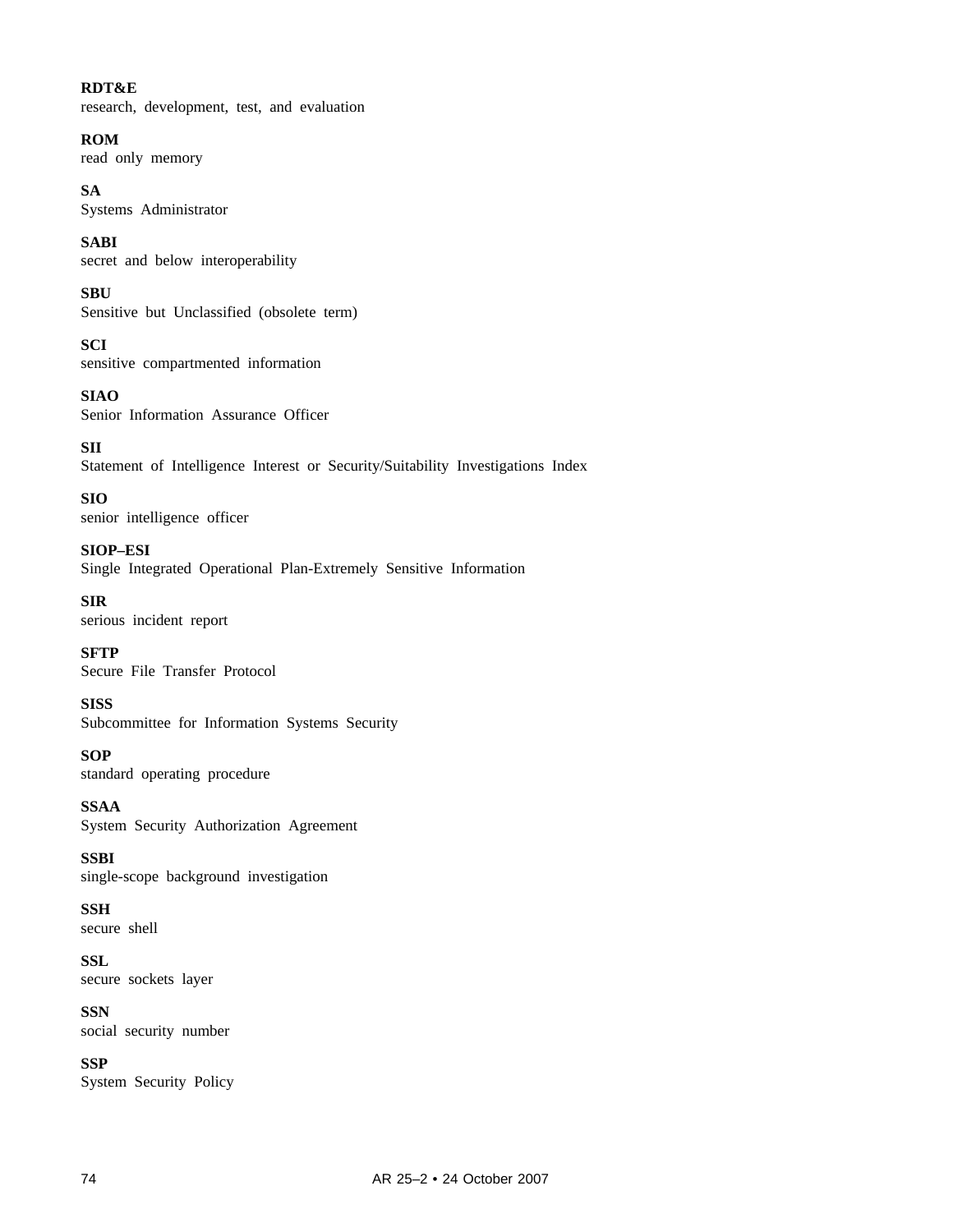**STANREP** standardization representative

**STEP** standard tactical entry point

**STIG** Security Technical Implementation Guide

**STS** Subcommittee for Telecommunications Security

**SO** System Owner

**TA** technical advisory

**TAG** technical advisory group

**TEMP** Test and Evaluation Master Plan

**TLA** Top Layer Architecture

**TNOSC** Theater Network Operations and Security Center

**TS** Top Secret

**TSACS** Terminal Server Access Control System

**TSMB** Tier 1 System Management Board

**TS/SCI** Top Secret/Sensitive Compartmented Information

**TTP** tactics, techniques, and procedures

**URL** universal resource locator

**USAAA** United States Army Audit Agency

**USERID** user identification

**VAT** vulnerability assessment technician

**VIS** vendor integrity statement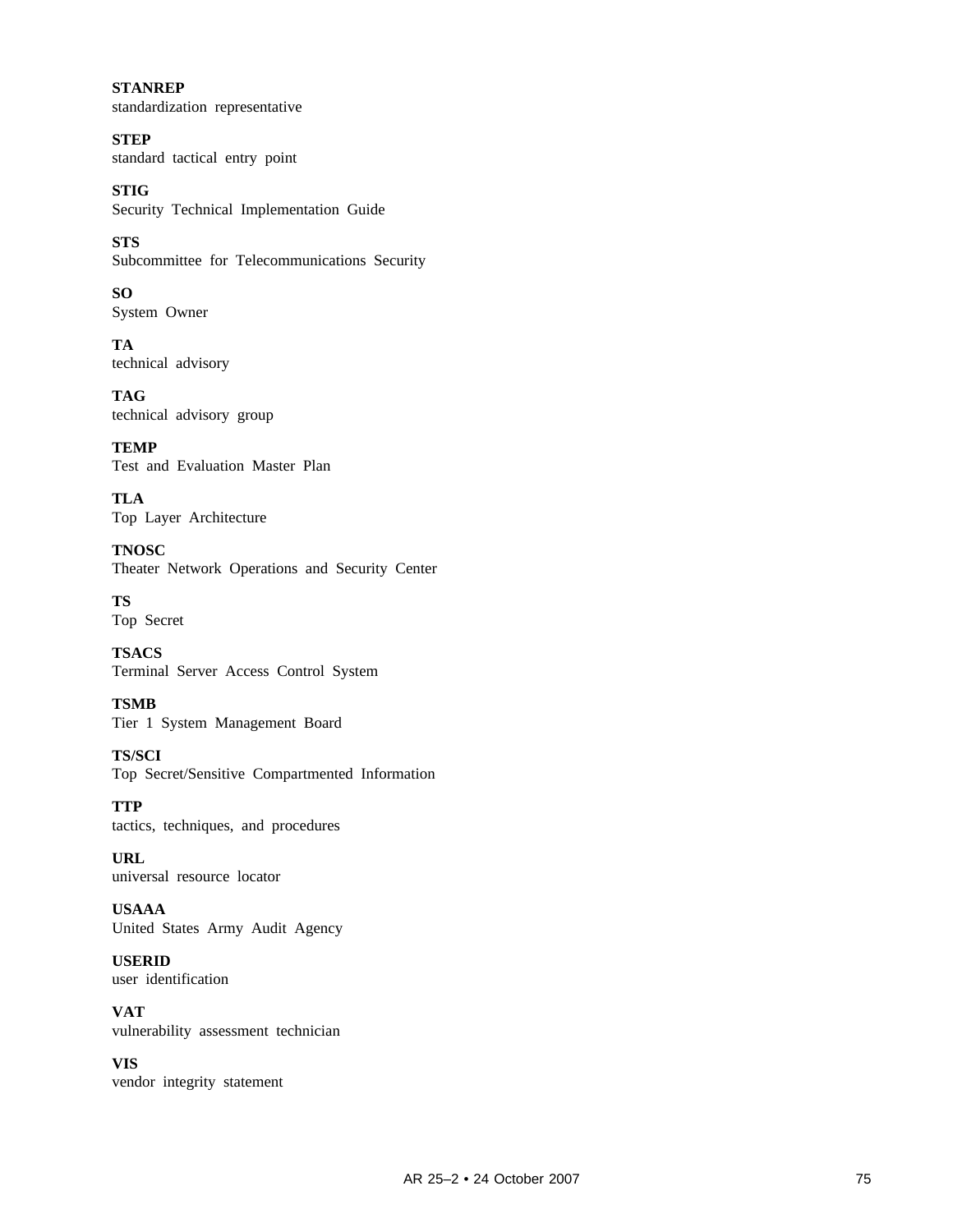# **VPN**

virtual private network

# **WLAN**

wireless local area network

# **WWW**

World Wide Web

#### **Section II Terms**

#### **Access**

(IS) Ability and means to communicate with (that is, provide input to or receive output from), or otherwise make use of any information, resource, or component in an IS. (COMSEC) Capability and opportunity to gain knowledge or to alter information or materiel.

#### **Access control**

The process of limiting access to the resources of an IS only to authorized users, programs, processes, or other systems.

#### **Accountability**

(IS) Property that enables auditing of activities on an IS to be traced to persons who may then be held responsible for their actions. (COMSEC) Principle that an individual is responsible for safeguarding and controlling of COMSEC equipment, keying materiel, and information entrusted to his or her care and is answerable to proper authority for the loss or misuse of that equipment or information.

#### **Accreditation Decision**

An official designation from a DAA, in writing or digitally signed e-mail, made visible to the CIO/G–6, regarding acceptance of the risk associated with operating an IS. Expressed as ATO, IATO, IATT, or DATO.

#### **Adjunct Network**

For the purpose of C&A, those networks that depend on the connections to the common transport network and services of the ICAN. These networks rely on the ICAN for NIPRNET and SIPRNET connectivity. These may or may not be under DOIM management and usually connect to the ICAN below the security stack. They may be controlled by a tenant as small as an office or as large as a ACOM/ASCC headquarters.

#### **Approval to operate**

Synonymous with accreditation.

#### **Army information**

Information originated by or concerning the Army.

#### **Audit**

Independent review and examination of records and activities to assess the adequacy of system controls, to ensure compliance with established policies and operational procedures, and to recommend necessary changes in controls, policies, or procedures.

#### **Audit trail**

Chronological record of system activities to enable the construction and examination of the sequence of events or changes in an event (or both). An audit trail may apply to information in an IS, to message routing in a communications system, or to the transfer of COMSEC materiel.

#### **Authenticate**

To verify the identity of a user, user device, or other entity, or the integrity of data stored, transmitted, or otherwise exposed to possible unauthorized modification in an automated information system, or to establish the validity of a transmitted message.

# **Authentication**

Security measure designed to establish the validity of a transmission, message, or originator, or a means of verifying an individual's identity or eligibility to receive specific categories of information or perform specific actions.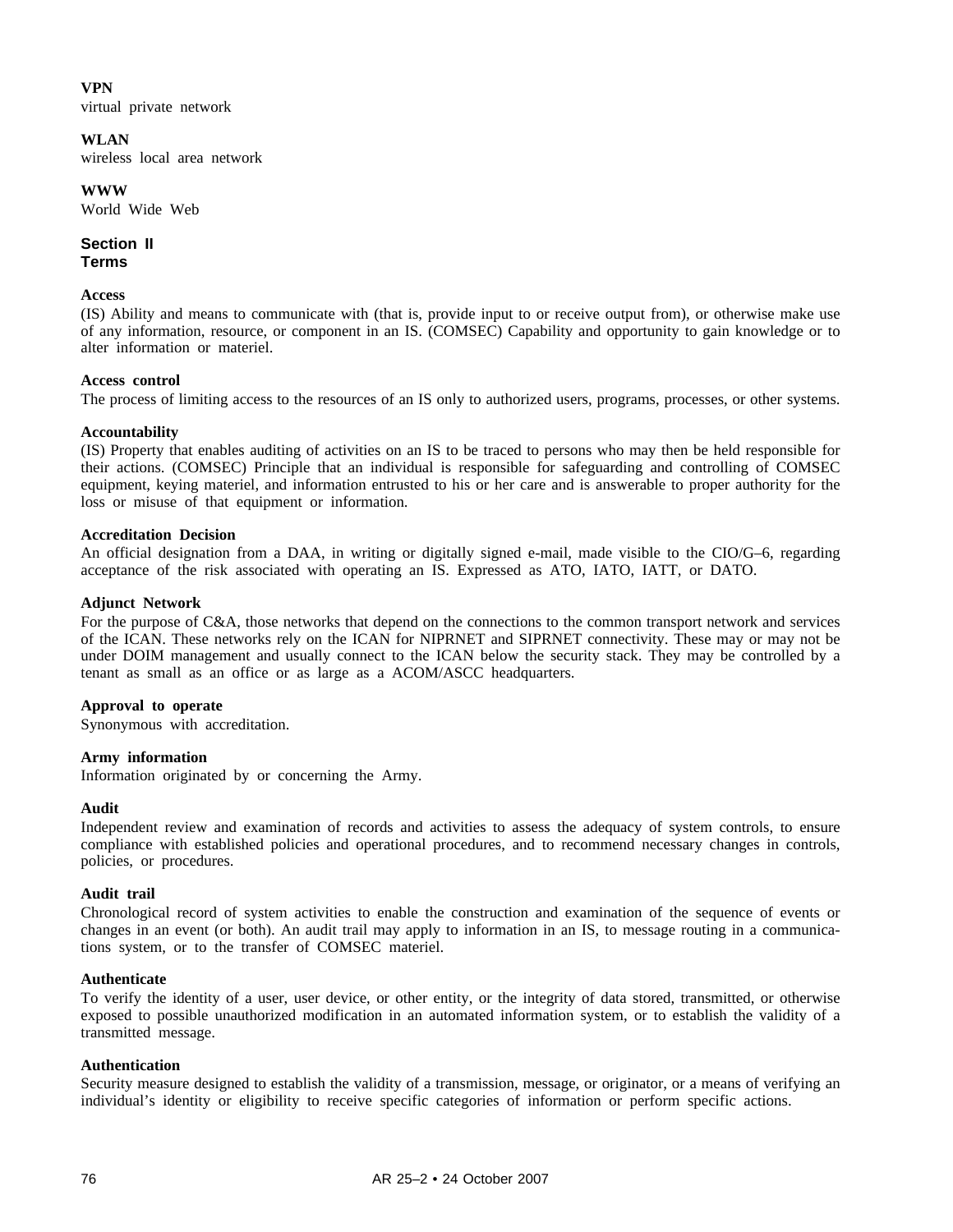#### **Authorization to operate**

Authorization granted by the DAA for an information system to process, store, or transmit information. Authorization is based on acceptability of the solution, the system architecture, implementation of assigned IA Controls, the operational IA risk level, and the mission need.

#### **Auto-manual system**

Programmable, hand-held COMSEC equipment used to perform encoding and decoding functions.

#### **Automated information system (obsolete term)**

(See information system (IS))

#### **Automated Information System Application**

For IA purposes, the product or deliverable resulting from an acquisition program. An Automated Information System (AIS) application performs clearly defined functions for which there are readily identifiable security considerations and needs that are addressed as part of the acquisition. An AIS application may be a single software application (for example, integrated consumable items support); multiple software applications that are related to a single mission (for example, payroll or personnel); or a combination of software and hardware performing a specific support function across a range of missions (for example, Global Command and Control System, Defense Messaging System). AIS applications are deployed to enclaves for operations, and often have their operational security needs assumed by the enclave. Note that an AIS application is analogous to a "major application" as defined in OMB A–130; however, this term is not used in order to avoid confusion with the DOD acquisition category of major AIS.

#### **Automated Tactical System**

Any IS that is used for communications, operations, or as a weapon during mobilization, deployment, or a tactical exercise. An Automated Tactical System (ATS) may include, but is not limited to, data processors, firmware, hardware, peripherals, software or other interconnected components and devices (for example, radar equipment, global positioning devices, sensors, guidance systems for airborne platforms).

#### **Automated weapon systems**

Any weapons system that utilizes a combination of computer hardware and software to perform the functions of an information system (such as collecting, processing, transmitting, and displaying information) in its operation.

#### **Availability**

The state when data are in the place needed by the user, at the time the user needs them, and in the form needed by the user.

#### **Category**

Restrictive label that has been applied to both classified and unclassified data, thereby increasing the requirement for protection of, and restricting the access to, the data. Examples include sensitive compartmented information, proprietary information, and North Atlantic Treaty Organization information. Individuals are granted access to special category information only after being granted formal access authorization.

#### **Central computer facility**

One or more computers with their peripheral and storage units, central processing units, and communications equipment in a single controlled area. Central computer facilities are those areas where computer(s) (other than personal computer(s)) are housed to provide necessary environmental, physical, or other controls.

#### **Certification**

Comprehensive evaluation of the technical and non-technical security features of an IS and other safeguards, made in support of the accreditation process, to establish the extent to which a particular design and implementation meets a set of specified security requirements.

#### **Certification and accreditation**

The standard DOD approach for identifying information security requirements, providing security solutions, and managing the security of DOD information systems.

#### **Certification authority**

Government civilian or military official with the authority and responsibility for formal evaluation of the IA capabilities and services of an information system and risks associated with operation of the information system. The Army CA is the Army FISMA SIAO, the Director OIA&C, NETC–EST–I.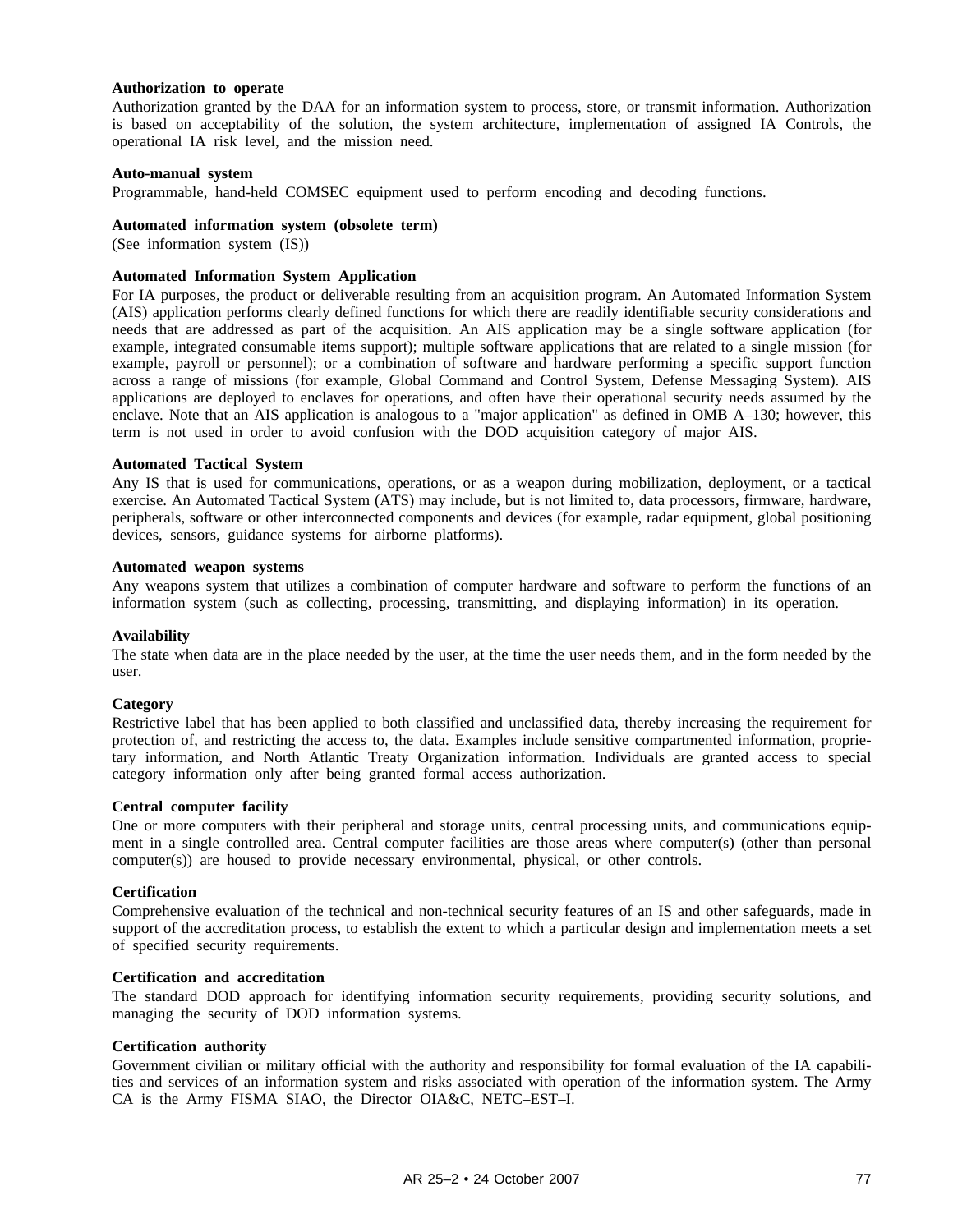#### **Certification support**

Those activities associated with coordination of certification events such as preparation for certification test activities, conduct of the certification event(s), preparation of the Certification Report, preparation of the certification scorecard, and preparation of the ISs risk assessment. Certification support does not include those functions that are the responsibility of the system owner (for example, Information System Security Engineering, primary SSAA development, SSAA consolidation prior to submission for approval, or POA&M development).

#### **Certification event**

An evaluation of an information system to determine compliance with IA Controls. This may be in support of an IATO, IATT, ATO, or DATO.

#### **Classified defense information**

Official information regarding national security that has been designated top secret, secret, or confidential in accordance with Executive Order 12958, as amended by Executive Orders 12972, 13142, and 13292.

#### **Clearing**

Removal of data from an IS, its storage devices, and other peripheral devices with storage capacity in such a way that the data may not be reconstructed using normal system capabilities (for example, through the keyboard). An IS need not be disconnected from any external network before clearing takes place. Clearing enables a product to be reused within the same environment at the same classification and confidentiality level. It does not produce a declassified product by itself, but may be the first step in the declassification process (see Purge).

#### **Commercial Communications Security Endorsement Program**

Relationship between the National Security Agency and industry, in which the National Security Agency provides the COMSEC expertise (that is, standards, algorithms, evaluations, and guidance) and industry provides design, development, and production capabilities to produce a type 1 or type 2 product. Products developed under the Commercial COMSEC Endorsement Program may include modules, subsystems, equipment, systems, and ancillary devices.

#### **Compartmented mode**

IS security mode of operation wherein each user with direct or indirect access to the system, its peripherals, remote terminals, or remote hosts has all of the following: (1) Valid security clearance for the most restricted information processed in the system; (2) Formal access approval and signed non-disclosure agreements for that information to which a user is to have access; and (3) Valid need-to-know for information to which a user is to have access.

#### **Compromising emanations**

Unintentional signals that, if intercepted and analyzed, would disclose the information transmitted, received, handled, or otherwise processed by telecommunications or automated information systems equipment (see TEMPEST).

#### **Computer**

A machine capable of accepting data, performing calculations on, or otherwise manipulating that data, storing it, and producing new data.

#### **Computer facility**

Physical resources that include structures or parts of structures that support or house computer resources. The physical area where the equipment is located.

#### **Computer security**

Measures and controls that ensure confidentiality, integrity, and availability of the information processed and stored by a computer.

#### **Confidentiality**

Assurance that information is not disclosed to unauthorized entities or processes.

#### **Configuration control**

Process of controlling modifications to a telecommunication or information system hardware, firmware, software, and documentation to ensure the system is protected against improper modifications prior to, during, and after system implementation.

#### **Configuration management**

The management of security features and assurances through control of changes made to hardware, software, firmware,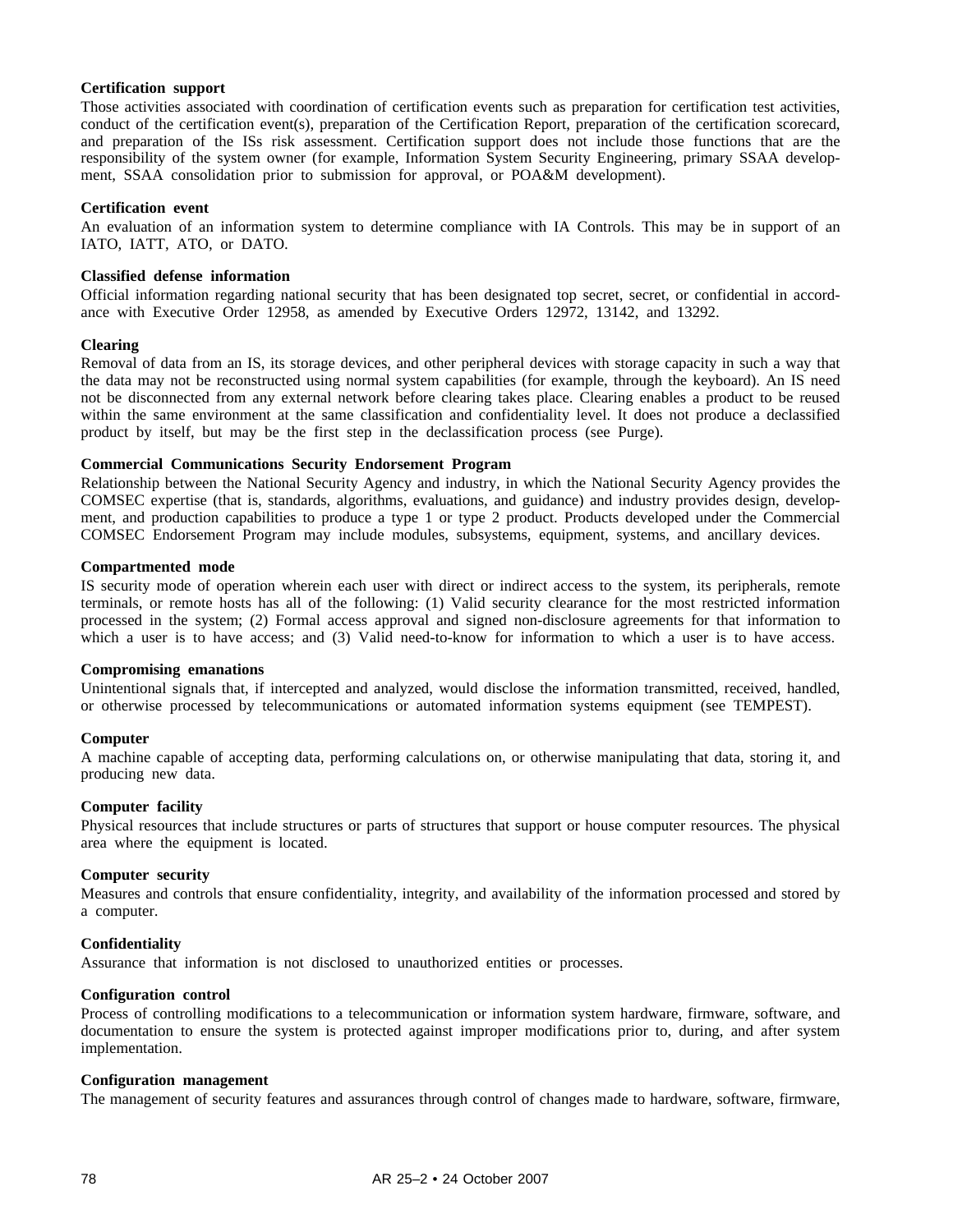documentation, test, test fixtures, and test documentation of an IS throughout the development and operational life of the system.

#### **Contingency plan**

A plan maintained for emergency response, backup operations, and post-disaster recovery for an IS, as a part of its security program, that will ensure the availability of critical resources and facilitate the continuity of operations in an emergency situation.

#### **Controlled access protection**

Log-in procedures, audit of security-relevant events, and resource isolation as prescribed for class C2 in DOD 5200. 28–STD.

#### **Controlled cryptographic item**

Secure telecommunications or information handling equipment, or associated cryptographic component, that is unclassified but governed by a special set of control requirements. Such items are marked CONTROLLED CRYPTO-GRAPHIC ITEM or, where space is limited, controlled cryptographic item.

#### **Countermeasure**

An action, device, procedure, technique, or other measure that reduces the vulnerability of an IS.

#### **Cryptographic**

Pertaining to, or concerned with, cryptography.

#### **Cryptographic equipment**

Equipment that embodies a cryptographic logic.

#### **Cryptography**

Principles, means, and methods for rendering plain information unintelligible and for restoring encrypted information to intelligible form.

#### **Data security**

Protection of data from unauthorized (accidental or intentional) modification, destruction, or disclosure.

#### **Declassification (of magnetic storage media)**

An administrative procedure resulting in a determination that classified information formerly stored on a magnetic medium has been removed or overwritten sufficiently to permit reuse in an unclassified environment.

#### **Defense in Depth**

The DiD encompasses a physical and logical structure that requires a layering of security policies, procedures, and technology mechanisms to protect network resources, from the desktop to the enterprise, within and across the enterprise architecture. Layered defenses include, but are not limited to, the installation of IA policy protections complementing the use of proxy services, firewalls, IDSs, implementation of DMZs, redundant filtering policies across devices, and access control and accountability.

#### **Degauss**

Destroy information contained in magnetic media by subjecting that media to high-intensity alternating magnetic fields, following which the magnetic fields slowly decrease.

#### **Demilitarized zone**

A small network or computer host that serves as a "neutral zone" between an internal network and the public network. A DMZ prevents users from obtaining direct access to an internal server that may have business data on it. A DMZ is another approach to the use of a firewall and can act as a proxy server if desired.

#### **Denial of service**

Result of any action or series of actions that prevents any part of a telecommunications or IS from functioning.

#### **Designated approving authority**

A general officer (GO), SES or equivalent official appointed by the Army CIO/G–6 with the authority to formally assume responsibility for operating a system at an acceptable level of risk. This term is synonymous with Designated Authorization Authority and Delegated Accrediting Authority.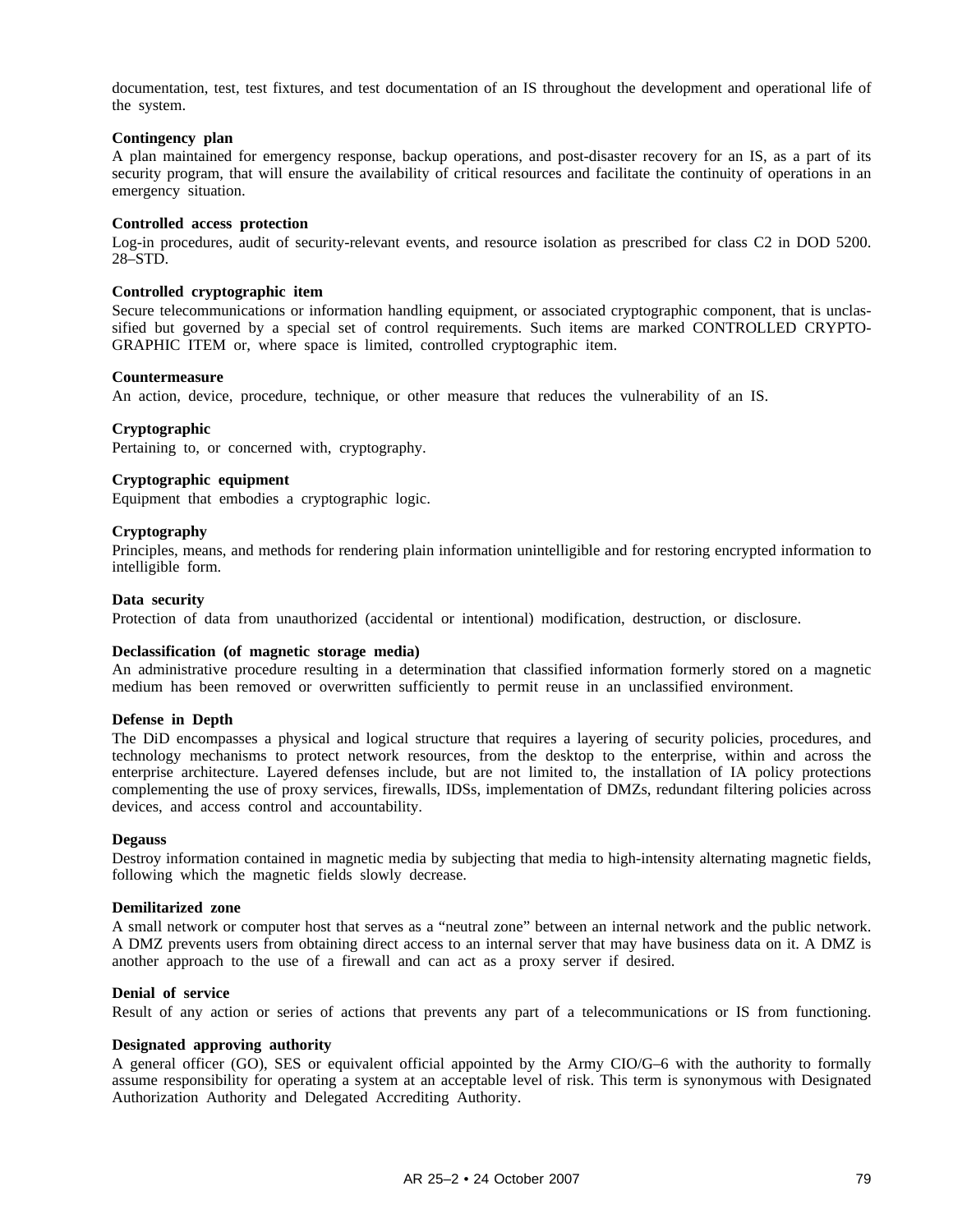#### **DATO**

DAA determination that an information system cannot operate because of an inadequate IA design or failure to implement assigned IA controls. If the system is already in use, operation of the system is halted.

#### **Digital signature**

An electronic rather than a written signature used by someone to authenticate the identity of a sender of a message or signer of a document. A digital signature ensures that the content of a message or document is unaltered. Digital signatures can be time-stamped, cannot be imitated by another person, cannot be easily repudiated, and are transportable.

#### **Discretionary access control (DAC)**

Means of restricting access to objects based on the identity and need-to-know of users or groups to which the object belongs. Controls are discretionary in the sense that a subject with certain access permission is capable of passing that permission (directly or indirectly) to any other subject.

#### **Eavesdropping**

Method used by an unauthorized individual to obtain sensitive information (for example, passwords, data) from a network. Eavesdropping techniques include wiretapping, eavesdropping by radio, eavesdropping via auxiliary ports on a terminal, and use of software that monitors packets sent over a network. Vulnerable network programs are telnet and ftp.

#### **Embedded cryptography**

Cryptography that is engineered into a piece of equipment or system the basic function of which is not cryptographic. Components comprising the cryptographic module are inside the equipment or system and share host-device power and housing. The cryptographic function may be dispersed if identifiable as a separate module within the host.

#### **Embedded (computer) system**

Computer system that is an integral part of a larger system or subsystem that performs or controls a function, either in whole or in part.

#### **Emission security**

Protection resulting from all measures taken to deny unauthorized persons information of value that might be derived from intercept and analysis of compromising emanations from cryptographic equipment, ISs, and telecommunications systems.

#### **Enclave**

The collection of computing environments connected by one or more internal networks, under the control of a single authority and security policy that includes personnel and physical security. Enclaves always assume the highest mission assurance category and security classification of the AIS applications or outsourced IT-based processes they support, and derive their security needs from those systems. They provide standard IA capabilities such as boundary defense, incident detection and response, and key management, and also deliver common applications such as office automation and electronic mail. Enclaves may be specific to an organization or a mission, and the computing environments may be organized by physical proximity or by function independent of location. Examples of enclaves include local area networks and the applications they host, backbone networks, and data processing centers.

#### **Extranet**

A private network that uses Internet protocols and the public telecommunications system to securely share information among selected external users. An Extranet requires the use of firewalls, authentication, encryption, and VPNs that tunnel through the public network.

#### **File server**

Computer hardware used to provide storage for user data and software applications, processing capabilities for user workstations, and (normally) connection and control of workstations to a LAN.

#### **Firewall**

A system or group of systems that enforces an access control policy between two networks with the properties of allowing only authorized traffic to pass between the networks from inside and outside the controlled environment and is immune to penetration.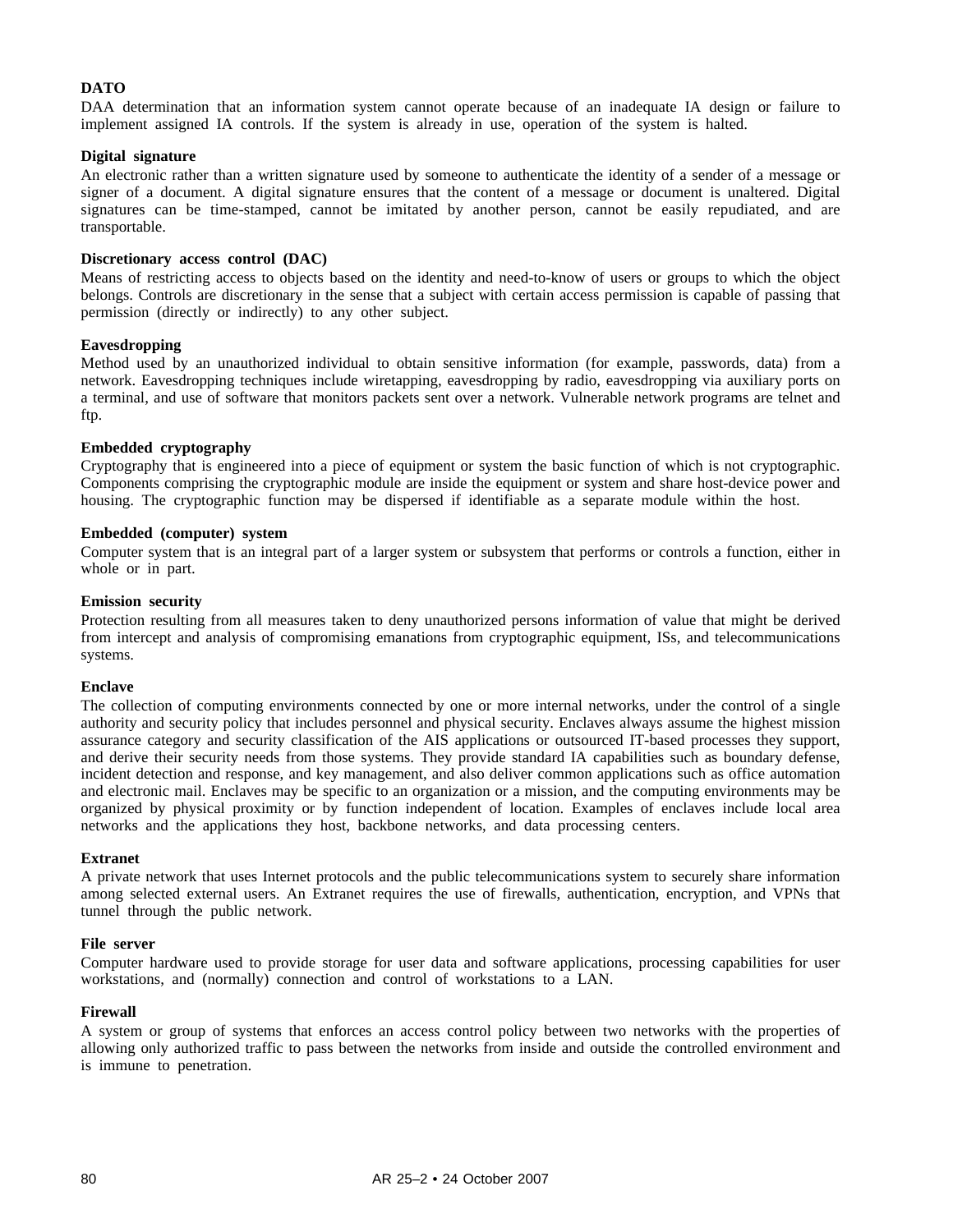#### **Firmware**

Software that is permanently stored in a hardware device that allows reading and executing the software, but not writing or modifying it.

#### **Fly Away C&A package (tactical deployed)**

Tactical C&A package that supports tactical IS deployment and contains the minimum amount of C&A information necessary for secure operations and allow connection to a network in their deployed location.

#### **Foreign exchange personnel**

Military members or civilian officials of a foreign defense establishment (that is, a DOD equivalent) who are assigned to a DOD component in accordance with the terms of an exchange agreement and who perform duties, prescribed by a position description, for the DOD component.

#### **Foreign liaison officers**

A foreign government military or civilian employee who is authorized by his or her government, and is certified by the DOD Component, to act as an official representative of that government in its dealing with the DOD component in connection with programs, projects, or agreements of interest to the governments. Three types of foreign liaison officers include security cooperation, operational, and national representatives.

#### **Foreign national**

Non-U.S. citizens who normally reside in the country where employed, though they may not be citizens of that country, and who are employed by the Government or the DA to perform services or duties and are not considered a foreign official or representative of that nation.

#### **Foreign official**

Non-U.S. citizens who may or may not reside in the country where employed, who are employed by their respective nation as an official representative of that nation in their official capacity, and assigned to the Government or DA organizations or commands in the role of liaison, representative, engineer, scientist, or a member of the Military Personnel Exchange Program.

#### **Formal access approval**

Documented approval by a data owner to allow access to a particular category of information.

#### **Foreign ownership, control, or influence**

A company is considered to be under foreign ownership, control, or influence whenever a foreign interest has the direct or indirect power either through the ownership of the company's securities, contractual arrangements, or other means; to direct or decide matters affecting the operations of that company. This influence may result in unauthorized access to classified or sensitive information, information systems, or information systems architectures.

#### **Information assurance product**

Product or technology whose primary purpose is to provide security services (for example, confidentiality, authentication, integrity, access control, or non-repudiation of data); correct known vulnerabilities; or provide layered defense against various categories of non-authorized or malicious penetrations of information systems or networks. Examples include such products as data/network encryptors, firewalls, and intrusion detection devices.

#### **Information assurance-enabled product**

Product or technology whose primary role is not security, but which provides security services as an associated feature of its intended operating capabilities. Examples include such products as security-enabled web browsers, screening routers, trusted operating systems, and security-enabled messaging systems.

#### **IAA view**

See interconnected accredited IS view.

#### **Information owner**

Government, civilian or military official with statutory or operational authority for specified information, and responsibility for establishing the controls for its generation, collection, processing, dissemination and disposal. Information owners will ensure that the DA information entrusted to their care is store, processed, or transmitted only on information systems that have obtained IA approval to operate in accordance with Army processes for the confidentiality level of their information. This applies to all systems, to include services on COCO systems as well as GOCO systems.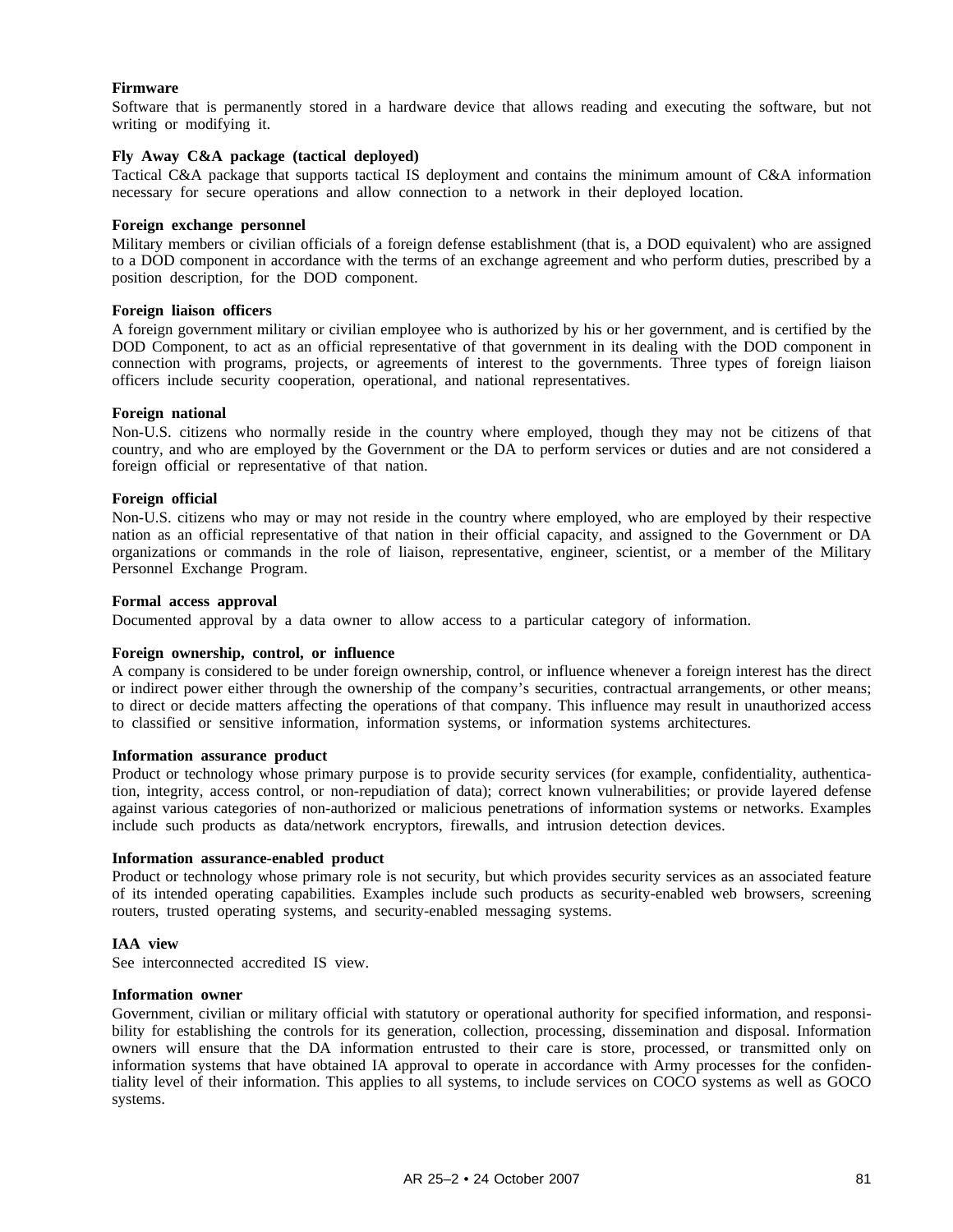#### **Interconnected accredited information system view**

If a network consists of previously accredited ISs, a MOA is required between the DAA of each DOD component IS and the DAA responsible for the network. The network DAA must ensure that interface restrictions and limitations are observed for connections between DOD Component ISs. In particular, connections between accredited ISs must be consistent with the mode of operation of each IS as well as the specific sensitivity level or range of sensitivity levels for each IS. If a component that requires an external connection to perform a useful function is accredited, it must comply with any additional interface constraints associated with the particular interface device used for the connection as well as any other restrictions required by the MOA.

#### **Information system**

Set of information resources organized for the collection, storage, processing, maintenance, use, sharing, dissemination, disposition, display, or transmission of information. Includes AIS applications, enclaves, outsourced IT-based processes, and platform IT interconnections.

#### **Information assurance**

The protection of systems and information in storage, processing, or transit from unauthorized access or modification; denial of service to unauthorized users; or the provision of service to authorized users. It also includes those measures necessary to detect, document, and counter such threats. Measures that protect and defend information and ISs by ensuring their availability, integrity, authentication, confidentiality, and non-repudiation. This includes providing for restoration of ISs by incorporating protection, detection, and reaction capabilities. This regulation designates IA as the security discipline that encompasses COMSEC, INFOSEC, and control of compromising emanations (TEMPEST).

#### **Information Assurance Vulnerability Management (IAVM)**

IAVM is the DOD program to identify and resolve identified vulnerabilities in operating systems. It requires the completion of four distinct phases to ensure compliance.

#### **Information dissemination management**

Activities to support the management of information and data confidentiality, integrity, and availability, including document management, records management, official mail, and work-flow management.

#### **Information technology (IT)**

The hardware, firmware, and software used as a part of an information system to perform DOD information functions. This definition includes computers, telecommunications, automated information systems, and automatic data processing equipment. IT includes any assembly of hardware, software, or firmware configured to collect, create, communicate, compute, disseminate, process, store, or control data or information.

#### **Integrity**

The degree of protection for data from intentional or unintentional alteration or misuse.

#### **Intelligence information**

Information collected and maintained in support of a U.S. intelligence mission.

#### **Interim authority to operate**

Temporary authorization granted by the DAA to operate an information system under the conditions or constraints enumerated in the Accreditation Decision.

#### **Interim authority to test (certification and accreditation)**

Temporary authorization granted by the DAA to test an information system in a specified operational information environment (usually a live information environment or with live data) within the timeframe and under the conditions or constraints enumerated in the Accreditation Decision.

#### **Incident**

Assessed occurrence having actual or potentially adverse effects on an information system.

#### **Internet**

A global collaboration of data networks that are connected to each other, using common protocols (for example, TCP/ IP) to provide instant access to an almost indescribable wealth of information from computers around the world.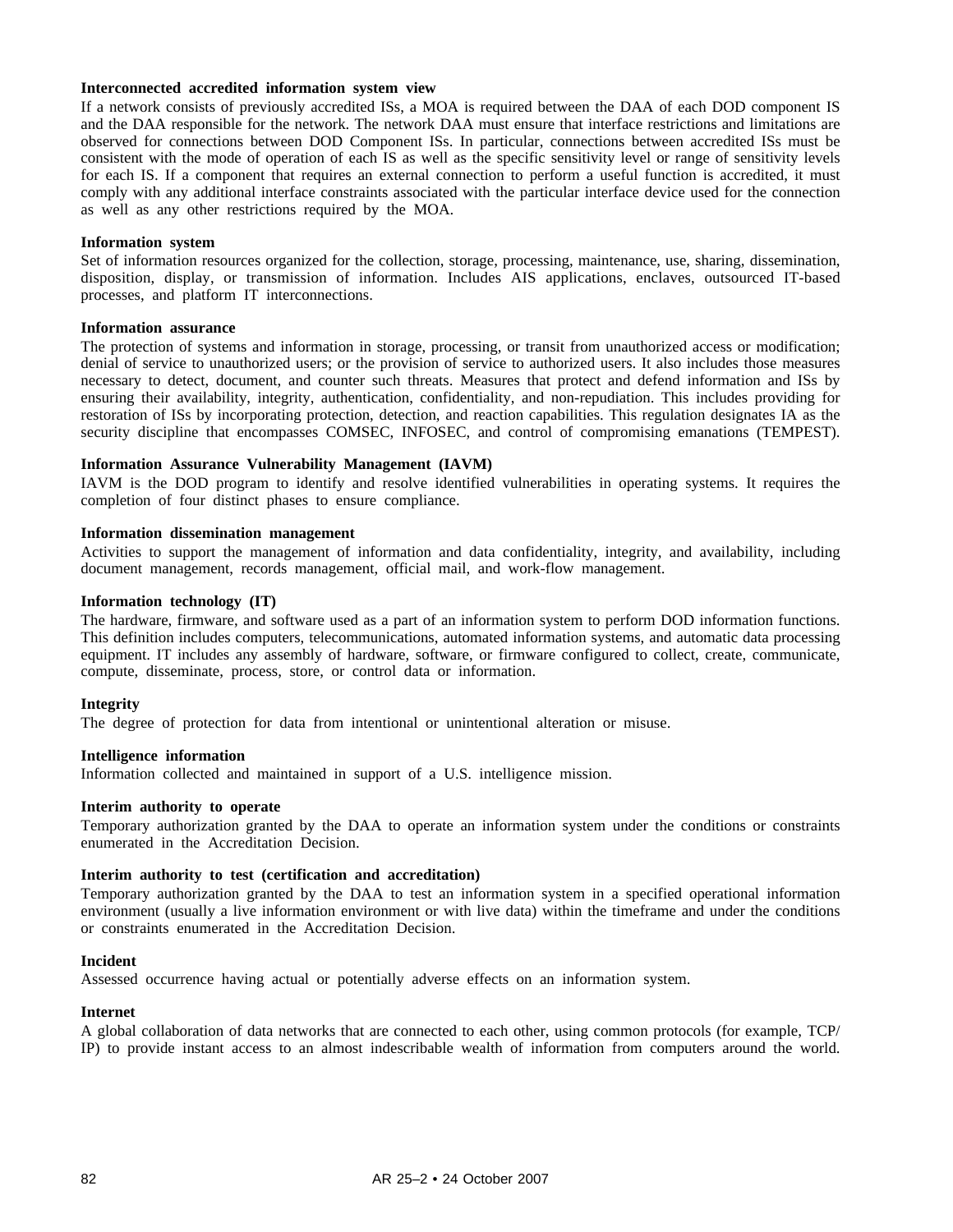#### **Intranet**

Similar to the Internet, but is accessible only by the organization's employees or others with authorization. Usually internal to a specific organization.

#### **Installation Campus Area Network**

The common transport network provided by the responsible DOIM on every Army post/camp/station and the associated common network services, including network management and IA services. The ICAN is often commonly referred to as the backbone network.

#### **Information system security incident (security incident)**

Any unexplained event that could result in the loss, corruption, or denial of access to data, as well as any event that cannot be easily dismissed or explained as normal operations of the system. Also, an occurrence involving classified or sensitive information being processed by an IS where there may be: a deviation from the requirements of the governing security regulations; a suspected or confirmed compromise or unauthorized disclosure of the information; questionable data or information integrity (for example, unauthorized modification); unauthorized modification of data; or unavailable information for a period of time. An attempt to exploit any IS such that the actual or potential adverse effects may involve fraud, waste, or abuse; compromise of information; loss or damage of property or information; or denial of service. Security incidents include penetration of computer systems, exploitation of technical and administrative vulnerabilities, and introduction of computer viruses or other forms of malicious code. (A security incident may also involve a violation of law. If a violation of law is evident or suspected, the incident must also be reported to both security and law enforcement organizations for appropriate action.) (NSTISSD 503)

#### **Information system serious incident**

Any event that poses grave danger to the Army's ability to conduct established information operations.

#### **Key**

Information (usually a sequence of random or pseudo-random binary digits) used initially to set up and periodically to change the operations performed in crypto-equipment for the purpose of encrypting or decrypting electronic signals, for determining electronic counter-measures patterns (for example, frequency hopping or spread spectrum), or for producing another key.

#### **Key management**

Process by which a key is generated, stored, protected, transferred, loaded, used, and destroyed.

#### **Least privilege**

Principle that requires that each subject be granted the most restrictive set of privileges needed for the performance of authorized tasks. This also applies to system privileges that might not be needed to perform their assigned job. NOTE: Application of this principle limits the damage that can result from errors, and accidental and unauthorized use of an IS.

#### **Limited privileged access**

Privileged access with limited scope (for example, authority to change user access to data or system resources for a single information system or physically isolated network).

#### **Local area network**

A system that allows microcomputers to share information and resources within a limited (local) area.

#### **Machine cryptosystem**

Cryptosystem in which the cryptographic processes are performed by crypto-equipment.

#### **Mainframe**

A computer system that is characterized by dedicated operators (beyond the system users); high capacity, distinct storage devices; special environmental considerations; and an identifiable computer room or complex.

#### **Malicious code**

Software or firmware capable of performing an unauthorized function on an IS.

#### **Malicious software code**

Any software code intentionally created or introduced into a computer system for the distinct purpose of causing harm or loss to the computer system, its data, or other resources. Many users equate malicious code with computer viruses, which can lie dormant for long periods of time until the computer system executes the trigger that invokes the virus to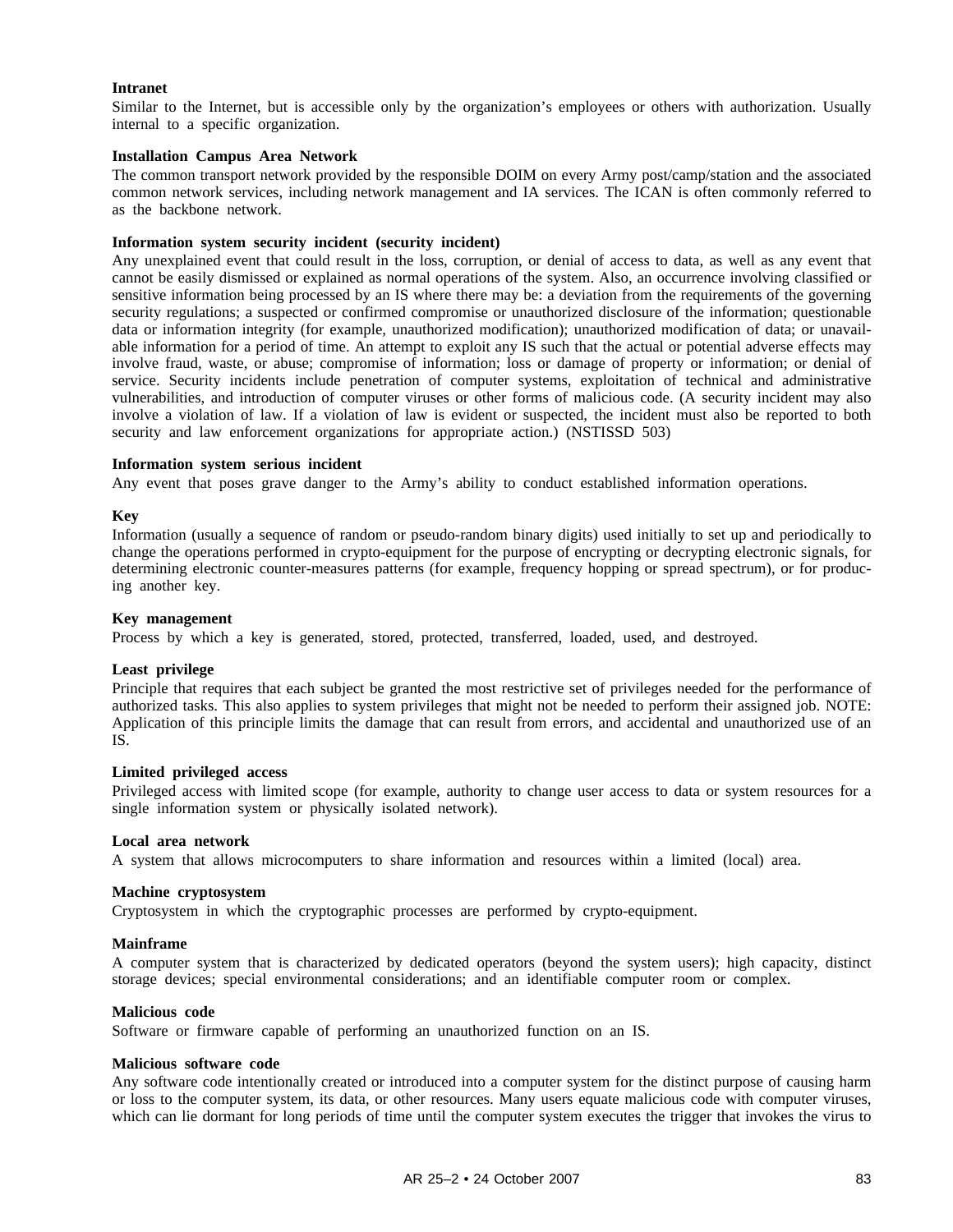execute. Within the last several years, the Internet has been the conduit of various types of computer viruses. However, there are other types of malicious codes used to cause havoc that are not as well publicized as the virus.

#### **Mission assurance category**

Reflects the importance of information relative to the achievement of DOD goals and objectives, particularly the warfighters' combat mission. Mission assurance categories are primarily used to determine the requirements for availability and integrity.

#### **Manual cryptosystem**

Cryptosystem in which the cryptographic processes are performed manually without the use of crypto-equipment or auto-manual devices.

#### **Military information environment**

The environment contained within the global information environment, consisting of information systems and organizations-friendly and adversary, military and non-military-that support, enable, or significantly influence a specific military operation.

#### **Monitoring**

Monitoring is the observation of a resource for the purpose of ascertaining its status or operational state. Monitoring includes the automated, real or near-real time interception of information transiting the system or network by a system or network administrator during the normal course of employment while engaged in activities necessary to keep the system or network operational and to protect the rights and property of the system or network owner. For example, automated monitoring or logging of system or network events (such as by IDS, IPS, firewalls, and so on) can provide valuable information related to malicious content of communications; unauthorized access, exceeding access or misuse of systems or networks; policy and criminal violations, etc. as well as the performance of the systems. Because most electronic communications do not involves "parties to the conversation," monitoring by system and network administrators is not "electronic surveillance" as defined in AR 381–10.

#### **Multilevel (security) mode**

IS security mode of operation wherein all the following statements are satisfied concerning the users who have direct or indirect access to the system, its peripherals, remote terminals, or remote hosts:

*a.* Some users do not have a valid security clearance for all the information processed in the IS.

*b.* All users have the proper security clearance and appropriate formal access approval for that information to which they have access.

*c.* All users have a valid need-to-know only for information to which they have access.

#### **Multilevel security**

Concept of processing information with different classifications and categories that simultaneously permits access by users with different security clearances, but prevents users from obtaining access to information for which they lack authorization.

#### **National Security System (44 USC 3542)**

Any information system (including any telecommunications system) used or operated by an agency or by a contractor of an agency, or other organization on behalf of an agency – (i) the function, operation, or use of which involves intelligence activities; involves cryptologic activities related to national security; involves command and control of military forces; involves equipment that is an integral part of a weapon or weapons system; or is critical to the direct fulfillment of military or intelligence missions (excluding a system that is to be used for routine administrative and business applications, for example, payroll, finance, logistics, and personnel management applications); or, (ii) is protected at all times by procedures established for information that have been specifically authorized under criteria established by an Executive Order or an Act of Congress to be kept classified in the interest of national defense or foreign policy.

#### **Need-to-know**

Approved access to, or knowledge or possession of, specific information required to carry out official duties.

#### **Net-centricity**

A robust globally connected network environment (including infrastructure, systems, processes, and people) in which data is shared timely and seamlessly among users, applications, and platforms. Net-centricity enables substantially improved military situational awareness and significantly shortened decision making cycles**.**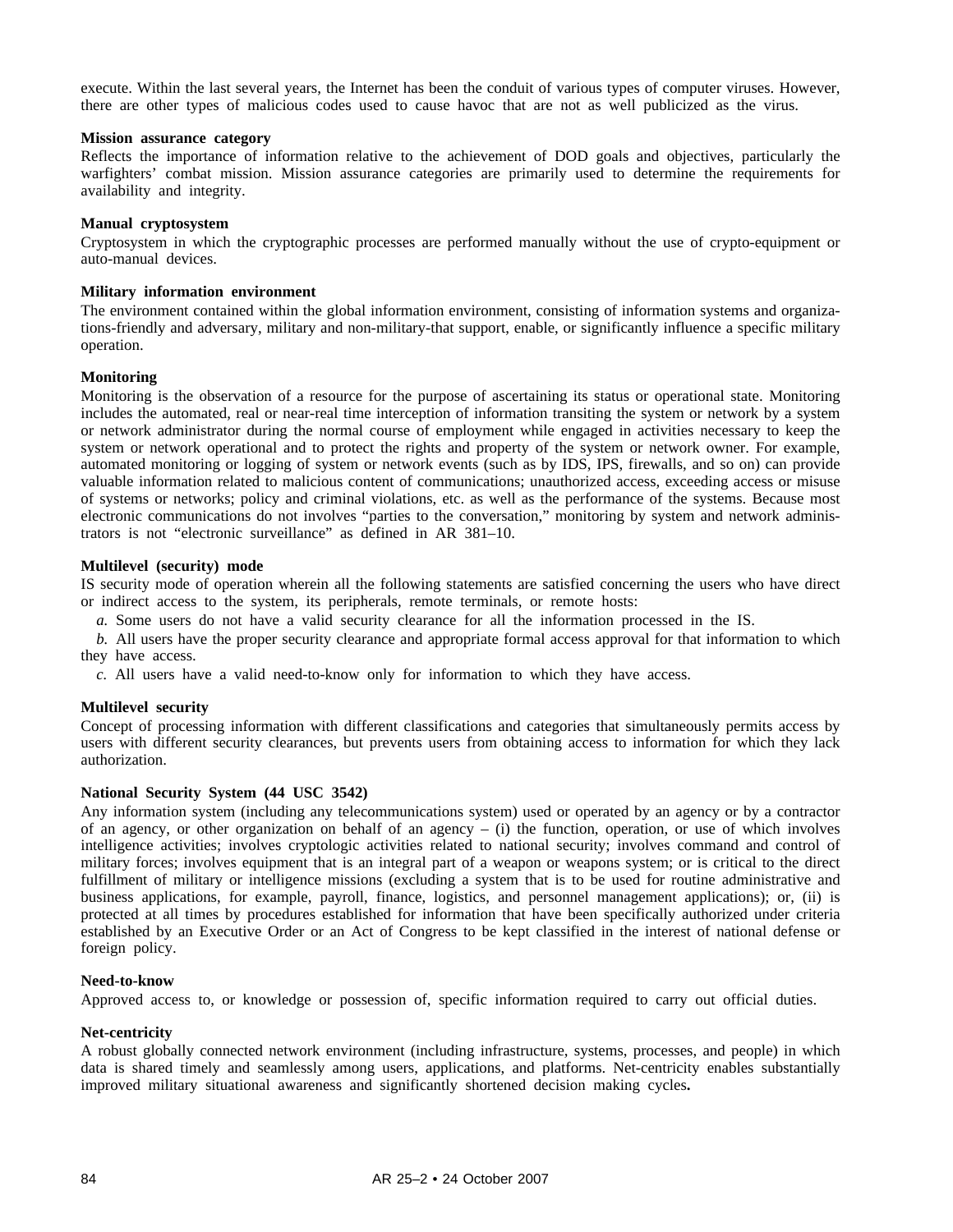#### **Network**

Communications medium and all components attached to that medium whose function is the transfer of information. Components may include ISs, packet switches, telecommunications controllers, key distribution centers, and technical control devices.

#### **Network management**

Activities to support the management and support of the network, including the engineering of changes to the network, maintenance of the network and its components, and user support activities.

#### **Network operations**

The organizations and procedures required to monitor, manage, and control the global information grid. Network operations incorporate network management, IA, and information dissemination management.

#### **Network security**

Protection of networks and their services from unauthorized modification, destruction, or disclosure. It provides assurance the network performs its critical functions correctly and there are no harmful side effects.

#### **Networthiness**

The networthiness program manages the specific risks associated with the fielding of ISs and supporting efforts, requires formal certification throughout the life cycle of all ISs that use the infostructure, and sustains the health of the Army enterprise infostructure.

#### **Networthiness certification**

The Army's networthiness certification process incorporates and demonstrates the completeness of guidance, formats, and practices such as the Army knowledge enterprise; the Command, Control, Communications, Computers and Intelligence Support Plan (C4ISP); the DIACAP; and existing developmental and operational test requirements.

#### **Non-communications emitter**

Any device that radiates electromagnetic energy for purposes other than communicating (for example, radar, navigational aids, and laser range finders). A non-communication emitter may include features normally associated with computers, in which case it must also meet the requirements for an IS.

#### **Non-privileged access**

User-level access; normal access given to a typical user. Generally, all access to system resources is controlled in a way that does not permit those controls and rules to be changed or bypassed by a typical user.

#### **Operations Security**

For the DOD components, OPSEC is a process of identifying critical information and subsequently analyzing friendly actions attendant to defense acquisition, defense activities, military operations, and other activities to:

*a.* Identify those actions that may be observed by adversary intelligence systems.

*b.* Determine what indicators hostile intelligence systems may obtain that could be interpreted or pieced together to derive critical information in time to be useful to adversaries.

*c.* Select and execute measures that eliminate or reduce to an acceptable level the vulnerabilities of friendly actions to adversary exploitation.

#### **Outsourced IT-based Process**

For DOD IA purposes, an outsourced IT-based process is a general term used to refer to outsourced business processes supported by private sector information systems, outsourced information technologies, or outsourced information services. An outsourced IT-based process performs clearly defined functions for which there are readily identifiable security considerations and needs that are addressed in both acquisition and operations.

#### **Password**

Protected or private character string used to authenticate an identity or to authorize access to data.

#### **Personal computer**

See information system.

#### **Personal digital assistant**

A hand-held computer that allows an individual to store, access, and organize information. Most PDAs work on either a Windows-based or a Palm operating system. PDAs can be screen-based or keyboard-based, or both.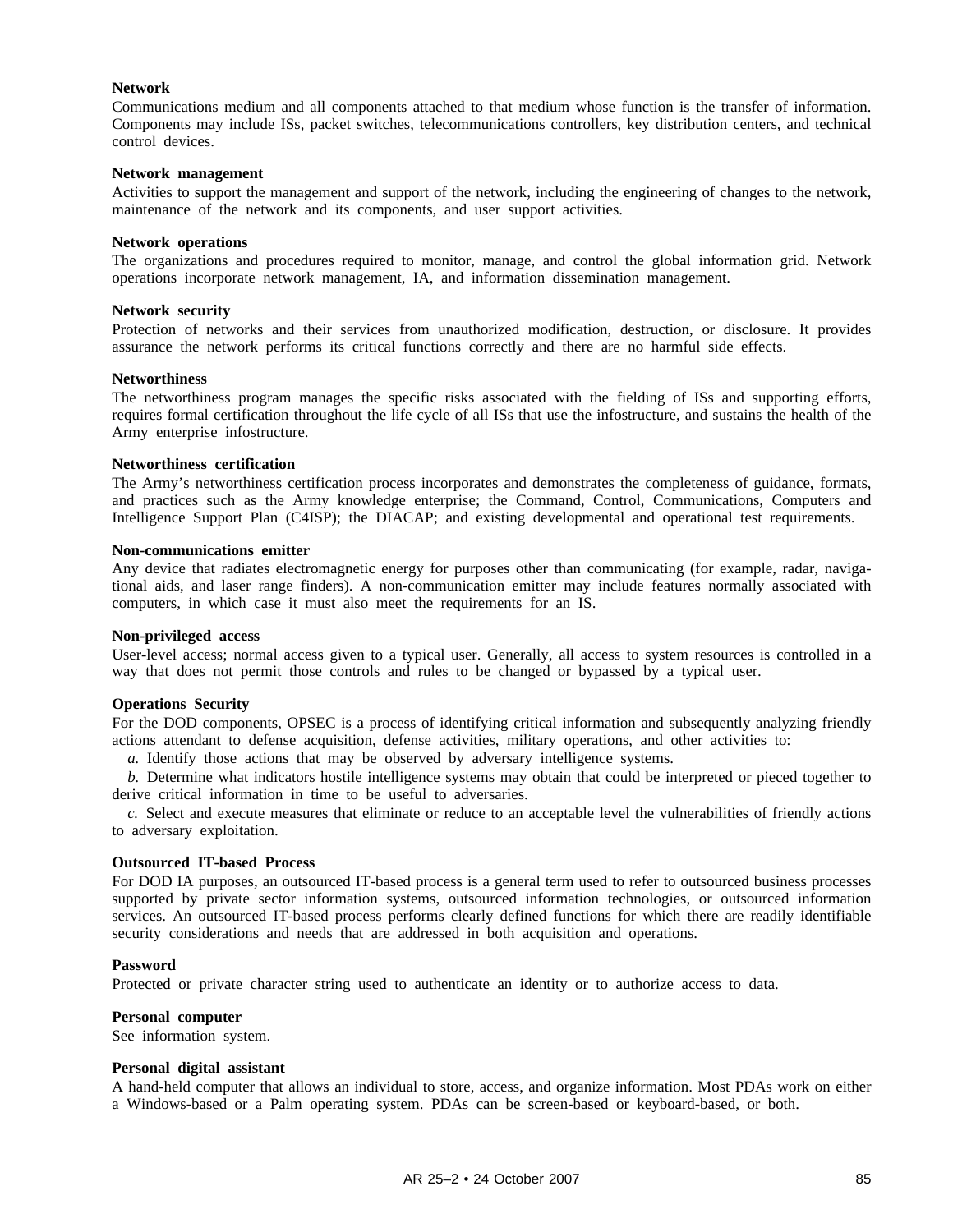#### **Personal electronic devices**

A generic title used to describe myriad available small electronic portable devices that employ the wireless application protocol and other "open standards".

#### **Personal e-mail account**

An e-mail account acquired by an individual for personal use. Also know as a private account.

#### **Platform information technology interconnection**

For DOD IA purposes, platform IT interconnection refers to network access to platform IT. Platform IT interconnection has readily identifiable security considerations and needs that must be addressed in both acquisition, and operations. Platform IT refers to computer resources, both hardware and software, that are physically part of, dedicated to, or essential in real time to the mission performance of special purpose systems such as weapons, training simulators, diagnostic test and maintenance equipment, calibration equipment, equipment used in the research and development of weapons systems, medical technologies, transport vehicles, buildings, and utility distribution systems such as water and electric. Examples of platform IT interconnections that impose security considerations include communications interfaces for data exchanges with enclaves for mission planning or execution, remote administration, and remote upgrade or reconfiguration.

#### **Principle of least privilege**

The principle of least privilege requires that a user be given no more privilege than necessary to perform a job. Ensuring least privilege requires identifying what the user's job is, determining the minimum set of privileges required to perform that job, and restricting the user to a system or domain with those privileges and nothing more.

#### **Private account**

See personal e-mail account.

#### **Privileged access**

Authorized access that provides a capability to alter the properties, behavior, or control of the information system or network. It includes, but is not limited to, any of the following types of access:

*a.* "Super user," "root," or equivalent access, such as access to the control functions of the information system or network, administration of user accounts, and so forth.

*b.* Access to change control parameters (for example, routing tables, path priorities, addresses) of routers, multiplexers, and other key information system or network equipment or software.

*c.* Ability and authority to control and change program files, and other users' access to data.

*d.* Direct access (also called unmediated access) to functions at the operating-system level that would permit system controls to be bypassed or changed.

*e.* Access and authority for installing, configuring, monitoring, or troubleshooting the security monitoring functions of information systems or networks (for example, network or system analyzers; intrusion detection software; firewalls) or in performance of cyber or network defense operations.

#### **Protected Distribution System**

Wire-line or fiber-optic telecommunications system that includes terminals and adequate acoustic, electrical, electromagnetic, and physical safeguards to permit its use for the unencrypted transmission of classified information.

#### **Proxy server**

A server acting on behalf of another server or servers. Such an arrangement allows a single point of entry or exit into a TCP/IP network. A proxy server may also have built-in software that will allow it to be configured to act as a firewall, cache server, or logging server.

#### **Purge**

Removal of data from an IS, its storage devices, or other peripheral devices with storage capacity in such a way that the data may not be reconstructed. An IS must be disconnected from any external network before a purge (see Clearing).

#### **RADIUS**

Remote Authentication Dial-In User Service is a protocol by which users can have access to secure networks through a centrally managed server. RADIUS provides authentication for a variety of services, such as login, dial-back, serial line Internet protocol (SLIP), and point-to-point protocol (PPP).

#### **Remote access server**

A server that is dedicated to handling users that are not on a LAN, but need remote access to it. The remote access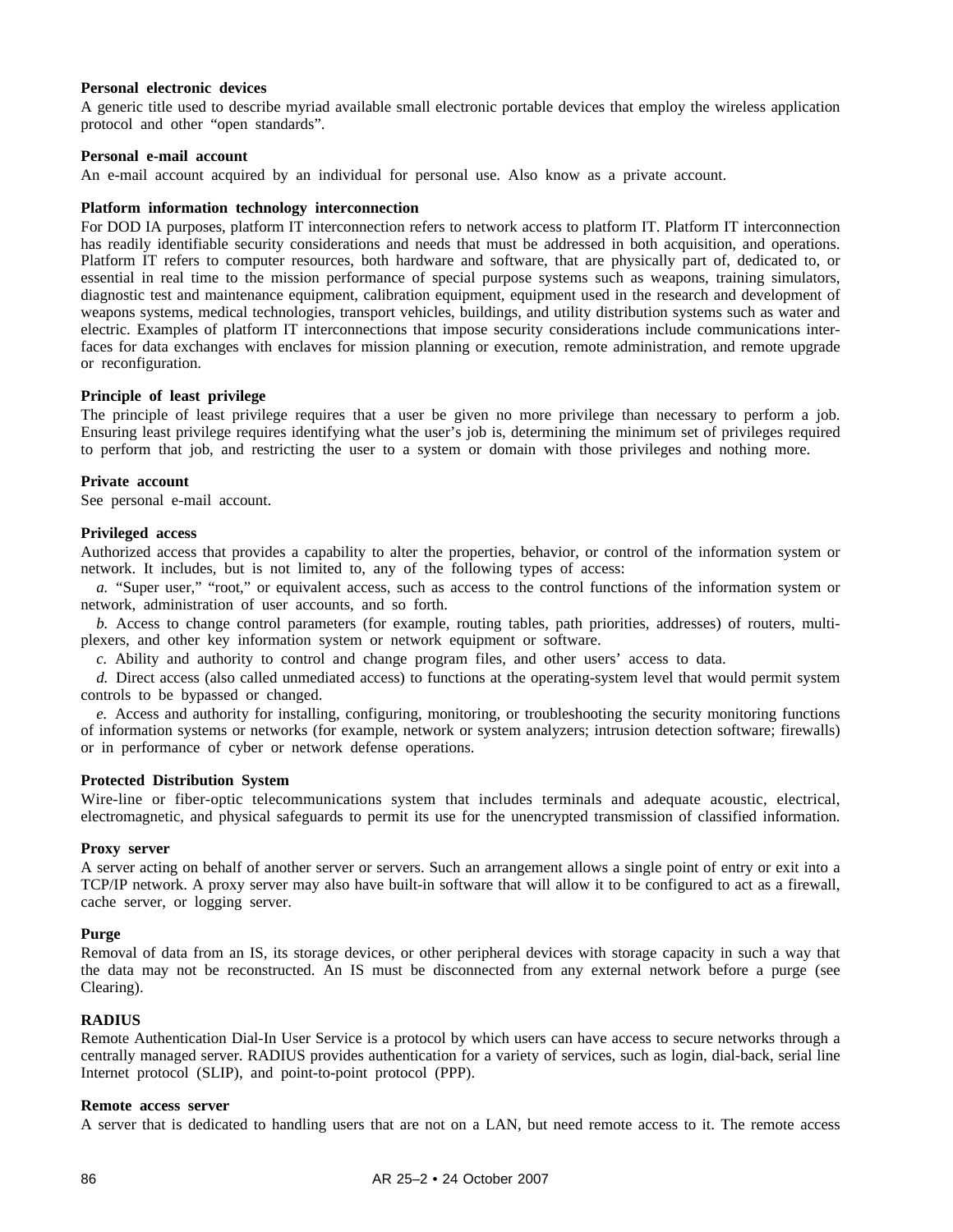server allows users to gain access to files and print services on the LAN from a remote location. For example, a user who dials into a network from home using an analog modem or an ISDN connection will dial into a remote access server. Once the user is authenticated he can access shared drives and printers as if he were physically connected to the office LAN.

#### **Remote terminal**

A terminal that is not in the immediate vicinity of the IS it accesses. This is usually associated with a mainframe environment and the use of a terminal. Terminals usually cannot operate in a stand-alone mode.

#### **Risk**

The probability that a particular threat will exploit a particular vulnerability of an information system or telecommunications system.

#### **Risk assessment**

Process of analyzing threats to and vulnerabilities of an information system, and determining potential adverse effects that the loss of information or capabilities of a system would have on national security and using the analysis as a basis for identifying appropriate and cost-effective countermeasures.

#### **Security guard/filter**

IS trusted subsystem that enforces security policy on the data that passes through it.

#### **Security test and evaluation**

Examination and analysis of the safeguards required to protect an IS, as they have been applied in an operational environment, to determine the security posture of the system.

#### **Sensitive but unclassified (obsolete term)**

An obsolete term (in DOD) that has been replaced by sensitive information (see below).

#### **Sensitive information**

Any information the loss, misuse, or unauthorized access to or modification of which could adversely affect the national interest or the conduct of Federal programs, or the privacy to which individuals are entitled under 5 USC 552a (The Privacy Act), but which has not been specifically authorized under criteria established by executive order or an Act of Congress to be kept secret in the interest of national defense or foreign policy. Sensitive information includes information in routine DOD payroll, finance, logistics, and personnel management systems. Examples of sensitive information include, but are not limited to, the following categories:

*a.* FOUO, in accordance with DOD 5400.7–R, is information that may be withheld from mandatory public disclosure under the FOIA.

*b.* Unclassified technical data is data related to military or dual-use technology that is subject to approval, licenses, or authorization under the Arms Export Control Act and withheld from public disclosure in accordance with DOD 5230.25.

*c.* Department of State (DOS) sensitive but unclassified (SBU) is information originating from the DOS that has been determined to be SBU under appropriate DOS information security polices.

*d.* Foreign government information is information originating from a foreign government that is not classified CONFIDENTIAL or higher but must be protected in accordance with DOD 5200.1–R.

*e.* Privacy data is personal and private information (for example, individual medical information, home address and telephone number, social security number) as defined in the Privacy Act of 1974.

#### **Social engineering**

Term used among crackers and security professionals for cracking techniques that rely on weaknesses in process rather than software; the aim is to trick people into revealing passwords or other information that compromises a target system's security. Classic scams include phoning up a user or helpdesk who has the required information and posing as a field service tech or a fellow employee with an urgent access problem.

#### **SPAM**

Unsolicited e-mail received on or from a network, usually the Internet, in the form of bulk mail obtained from e-mail distribution lists or discussion group lists.

#### **Stand-alone information system**

An IS that is physically, electronically, and electrically isolated from all other IS.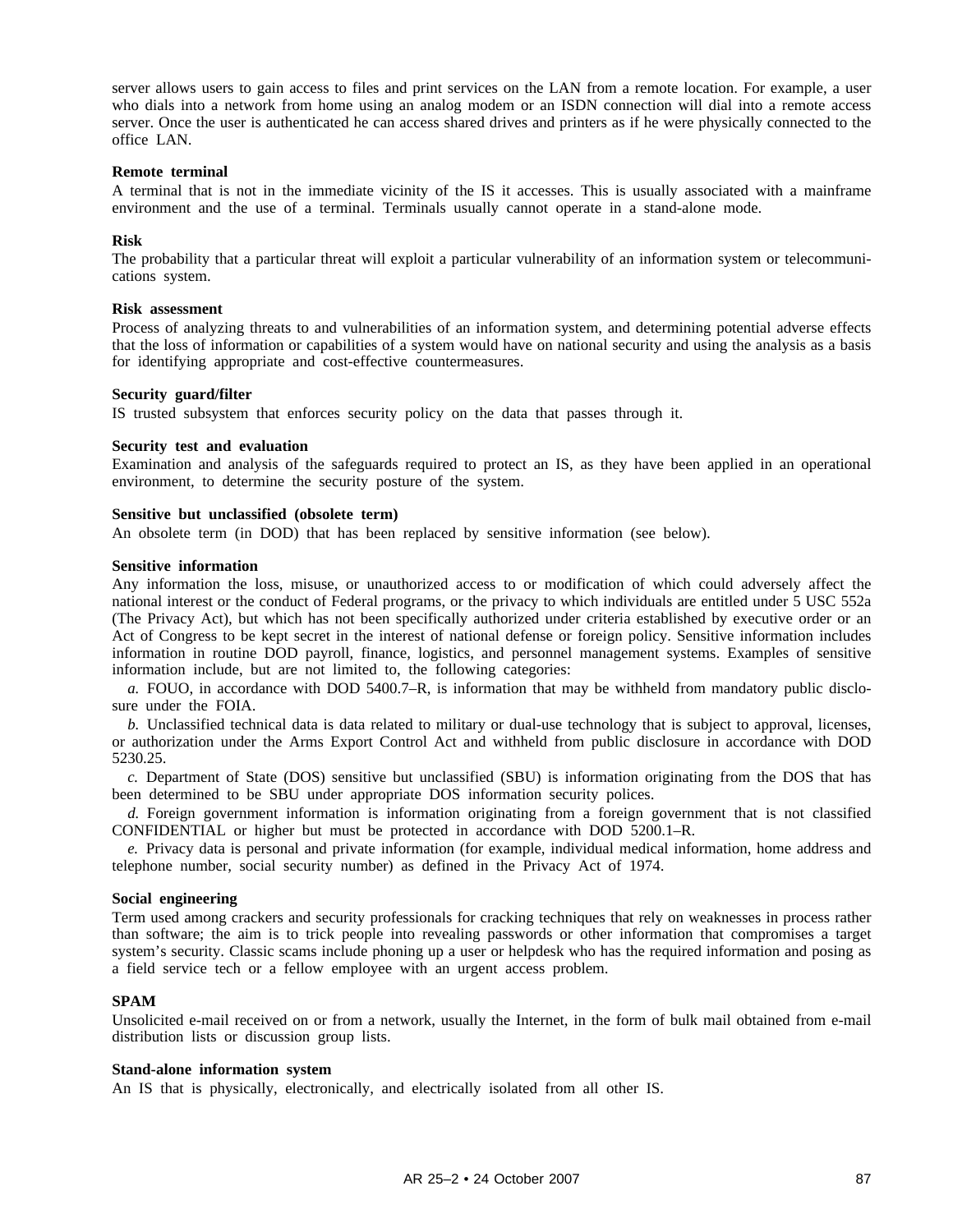#### **Survivability**

The ability of a computer communication system-based application to satisfy and to continue to satisfy certain critical requirements (for example, specific requirements for security, reliability, real-time responsiveness, and correctness) in the face of adverse conditions.

#### **Susceptibility**

Technical characteristics describing inherent limitations of a system that have potential for exploitation by the enemy.

#### **System**

The entire computer system, including input/output devices, the supervisor program or operating system, and other included software.

#### **System administrator**

A system administrator (SA), or sysadmin, is a privileged-level individual employed or authorized to maintain and operate a computer system or network. Individual responsible for the installation and maintenance of an information system, providing effective information system utilization, adequate security parameters, and sound implementation of established information assurance policy and procedures. (CNSS Instruction No. 4009)

#### **System audit**

The process of auditing and spot checking to verify secure operation of a system and its support software. If irregularities are discovered, the audit process includes analysis and identification of the problem, performing corrective actions necessary to resolve the situation, tracking open items actively, and briefing management on identified security deficiencies.

#### **System of systems**

A total network made up of all the interconnected computer systems, communication systems, and network components within some logical boundary. (Replaced with the term enclave.)

#### **System owner**

The Government civilian or military person or organization responsible for introduction or operation of an IS used by or in support of the Army. The SO is responsible for ensuring the security of the IS as long as it remains in Army inventory, or until transferred (temporarily or permanently) to another Government person or organization and such transfer is appropriately documented and provided as an artifact to the accreditation package. If a contractor provides IA services to a system with the intent of meeting some or all of the SOs IA responsibilities, the IA responsibilities do not shift from the Government SO to the contractor. The Government SO remains responsible for ensuring that the IA services are provided. The Government SO may charge the IAM with authority to perform many of the SO IA duties, if appropriate; however, final responsibility will remain with the SO. The SO could be a product, program or project manager, a staff or command element that purchases or develops IT equipment and systems, a DOIM or anyone else who is responsible for an IS. The SO is responsible for ensuring that all IA requirements are identified and included in the design, acquisition, installation, operation, maintenance, upgrade or replacement of all DA IS in accordance with DODD 8500.1.

#### **Terminal Access Controller Access System**

A system developed by the Defense Data Network community to control access to its terminal access controllers.

#### **Technical vulnerability**

A hardware, firmware, communication, or software weakness that leaves a computer processing system open for potential exploitation or damage, either externally or internally, resulting in risk for the owner, user, or manager of the system.

#### **Telecommunications**

Preparation, transmission, communication, or related processing of information (writing, images, sounds, or other data) by electrical, electromagnetic, electromechanical, electro-optical, or electronic means.

#### **Telecommunications and information systems security**

Protection afforded to telecommunications and information systems to prevent exploitation through interception, unauthorized electronic access, or related technical intelligence threats and to ensure authenticity. Note: Such protection results from the application of security measures (including cryptosecurity, transmission security, emission security, and computer security) to systems that generate, store, process, transfer, or communicate information of use to an adversary, and also includes the physical protection of technical security materiel and technical security information.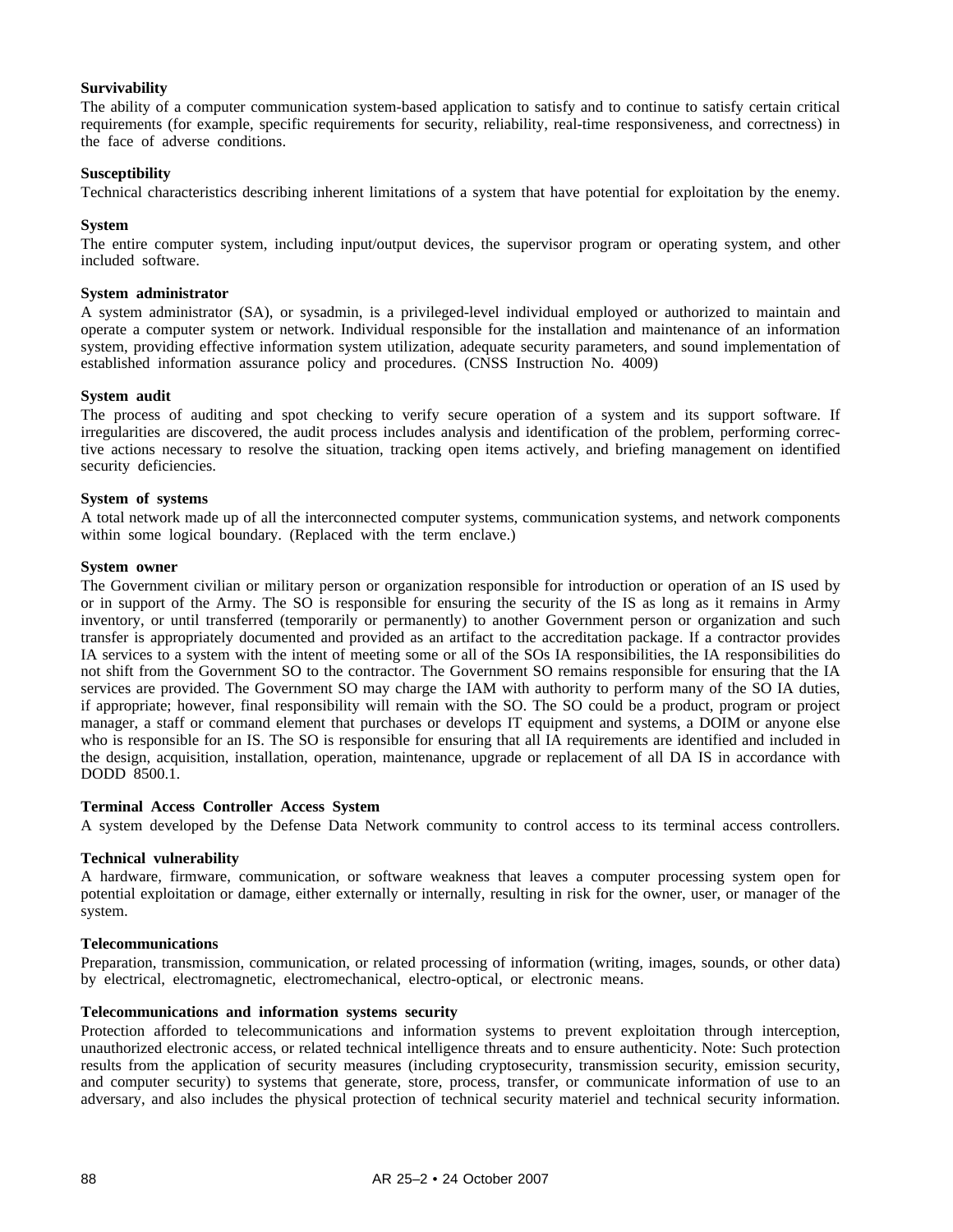#### **Telecommunications system**

Any system that transmits, receives, or otherwise communicates information by electrical, electromagnetic, electromechanical, or electro-optical means. A telecommunications system may include features normally associated with computers, in which case it must also meet the requirements for an IS.

#### **Telnet**

A terminal emulation program for TCP/IP networks such as the Internet. Telnet is a common way to remotely control Web servers.

#### **Terminal**

Any device that is used to access an IS, including "dumb" terminals (which only function to access an IS), as well as personal computers or other sophisticated ISs that may access other ISs as one of their functions.

#### **Threat**

Capabilities, intentions, and attack methods of adversaries to exploit, damage, or alter information or an information system. Also, any circumstance or event with the potential to cause harm to information or an information system. Any circumstance or event with the potential to adversely impact an information system through unauthorized access, destruction, disclosure, modification of data, and/or denial of service (see CNSS Instruction No. 4009).

#### **Threat agent**

A means or method used to exploit a vulnerability in a system, operation, or facility.

#### **Threat analyst**

Designated member of the intelligence staff of the supported command of the DAA who will provide the interface on behalf of DA with the DOD Intelligence Community, the G2, NETCOM/9th SC (A), and the intelligence component of the 1st Information Operations Command (Land) to document foreign threats regarding computer network attack (CNA) and computer network exploitation (CNE) or other non-technical threats.

#### **Time bomb and logic bomb**

Malicious code that can be triggered by a specific event or recur at a given time. A logic bomb is triggered by an event instead of a specific time. One example of a logic bomb would be a set of programmed instructions to search a company's payroll files, checking for the presence of the programmer's name. Once the programmer ceases employment, the logic bomb is triggered to cause damage to data or software.

#### **Trapdoor**

A hidden software program (potentially embedded into the hardware or firmware) mechanism that causes system protection mechanisms to be bypassed. The code can be hidden in the logon sequence where users are asked to input their user IDs and then passwords. In normal circumstances, the input passwords are checked against stored values corresponding to the user ID; if the passwords are valid, logon proceeds. The trapdoor software would check for a specific user ID, and whenever that user ID is checked, it bypasses the password checking routine and authorizes immediate logon. Trapdoors are sometimes built into development systems by programmers to avoid the lengthy logon procedure.

#### **Trivial file transfer protocol**

A simple form of the File transfer protocol (FTP). TFTP uses the user datagram protocol (UDP), a connection-less protocol that, like TCP, runs on top of IP networks. It is used primarily for broadcasting messages over a network and provides no security features. It is often used by servers to boot diskless workstations, X-terminals, and routers.

#### **Trojan horse**

A non-replicating program that appears to be legitimate, but is designed to have destructive effects on data residing in the computer onto which the program was loaded. These programs can perform various malicious activities, such as deleting files, changing system settings, allowing unauthorized remote access, and running malicious programs resulting in destruction or manipulation of data. Trojan horses require user intervention to propagate and install such as opening an e-mail attachment.

#### **User**

Person or process accessing an IS by direct connections (for example, via terminals) or indirect connections.

#### **User ID**

Unique symbol or character string that is used by an IS to uniquely identify a specific user.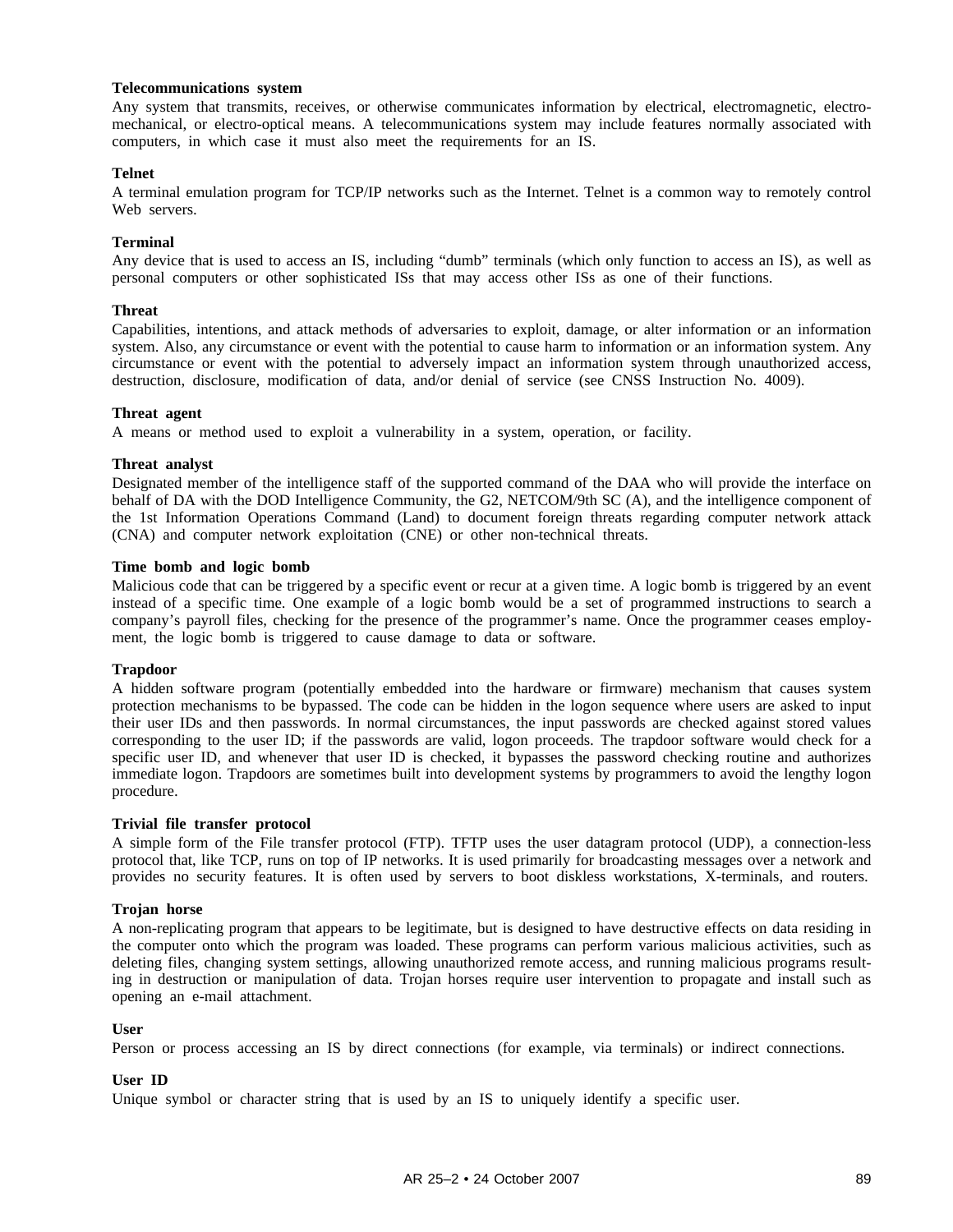#### **Virtual private network**

A private data network that makes use of the public telecommunication infrastructure, maintaining privacy through the use of a tunneling protocol and security procedures.

#### **Virus**

A small program written to alter the way a computer operates without the permission or knowledge of the user. A virus is self replicating with a potentially malicious program segment that attaches or injects itself into an application program or other executable system component and leaves no external signs of its presence, and usually programmed to damage system programs, delete files, create a denial of service, or reformat the hard disk.

#### **Vulnerability**

Weakness in an information system, cryptographic system, or components of either (for example, system security procedures, hardware design, internal controls) that could be exploited.

#### **Vulnerability assessment**

Systematic examination of an IS or product to determine the adequacy of security measures, identify security deficiencies, provide data from which to predict the effectiveness of proposed security measures, and confirm the adequacy of such measures after implementation.

#### **Warning banner**

A warning banner is verbiage that a user sees or is referred to at the point of access to a system which sets the right expectations for users regarding acceptable use of a computer system and its resources, data, and network access capabilities. These expectations include notice of authorized monitoring of users' activities while they are using the system, and warnings of legal sanctions should the authorized monitoring reveal evidence of illegal activities or a violation of security policy.

#### **Wide area network**

A WAN covers a wider geographic area than a LAN, is an integrated voice or data network, often uses common carrier lines for the interconnection of its LANs, and consists of nodes connected over point-to-point channels. Commercial examples are Internet and public data. Government examples are NIPRNET and SIPRNET.

#### **World Wide Web**

The universe of accessible information available on many computers spread through the world and attached to that gigantic computer network called the Internet. The Web encompasses a body of software, a set of protocols, and a set of defined conventions for accessing the information on the Web. The Web uses hypertext and multimedia techniques to make the Web easy for anyone to roam, browse, and contribute to. The Web makes publishing information (that is, making that information public) as easy as creating a "homepage" and posting it on a server somewhere in the Internet. Also called WEB or W3.

#### **Worm**

An independent program that replicates itself by copying from one system to another, usually over a network without the use of a host file. Like a virus, a worm may damage data directly, or it may degrade system performance by consuming system resources or even shutting a network down, but, in contrast to viruses, does not require the spreading of an infected host file. Usually the worm will release a document that already has the "worm" macro inside the document.

# **Section III Special Abbreviations and Terms**

This section contains no entries.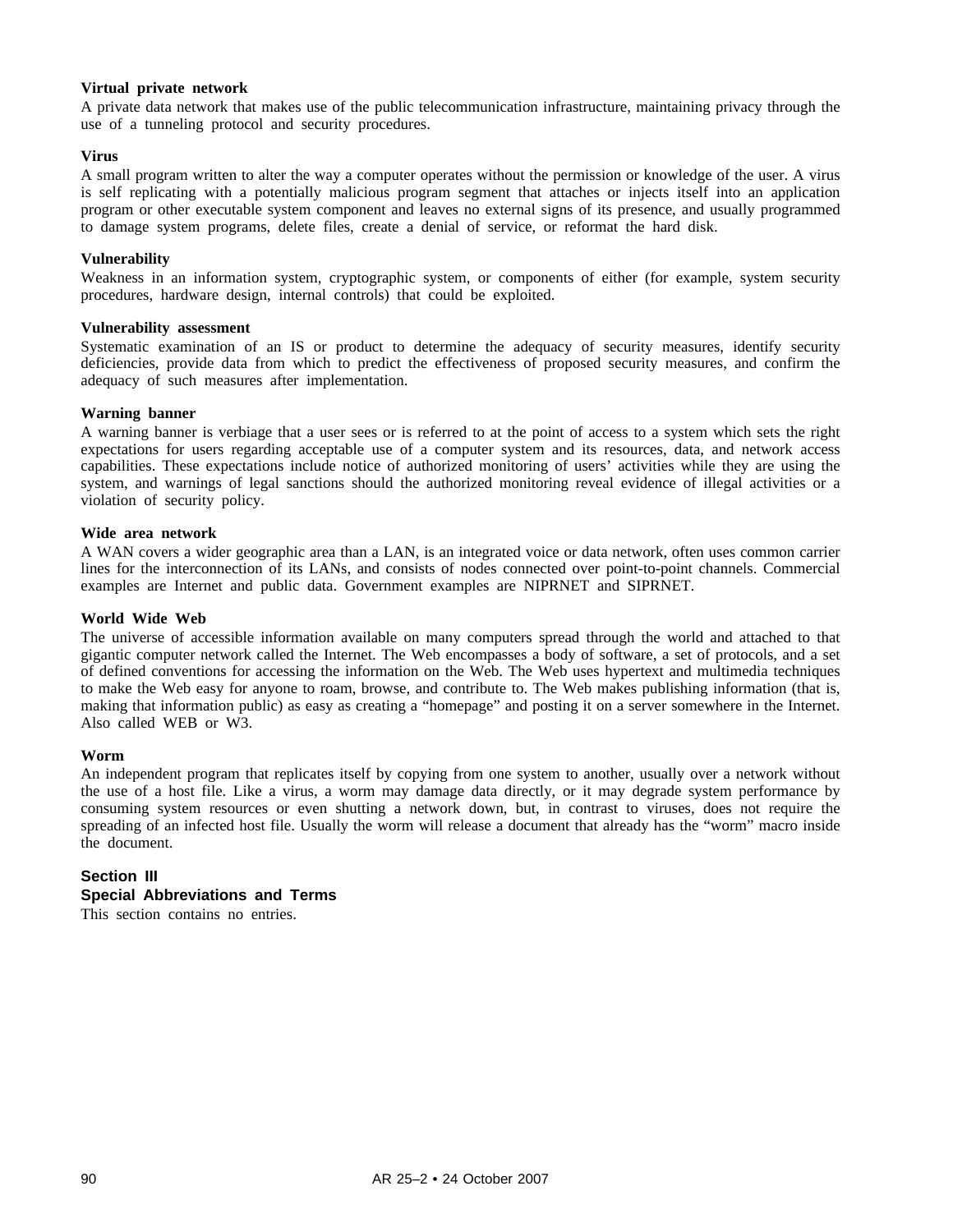**UNCLASSIFIED PIN 081066–000**